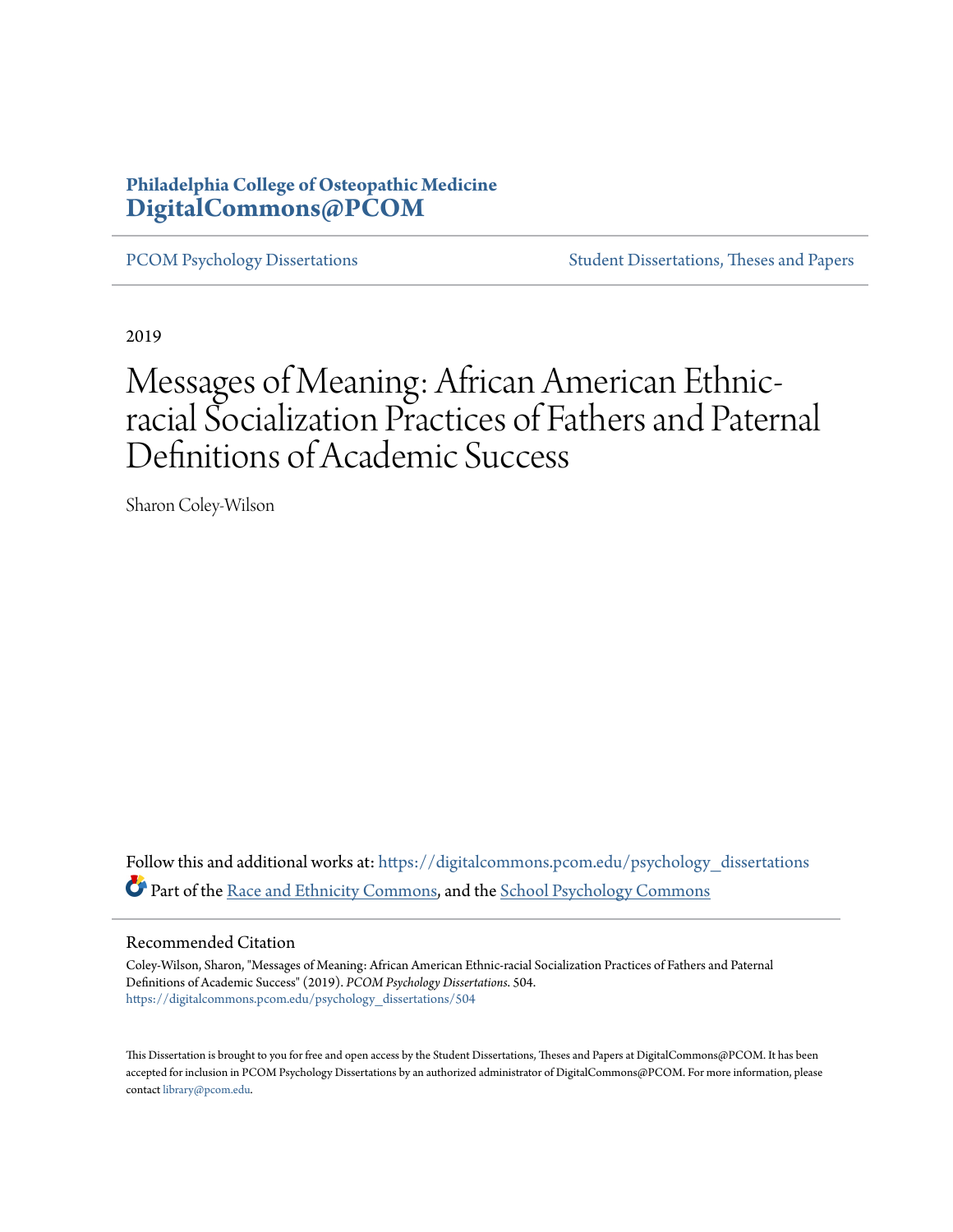Philadelphia College of Osteopathic Medicine

Department of Psychology

# MESSAGES OF MEANING: AFRICAN AMERICAN ETHNIC-RACIAL SOCIALIZATION PRACTICES OF FATHERS AND PATERNAL DEFINITIONS OF ACADEMIC SUCCESS

By Sharon Coley-Wilson

Submitted in Partial Fulfillment of the Requirements for the Degree of

Doctor of Psychology

May 2019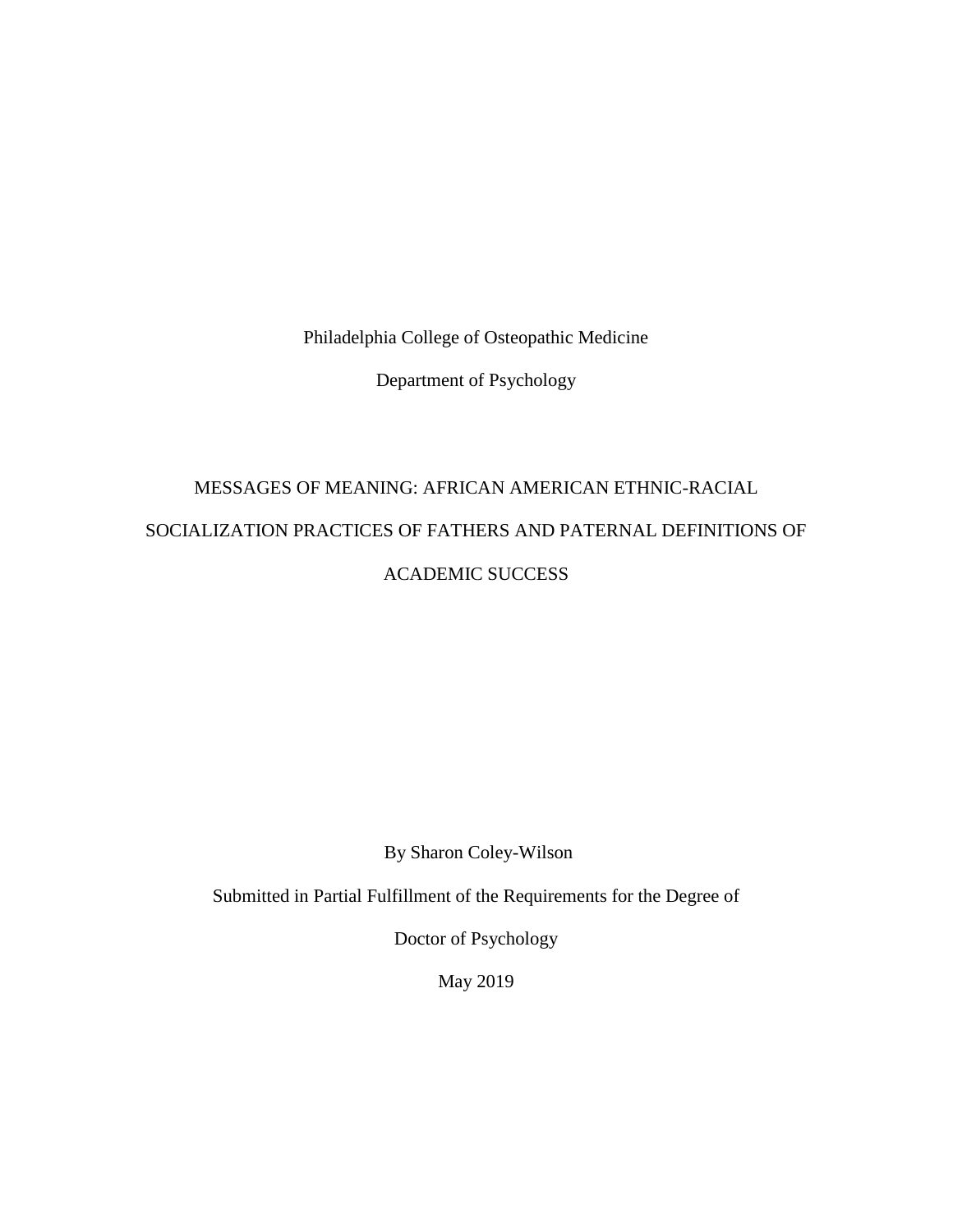# DEPARTMENT OF PSYCHOLOGY

 $SO(9N+10)$ 

•I

# **DISSERTATION APPROVAL**

ROF OF

This is to certify that the thesis presented to us by *Sharon Coley-Wilsory* on the  $\frac{U^+}{I^-}$  day of  $\frac{1}{\sqrt{2\pi}}$   $\frac{1}{\sqrt{2\pi}}$ , 20  $\frac{1}{\sqrt{2}}$ , in partial fulfillment of the requirements for the degree of Doctor of Psychology, has been examined and is acceptable in both scholarship and literary quality.

# COMMITTEE MEMBERS' SIGNATURES

Chairperson

Chair, Department of Psychology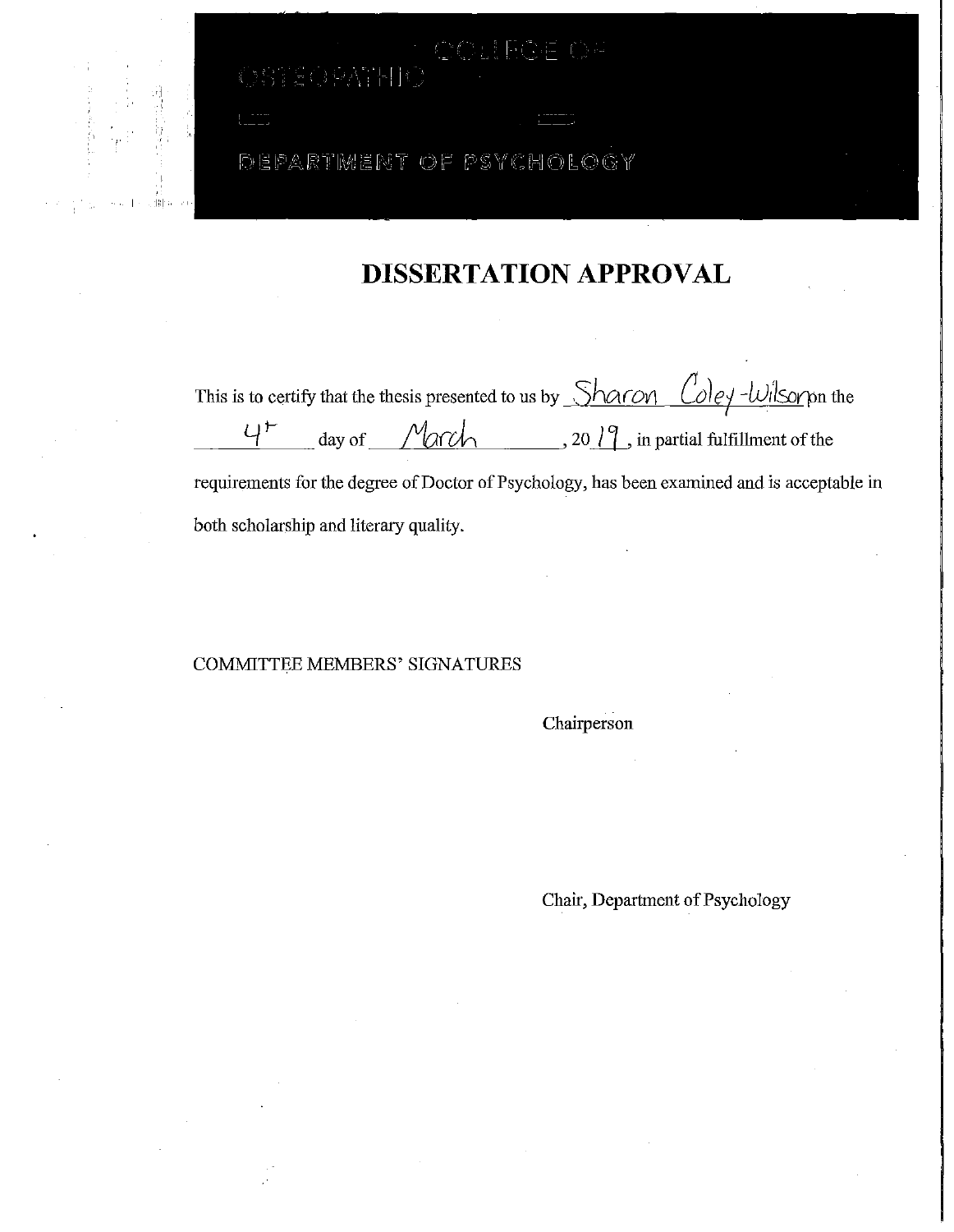# COMMITTEE MEMBERS

Committee Chair: Terri A. Erbacher, Ph.D.

Clinical Associate Professor

Philadelphia College of Osteopathic Medicine

Committee Member: Katy Tresco, Ph.D.

Director, PsyD Program in School Psychology

Associate Professor

Committee Member: Maya Gordon, Ph.D.

Associate Professor, Psychology

Cabrini University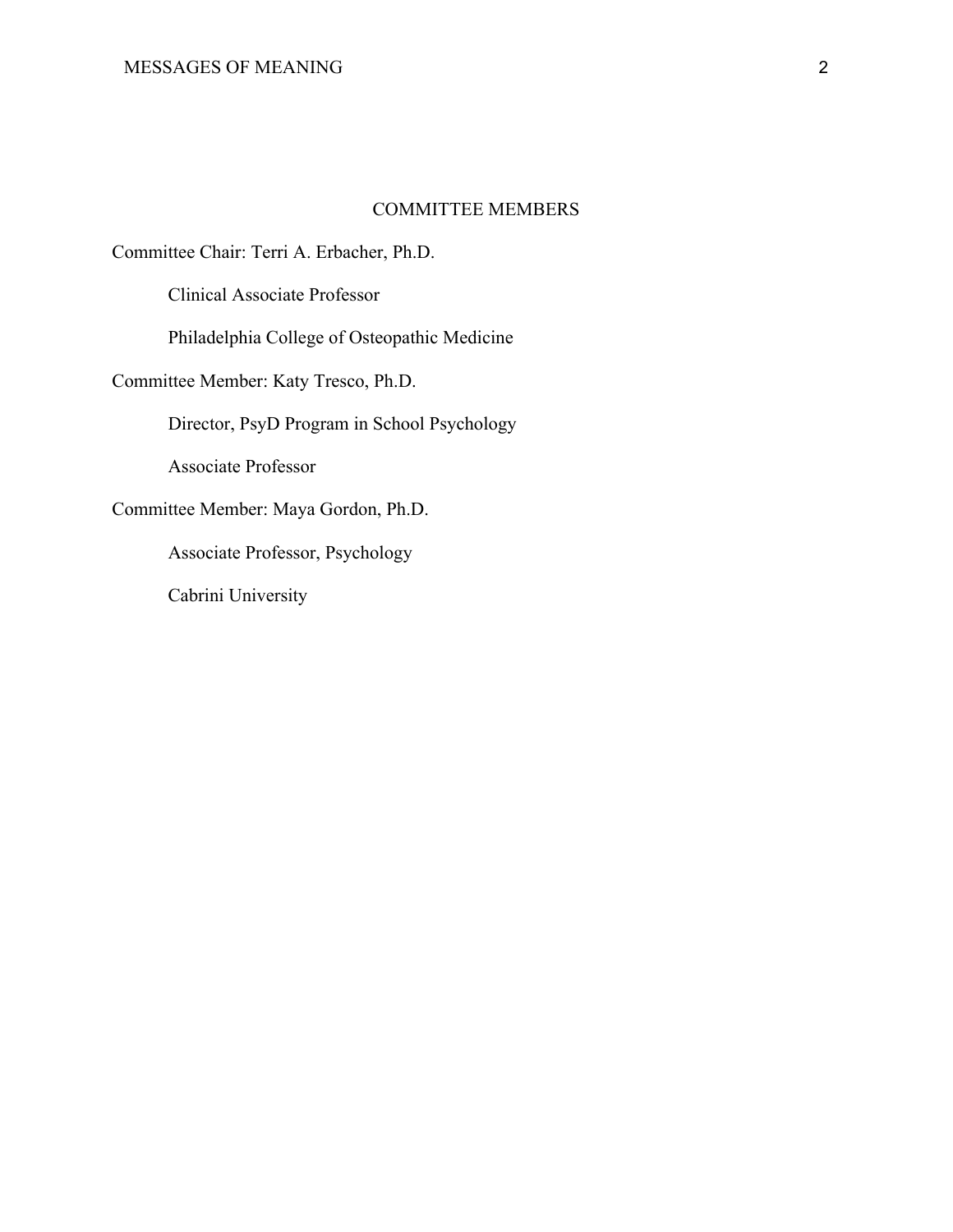# Abstract

This research explores the unique experiences of African American fathers, their ethnic-racial socialization practices, definitions of academic success and the intersectionality of the three concepts. Through a semi-structured interview, the present study explored how African American fathers socialize their children to understand how being Black fits into the larger context of society. The primary focus is to explore what types of racial socialization messages are used, how they are delivered, and if/how the fathers' academic expectations are a part of the conversations. Implications for how school systems can utilize African American fathers' perspectives in supporting positive home-school collaboration and promoting culturally responsive experiences in the school setting are discussed.

*Keywords: racial socialization, African American fathers, and academic expectations*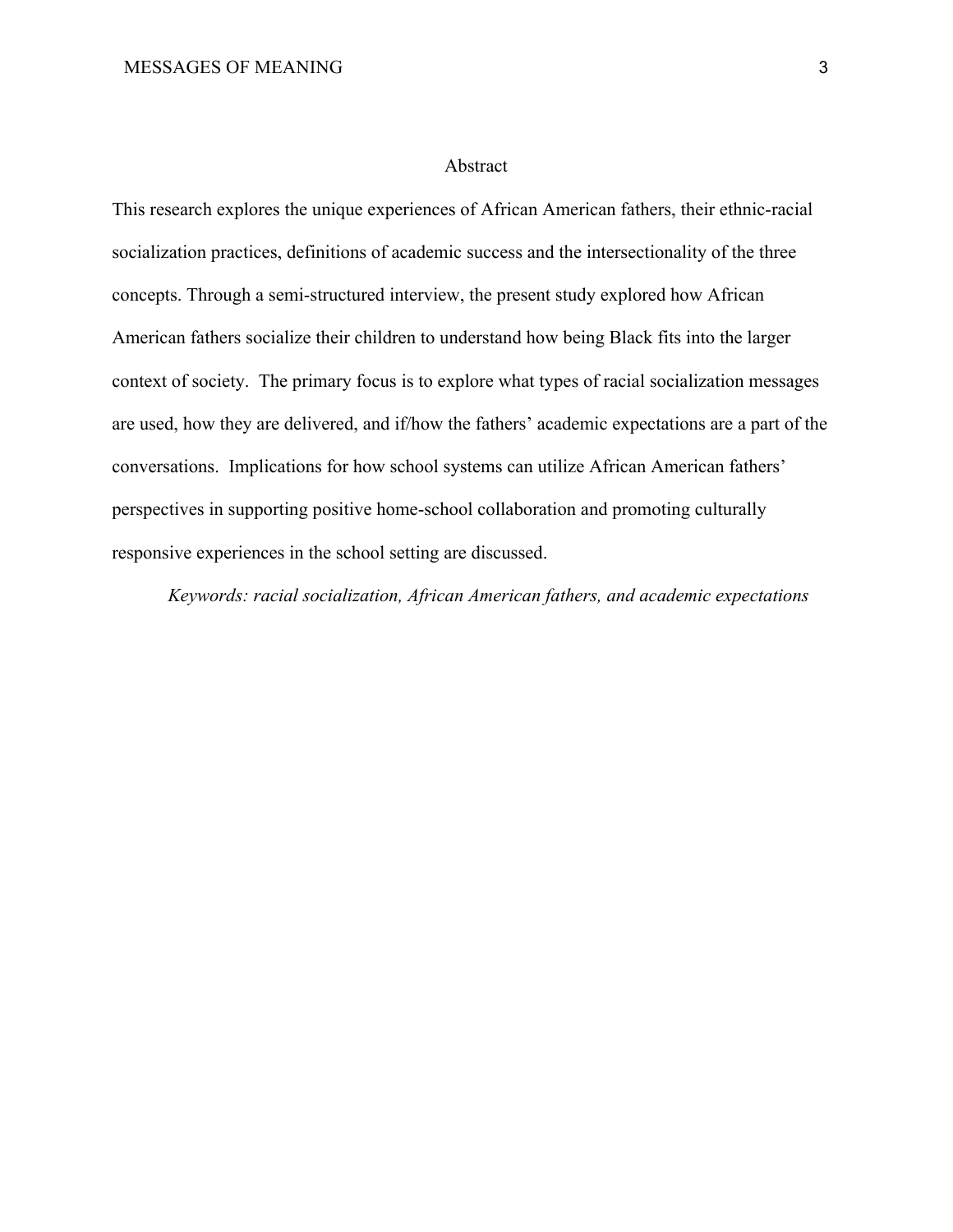# Preface

"Being a father has been, without a doubt, my greatest source of achievement, pride, and inspiration. Fatherhood has taught me about unconditional love, reinforced the importance of giving back and taught me how to be a better person."

Naveen Jain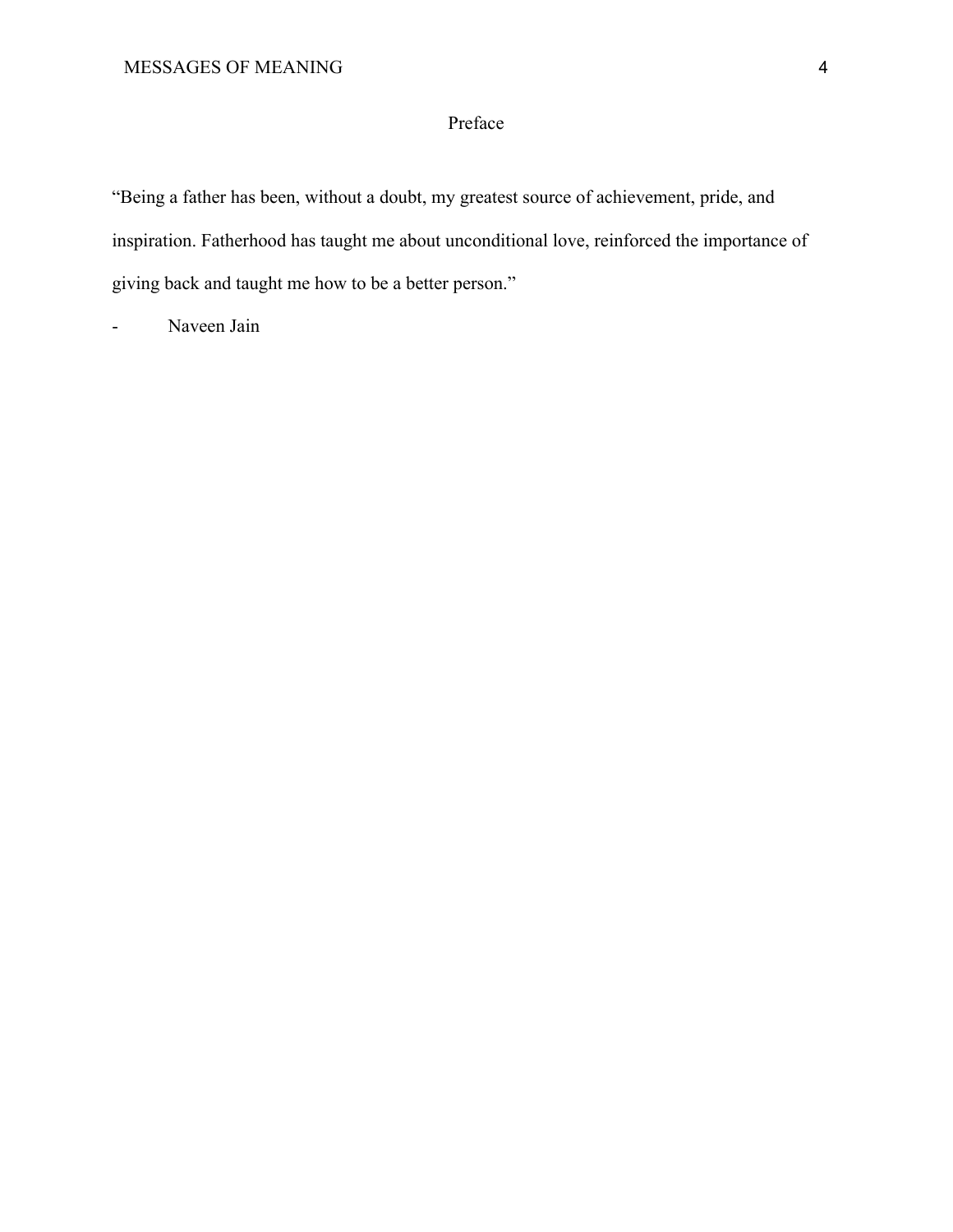# Acknowledgments

I would like to thank the fathers in my life who have greatly influenced me. To my own father, Larry, you have been a model of gentle masculinity and set the foundation for high expectations for myself and my future. To the father of my children, Camara, who picked up where Larry left off, your support and commitment to being a present, loving father through your own challenges sets the tone for our children, me, and our community. I would like to thank my mother, Sharon, for her forever grounding abilities not matter how I may feel to be in the middle of a storm. To my sisters, Tambra, Damita, and Lori, thank you for listening and encouraging me through this lengthy process. Your words of support continue to sustain me beyond your knowledge.

I would like to thank my committee chair, Dr. Terri Erbacher for her constant encouragement and ability to push me to move from thoughts, to action, to completion. I would also like to thank my second chair, Dr. Katy Tresco for her support through my entire tenure at Philadelphia College of Osteopathic Medicine, from coursework to completion of my ultimate goal, a doctorate degree. Thank you to the members and validation team for their support towards completing this great accomplishment. Thank you Dr. Maya Gordon for your scholarly and personal mentoring through this process. Your ever present support is so appreciated. I would also like to thank the remaining validation team members, Dr. Kia Kerrin and Dr. Lauren Webb for your expertise and insight. Last, this dissertation would not be as full of richness and a true testament to the power and influence of Black fathers.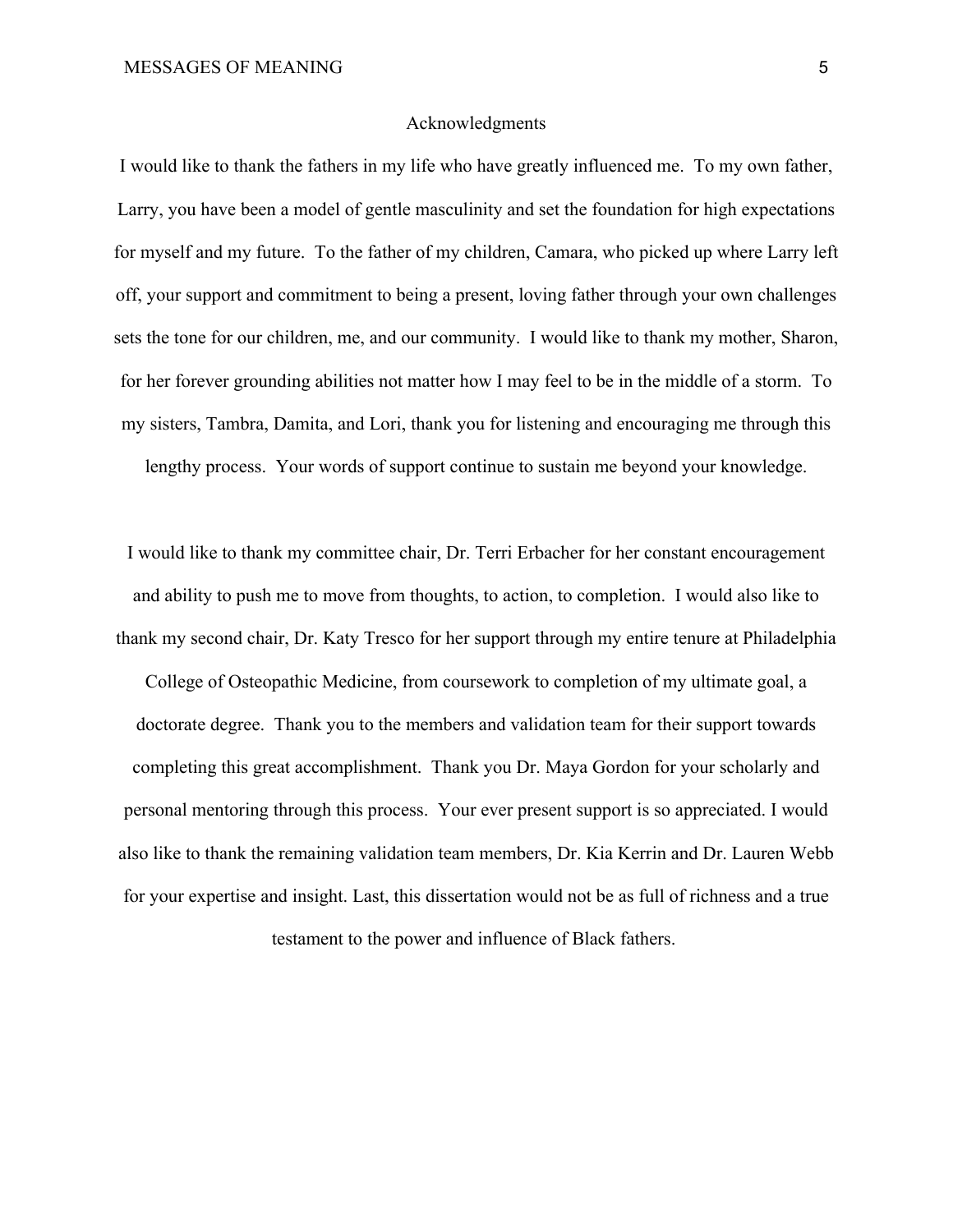# TABLE OF CONTENTS

| Definition of Racial Identity as it Relates to Ethnic-Racial Socialization18 |  |
|------------------------------------------------------------------------------|--|
| Definition of Ethnic Identity as it Related to Ethnic-Racial Socialization20 |  |
|                                                                              |  |
|                                                                              |  |
|                                                                              |  |
|                                                                              |  |
|                                                                              |  |
|                                                                              |  |
|                                                                              |  |
|                                                                              |  |
|                                                                              |  |
| Academic Socialization and African American Attitudes/Expectations38         |  |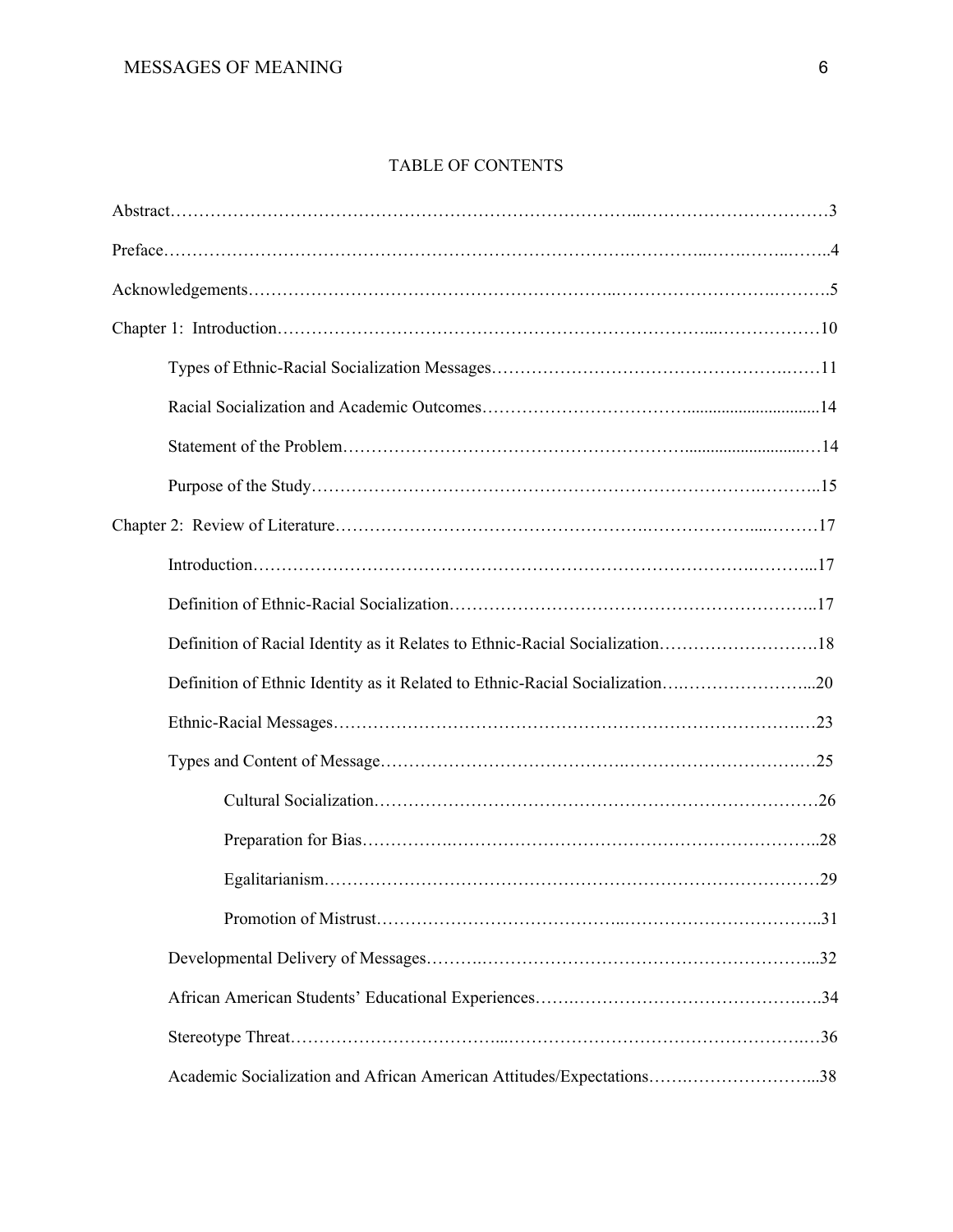| Connection between Ethnic-Racial Socialization and Academic Socialization40 |  |
|-----------------------------------------------------------------------------|--|
|                                                                             |  |
|                                                                             |  |
|                                                                             |  |
|                                                                             |  |
|                                                                             |  |
|                                                                             |  |
|                                                                             |  |
|                                                                             |  |
|                                                                             |  |
|                                                                             |  |
|                                                                             |  |
|                                                                             |  |
|                                                                             |  |
|                                                                             |  |
|                                                                             |  |
|                                                                             |  |
|                                                                             |  |
|                                                                             |  |
|                                                                             |  |
|                                                                             |  |
|                                                                             |  |
|                                                                             |  |
|                                                                             |  |
|                                                                             |  |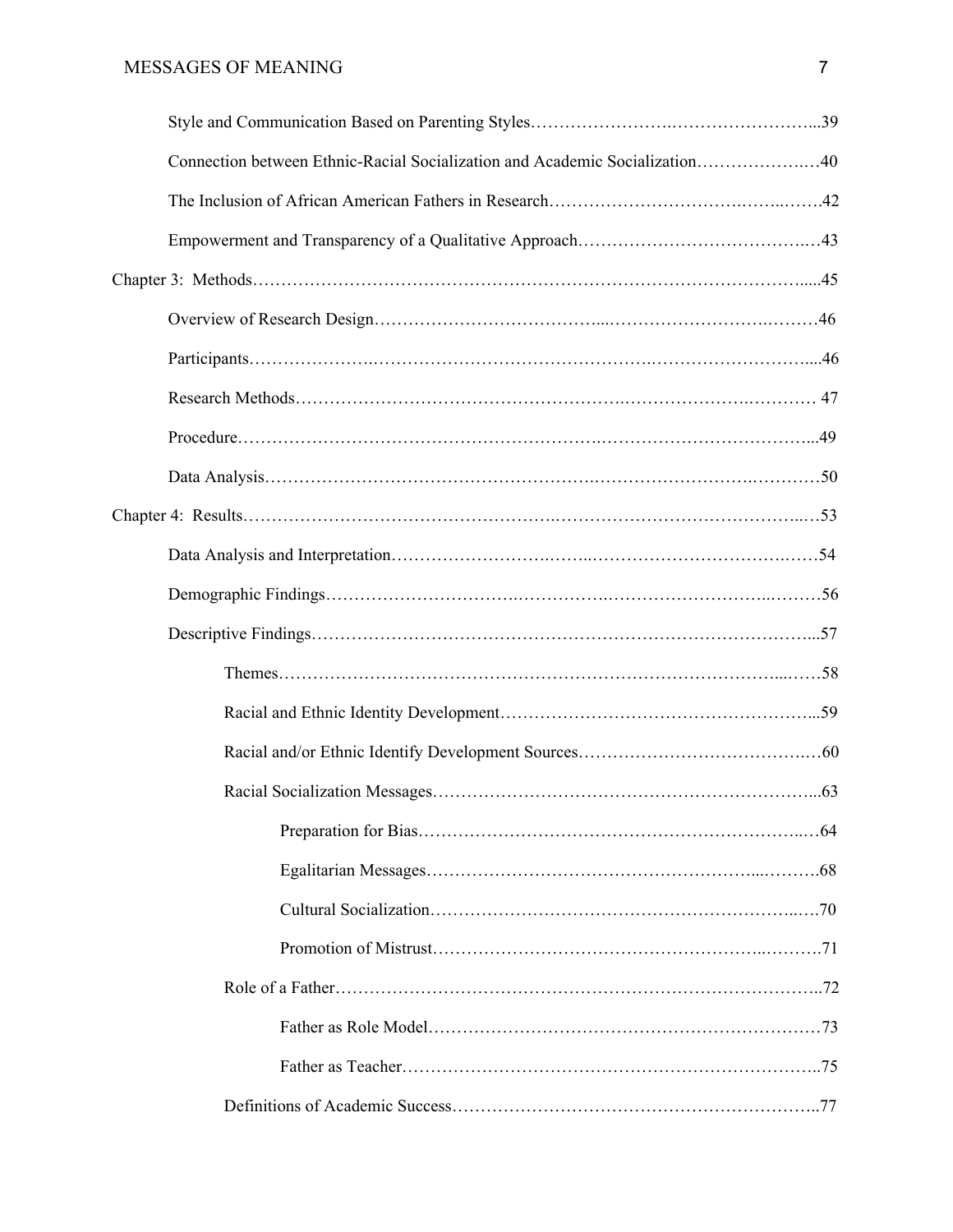| Grades, Test Score, Advanced Degrees as Measures77                                          |
|---------------------------------------------------------------------------------------------|
|                                                                                             |
|                                                                                             |
| Interaction of Racial Socialization, Definition of Academic Success, and                    |
|                                                                                             |
|                                                                                             |
|                                                                                             |
|                                                                                             |
|                                                                                             |
|                                                                                             |
|                                                                                             |
|                                                                                             |
|                                                                                             |
| Intersectionality of Racial Socialization Practices, Parenting, and Relative Definitions of |
|                                                                                             |
|                                                                                             |
|                                                                                             |
|                                                                                             |
|                                                                                             |
|                                                                                             |
|                                                                                             |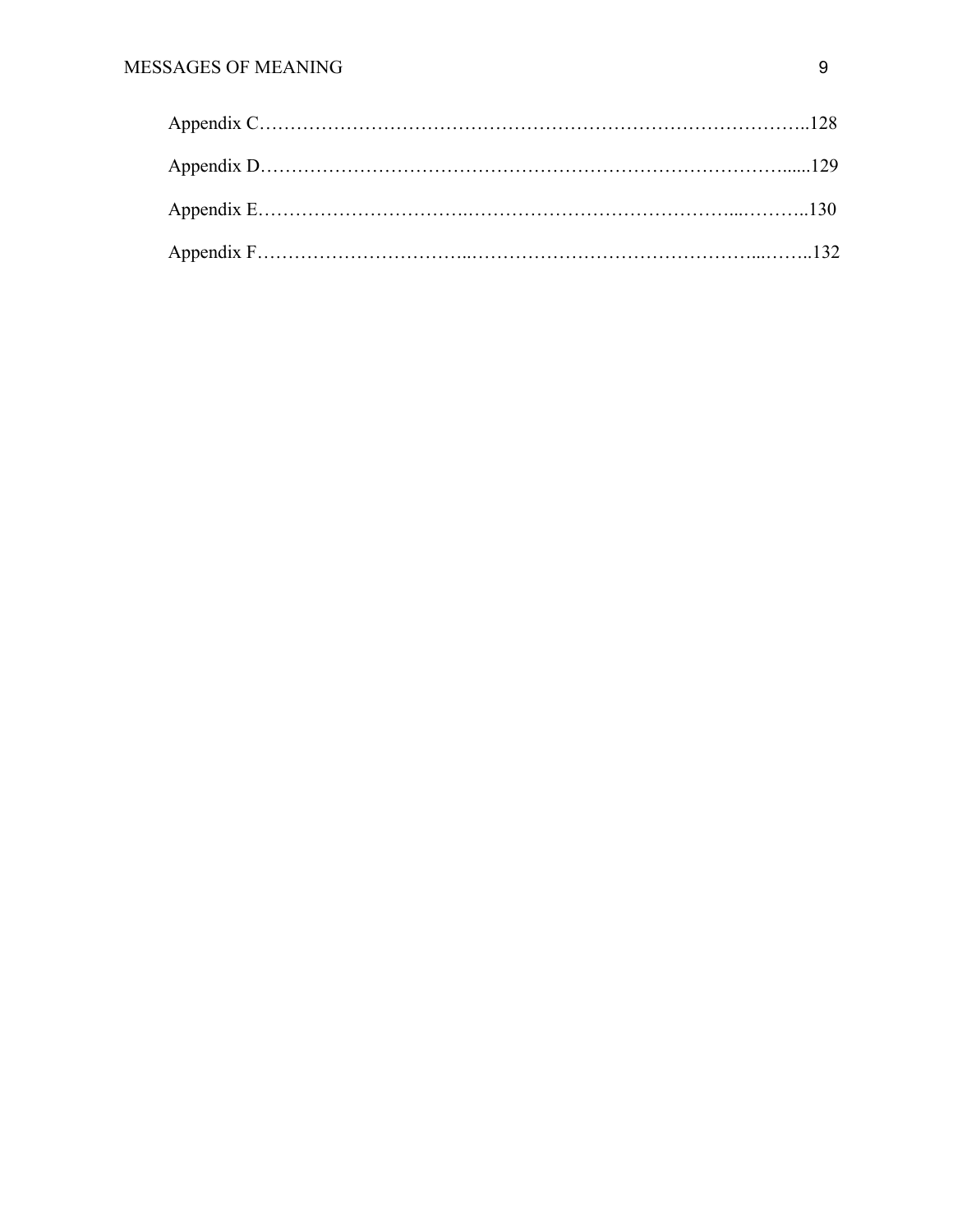### Chapter 1: Introduction

# Introduction

The process of parenting is a rewarding experience. The responsibility of transferring the family's beliefs, values, and expectations is a lifelong endeavor. Parents are the first teachers in teaching their children societal norms. Their teaching styles and the actual information that they share is colored through the parents' own historical context, as well as, societal contexts such as social-political views, religion, and social constructs such as race and gender (Bronfenbrenner & Morris, 2006). When parents belong to a minority group, they have the added responsibility of teaching their children the societal norms of the majority population, yet also maintaining an understanding of what it means to operate as a minority group member within the larger context of society.

African American parents share important information about what it means to be African American in this world to their children through a variety of messages. This process of ethnicracial socialization takes place through a variety of methods (Hughes & Chen, 1997). These messages are generally transmitted either through implicit or explicit means. Children may learn what it means to be African American through direct messages and conversations or exposure to perceived positive aspects of African American culture (Hughes et al., 2006). These conversations or experiences may come as a part of a general practice of exposure to African American culture through trips to museums, and children's books with African American prominent characters that capture the African diaspora experience. Ethnic-racial socialization messages can be transmitted through direct conversations about perceptions of African Americans in media. For example, a parent may use an opportunity while watching a fictional television show with his or her adolescent in which the central character is an African American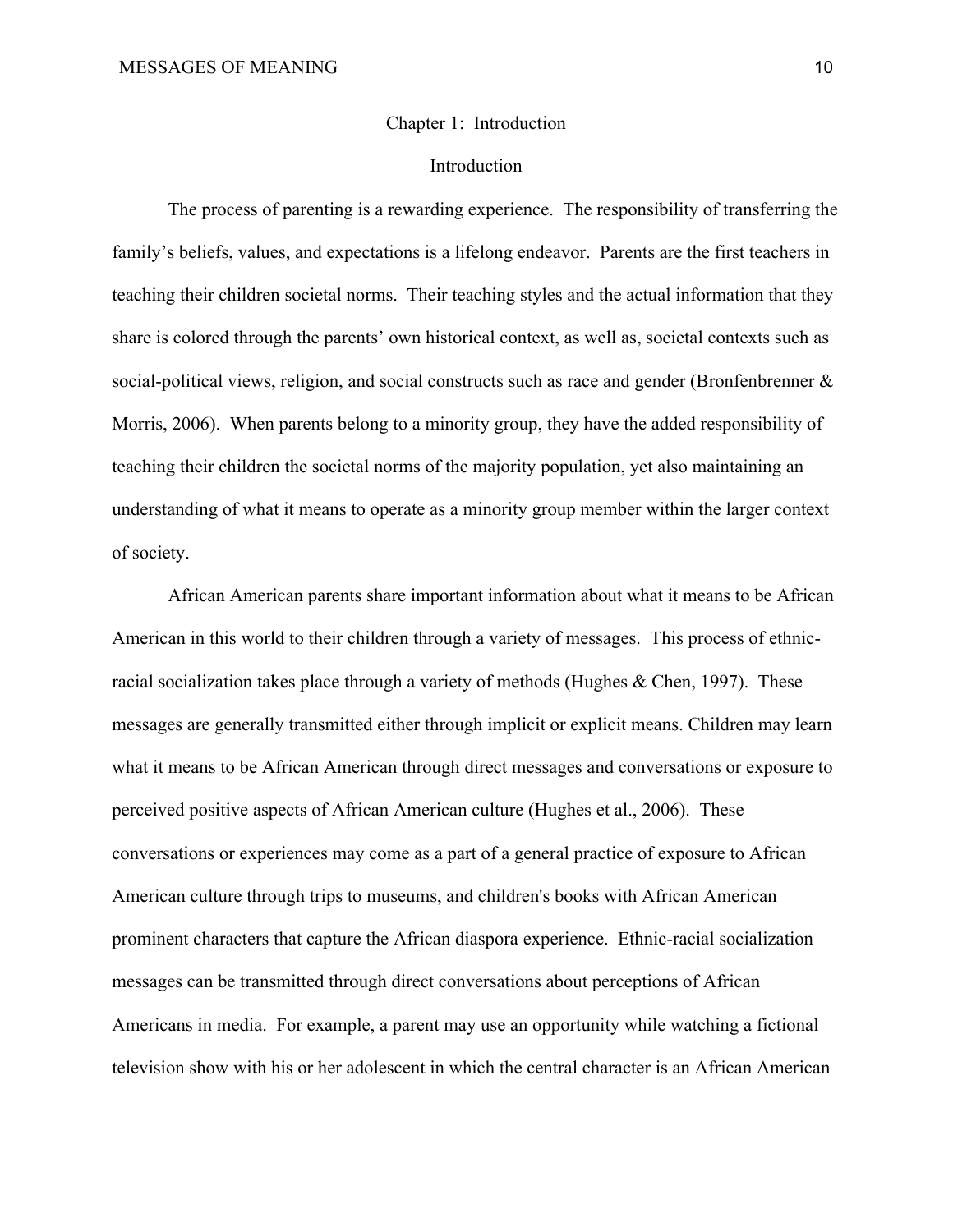woman who leads a successful professional career, but who is unable to manage a positive romantic relationship. These conversations may take place when discussing a newscast reporting the shooting of an unarmed African American teenager. Both situations provide opportunities to view how a larger society may view African Americans and opportunities for parents to filter the information through their own experiences to share within a meaningful context with their children.

# **Types of Ethnic-Racial Socialization Messages**

The forms of these messages, whether implicit or explicit, can be categorized into four categories: cultural socialization, preparation for bias, egalitarianism, and promotion of mistrust (Hughes et al., 2006). Each style of messages has its own benefits related to psychological outcomes such as feelings of self-worth, sense of agency, and group belongingness (Hughes et al., 2006). Each category of messages has inherent properties that include information about how an individual's ethnicity or race connects to societal experiences. The primary goal of cultural socialization as defined by Hughes, Rivas, Foust, Hagelskamp, Gersick, and Way (2008) is to convey knowledge and importance of specific traditions, historical contributions, and heritage about the parent and child's racial/ethnic group. African Americans, in particular, are likely to engage in cultural socialization practices in very much formalized ways (Hughes  $\&$ Chen, 1997). Formal methods of socialization may include activities such as visiting a museum devoted to African American culture and historical events, purchasing children's books with African American characters overcoming challenges, and participating in a living history project in which they select an African American inventor. In addition to explicit messages, African American parents utilize implicit messages as a means of cultural socialization (Hughes & Chen, 1997). For example, parents may use repeated exposure to cultural music, movies with African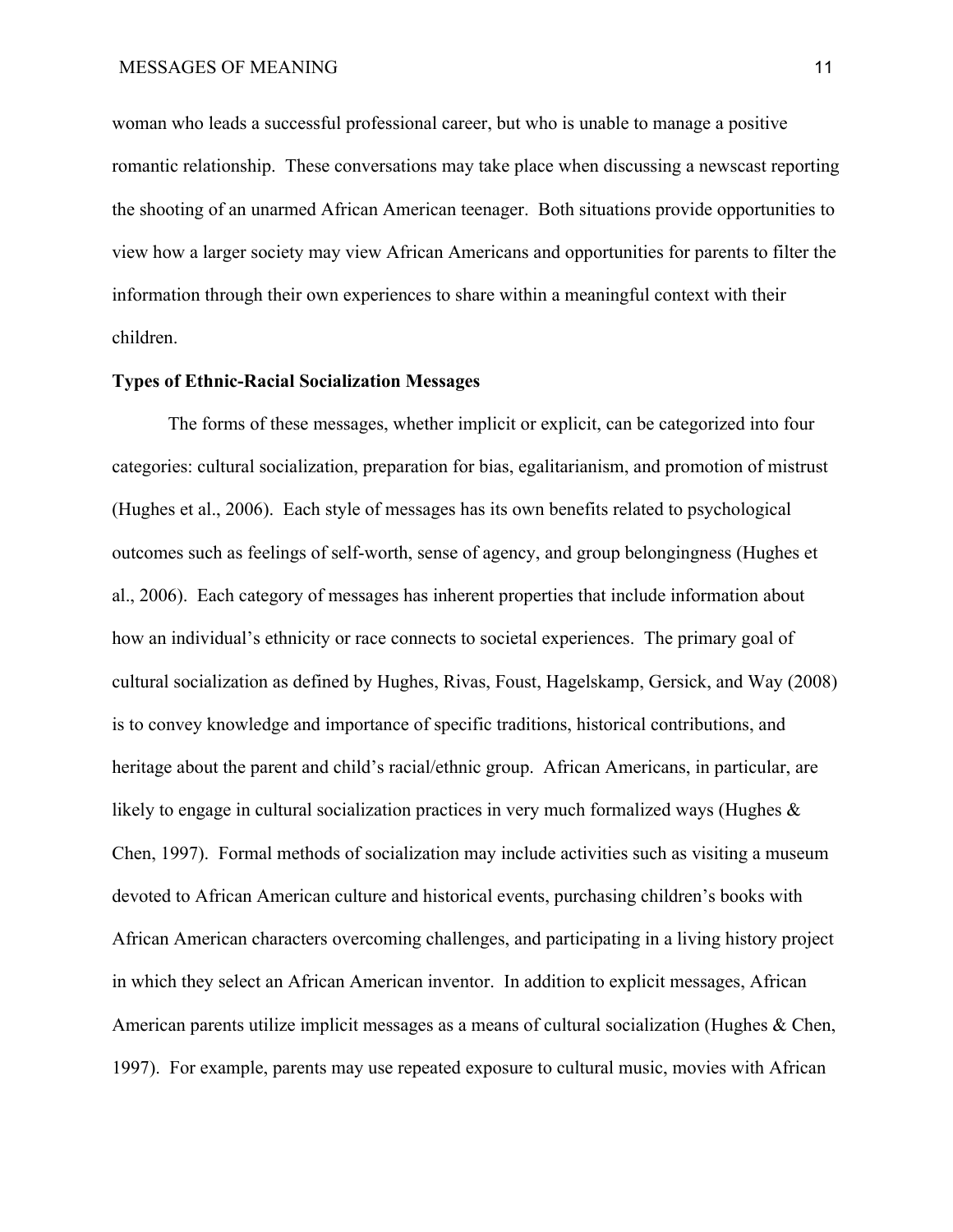American themes, and traditions. In the current author's own experience, certain foods are served on New Year's Day that represents the hopes for monetary increases for the upcoming year. This cultural tradition was associated with practices of slaves that continues through oral and practical tradition.

Preparation for bias messages are a means for parents to prepare children for the likelihood of experiencing discrimination or prejudicial events based on their race or ethnicity (Hughes et al., 2008). The goal of these messages is two-fold. The first goal is to provide the child with potential scenarios. For example, a common adage is that African Americans often "work twice as hard to get half as far" as their majority counterparts (DeSante, 2013). The historical context for this statement is economic and political in nature. African Americans have historically, and continue even now to be unemployed, be employed as part-time workers, experience job mismatches, and be described as "working poor" (De Jong & Madamba, 2001). Another example is related to the potential impact of having an ethnic name and a resume screening. Bertrand and Mullainathan (2004) found that White Anglo-Saxon Protestant names received 50 percent more callbacks for interviews than that of candidates with African American names. These experiences are real considerations for African American families. The second goal of preparation for bias messages is to provide coping strategies to deal with potential, racially based transgressions (Hughes et al., 2009). Such coping strategies to deal with these previously named discriminations may lead to discussions about pursuing advanced studies in areas that are highly employable or using abbreviations to mask names that suggest a specific ethnic background. Peters (2002) reports that when Black mothers were asked about specific coping strategies used to combat racism, many identified a "good education" as a top priority (Peters, 2002, pg. 64). These mothers saw education as a way to combat discrimination.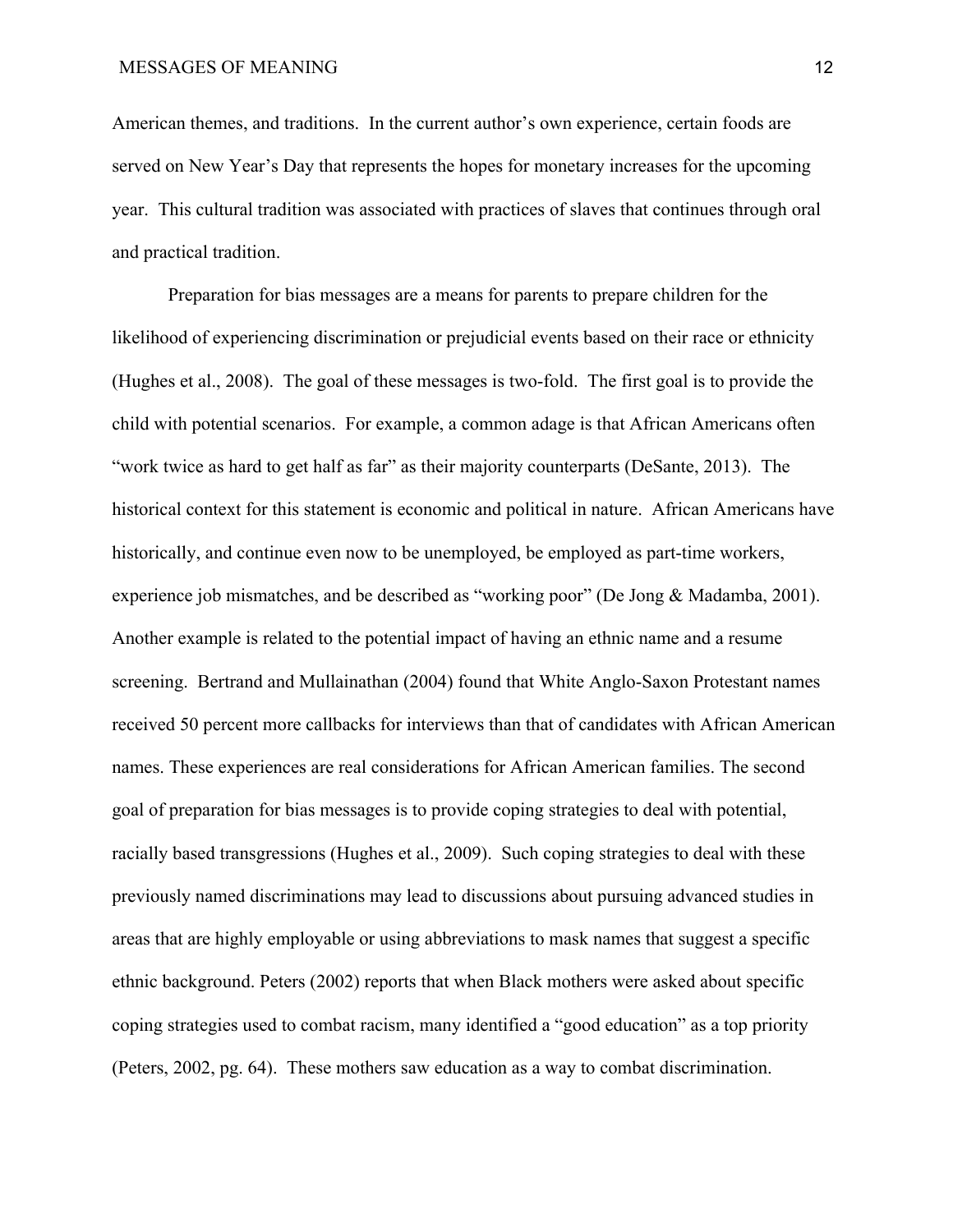Egalitarian messages focus on the cultivation of one's ethnicity as part of the total identity and belief of commonality among all people (Doucet, Banerjee, & Parade, 2018). Egalitarian messages are not to be confused with colorblindness. Colorblindness is the minimization or total denial of the importance of race and its impact (Neville, Spanierman, & Doan, 2006). Egalitarian messages acknowledge and highlight diversity. Although ethnicity is highlighted, it is not considered to be the most salient characteristic. General qualities that promote family values within society are considered to be just as important. These qualities may include valuing hard work, equality, morality, and self-worth to be as, or more, important than ethnicity (Iqbal, 2014). Doucet, Banerjee, and Parade (2018) suggest "parents who emphasize similarities want their children to grow up with a sense of equality and hope. There also was a sense of protectiveness underlying egalitarian messages."

Promotion of mistrust messages focuses on issuing cautions about interactions with other ethnic groups (Coard, Wallace, Stevenson, & Brotman, 2004). In these cases, parents explicitly teach messages such as maintaining social distance from Whites (Thorton et al., 1990). There are discrepant findings regarding the prevalence of usage of promoting distrust socialization. Studies that use quantitative methods to measure racial socialization patterns typically have fewer endorsements of usage of promotion of mistrust (Thorton et al, 1990). However, when parents are given an opportunity to respond to open-ended questions, there is an increase in reporting of use of promotion of mistrust as a means of socialization (Hughes et al., 2006). The discrepancy in reporting promotes the utility of qualitative approaches when investigating racialethnic socialization practices. Promotion of mistrust from African Americans towards Whites is likely rooted in both historical and personal experiences for parents. Interestingly, this same type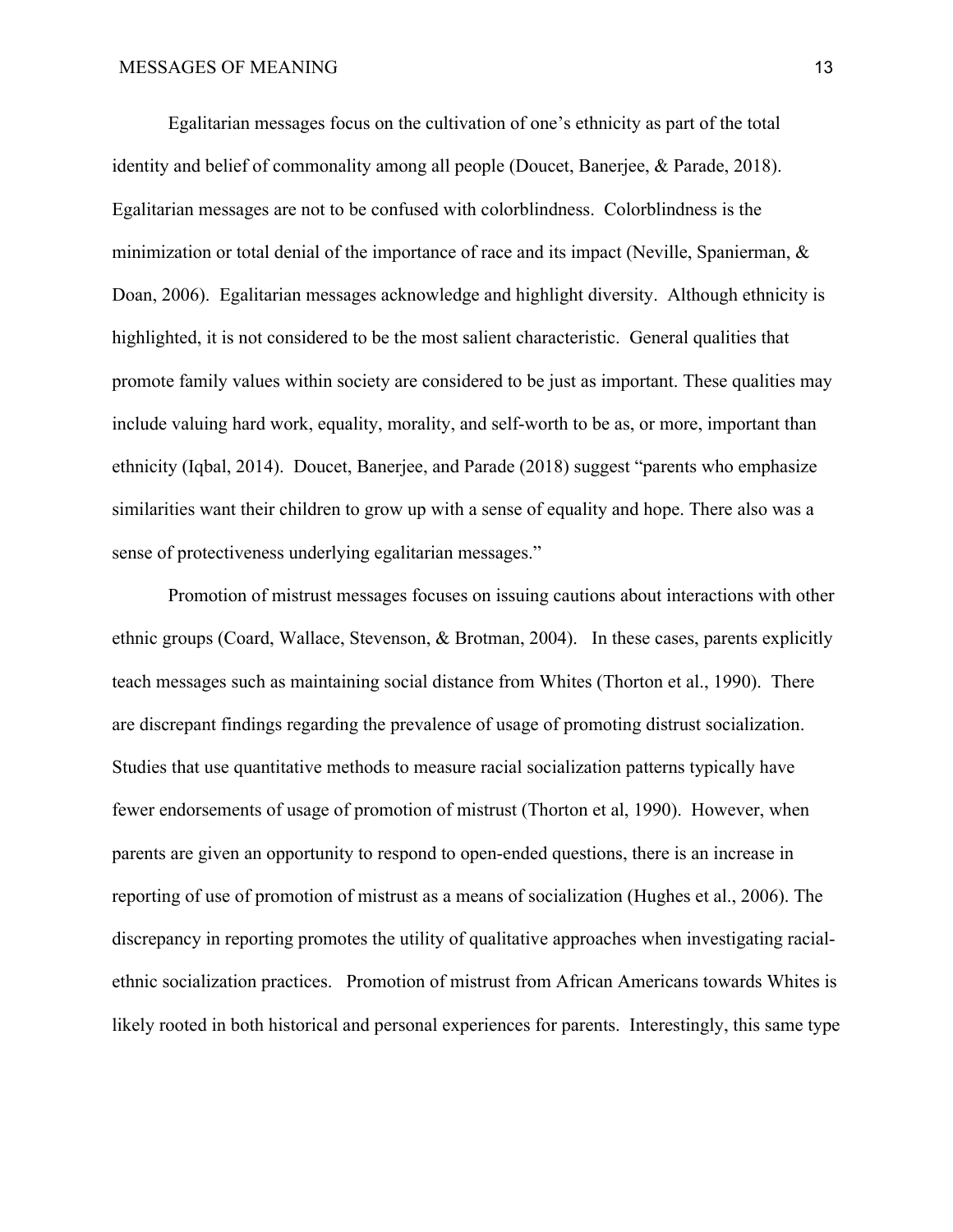of socialization practice has been found to be used by immigrant West Indian, Caribbean, and Dominican parents against African Americans due to their "low" social status (Waters, 1994).

# **Racial Socialization and Academic Outcomes**

Children with higher levels of racial-ethnic pride were found also to be higher achievers as measured by reading and math grades and standardized test scores (Smith, Atkins, & Connell, 2003). Adolescents, who report that their parents use cultural socialization and preparation for bias, report higher rates of academic achievement as measured by academic efficacy and engagement (Hughes et al., 2009). Racial socialization practices, particularly preparation for bias and cultural socialization, are used to provide buffers for possible discrimination and negative perceptions about African Americans. This buffer is important because research has shown that as adolescents encounter increased levels of discrimination, their performances on academic outcomes related to academic curiosity and persistence decrease (Neblett et al., 2006). Caughy, O'Campo, Randolph, and Nickerson's (2002) study showed that parents who provide racial-ethnic messages related to African American culture (e.g. cultural socialization) tend to have children who perform better on cognitive assessments measuring problem-solving skills and factual knowledge. With such correlations between racial-ethnic socialization practices and positive academic outcomes, it is important for schools to understand the connection between home socialization and how they can support them in schools.

# **Statement of the Problem**

As reviewed, African American parents transmit what it means to be African American in society to their children in a variety of ways. It ranges from explicit lessons through indirect means of exposure. Regardless of the method used, it occurs throughout the majority of the studies reviewed (Hughes et al, 2006). It appears that messages related to academic socialization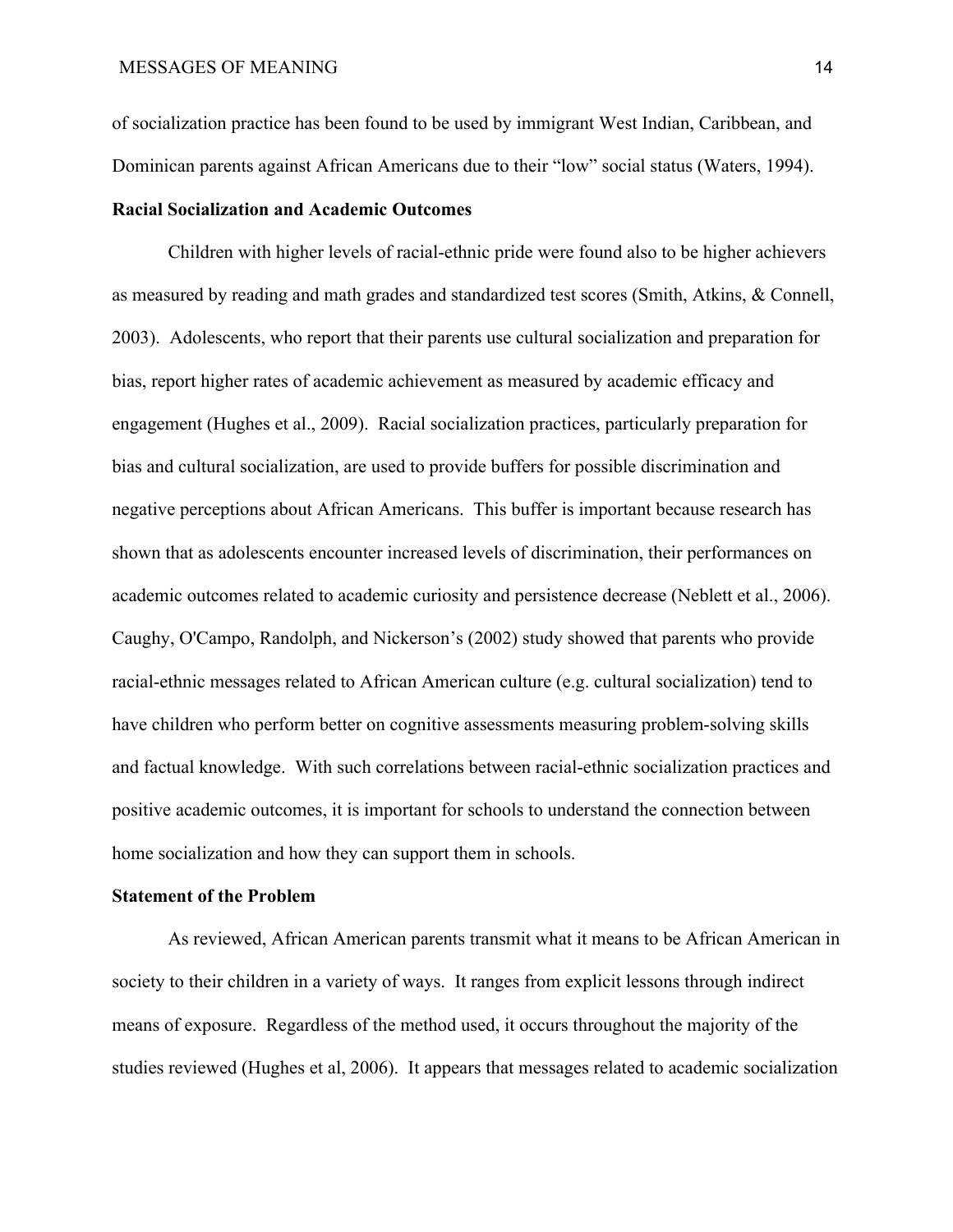# MESSAGES OF MEANING 15

are often enveloped in messages about ethnic-racial identity and socialization (Cooper & Smalls, 2010). The vast majority of the research examining the two constructs is quantitative in nature. A variety of questionnaires measuring the concepts identified to establish a criterion for explicit messages and at what age these messages are delivered are typically used in research (Hughes et al., 2006). The source of this information comes both from parents and from their children. The impact of these messages is historically taken from the perspective of the child or the mother (Hughes et al., 2006). What is not routinely investigated is to what degree fathers think their messages impact their children's educational attainments and performances. Furthermore, if this information were obtained, how do parents determine if there is an impact? Although quantitative measures could certainly be generated to gather this information, a qualitative approach would provide fathers with an opportunity to share their experiences and stories on how messages of ethnic-racial identity are intermingled with their ideas about academic success by their own relative definition. **Purpose of the Study**

In particular, the current study seeks to investigate how African American fathers maneuver through the responsibility of racial and academic socialization. Of particular interest, is the notion of how fathers navigate their children towards their definition of academic success. Previous research shows that when given the opportunity to answer questions about racial-ethnic socialization, parents are more likely to endorse promotion of mistrust, which, historically in quantitative studies, is reported to be the least used (Hughes et al., 2006). Qualitative approaches allow individuals to give their lived experience in their own words. Additionally, measures of academic success relate to static scores, academic efficacy, and academic engagement (Siren, 2005; Hughes et al, 2009).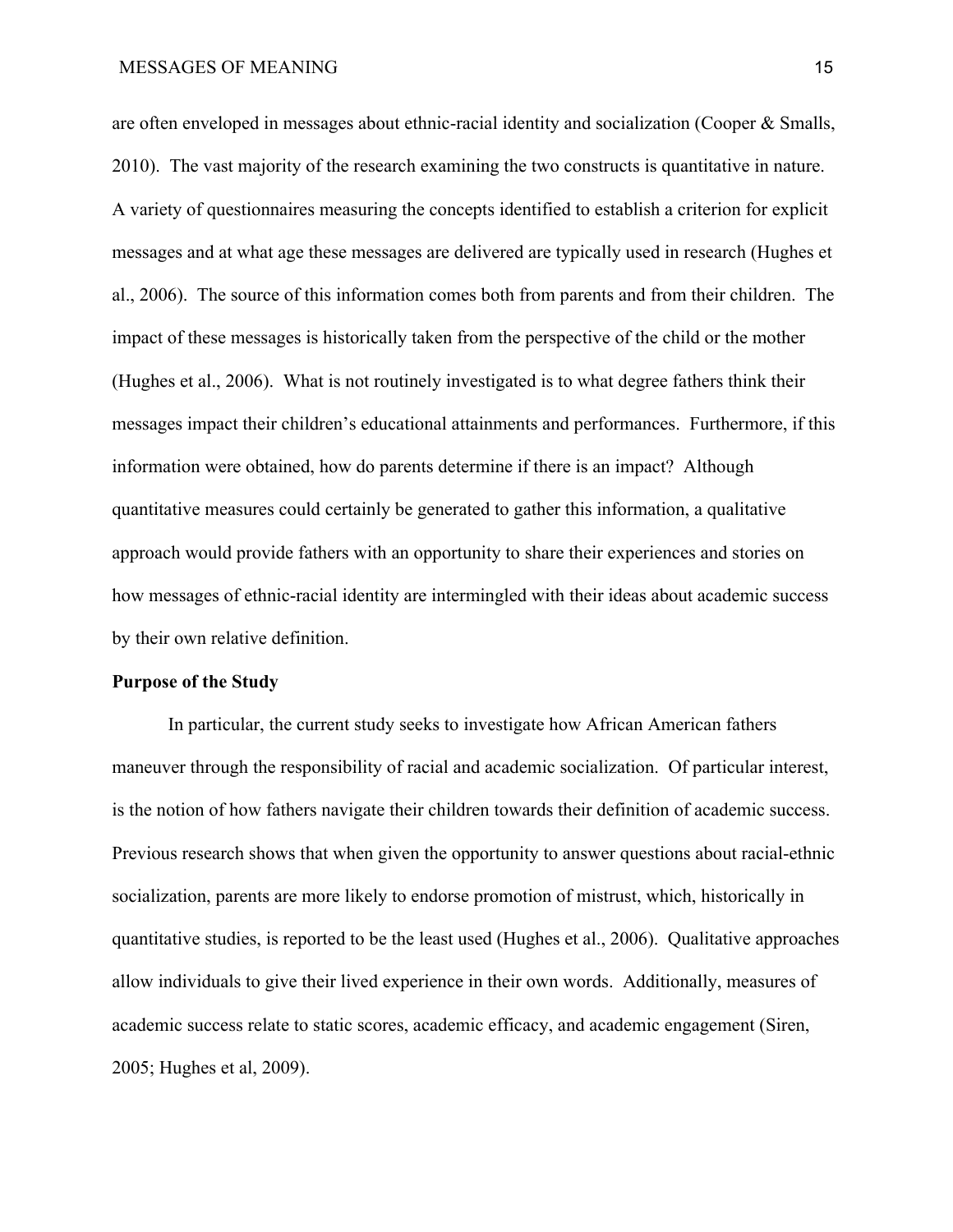Parent engagement and its relationship to academic achievement is a well-researched area (Fan & Chen, 2001). In Fan and Chen's (2001) review of twenty-five studies, findings indicate that parental aspirations/expectations for children's educational achievements have the strongest relationship to students' global academic achievements (e.g. grade point average). Ethnic-Racial socialization practices are a means of sharing parental academic aspirations and expectations. The purpose of the current study is to provide insights into the degree to which African American fathers' racial socialization practices intersect with their own definitions of academic success.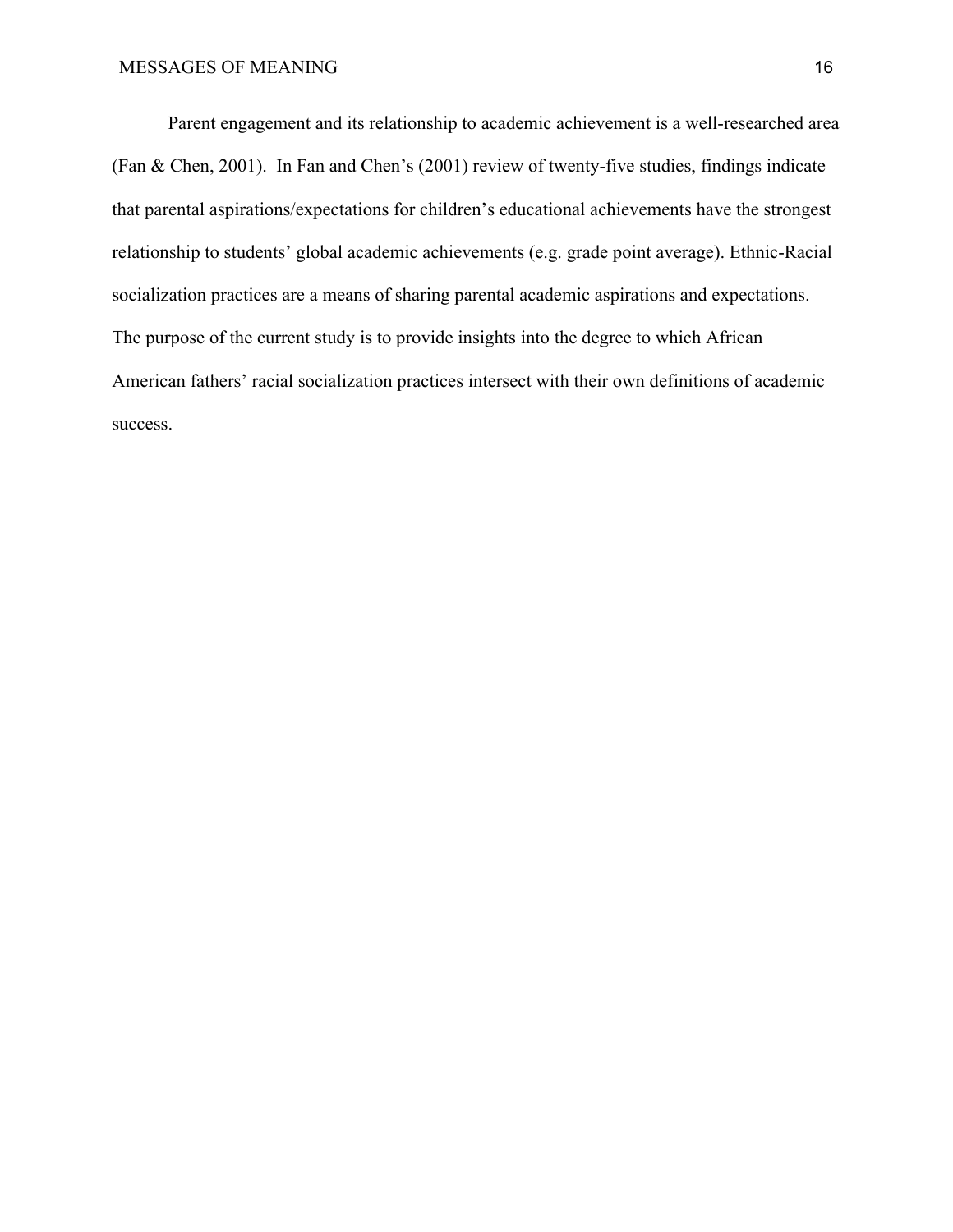Chapter 2: Review of the Literature

# **Introduction**

 Ethnic-racial socialization is the process in which minority parents prepare their children for integration into the larger society in which they are minority members (Neblett, Smalls, Ford, Nguyên, & Sellers, 2009). This ethnic-racial socialization takes place within the context of families through a delivery of many avenues. These messages are typically translated through direct and indirect means that focus both on how race will impact the child's social standing and on how the child's ethnicity is a component of his or her total identity. These messages take the form of cultural socialization (familiarizing oneself with cultural practices/norms), preparation for bias (discussions of racial bias), egalitarianism (value of diversity and equal treatment), and promotion of mistrust (need for wariness of other groups) (Hughes & Chen, 1997). These types of messages, as well as the developmental approach used to deliver these messages, vary according to a variety of factors. A primary variable is related to the socialization experiences that the parents have themselves have known. Additionally, factors such as socioeconomic status impact the types of messages that parents share with their children relative to ethnic identity and its importance in their lives. These messages implicitly or explicitly often carry information about the parents' expectations and hopes for academic success within a cultural context (Neblett, Smalls, Ford, Nguyên, & Sellers, 2008).

# **Definition of Ethnic-Racial Socialization**

Ethnic-racial socialization is defined as the transferring of information regarding an individual's racial makeup and/or ethnic background from one party to the next within the minority group (Hughes & Chen, 1997). This transmission of information typically takes place between, but not limited to, the parent and child (Hughes, Rodriguez, Smith, Johnson, Stevenson,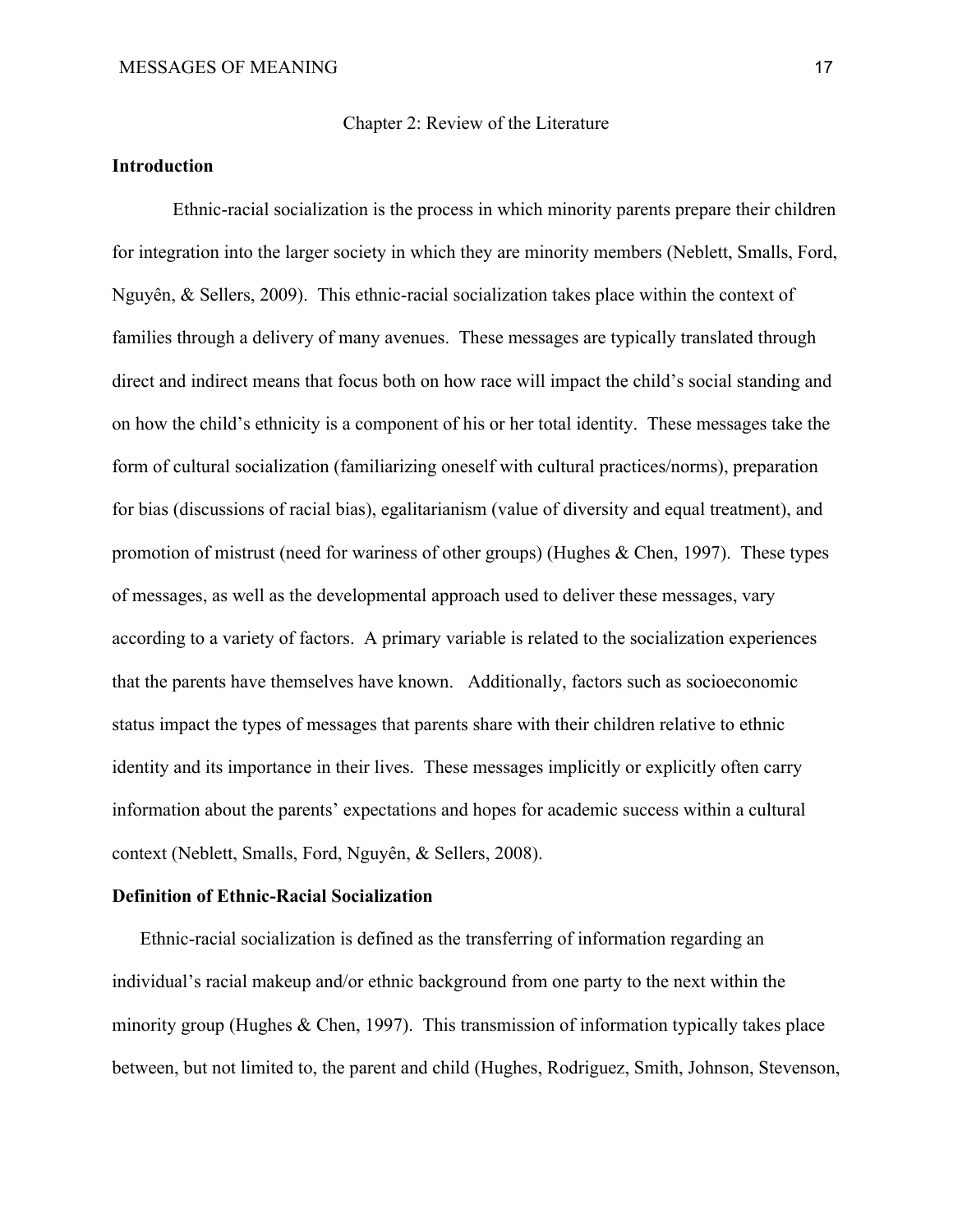& Spicer, 2006). It encompasses information regarding how the child retains aspects of his or her cultural background, uses messages of empowerment related to his or her specific heritage, and provides information regarding possible biases the child may experience due to his or her ethnic-racial minority membership (Hughes et al., 2006). Ethnic-racial socialization is utilized as a buffering measure to protect and prepare children of minority groups for adversity (Neblett, Smalls, Ford, Nguyên, & Sellers, 2008). In the research, the distinction of racial socialization and ethnic socialization depends on the construct defined by the principal investigator; it is difficult to distinguish between the two theoretically when considering the messages being transmitted by African American parents (Hughes et al., 2006). The messages are typically the same whether they are described as racial socialization or as ethnic socialization (Hughes et al., 2006). As a review of literature from a chronological perspective reveals that there has been a shift from the measurement solely of racial socialization in contrast to ethnic socialization. The combination of the two are now recognized as the true essence of the nature of the content and perspective which parents communicate to their children (Worrell, 2014). Nevertheless, it is important to understand how the two "discreet" concepts originally were conceptualized in order to understand how they are integrated to form a new hybrid that better includes the total experience (Neblett, Smalls, Ford, Nguyên, & Sellers, 2008).

# **Definition of Racial Identity as it Relates to Ethnic-Racial Socialization**

In American society, a person's race has a clear definition. It is related to the historical ancestry of the individual and to self-identification (Hahn, 1992). For African Americans, their race is defined by having African origins. The definition of Black, as defined by Merriam-Webster dictionary, is "of or relating to a race of people who have dark skin and who come originally from Africa" ([http://www.merriam-webster.com/dictionary/black\)](http://www.merriam-webster.com/dictionary/black). When looking at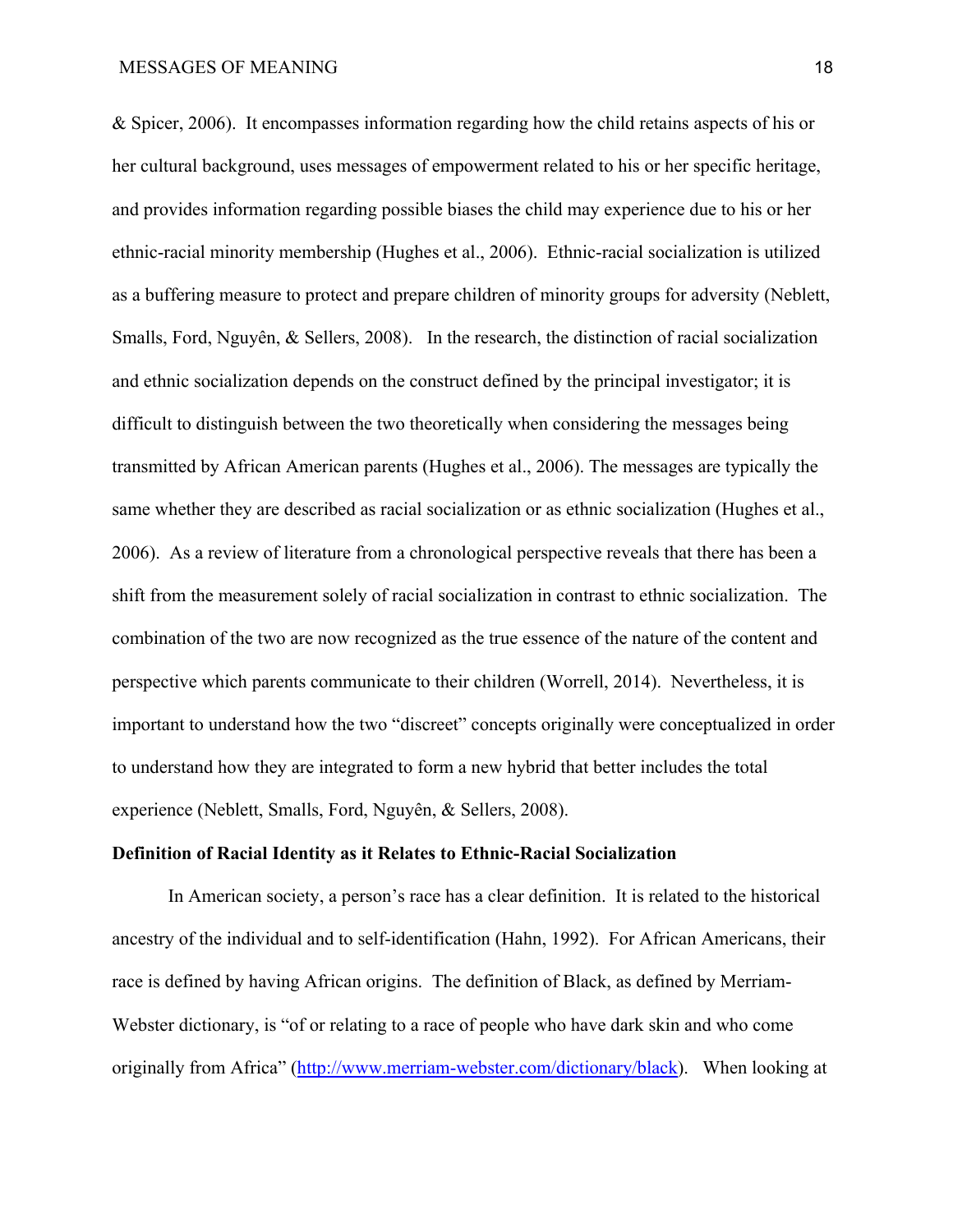# MESSAGES OF MEANING 19

the process of racial socialization for African Americans, parents often transfer information about how the child's membership is related to possible adversity within the larger society (Neblett, Smalls, Ford, Nguyên, & Sellers, 2008). It is this direct relationship between race and its impact on Americans' experiences in American society that is explored. There is certainly a contextual and cultural component of racial socialization; however, the underlying concept is that of the interaction of racial features and historical treatment because of those features that is conveyed to children by parents (Neblett, Smalls, Ford, Nguyên, & Sellers, 2008). The messages related to possible racism and how to recognize, avoid, and recover from it are steeped in the historical context of being African American in a larger society.

The general theme in the definition for racial socialization is conceptualized as the overt and covert messages that parents extend to their children relative to race (Neblett, Smalls, Ford, Nguyên, & Sellers, 2008). The purpose of these messages is to foster a positive racial identity. A positive racial identity can be defined as racial acceptance and interaction of race among other social constructs and positive in-group associations (Davis, 2007).

One of the goals of racial socialization for parents is to develop a racial identity in their children (Friend, Hunter, & Fletcher, 2011). Racial identity development is a well-established area of research in the area of developmental psychology (Peck, Brodish, Malanchuk, Banerjee, & Eccles, 2014). The majority of the research centers on the developmental process in which African Americans, in particular, move from an absence of knowledge or internalizing negative concepts about their race to the integration of knowledge of their race as part of their overall identity (Cross, 1978).

Cross (1978) identified a developmental theory describing the progression through the process of "becoming Black". The first stage is described as Pre-Encounter. At this stage,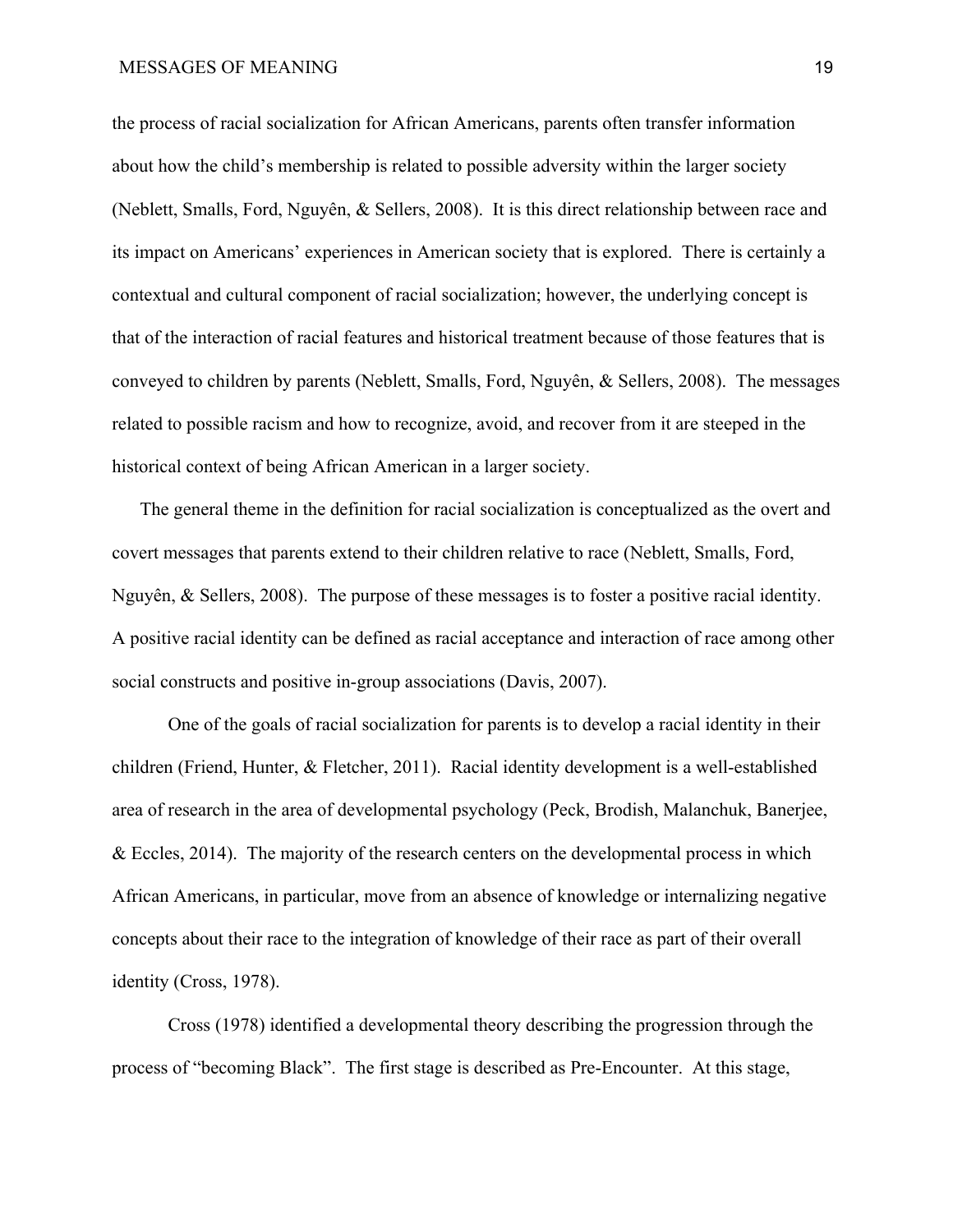African Americans either internalized negative stereotypes about being African American from the larger society or do not consider their race as a component of their overall identity (Cross, 1978). The second stage is described as the Encounter stage. At this stage, the individual has an experience in which his or her race becomes salient. This experience may be personal in nature such as experiencing some type of discrimination. The experience may also be indirect or societal in nature such as the assassination of a civil rights leader. This experience allows the individual to be open to new interpretations of how his or her racial membership impacts his or her central identity. The third stage is characterized by a voracious attempt to gain information about what it means to be "Black". In addition to the seeking and consuming of information, the individual develops an all-or-none, absolute concept of what it means to be "Black". This stage, defined as Immersion-Emersion, encompasses things associated with what the individual has deemed as "Blackness" and be considered as ideal. Things or people who associate with anything other than this category are deemed undesirable, thus setting up a dynamic of "black" or "anti-black" (Cross, 1978). The fourth stage, Internalization, is a return to equilibrium for the individual. During this stage, there is a "resolution of conflict" (Cross, 1978). The individual moves from simply viewing him or herself based solely on racial membership to incorporating this racial membership into his or her overall identity. The last stage, Internalization-Commitment, is characterized by individuals who now are attempting to integrate personal values and beliefs into practices valued by their racial reference group (Cross, 1978). For example, individuals within this stage may look to work with their local school districts to help support academic achievements for African American students through cultural diversity training.

#### **Definition of Ethnic Identity as it Relates to Ethnic-Racial Socialization**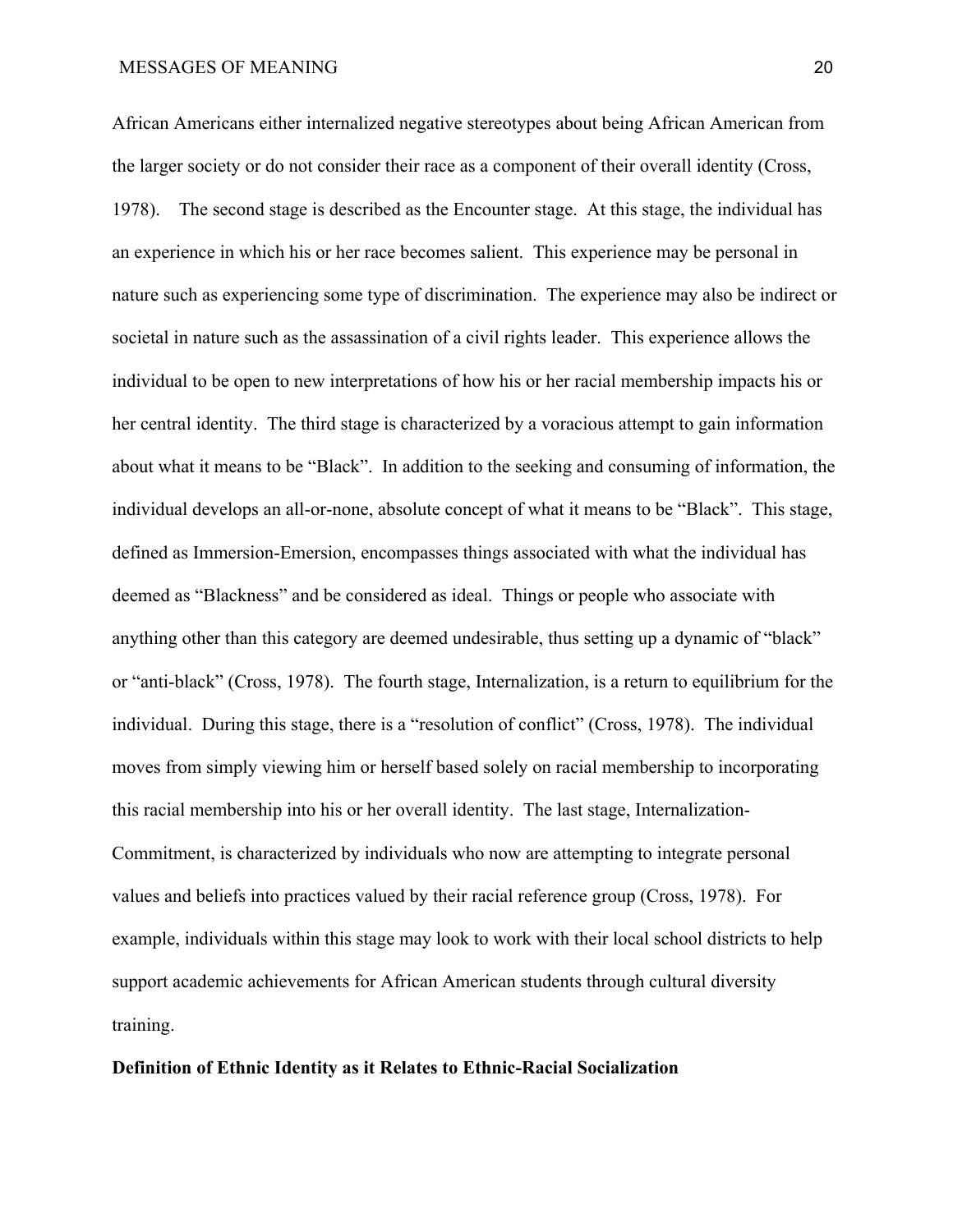The distinction between ethnic identity and racial identity is murky at best. However, when looking up the definition of "ethnic" there is some cross-over in the definition of a person's race, but with an emphasis on culture ([http://www.merriam-webster.com/dictionary/ethnic,](http://www.merriam-webster.com/dictionary/ethnic) 2014). This emphasis on culture is a major component of ethnic socialization. Again, similar to the concept of racial socialization, in order to understand this framework, the tenets and historical contexts of ethnic identity development have to be explored.

Ethnic identity has many components that help to envelop the overall construct. Many researchers consider the psychological associations of belonging to an ethnic group as the key component of ethnic identity (Phinney & Victor, 1995). Tajfel (1981) defines ethnic identity as part of an individual's social identity, "that part of an individual's self-concept which derives from his knowledge of his membership of a social group (or groups) together with the value and emotional significance attached to that membership". Furthermore, other authors focus on observable, tangible components of culture such as language, explicit ethnic group history, and values of their ethnic group (Rogler, Cooney, & Ortiz, 1980). Although these are often considered to be the fundamental components in which ethnic identity is measured, there is still the question of the process in which an individual's ethnic identity is developed.

Phinney (1995), like Cross (1978), composed a developmental model of ethnic identity development that progresses through stages. The three-stage cycle centers on Marcia's ego identity development, which essentially proposes that adolescents develop ideas about their progression into adulthood in relation to occupation and ideas based on the degree of exploration/exposure and commitment to an adult identity (Marcia, 1967). Phinney (1995) utilizes this continuum of exploration and commitment to describe the varying stages through which individuals migrate in developing an ethnic identity. The first stage is based on a lack of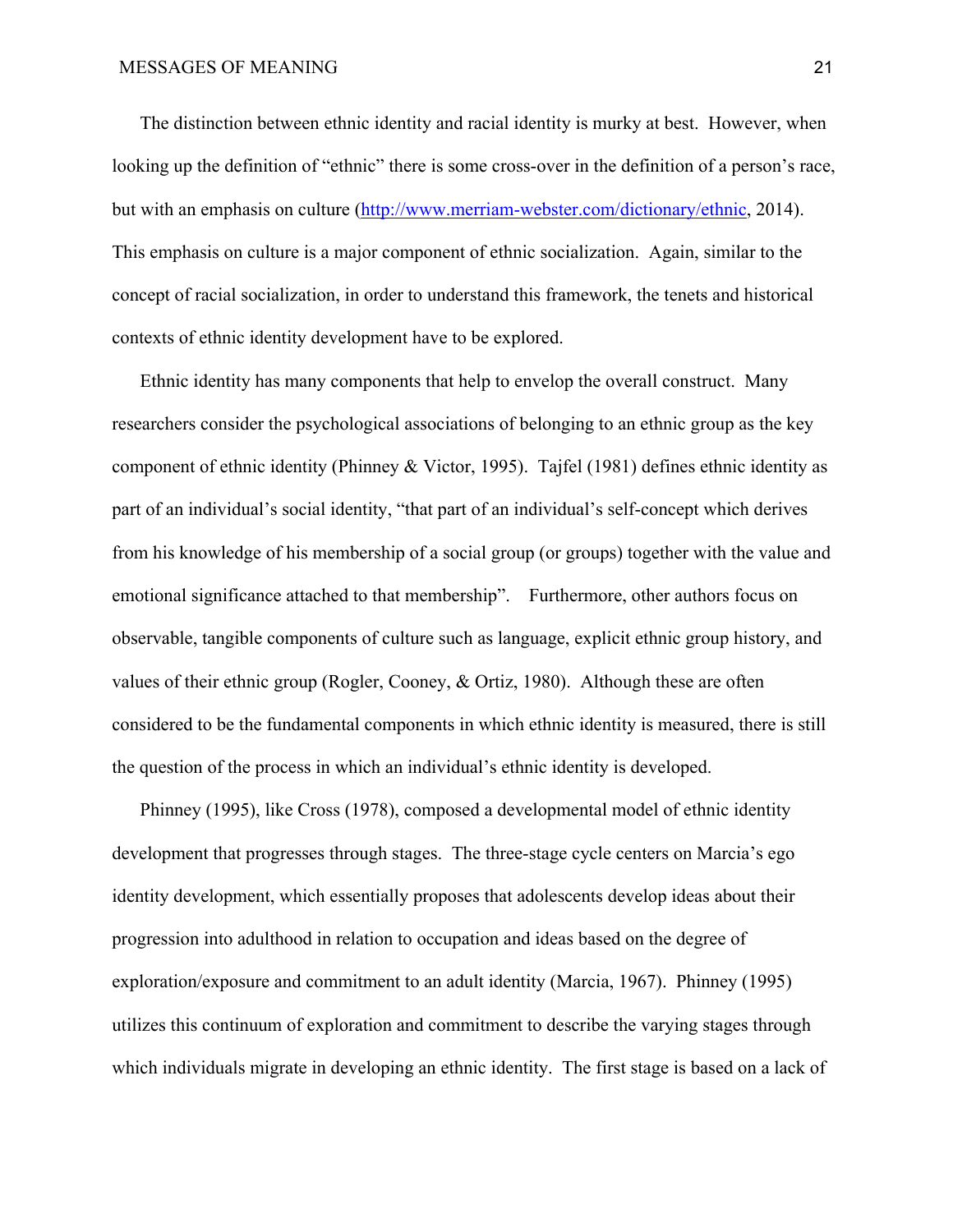# MESSAGES OF MEANING 22

exploration related to their unique ethnicity (Phinney, 1995). At the initial stage, individuals either failed to engage in exploration because, as yet, interest in their ethnic group was absent or because they inherently accepted the view of others related to the ethnic group imposed on them (Phinney, 1995). This first stage, identified as the unexamined ethnic identity, means that the individual absorbed both positive messages from parents and their ethnic community without reflection or through negative messages from the dominant culture about their respective ethnic group (Phinney, 1995). At any rate, their notion of what it means to be a part of their ethnic group has not been under much personal consideration.

The second stage identified by Phinney (1995), similar to Cross's Encounter and Immersion/Emersion stage, entails the active investigation of information related to their ethnicity (Cross, 1978). As identified by Cross (1978), Phinney's (1995) stage, labeled "ethnic identity search", is initiated by some event that the individual experiences propelling them into active involvement in an explicit immersion into tangible identifiers of their ethnic group. The individual explicitly begins to explore and gather information through engaging in cultural practices, visiting ethnic educational sites and reviews literature specific to their ethnic group. Although not specifically indicated as a hallmark of this stage, individuals in this stage may begin actively to reject elements of the dominant culture in preference for their own (Phinney, 1995).

The last stage is that of an achieved status (Phinney, 1995). Individuals in this stage move beyond the physical and tangible trappings of their respective ethnic group and begin internalizing the values and beliefs, not as others impressed upon them, but rather as a reflection of how their ethnic identity is a part of their global identity. Conversely, to Cross' theory of racial identity development, this stage of achieved identity does not necessarily translate into a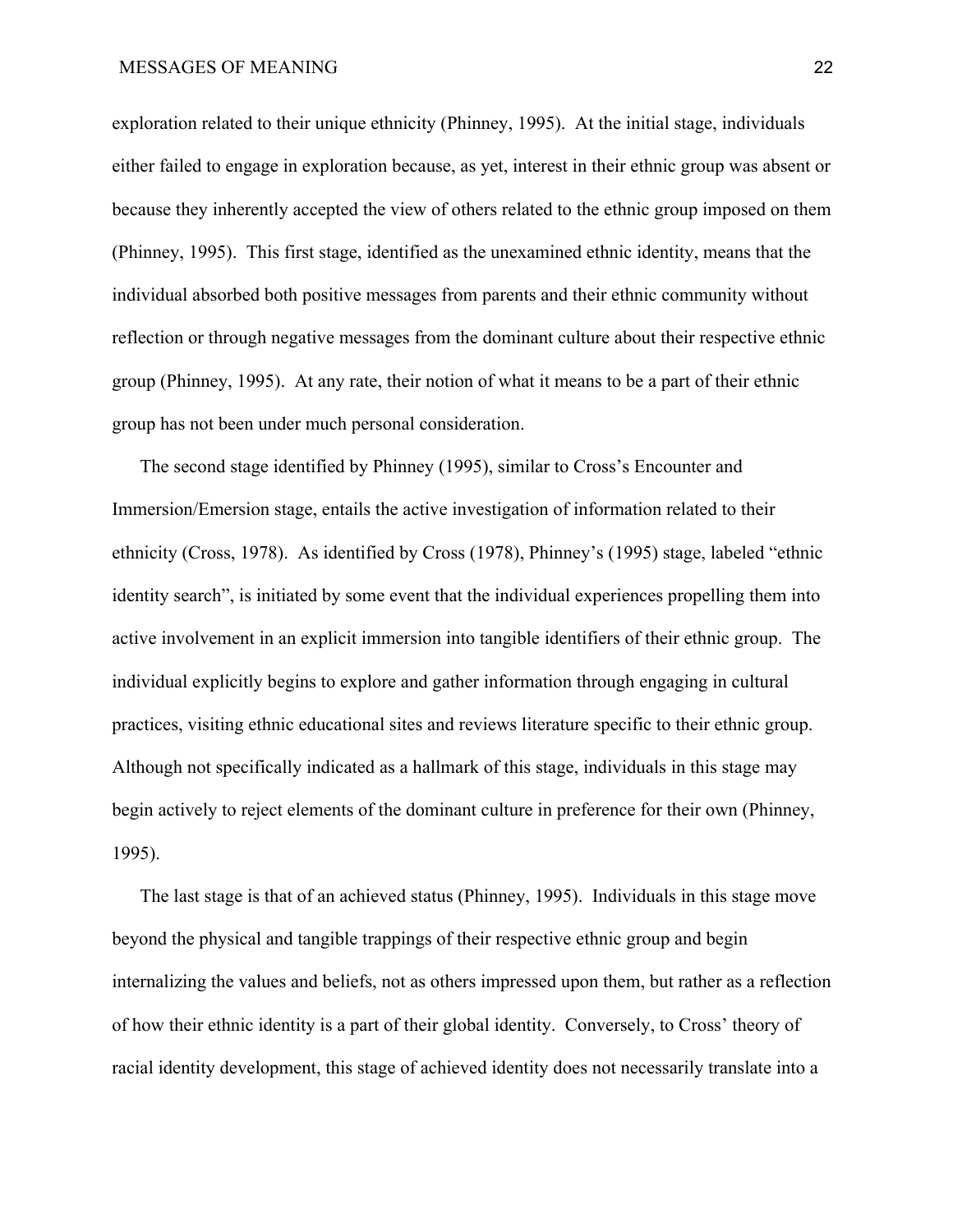"higher degree of ethnic involvement" (Phinney, 1995). Rather, it may prompt the individual to engage in a cyclical feature of continuing to gather and re-examine the role of their ethnic identity in their lives (Phinney, 1995).

Research within the last decade proved to show that the attempted finite line between the definition of racial socialization and ethnic socialization has been blurred. In fact, even when some authors define one or the other, there is still the presence of the sister concept. The usefulness of the combined concepts can be found because they include both social implications of an individual's racial makeup as well as the cultural underpinning associated with his or her ethnic identity. For many African Americans, the social implications of being African American and cultural aspects are so intertwined that they cannot be separated (Hughes et al, 2006).

# **Ethnic-Racial Messages**

The means in which messages are transferred from parent to child come in many forms. The types of messages that are transmitted from parent to child can vary, based on many factors (White-Johnson, Ford, & Seller, 2010). One of these factors includes the age of the parent (Thornton, Chatters, Taylor, & Allen, 1990). Older parents likely have a larger fund of knowledge to pull from in regard to experiences related to ethnic-racial identity both in positive and negative situations. Not only do older parents have the advantage of time and experience, they are also more likely to be further along in regard to the ethnic-racial identity continuum; therefore, they place more emphasis on race and ethnicity as part of their global, central theme of socialization and child rearing (Thorton et al, 1990).

The sex of the parent, also, is likely to impact the type, intensity, and modality of messages sent to children. In the majority of the studies investigating ethnic-racial socialization, mothers were overwhelmingly the parent utilized to measure the types of ethnic-racial messages delivered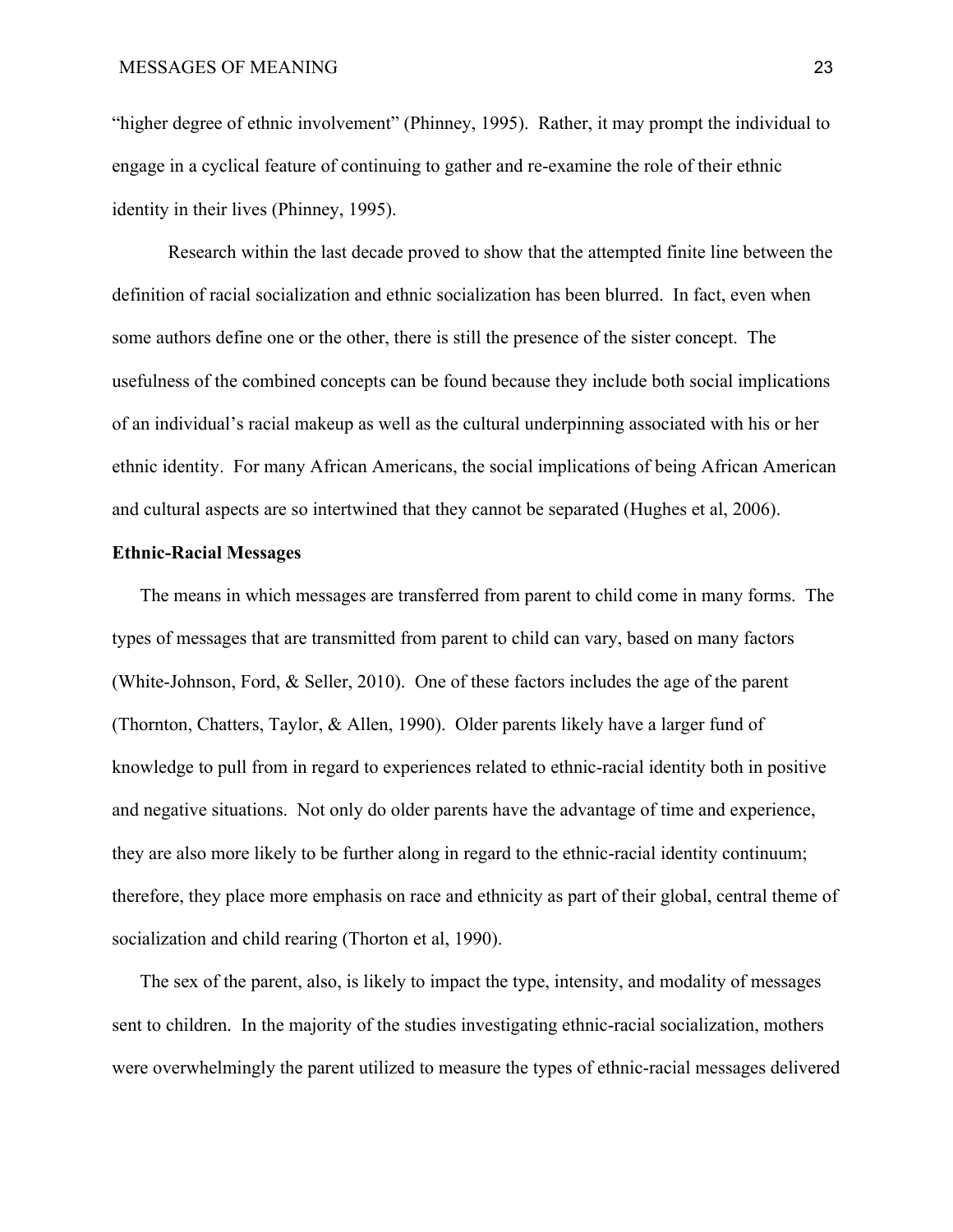(Hughes et al., 2006). Mothers are researched in the area of racial socialization because they are typically considered to be the primary caregivers (Priest, Walton, White, Kowal, Baker, & Paradies, 2014). Mothers are involved in the day-to-day child-rearing practices; this is the setting in which conversations about race/ethnicity are shared (Quintana & McKown, 2008). The conversations can come out of reviews of the child's day, a particular experience in the media, or within the context of everyday activities such as cooking dinner. In most of these cases, the mother is the parent engaging in this didactic conversation. Mothers are not the sole contributors to this experience; fathers and their ethnic-racial socialization practices have also been studied, though to a lesser degree (Cooper, Neblett, Smalls-Glover, & Banks, 2014). Although there is minimal research that explicitly investigates racial socialization patterns with fathers, available research supports similar comparisons to racial socialization intensity levels between African American mothers and fathers (Cooper, Neblett, Smalls-Glover & Banks, 2014). African American fathers are just as likely to engage in positive ethnic-racial socialization practices that emphasize the importance of preparation for discriminatory practices as a psychological buffer, actively seeking knowledge about their African American heritage, and engaging in cultural practices that are viewed as uniquely African American.

The degree of emphasis in which these messages are shared between parent and child are heavily influenced by a number of characteristics, with the parents own level of ethnic-racial identity development as a prominent factor. The salience of race for the parent likely determines the salience of significance as part of global socialization and child rearing. Naturally, parents who identify closely with their race/ethnic group are more likely to share the importance of race and ethnicity in everyday life with their children.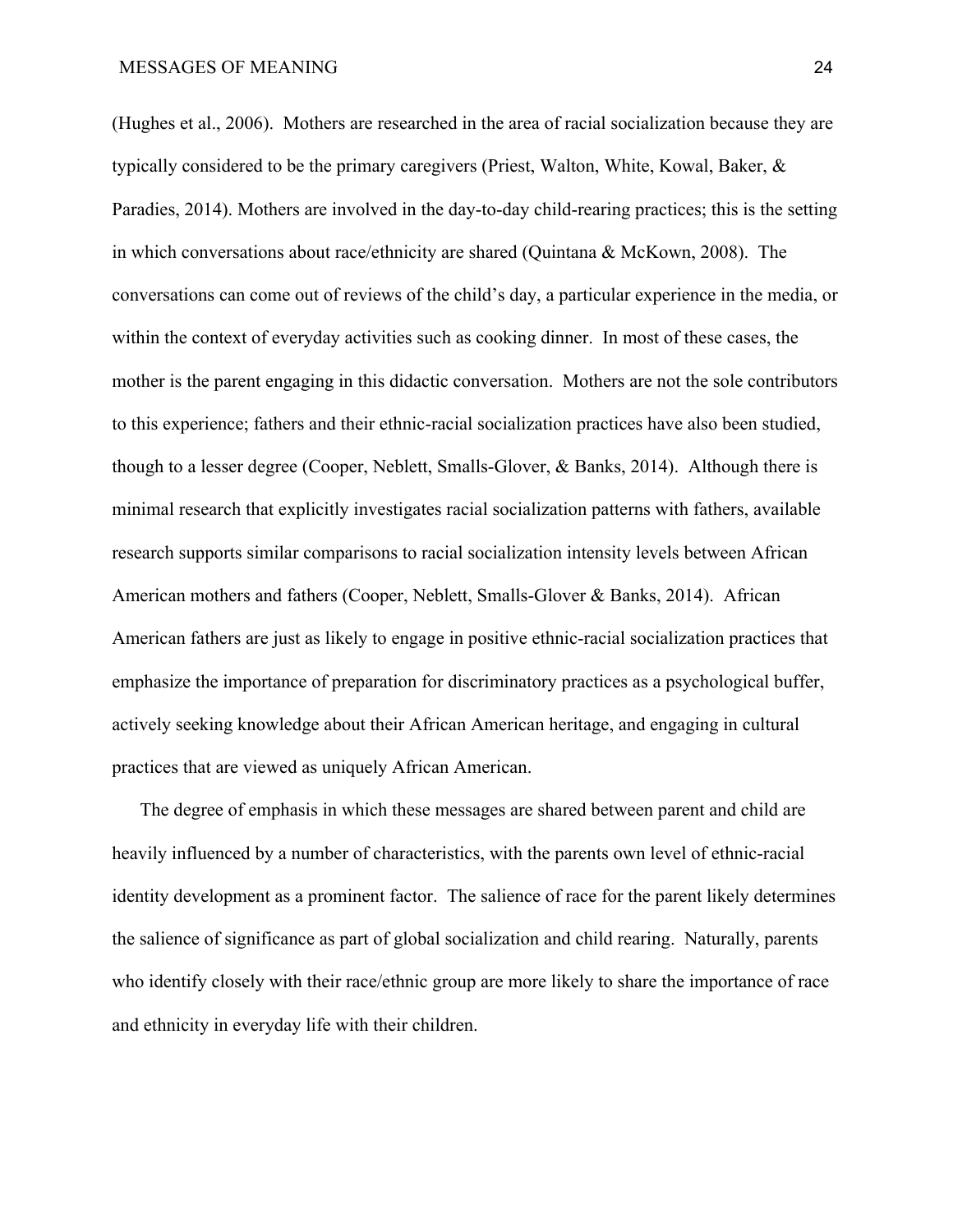Hughes and Chen (1997) also identified specific historical parental characteristics that impact the primary use of positive or negative ethnic socialization messages. As socialization is contextual in nature with the intersection of many systems: intimate, extended, and chronological in nature. There is an element of social timing within an historical context that must be considered (Bronfenbrenner & Morris, 2006). Therefore, it is not surprising to find that many of the ethnic-racial socialization messages transferred from parent to child are a product of the messages that the parent has received during his or her own childhood (Hughes & Chen, 1997). Positive messages beget positive messages. There is a less clear connection in relation to the origin of negative messages. These negative messages can come from parents who were socialized in a variety of ways; however, the strongest correlation has been between parents who were socialized to be overtly aware of discrimination were those who were more likely to engage in share negative messages (Hughes & Chen, 1997). Although this correlation was found to be significant in this previous study, the presence of this mode of socialization was the most infrequent.

# **Types and Content of Messages**

Research has identified global characteristics of the types of messages that African American parents use when socializing their children in regard to what it means to be African American (Hughes and Chen, 1997). These messages, by far, are either positive or negative in nature, or emphasized or not (Thomas & Speight, 1999). Positive messages stress racial heritage and buffering for future or experienced discrimination. Positive messages also concentrate on the importance of valuing diversity among all racial and ethnic groups. The shift is from categorizing others as a whole to valuing a person as an individual. This is vastly different from a color blindness approach which seeks to describe equality through diminishing the impact of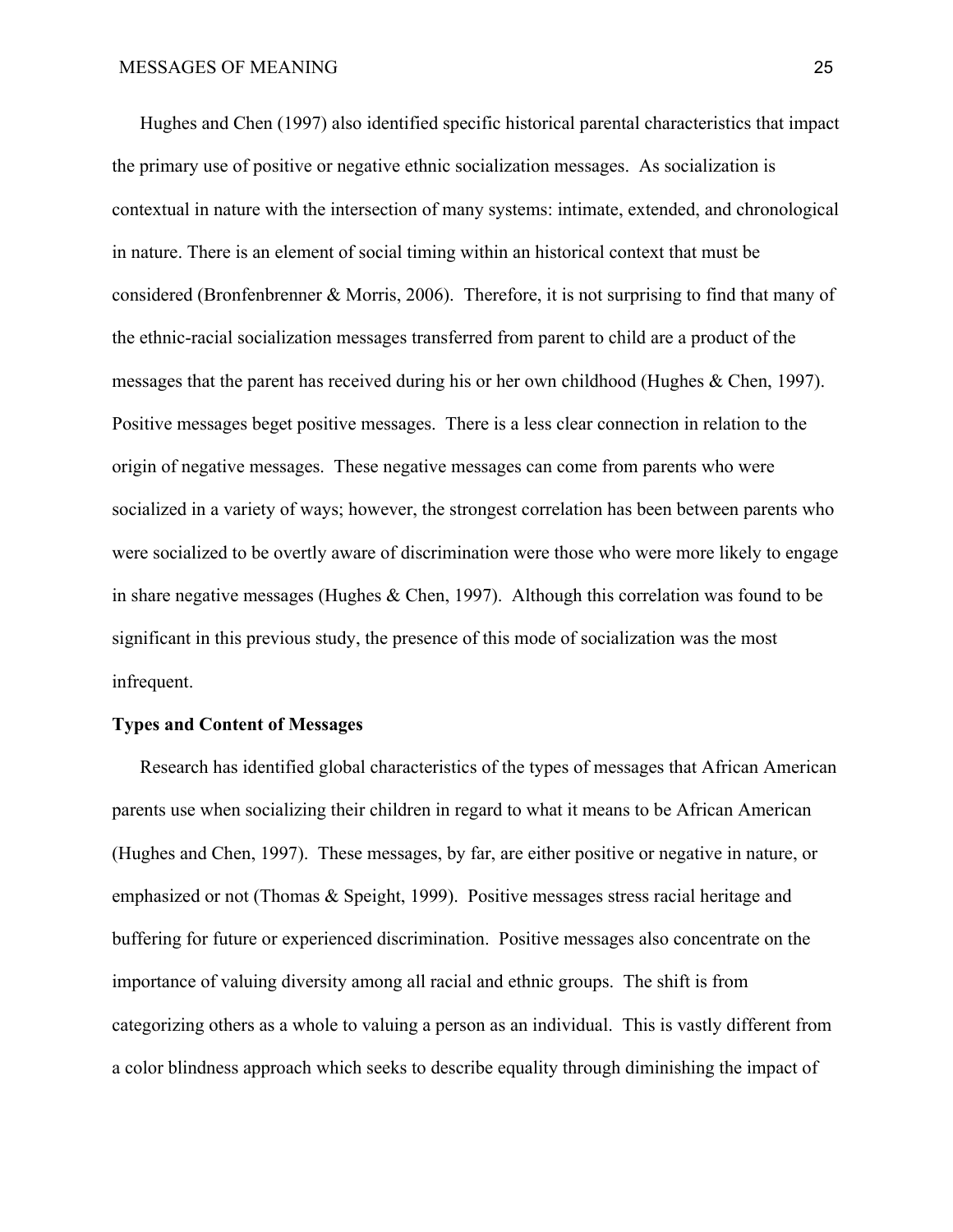diversity (Plaut & Goren, 2009). Last, negative messages regarding racial socialization typically stress the importance or preference to remain in social relationships with in-group members rather than those from other ethnic groups. It also emphasizes the need to be cautious in interactions with members from other ethnic groups (White-Johnson, Ford & Seller, 2010). Four explicit types of messages, both positive and negative in content, that have been extensively researched are identified as cultural socialization, preparation for bias, egalitarianism, and promotion of mistrust (Hughes, Rivas-Drake, Witherspoon, & West-Bey, 2009).

#### **Cultural Socialization**

The primary goal of cultural socialization as defined by Hughes, Rivas, Foust, Hagelskamp, Gersick, and Way (2008) is to convey the knowledge and importance of specific traditions, historical contributions, and heritage about the parent's and child's racial/ethnic group. These messages may be explicit or implicit in nature. African Americans, in particular, are likely to engage in cultural socialization practices in very much formalized ways (Hughes & Chen, 1997). A formal expression of cultural socialization include activities such as reading historical literature about African Americans who have made social, academic, and innovative contributions to society. Parents build their own personal libraries for their children to reference. Items may include: flashcards with historical information, historical nonfiction recounting important African American historical figures, and movies containing similar content. They may also include visiting historical sites or museums that focus on African or African American history. These practices may also include purchasing and reading books with African American main characters. One of the goals of this continued explicit exposure to these activities, conversations, and literature is to instill ethnic-racial pride (Hughes & Chen, 1997). Parents seek to make a connection between the historical figures' struggles directly to the child and how the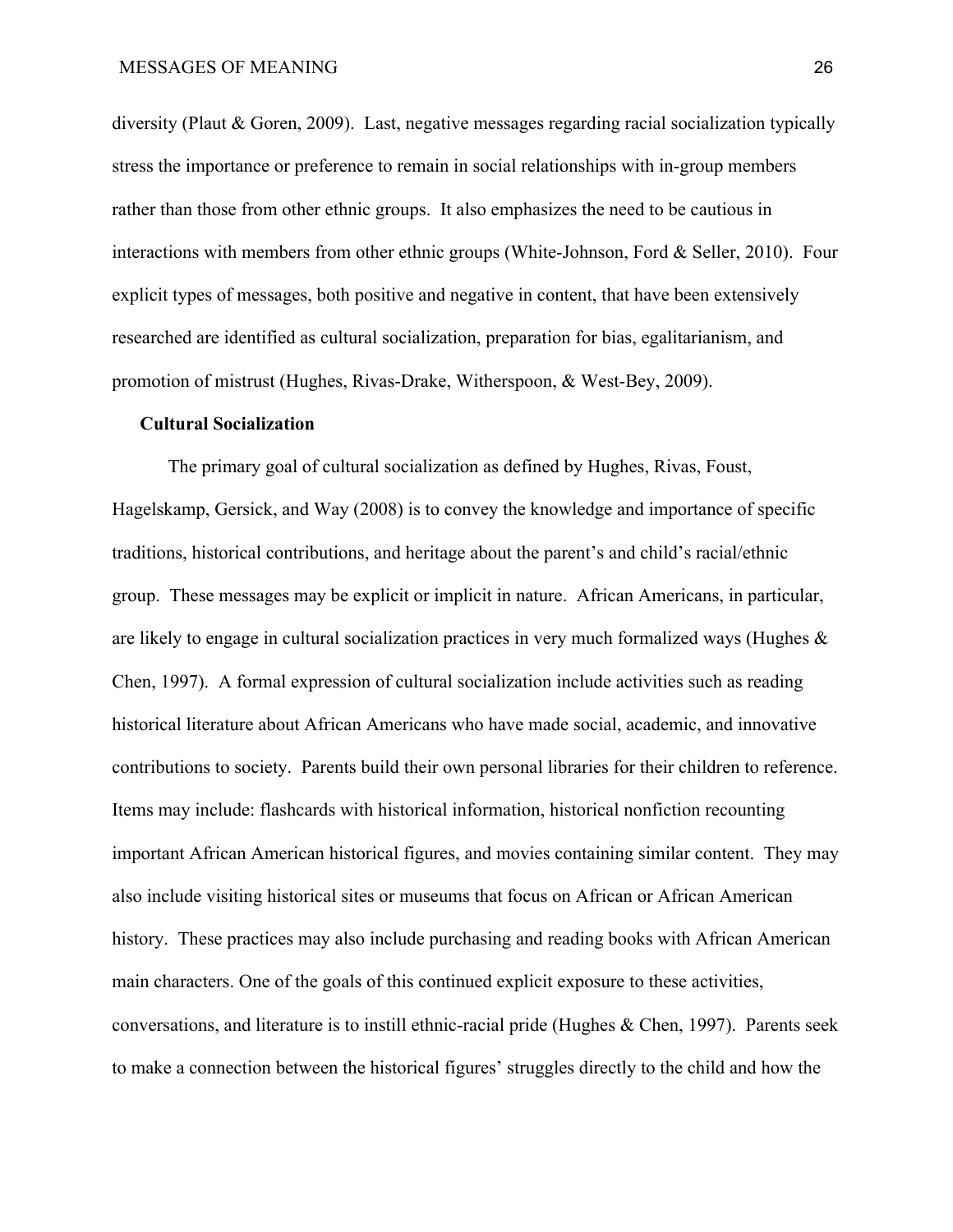child is a part of that lineage (Sanders & Thompson, 1994). Parents may socialize their children to value their African American heritage by participating in African American cultural events or festivals (e.g. Kwanza). In addition to particular shared experiences, African American parents also utilize material items to emphasize the importance of their African American heritage. For example, as part of a mixed design longitudinal study of families in New York City from ethnically, as well as socioeconomically varied families, it was found that African American parents and adolescents almost exclusively reported on the presence of Afrocentric or ethnic artifacts as part of formal ways of engaging in cultural socialization (Hughes et al., 2008). Perhaps one of the reasons that this particular modality of cultural socialization is unique to African Americans is due to their lack of cultural identity related to language. Many other ethnic groups utilize a shared language to their original nation of origin as part of their ethnic socialization process, as retention and proficiency in their language of origin is closely tied to their ethnic identity. Phinney, Romero, Nava, and Huang (2001) found that this retention and proficiency in the language is an important aspect of cultural maintenance in their researched populations of Armenian, Vietnamese, and Mexican families.

Although explicit messages of cultural socialization are taught, many messages related to ethnic socialization are transferred through implicit means, such as immersion in traditional categories associated with cultural practices. These include cultural music, traditional holiday practices, and consuming and preparing ethnic foods (Hughes & Chen, 1997). These messages are likely to be shared during everyday conversations, if there is a formal conversation at all. Rather than a conversation, this form of cultural socialization involves consistent exposure to the traditions that relay the importance of the activity and relationship to ones' ethnic identity (Hughes & Chen, 1997). Furthermore, African American mothers may promote the preservation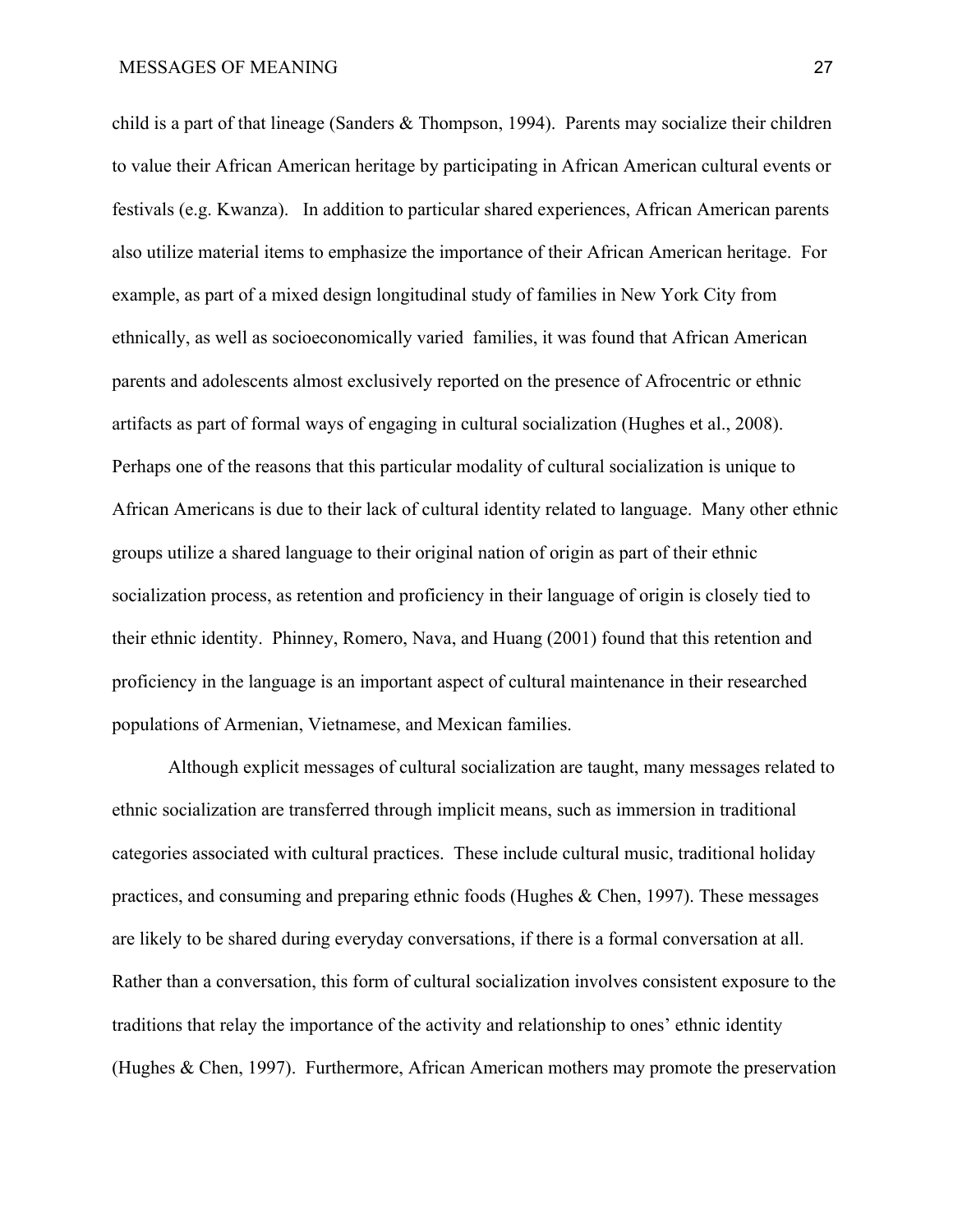of cultural tenets such as "respect for elders, family closeness, spirituality and religion, and soulfulness" through indirect methods (Hughes et al., 2008).

# **Preparation for Bias**

Another primary modality of ethnic-racial socialization is the transmission of messages that deal with the inevitable encountering of discrimination by African Americans. Parents actively and indirectly engage in socialization practices that highlight awareness of racial bias towards African Americans. These biases include a historical belief that African Americans, particularly males, are plagued with drug addiction, violence, and viewed as uneducated, and uncivilized (Tomes, 2013). In highlighting these situations, parents attempt to provide coping strategies for times and situations when their children encounter such incidents. This preparation is rooted in racial identity development models (Cross, 1978) and ethnic identity models (Phinney, 1990).

African American parents and children are more likely to report delivering and receiving higher levels of messages related to the preparation for bias than any other ethnic group (Hughes et al., 2008). The contexts in which these conversations take place are more likely to be based on an explicit situation or conversation rather than on passive socialization through exposure. These conversations are either preemptive in nature or are based on a particular incident. When questioned about preemptive conversations regarding preparation for bias, many parents report that they cannot recall a specific situation but rather, they consider ethnic-racial socialization practices regarding awareness of bias to be part of their general practice for ethnic-racial socialization (Hughes et al., 2006). These conversations are related to how other ethnic groups may view African Americans as second-class citizens or devalue them as people. For example, parents may reference how the media portrays African American males as dangerous through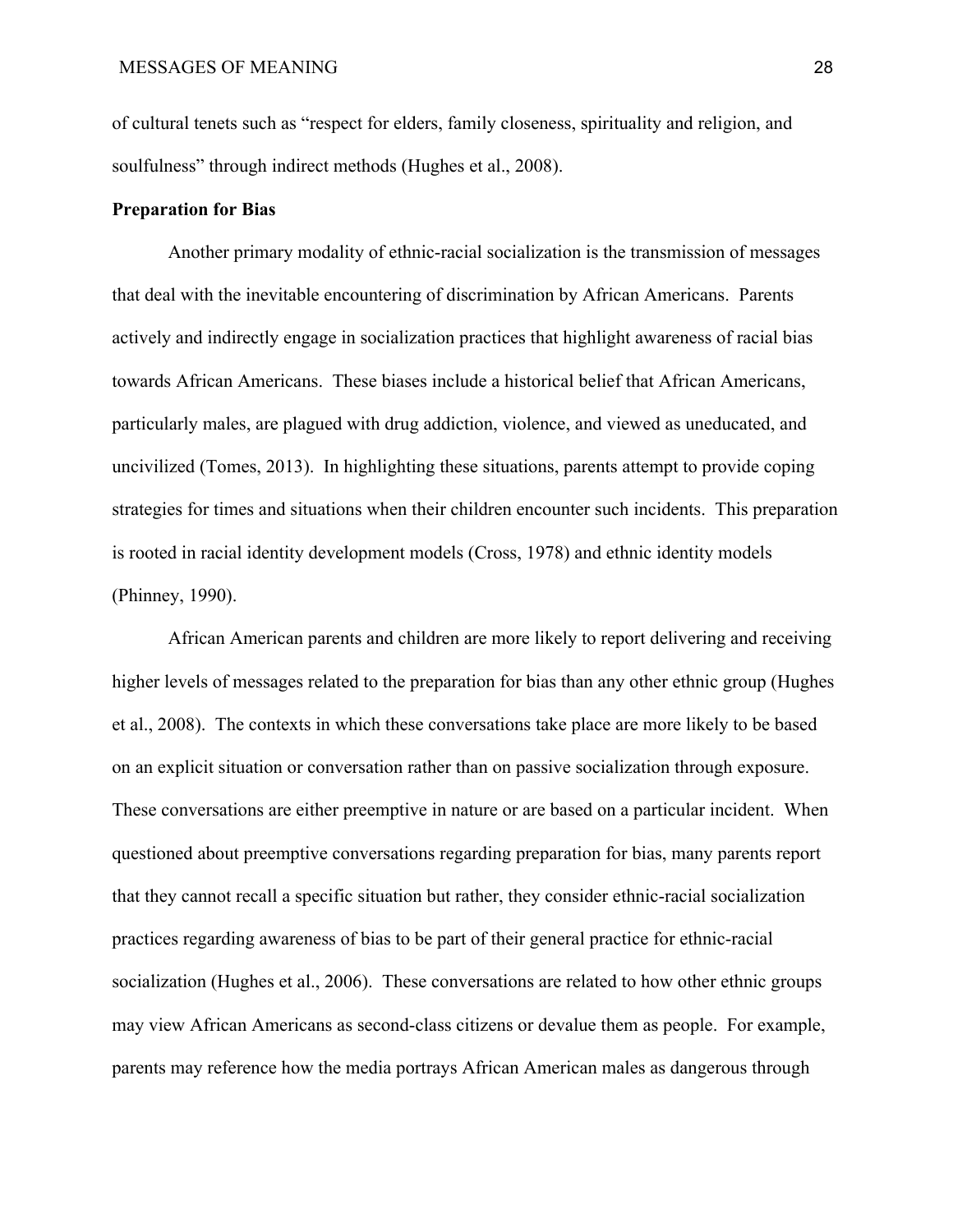# MESSAGES OF MEANING 29

news accounts, and through perpetual reinforcement in entertainment such as hip-hop videos and movies for African American adult males, as well as African American adolescent males (Gayle, 2014; Ward, 2004). Furthermore, African American females must combat media images that portray them as hyper-sexualized beings that focus on appearance (Gordon, 2008). This representation of African American females has to be tempered with the knowledge of the chronological/historical context of this depiction of African American women as "jezebels" from a period of exploitation of African Americans, post slavery (West, 1995). These negative stereotypes are openly discussed between parent and child. In addition to simply identifying what types of negative beliefs and practices others may display, African American parents may specifically attempt to counteract negative societal messages by discussing positive aspects of being African American to thwart internalization of such stereotypes.

Messages regarding preparation for bias can also be encountered by dealing with an explicit incident in which parents attempt to help their children cope with the fall-out of such situations. On these occasions, parents seek to provide guidance on how to deal with these situations in the future and process the potentially emotionally charged incident. Strategies for dealing with these incidents may range from engaging in specific role-playing activities to practicing coping skills to ignore the event or negative comments of others (Hughes et al, 2008).

# **Egalitarianism**

Egalitarianism is often referred to as " parental beliefs and practices that emanate from a desire for children to appreciate the values and experiences of all racial groups, and to notice people's individual qualities rather than their racial group memberships" (Hughes et al., 2006). There is a shift in focusing on how differences separate people to create hierarchies within society. Rather, the shift is to demonstrate how differences in ethnic groups are a source of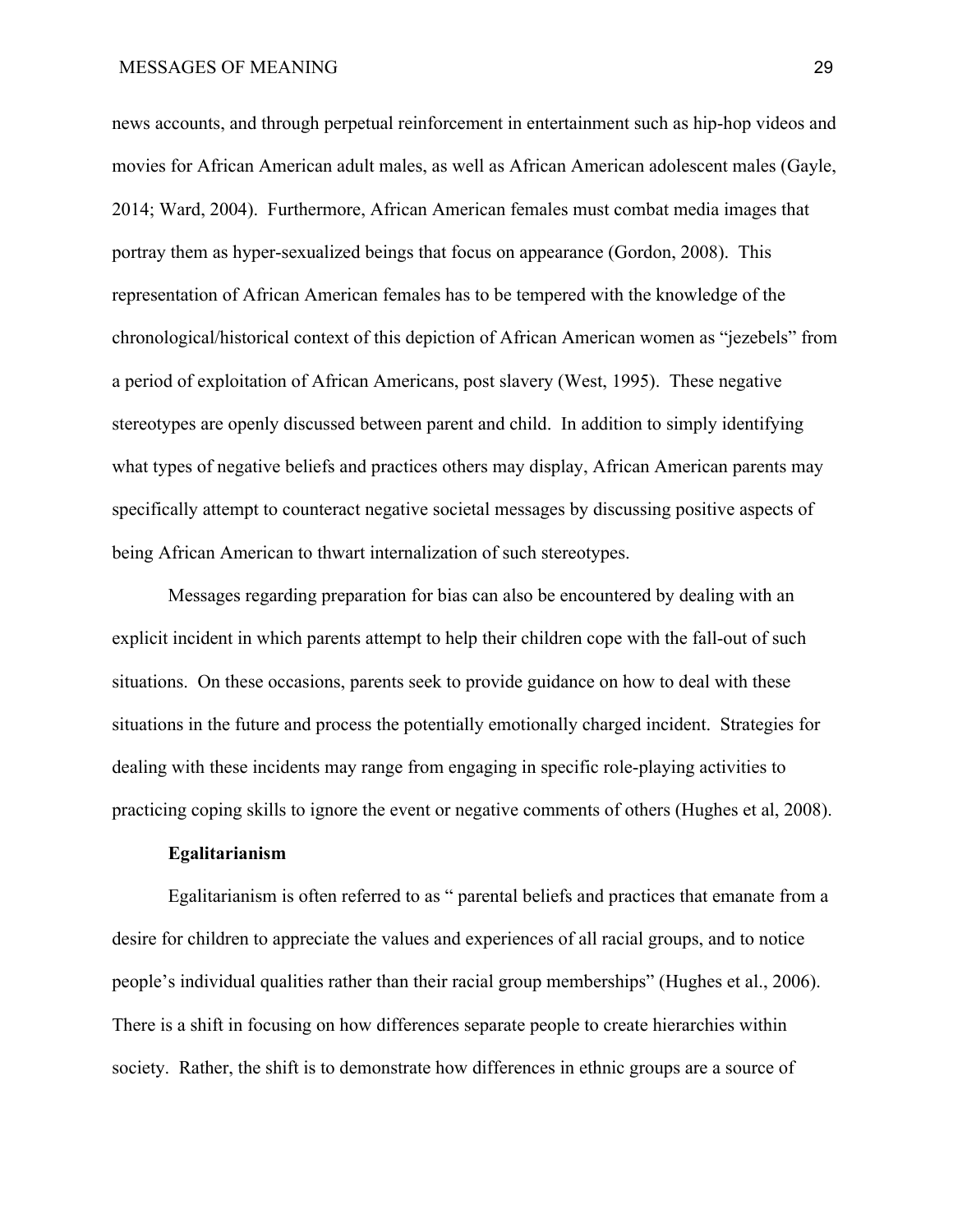# MESSAGES OF MEANING 30

beauty to be appreciated. The focus is on the individual characteristics possessed, rather than on how the individual is similar and represents stereotypes of an ethnic-racial group. The nature of interaction with others is based on individuality rather than automatic referencing. This mode of ethnic-racial socialization is viewed more like a lens for general socialization that also applies to an ethnic-racial context (Hughes et al, 2006). There is an emphasis on being generally open to experiences and engagement with others based on the here and now. Essentially, the interaction and person is judged on face value without the presence of prejudice.

African American parents conscientiously engage in this form of ethnic-racial socialization by exposure to other ethnic groups (Howard, Rosen & Barbarin, 2013). This may include enrolling their children in school settings with an ethnically diverse population. These parents seek out school settings that are not just ethnically and racially diverse statistically, but also promote ideals similar to their own. Such practices as having a multicultural curriculum and positive behavior plans such as "No Place For Hate" programs sponsored by the Anti-Defamation League ([http://philadelphia.adl.org/noplaceforhate/\)](http://philadelphia.adl.org/noplaceforhate/), which focuses on combating a number of "isms" support these types of parental egalitarian messages.

In other studies, egalitarian messages are intertwined with preparation for bias messages. These parents may refer to a situation in which there is potential for discrimination, referencing the need for an egalitarian view of others (Hughes et al., 2006). This correction in behavior infers an egalitarian preference of interaction with others. Furthermore, this value is related to how the child should interact with others and be viewed by others. For example, a mother may state that rather than judging other people in the way many view African Americans (as a collective group), the child should view others as individuals. This comment contains both a cautionary tale as well as expectations for individualized treatment of others.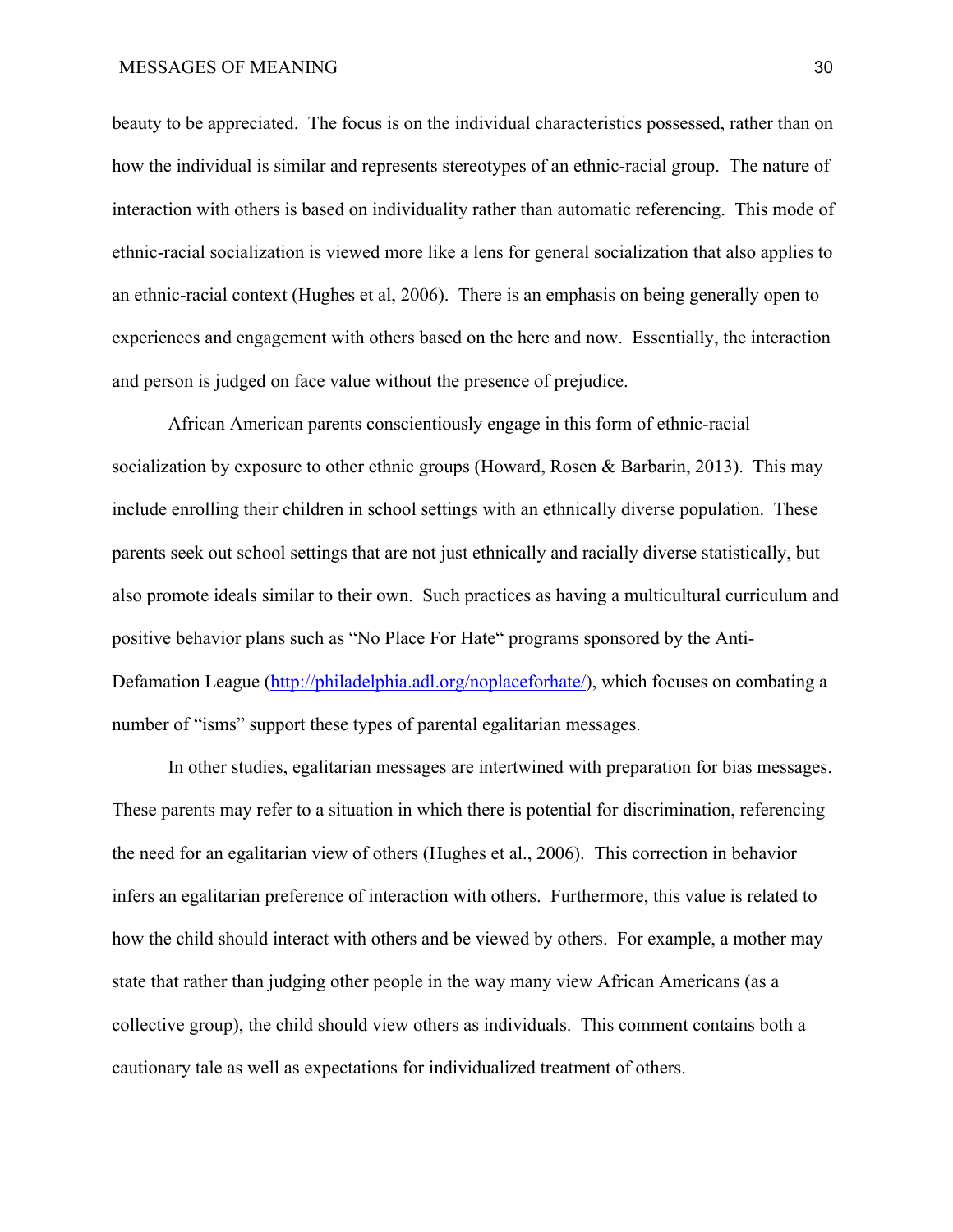# **Promotion of Mistrust**

The last category of ethnic-racial socialization is related to the transferring of messages that caution children in their interactions with members of other ethnic groups. It promotes and supports segregation and the need to be on guard when interacting with others considered to be outside one's ethnic-racial group (Hughes & Chen, 1997). Preparation for bias messages and promotion of mistrust messages have some similarities. The major similarity between the messages is that they typically contain some element of acknowledgment of inevitable discrimination. They also emphasize how members of other ethnic-racial groups become the creation of barriers to success and further development. Although there is a historical context to which these statements are true, parents do not provide any sort of reactive message to this identified institutionalized discrimination (Caughy, O'Campo, Nettles & Lohrfink, 2006). The major contrast between the two is that when parents typically engage in and utilize the preparation for bias messages, there is an element of teaching that takes place. The parents provide coping strategies about how to deal with negative interactions. Messages that promote distrust lack this feature (Caughy, O'Campo, Nettles & Lohrfink, 2006).

Across studies, promotion of mistrust messages have been found to be used minimally by most ethnic groups (Thornton et al., 1990). In a qualitative study investigating racial socialization messages used by fifteen African American parents of five and six-year-old children, parents' utilized messages supporting social distance and defensive mistrust composed only 33% of messages aimed at preparing children for racism. This is in contrast to 40% of messages that provided specific strategies for being able to adapt in heterogeneous settings and 60% of messages supporting awareness of ethnic-racial barriers (Coard, Wallace, Stevenson, & Brotman, 2004).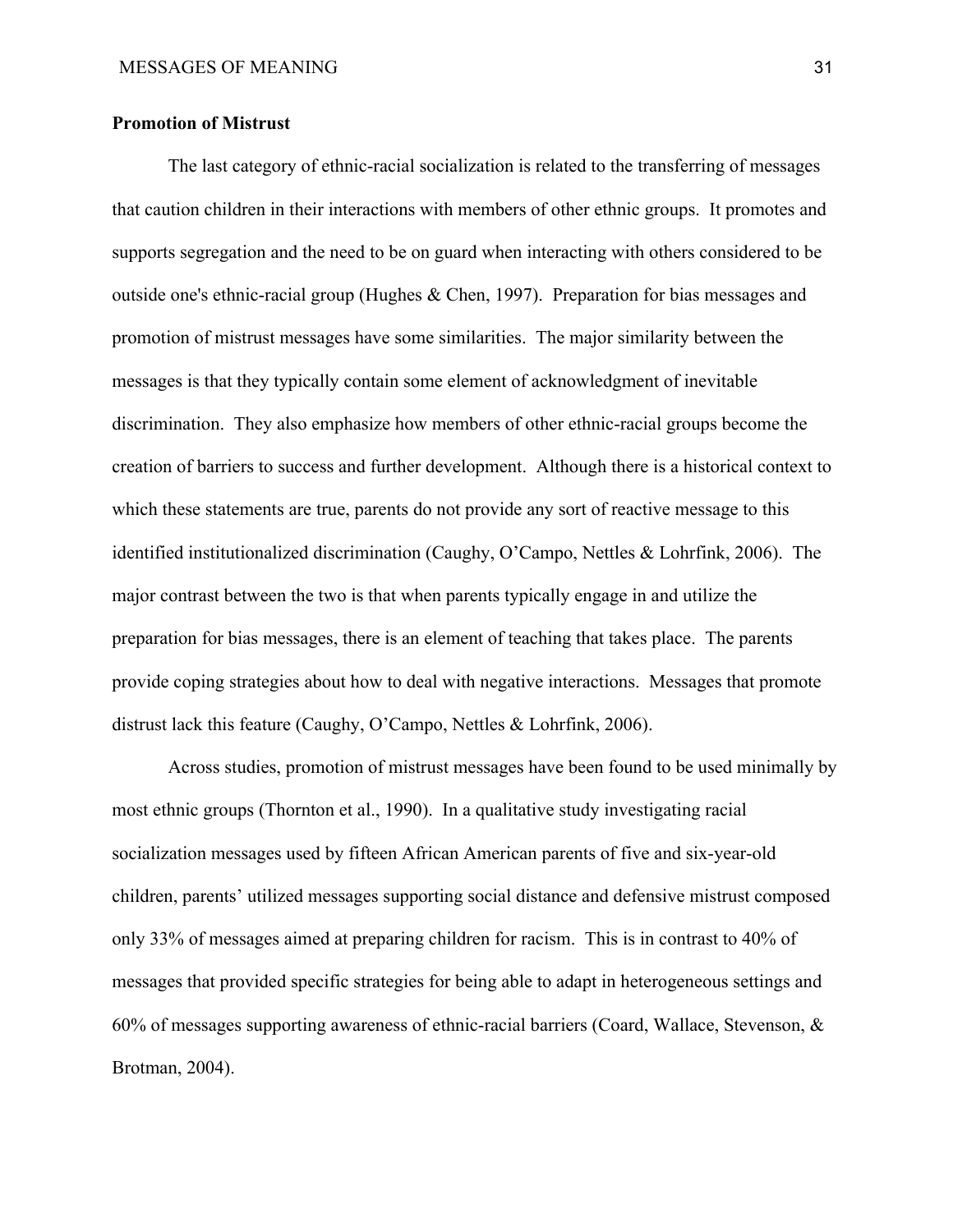# **Developmental Delivery of Messages**

African American parents communicate information regarding ethnicity across the developmental span. The age of the child likely will predict the type of message utilized. Across multiple studies (Hughes et al., 2006), cultural socialization has been found to be the most prominent mode of ethnic-racial socialization. It occurs throughout the developmental child-rearing span at the highest rates. This likely occurs because it places the least amount of concentration on social-cognitive functioning (Umaña-Taylor & Fine, 2004). It is much easier and developmentally appropriate to expose children to artifacts of African American culture than to grapple with emotionally charging instances of discrimination. Additionally, a focus on positive associations is likely to be utilized as a coping strategy for possible discrimination. Having this line of ethnic-racial socialization provides psychological support to combat discrimination.

Quintana (1998) proposes a theory about how ethnic and racial identification and understanding develops through childhood from preschool age to adolescence. The first level emerges between the ages of three and six and is marked by an awareness of ethnicity based on physical characteristics such as skin color (Quintana, 1998). Ethnic-racial preferences at this time are absorbed by children through implicit and indirect methods such as parent modeling and attitudes found within the larger society as a whole. These messages are the strongest when parental attitudes regarding ethnic-racial socialization match those of larger society. It is possible that one of the reasons that cultural socialization is a common form of ethnic-racial socialization at this age has to do with the pairing of cultural events and people with positive messages.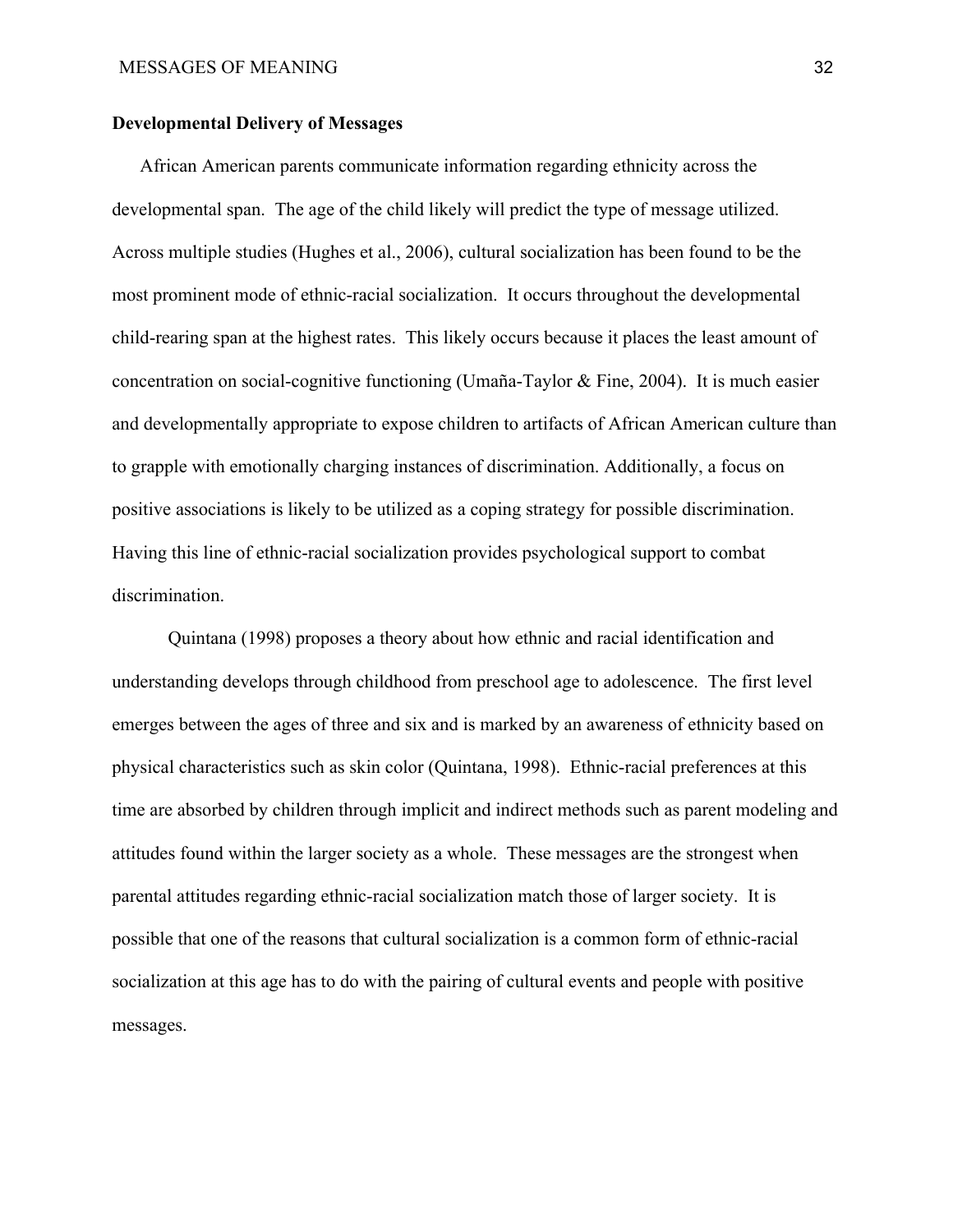The second stage of Quintana's (1998) developmental model takes place between the ages of six and ten. During this stage, children begin to link social practices with a particular ethnicity. For example, they may begin to associate certain music or food with a particular ethnic group. A shift from physical forms or indicators transforms into cultural indicators as identifiers for ethnic-racial identification. These associations are more permanent due to cognitive functioning related to concrete reasoning (Quintana, 1998). During this stage, Hughes and Chen (1997) report an increase in preparation for bias messages between the ages of five through eight with similar rates between ages nine through eleven. Perhaps the increase in these particular messages is that children are becoming aware of cultural differences, compared with physical differences. This increase in sophistication may be the first indication of the social relevance of ethnicity and race (Quintana, 1998).

Quintana's (1998) third stage takes place between the ages of ten and fourteen. Children during this stage begin to become aware of the micro associations between ethnicity/race and societal views based on group membership. Children move beyond cultural aspects of belonging to a racial and ethnic group, such as cuisine and tradition, and move to increasingly refined nonliteral features (Quintana, 1998). Children within this stage can begin to differentiate how complex constructs such as socioeconomic status are different between ethnic-racial groups. Children are also able to identify how belonging to a particular ethnic group can impact friendships. It is during this time period in child development that children begin to seek out relationships with similar, other ethnic-racial minority students (Tatum, 1997). When viewing the types of messages that parents send during this time, ethnic-racial socialization messages are likely to come at the highest frequency (Marshall, 1995). Children are beginning to interpret information from a variety of sources. Parents likely increase their delivery of messages to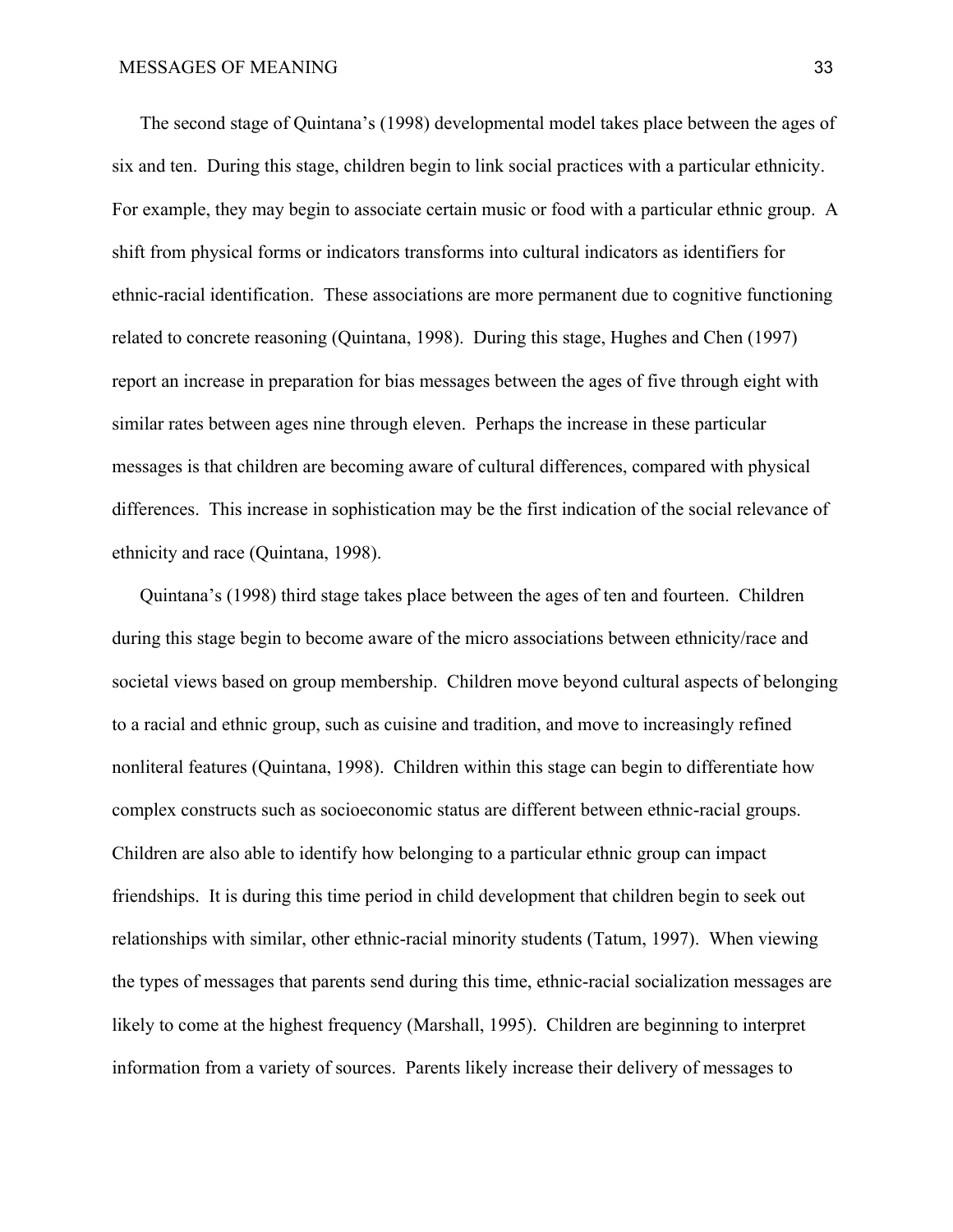continue to provide an environment of insulation and preservation of positive messages delivered throughout child rearing.

The final stage of ethnic-racial cognition takes place during adolescence (Quintana, 1998). The shift from receiving messages from a variety of sources transforms into the child actively seeking information regarding their ethnic/racial identity. During this stage, the goal is for children to move beyond verbal rehearsal of messages provided by others to project their own views about ethnicity and race. For many children, this means that they are within the immersion/emersion stage of racial identity development (Cross, 1978) or ethnic identity search stage (Phinney, 1990). The ultimate goal is typically the expression of egalitarian views in which ethnic/racial identity is part of the child's global sense of self. Egalitarian messages delivered by parents are the eventual goal of ethnic-racial identity development (Quintana, 1998).

# **African American Students' Educational Experiences**

African American students often underperform, compared with majority ethnic member students; this phenomenon is frequently referred to as the achievement gap (Davis-Kean & Jager, 2014). This trend has complex origins rooted in the historical context of unequal educational opportunities, socio-political oppression, and tremendous gaps in economic earnings (Ladson-Billings, 2006). These barriers contribute to 37.5 percent of African American children under age 18 living in poverty and 45 percent living in concentrated poverty (Child Poverty in the U.S., 2013). As recent as 2015, African American students perform an average of twenty-six points lower than their White counterparts on reading standardized assessments at the eighth-grade level (No significant changes in racial/ethnic score gaps, n.d.). Similar performance discrepancies are also observed in math, with an average difference of thirty-two points between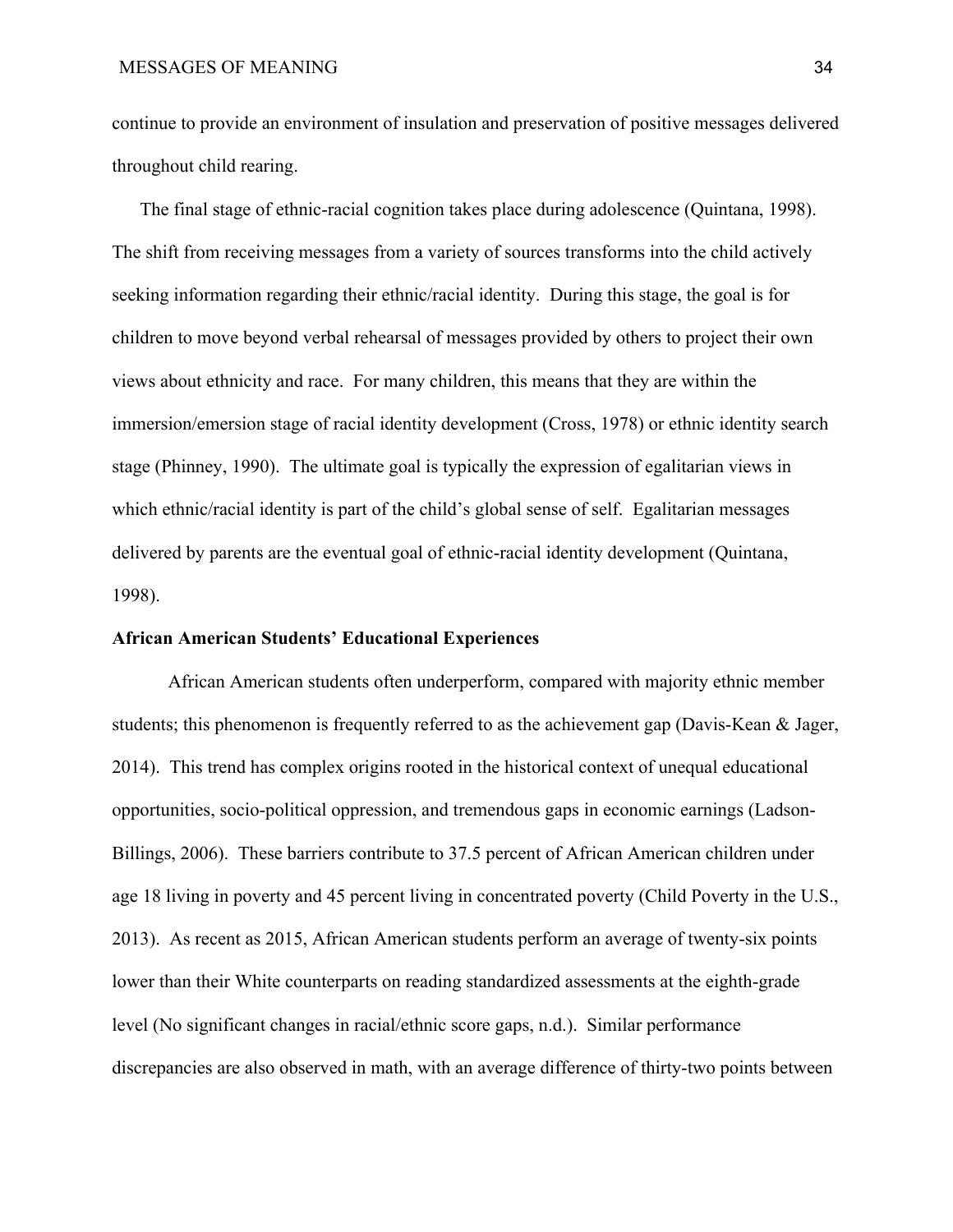White and African American students (No significant changes in racial/ethnic score gaps, n.d.). Over time, African American students tend to have less mobility in achieving high scores and are more likely to move in a downward trajectory from the third to eighth grade (McDonough, 2015). This trajectory extends to the likelihood of completion of high school with a diploma and dropout rates for African American students. Stetser and Stillwell (2014) report that during the 2011-2012 school year, the average graduation rate for White students ranged from eighty-four to eighty-six percent. Black students reportedly graduated at only sixty-seven to sixty-nine percentage rates. This discrepancy is alarming, considering the national average for graduation rates at the time was eighty percent (Stetser & Stillwell, 2014). Discrepancies in math achievement between Black and White students are evidenced across urban, suburban, and rural communities (Lleras, 2008).

The impact of a growing discrepancy in achievement has both immediate and long-term effects. An immediate impact is related to performances on college admission tests such as the Scholastic Aptitude Test (SAT), a widely accepted standardized assessment tool used for college admissions and prediction of freshman grade point average (Young, 2004). With only approximately 1,000 of accredited colleges and universities using alternative methods other than standardized assessments or "test flexible" policies, the use of standardized assessments continues to be a cornerstone of admission policies (James, 2017). Young's (2004) review of 29 studies between 1974 and 2000 including a sample of approximately 100,000 students suggests that performances of SAT verbal assessments as predictors for freshman GPAs produce differential validity coefficients of White and Black students of .35 and .25, respectively. A greater discrepancy in prediction between high school and freshman GPA was observed between White and Black students of .45 and .28, respectively (Young, 2001). With such poor potential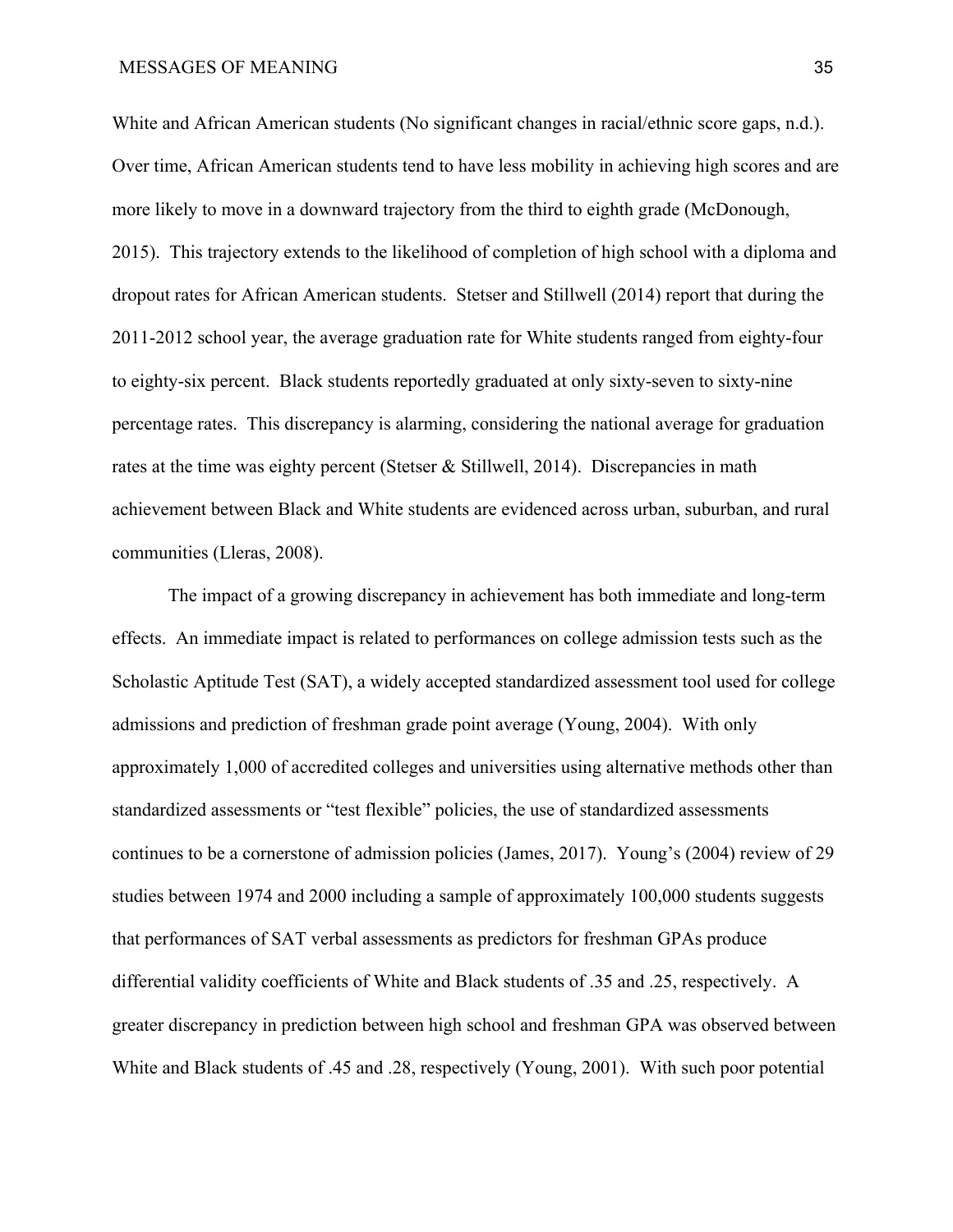outcomes related to performance on standardized assessment and later performance, it is incumbent upon African American parents to socialize their children for academic success.

# **Stereotype Threat**

A core reason that African American parents actively use racial socialization messages is to combat stereotype threat. Stereotype threat is defined as a "situation in which a member of a group fears that his or her performance will confirm an existing negative performance stereotype" (Wasserberg, 2014). This theory has historically been applied to analyzing the perceptions of those in minority groups as it relates to performance on evaluative tasks, particularly intelligence tests (Steele & Aronson, 1995). Although initial relationships focused on stereotype threat and intelligence, the body of research has grown to include perceptions across race, gender, and lifespan. Spencer et al., (1999), researched the impact of stereotype threat on women and their performance in areas of math. Their research suggested that eliciting stereotypes regarding diminished math performance based on gender contributed to lower math performance in women. Similar findings that mature-age employees who experience stereotype threat based on negative stereotypes (e.g. inflexible, grumpy) are less likely to be engaged in the workplace (Kulik, Perera, & Cregan, 2016).

Recognition of stereotype threat is a complex task requiring the ability to take on another's perspective and metacognition. In order for stereotype threat to take place, three conditions must be fulfilled. First, the individual must be aware of relevant stereotypes (Wegmann, 2017). For example, an African American student must be aware of the stereotype that African Americans are considered intellectually inferior to their White counterparts (Aronson, Fried, & Good, 2002). The second condition is that the individual must personally identify with the importance of the assigned task (Wegmann, 2017). Intelligence is widely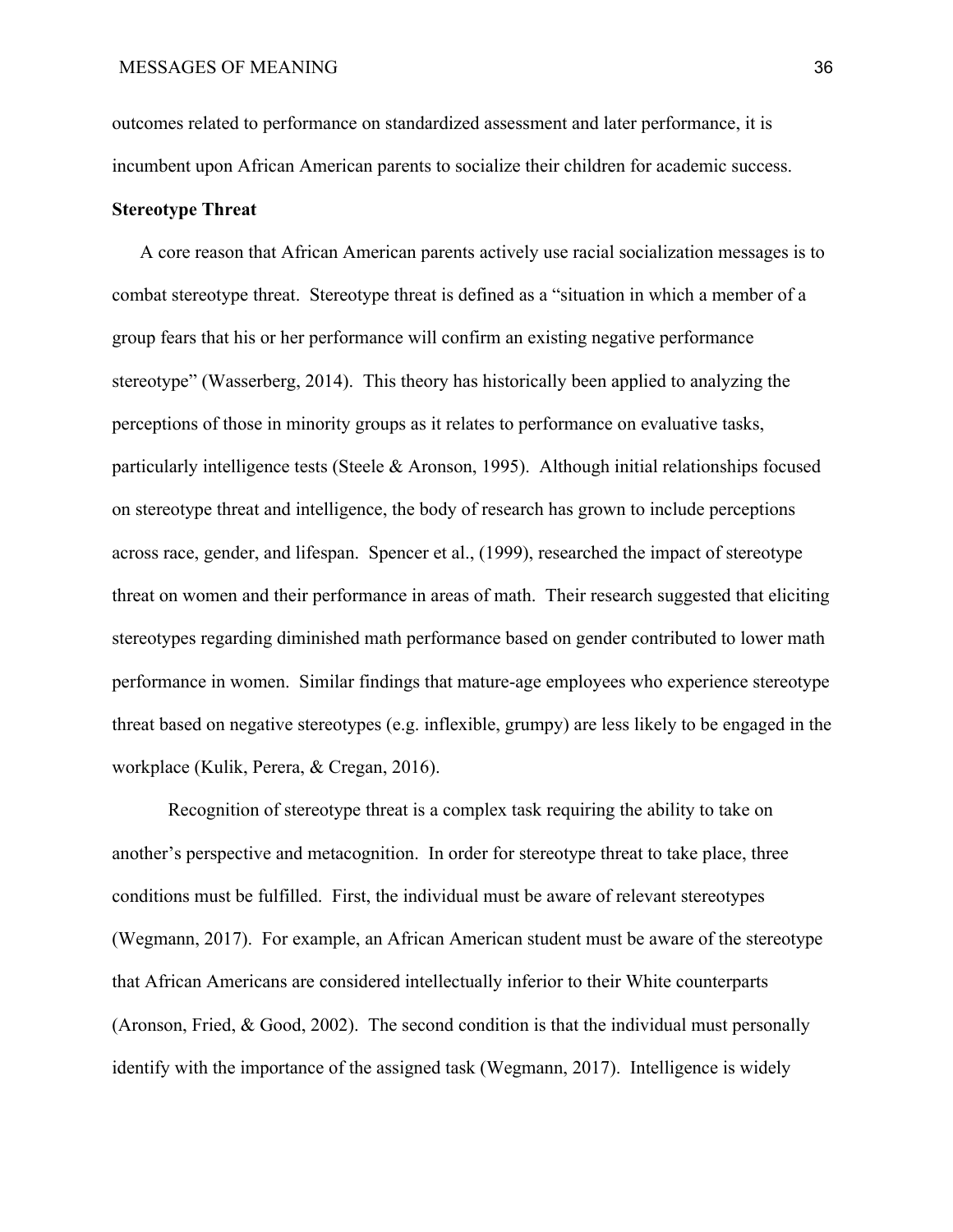regarded as a well-used measure of predicting academic achievement. Last, there must be an evaluative context for the task (Wegmann, 2017). The evaluative context can be real or perceived. It is the evaluative aspect of the conditions of stereotype threat that determines the type of threat experienced: self as the target or the group as the target of being evaluated.

"Under self-concept threat, a person worries that his or her performance will confirm that a stereotype is personally true" (Wagmann, 2017). The individual may ask, "Is what I am doing mean that the stereotype is true about me?" When acquiescing to this type of stereotype threat, one may see a child who may be presented with material above his or her ability level give up because she is not "smart". However, the view of not being "smart" must be within a context in which a negative stereotype has been elicited. These situations can be found in many high schools in America where African American students are in lower track core curriculum classes and relatively absent in advanced placement classes, compared with their White and Asian counterparts (Moore & Slate, 2008).

The second type of stereotype threat in which the individual feels judged by others can come from a within-group or out-group member. In both cases, the individual feels that his or her own reputation is being judged by others as conforming to a negative stereotype (Wagmann, 2017). For example, an African American student may be laughing loudly with a group of peers as an elderly African American woman from his or her family church passes by and shakes her head in what the student deems as disapproval. If being positively viewed by elders is a concept that is central to the youngster's identity, he or she may feel that his or her actions mean "She thinks I am like the rest of the Black hoodlum kids". The identical experience can occur with an out-group member (e.g. middle age, White man) and the child may have the same perception. In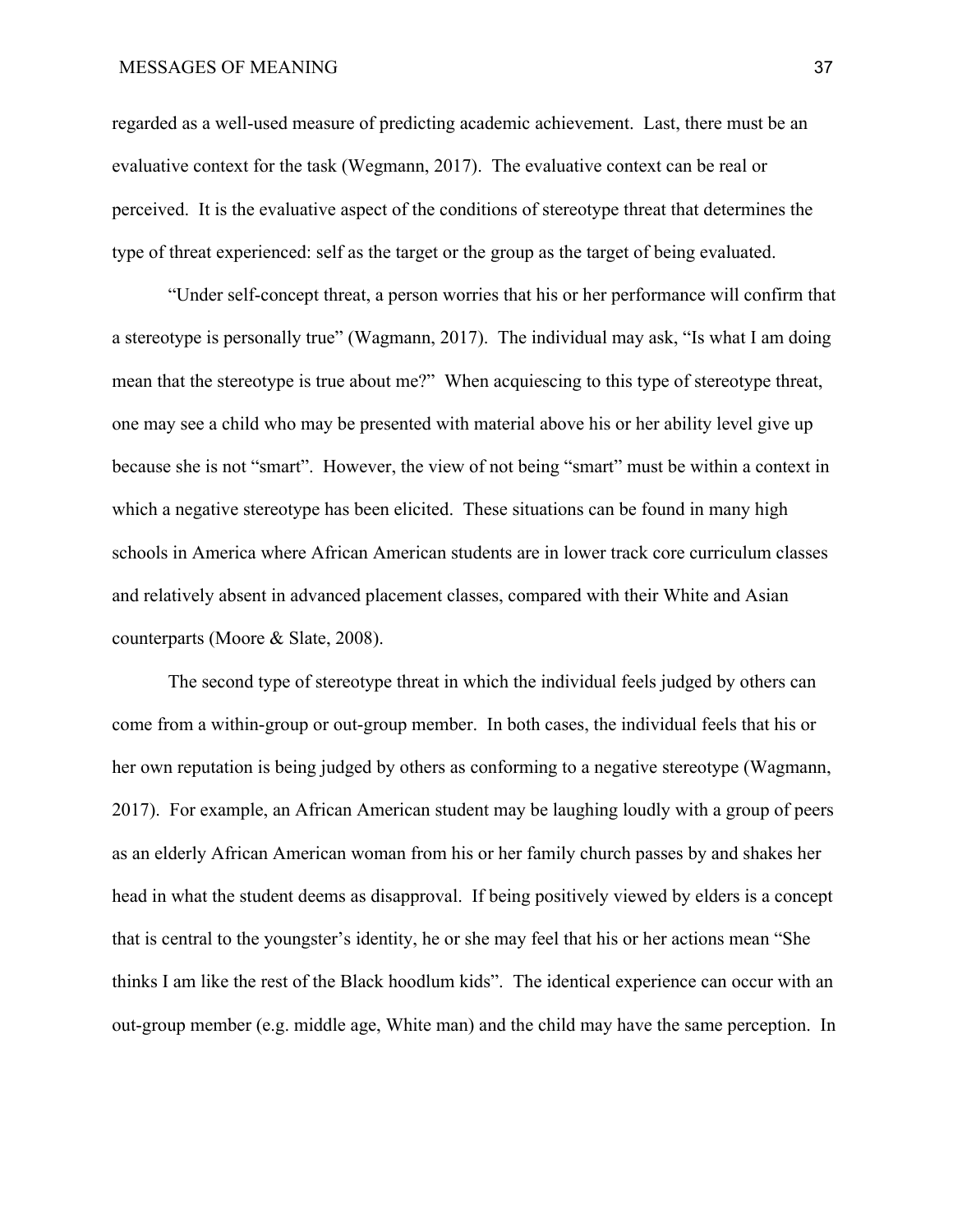both cases, he or she feels that he or she is confirming the negative stereotypes for both onlookers.

Stereotype theory can also be applied to group behavior. Although similar to the selfevaluative stereotype threats described previously, the focus for group evaluative threats shifts from how the individual feels he or she will be seen to that of, to what degree do behaviors from their representative group embody negative stereotypes (Wagmann, 2017). Group concept threat is defined by the individual viewing behaviors of his or her representative group embodying negative stereotypes (Wagmann, 2017). They themselves judge the group. For example, students are assigned to work in groups to complete a project. Perhaps a group of African American students are working together and plan to present their project in the form of a rap. Another African American student may view their presentation as "subpar" because it is not presented in a traditional manner. In this case, the singular African American student is passing judgment on the group, based on stereotypes that African American students do not take academic tasks seriously. Group reputation threat–in group or outgroup- would take place when the singular student may be concerned that a teacher will rate the rap presentation poorly, based on negative stereotypes.

#### **Academic Socialization and African American Attitudes/Expectations**

Academic socialization is similar to that of ethnic-racial socialization because the goal is to instill particular values and practices through the transfer of messages from parents to children (Taylor, Clayton, & Rowley, 2004). Its specific intent is to share expectations about academic performance based on parental expectations. Some researchers suggest that academic socialization takes place within the greater umbrella of ethnic-racial socialization for African Americans (Taylor, Clayton, & Rowley). These messages are shared early on from parent to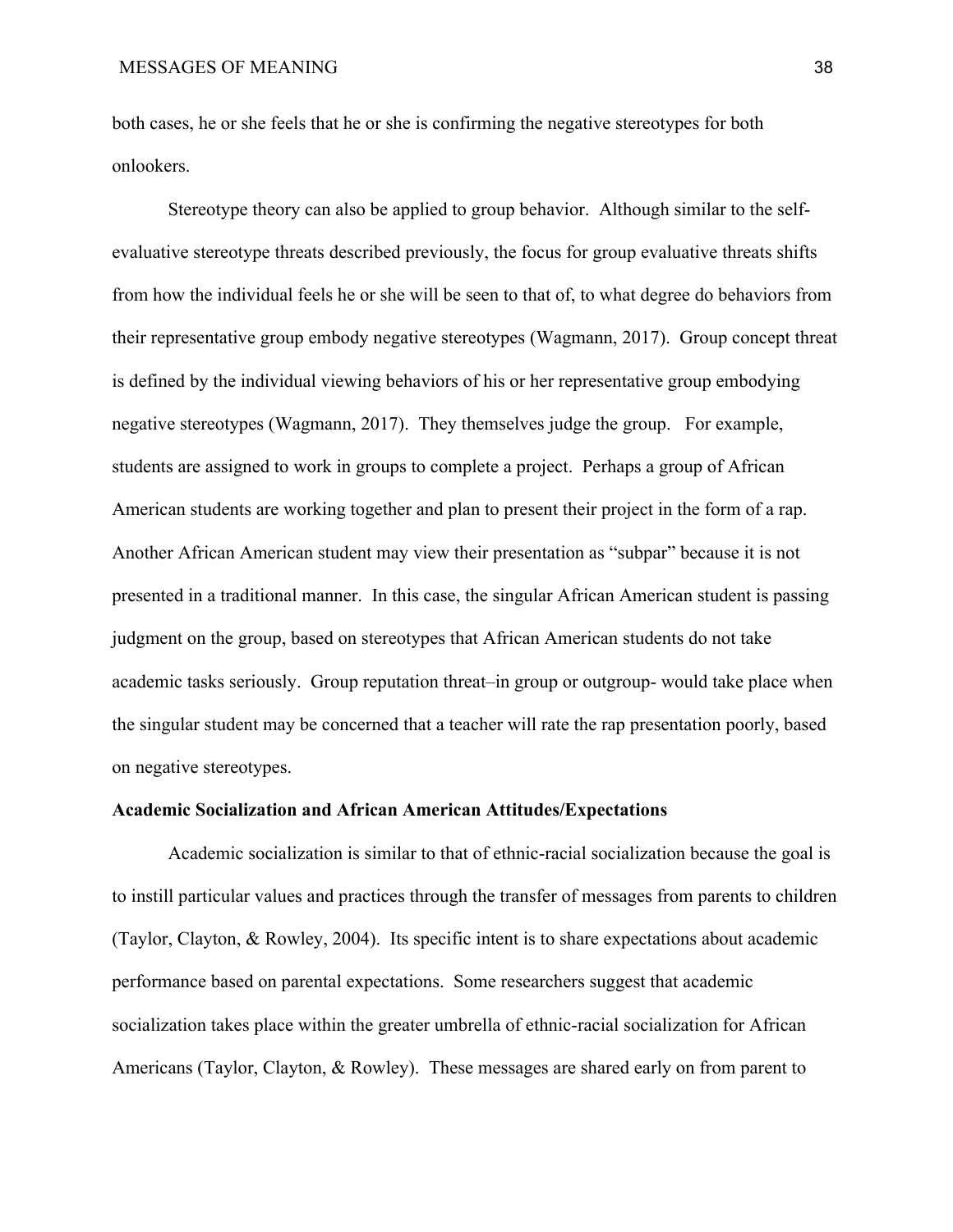child and have long-range impact (Davis-Kean, 2005). Although ethnic-racial peers may influence the day to day academic practices of African American children, particularly adolescents, the messages shared by parents related to academic expectations, ability, and eventual academic attainment can influence long-range goals such as attending college (Davis-Kean, 2005). When children believe that their parents value the importance of performing well and support educational attainment, they internalize the global importance of education, particularly as it is associated with future economic opportunities (Darensbourg & Blake, 2014). **Style in Communication Based on Parenting Styles**

When reviewing research on the parental impact and academic achievement for their children, parenting styles routinely surface as predictive factors of measurable components of academic achievement (e.g. grade point average, grades in reading, grades in math) (Hill, 2001). Historically speaking, the three major parenting styles associated with this literature are related to authoritarian, authoritative, and permissive styles (Baumrind, 1991). The majority of research supports the efficacy of an authoritative parenting style (Holden & Miller, 1999). Authoritative parenting styles are child-rearing practices that are centered on developing a competent child through a balance of engagement through verbal exchange and encouraging independence (Baumrind, 1991). This nurturing approach is set against a backdrop of clear expectations for performance and behavior. Authoritarian parents' goals are also to shape their children's behaviors but in a different fashion. Authoritarian parents shape behavior through high demands as well, but do not engage in the same level of verbal discourse with their children. Rather, they take a "do as I say" approach. In contrast to the guiding principles used by authoritative parents, authoritarian parents seek to control their children (Baumrind, 1991).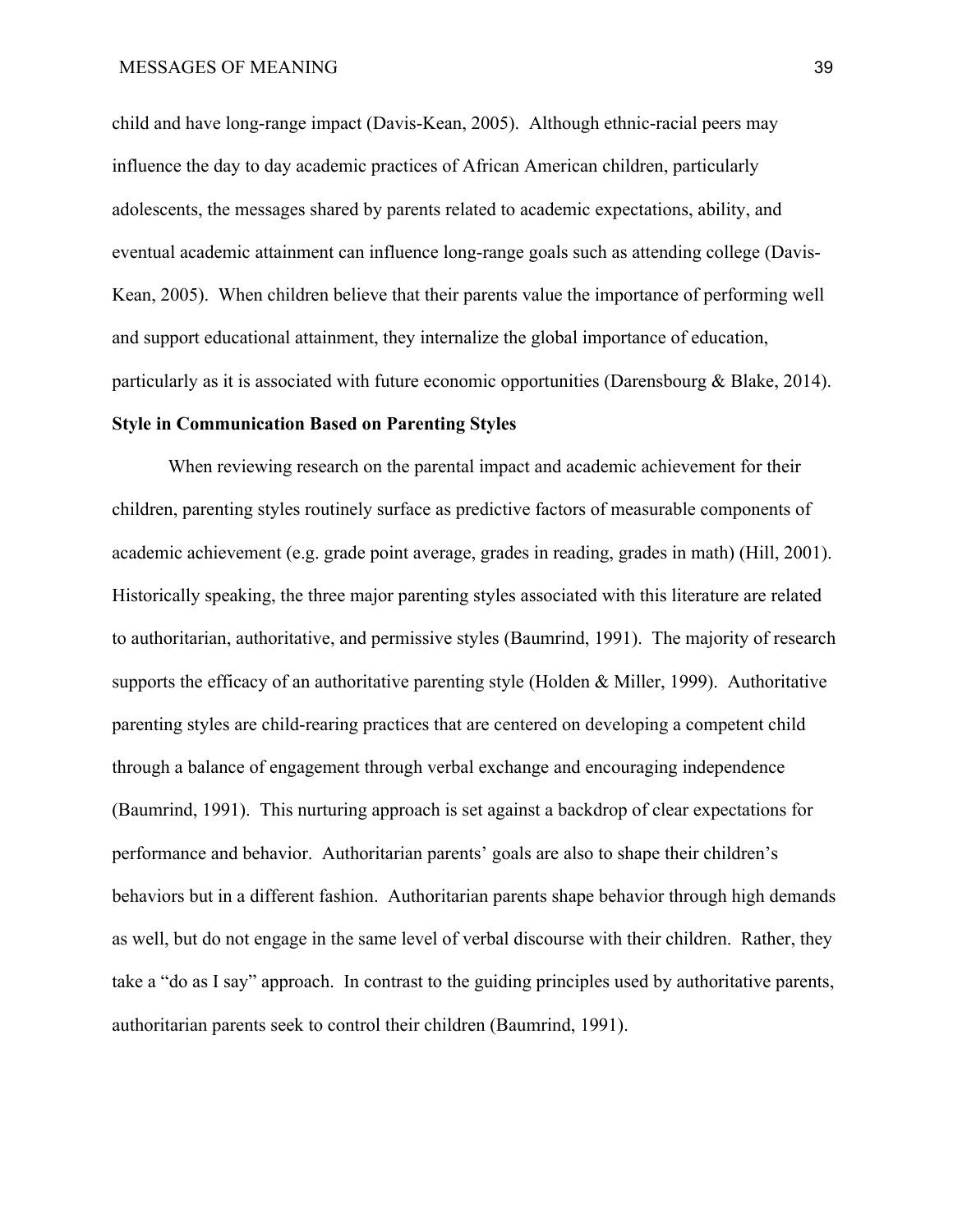Research has differed in regard to determining the primary parenting style utilized by African American parents. Research attempting to answer this question often has many confounding variables that make it difficult to isolate whether or not a particular parenting style is based on ethnicity alone or is a combination of other variables such as parental educational attainment and income (Smith, Atkins, & Connell, 2003). Steinberg, Dornbusch, and Brown (1992) suggest that African American youth in impoverished, urban settings are more likely to benefit academically when parents use an authoritarian approach. The benefits of this approach likely serve as a protective factor. African American children in these environments are at risk for a myriad of social difficulties that are all too well associated with poverty. By providing an environment of strict adherence to rules, parents are likely sheltering them from negative influences and focusing their attention on academic demands (Taylor, Hinton, & Wilson, 1995). Still, other researchers have found that there is relatively no difference between authoritarian and authoritative parenting outcomes for African American youth (Steinberg, Dornbusch, & Brown, 1992). The African American students in this study were from an urban school setting in Milwaukee and suburban schools in California. The variability in African American participants may have accounted for the difference in outcomes. Later still, Taylor, Hinton, and Wilson (1995) found that African American parents who utilized authoritative practices had children with better grades, compared with those that used authoritarian practices. The geographic sample for this population was not explicitly identified in this study.

## **Connection between Ethnic-Racial Socialization and Academic Socialization**

Much like ethnic-racial socialization, the origin of parental attitudes towards education and its importance comes from both historical and personal experiences (Taylor, Clayton, & Rowley, 2004). Parents bring their own school experience to the table when preparing their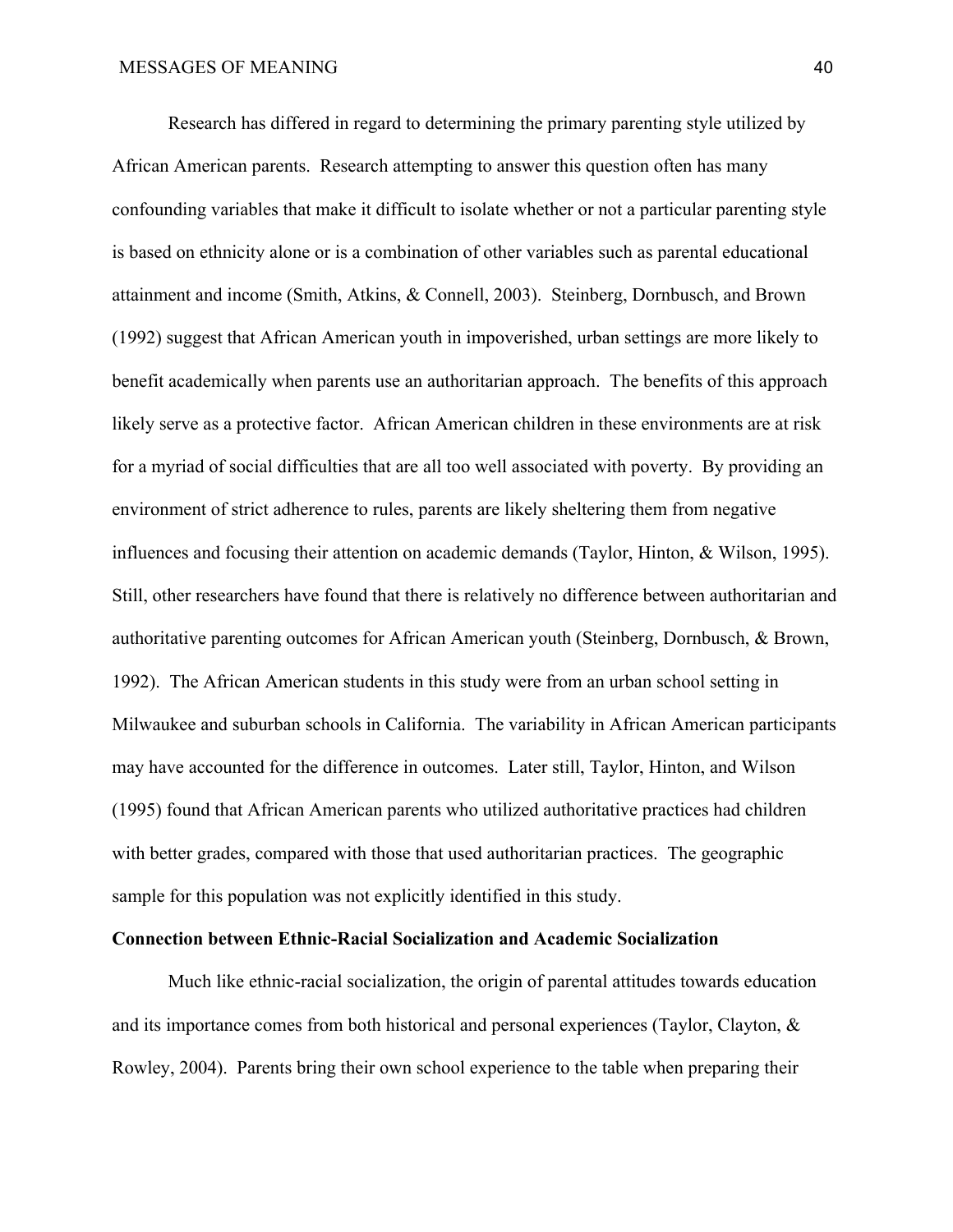children for academic success. These experiences will color what messages they share with their child. If they have had negative experiences, they may devalue education. Conversely, they may value education because they understand how their relative lack of education has impacted their lives (Davis-Keans, 2005). In regards to the historical context of African Americans and education, a system of oppression that is certainly intertwined with the availability of adequate educational systems for many African Americans impacts academic socialization practices (Friend, Hunter, & Fletcher, 2010). However, even when steeped in the quagmire of inequity, many African American parents continue to value the importance of education, even if they do not actively participate in tangible ways (e.g. parental involvement in the school setting) (Taylor, Clayton, & Rowley, 2004).

Smith, Atkins, and Connell's (2003) research explicitly investigated how ethnic-racial socialization practices of parents' and teachers' support of positive ethnic-racial identity, and neighborhood "connectedness" impact children's academic achievement as measured by academic outcomes. Results from this study showed that children whose parents engaged in positive cultural socialization practices that emphasize pride in the child's African American heritage were more likely to receive better grades in core content areas and on standardized achievement tests (Smith, Atkins, & Connell, 2003). In contrast, it was found that children whose parents primarily utilized preparation for bias and promotion of mistrust messages were more likely to have lower achievement scores. The difference in academic performance related to the positive self-reflective messages, compared with negative messages is likely a function of stereotype threat. Stereotype threat occurs when a member of a particular group experiences anxiety about the possibility of fulfilling a negative stereotype associated with his or her membership in that group (Steele & Aaronson, 1995). When parents utilize these particular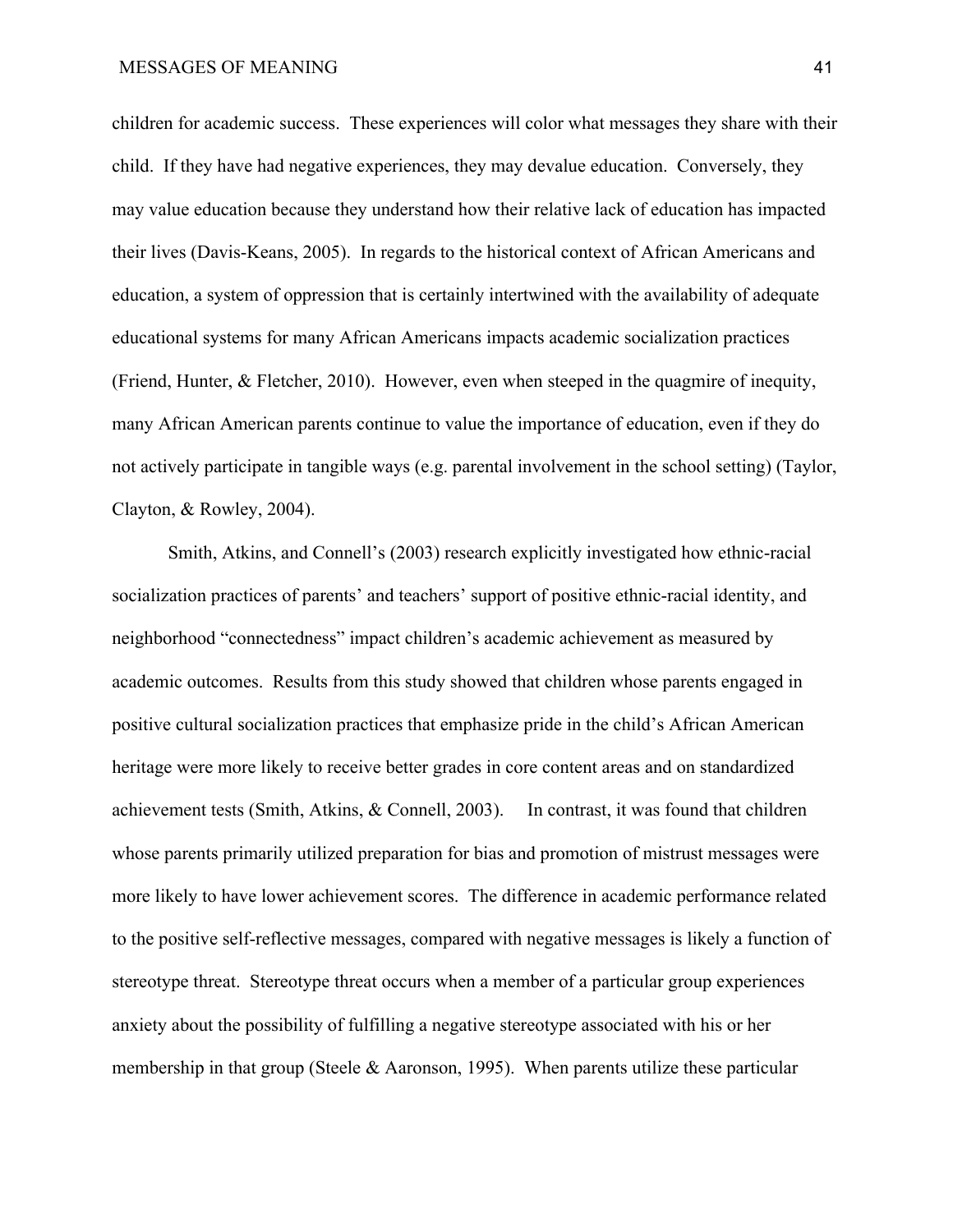messages, they are essentially putting their children "on alert" for the potential, if not inevitable, negative treatment and lowered expectations of being African American. This may cause anxiety and lead to poor performance. It may also lead to an oppositional identity (Murray, Neal-Barnett, Demmings, & Stadulis, 2012).

Racial socialization practices not only impact a child's general ability to maneuver through society, but also specifically aid in his or her ability to navigate through school (Hughes, Witherspoon, Rivas-Drake, & West-Bey, 2009). Particular types of messages have been linked to such outcomes as academic efficacy and academic engagement (Hughes et al., 2009). Specifically, cultural socialization messages tend to be positively correlated with a child's belief that he or she is capable of successfully completing academic tasks (Hughes et al., 2009). Cultural socialization practices have also been linked to increased reports of academic engagement (Hughes et al., 2009). Students who have positive regard for their ethnicity and connectedness to their ethnic group either as a part of "total identity" or minority identity status tend to have higher grade point averages in adolescence (Oyserman, Kemmelmeier, Fryberg, Brosh, & Hart-Johnson, 2003). Smith, Atkins, & Connell (2003) found similar findings indicating racial socialization messages transmitting higher racial-ethnic pride was related to higher achievement as measured by grades and standardized test scores in African American fourth graders. These findings underscore the importance of school systems' understandings of the utility of considering the relevance of promoting cultural socialization practices within the school setting.

## **The Inclusion of African American Fathers in Research**

Historically, research connecting racial/ethnic socialization practices to various student outcomes have focused on maternal or mixed (maternal and paternal) perspectives (Kim  $\&$  Hill,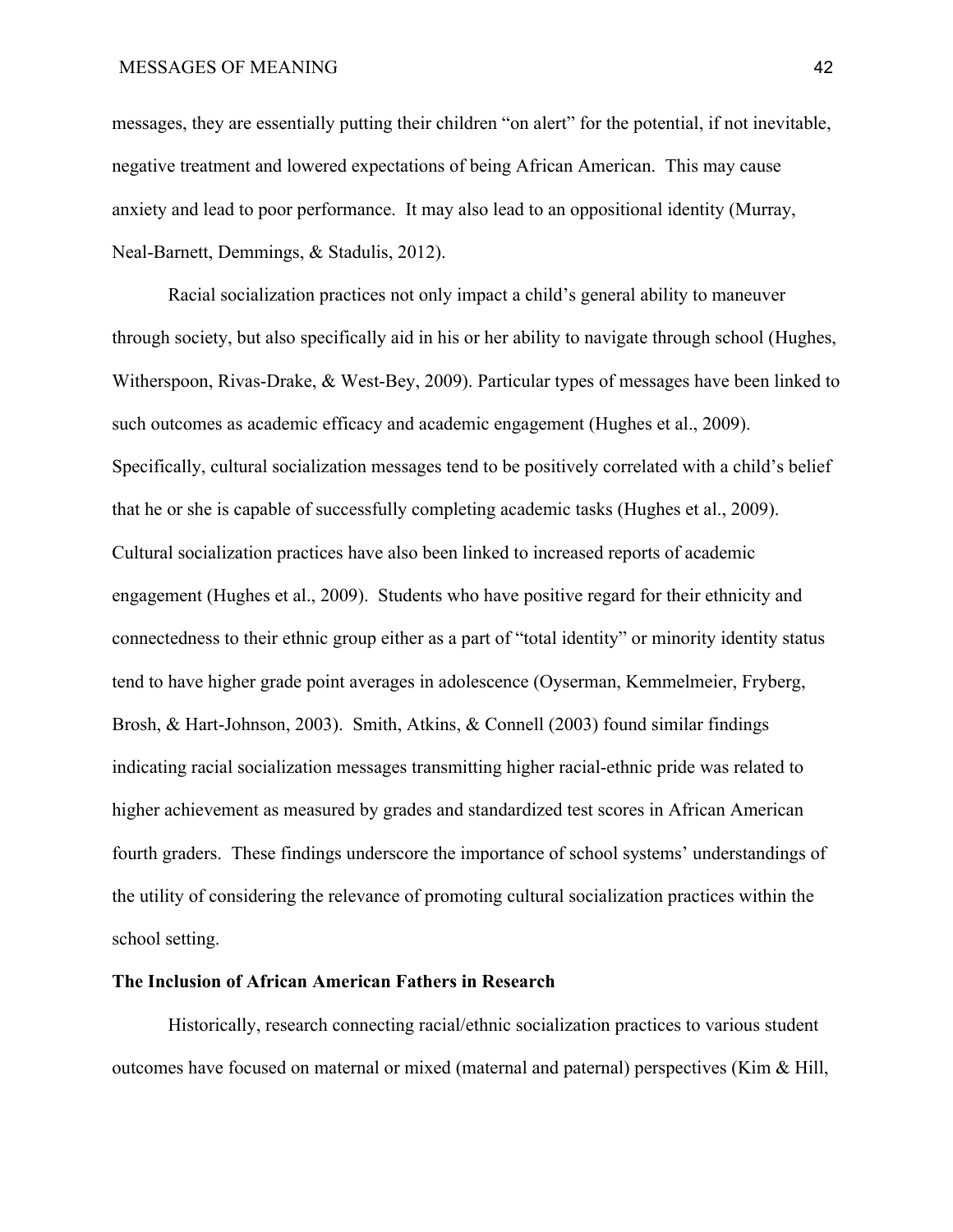2015). Mothers are typically considered to be primarily socializers related to general social norms. Research has often focused on maternal input due to a perceived and actual diminished participation of fathers' explicit experiences (Kim  $\&$  Hill, 2015). There is a bias based on the high percentage of single, maternal primary caregiving homes in the African American community, suggesting that nonresidential fathers do not significantly impact socialization practices (Brown, Linver, & Evans, 2010). Social and popular commentary would have some believe that African American fathers and father-like figures are primarily absent from youths' lives (Lindsay, 2015). Contrary to misguided beliefs, research that seeks to include residential and/or nonresidential, African American fathers' and father-like figures' influence provide that their impact on racial socialization does have positive outcomes (Cooper et al, 2015).

In their review of over three thousand studies between 1980 and 2013, Kim and Hill (2015) found that only 52 explicitly included fathers' impact of parental involvement as it correlates to student academic achievement. This is particularly relevant when expanding research including African Americans. In a review of the 52 studies, Kim and Hill (2015) identified that 90% of the research available was conducted with racial majority (e.g. Caucasian) participants. The remaining 10% were conducted with a mix of African American and Latino fathers. The meta-analysis review of the literature highlights the magnitude of the missing perspectives of African American fathers (Hofferth, 2003).

### **Empowerment and Transparency of a Qualitative Approach**

As mentioned previously, a qualitative approach provides a gap in the literature regarding the experiences of African American fathers' perspectives on racial socialization practices, definitions of academic success and intersectionality between the two. Although racial socialization messages can be categorized into static definitions through surveys (Hughes &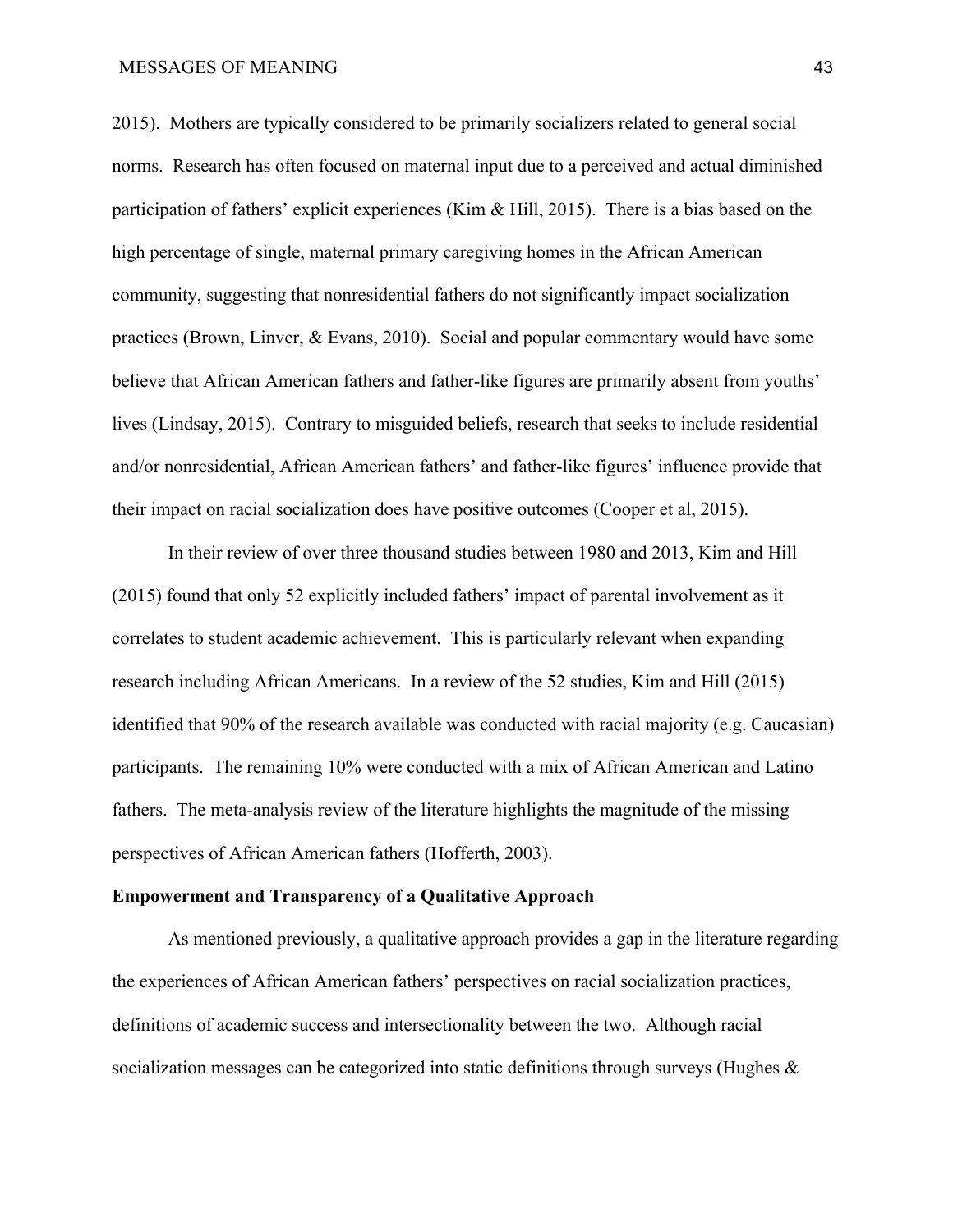Chen, 1997), the lived experience through the words of fathers themselves are dynamic (Stephanie, Scyatta, Howard, & Laurie. 2004). The nuances of delivery of messages can be best analyzed through the actual words of participants. Parenting techniques are influenced and delivered through an historical, individual, societal, and interpersonal context (Bronfenbrenner & Morris, 2006). A qualitative approach allows fathers to share the potentially integrated nature of their parenting experiences and beliefs about academic success. Through the fathers' words, this study will give them the voice that is often minimally available in quantitative research (Kim  $\&$ Hill, 2015).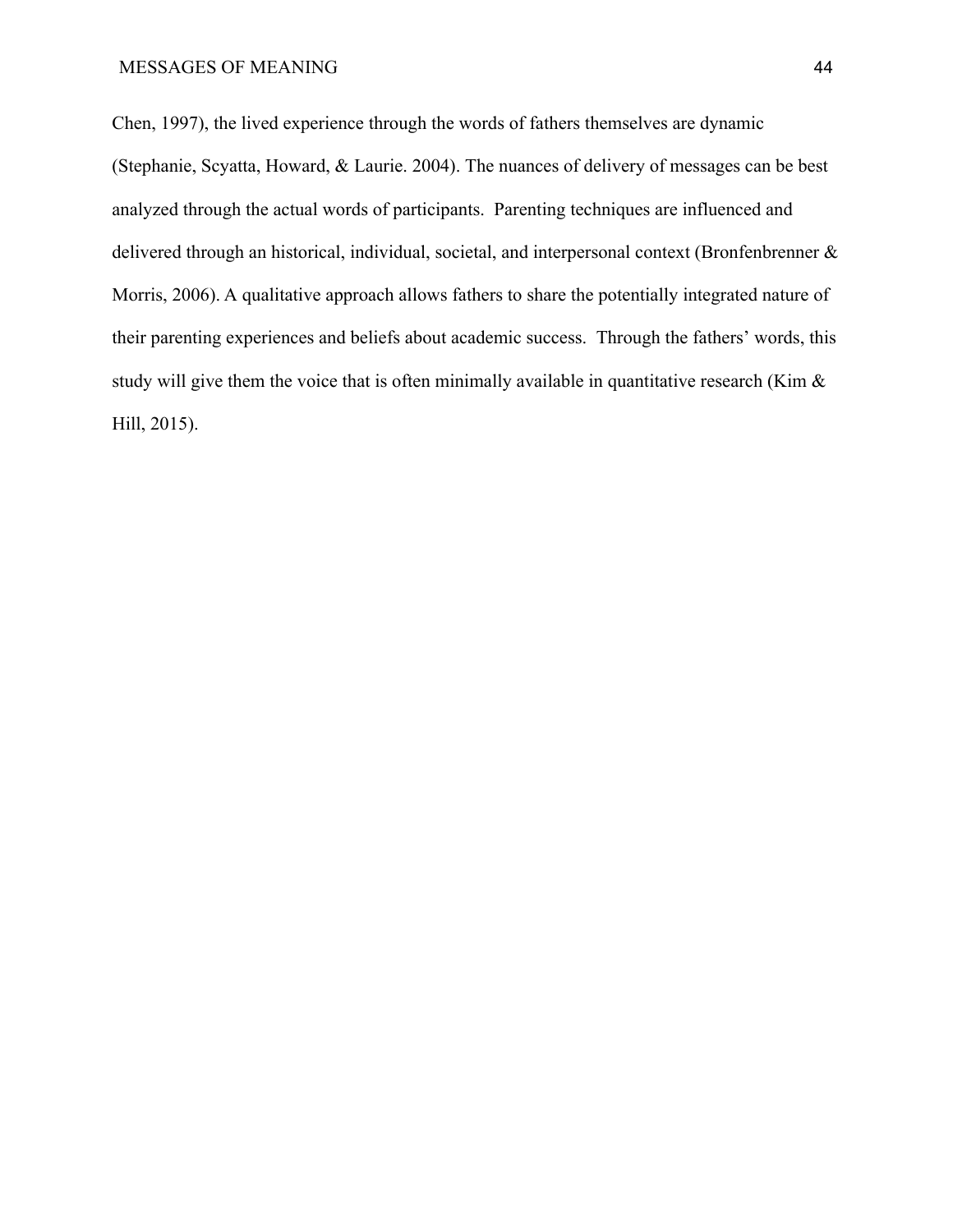## **Chapter 3: Methods**

## **Overview of Research Design**

Qualitative research provides investigators with a unique method for "hearing the stories" of participants. By allowing those who actually live a phenomenon to tell their experience through their own words provides a rich context in which to understand an occurrence. This approach, as it relates to the current topic, provides a particular advantage. As indicated previously, African American fathers' perspectives, in isolation, are rarely captured regarding specific practices of racial socialization (Lindsay, 2015). When their perspectives or observations are considered, it is typically through the dyad of the mother and father (Kim & Hill, 2015). Using a phenomenological theory approach, in particular, allows researchers to take what may seem as typical experiences to the participant and analyze them as truly complex incidents. It bridges the experiences across a group of individuals to capture similarities and differences of how and what they experience (Davidsen, 2013). Through increased description, the researcher is able to determine the true essence of the phenomenon. Additionally, a phenomenological approach allows the researcher to be "present" with the participant as he or she explains his or her story. There is no pre derived expectations for particular outcomes, but rather the investigator follows the participant's lead. The investigator uses him or herself as a tool during the interviewing process as themes emerge over time across participant responses (Davidsen, 2013). Using a qualitative approach to researching racial socialization practices provides an avenue for empowerment for African American fathers in a way that allows their voices to be heard.

# **Participants**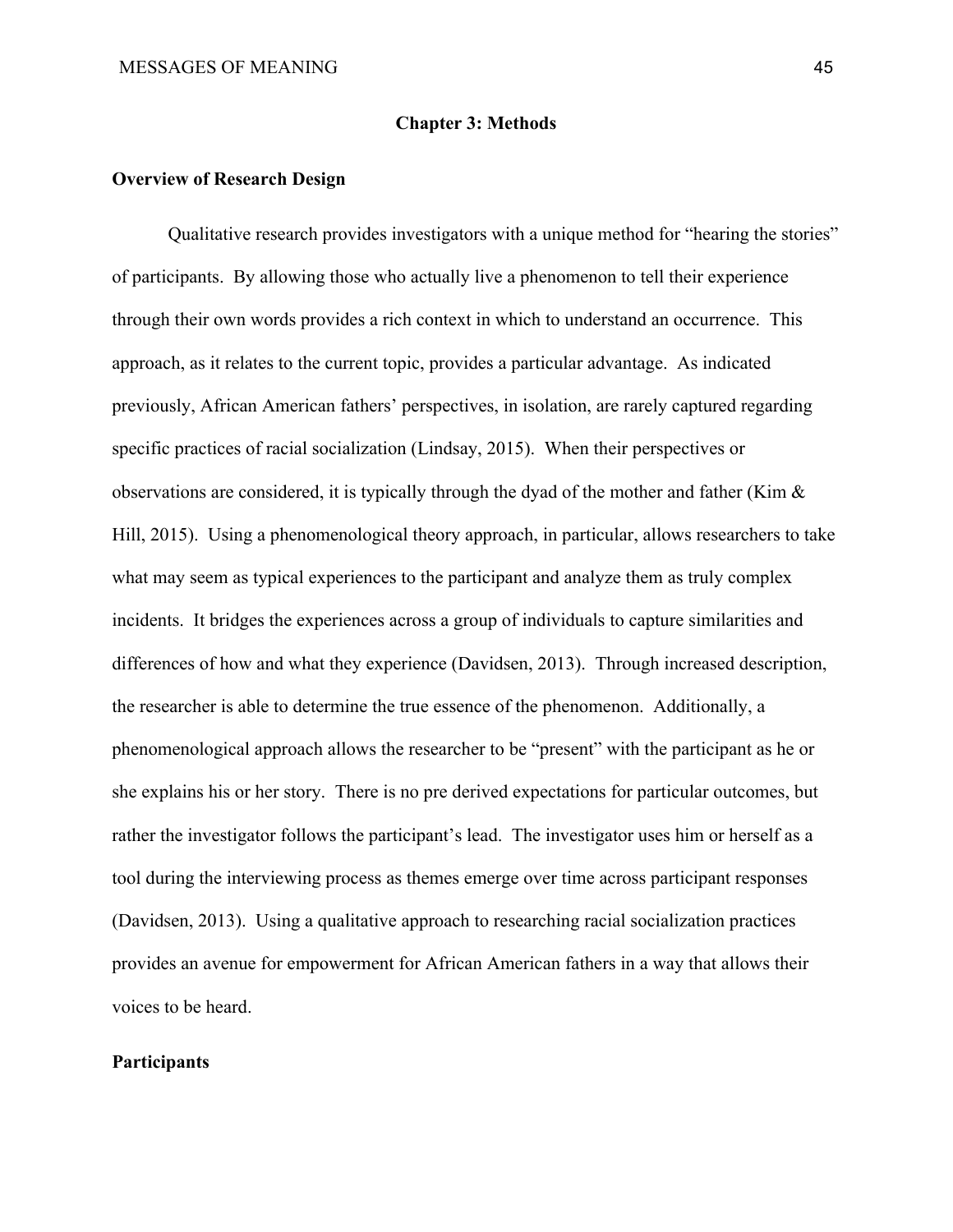The participants in this study were self-identified African American fathers of children attending public, private, and parochial schools. Fathers, through biological or adoptive/foster means, were required to have a child or children ranging between the ages of five and twentyone. The age of five was selected as the basal point because many children enter a formal school setting for the first time at this age. This is likely when fathers begin to discuss academic expectations as their children are faced with clear formal academic experiences for the first time. Exclusionary factors include individuals who were not willing to be audiotaped; those unavailable for the entire time allotment of approximately an hour for the interview, and those that identified with a primary ethnic identity other than African American. Inclusionary factors included those that self-identify as male currently and historically, and have participated in childrearing practices. They could participate in child-rearing practices as part of a unified dyad, coparenting, or as a single parent. The fathers had to have provided a substantial contribution towards child rearing for at least five years (See Appendix E).

# **Research Methods**

Participants were initially recruited through the use of social media pages and membership meetings for African American parent advocacy groups. None of the local African American parent advocacy groups responded to outreach. Permission to post a flyer (See Appendix A) and address the parent advocacy groups (See Appendix C) was requested from advocacy group board members (Appendix A). An online African American father parent advocacy group and social group for African American school psychologists responded and a flyer was posted on their Facebook pages (Appendix B). Contact information for the responsible investigator was provided. A brief screening interview was conducted to determine if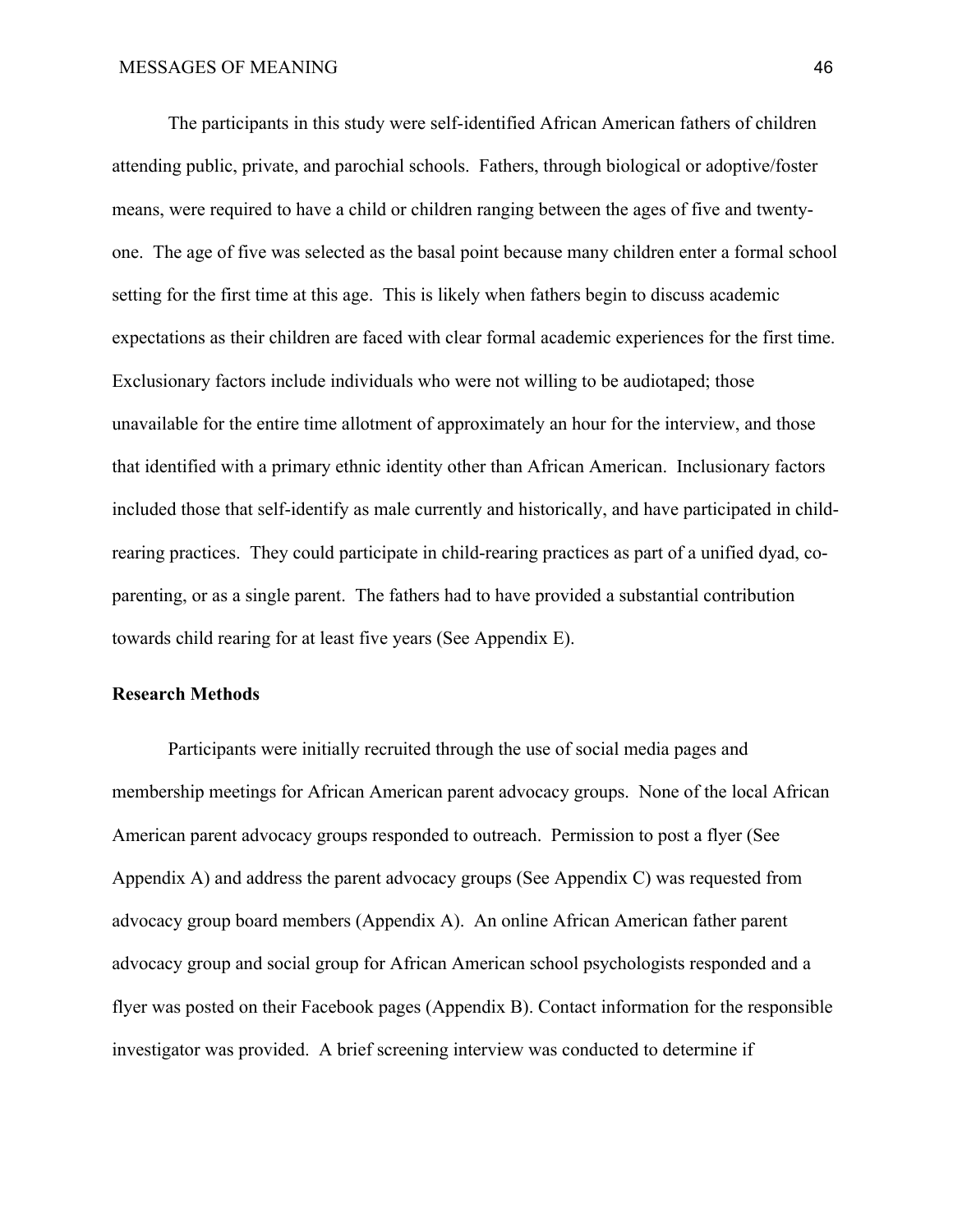prospective participants met inclusionary and exclusionary requirements. The researcher provided a general overview of the purpose of the study (See Appendix D).

Data collection methods were explained as well, regarding the collection of responses verbatim through the use of audiotaping, transcription, coding and analysis of presenting themes through the use of a semi-structured interview. Time obligations were shared, indicating an approximately hour-long interview. All interviews were conducted over a web-based conference call line. All interviews were conducted in anonymity through the use of pseudonyms to protect the identity of participants. Saturation was reached at 16 participants. Saturation is essentially the point in data collection in which no new information is yielded (Davidsen, 2013).

# **Measures and Materials**

A semi-structured interview was used to gain insight into African American fathers' methods of racial-ethnic socialization practices, the definition of academic success, and any possible intersection between the two (Appendix E). Open-ended questions were employed to gain in-depth information and prefaced by the following introductory remarks:

I will be asking you a series of questions today and I am hoping that you will reflect on experiences that you have had in your past. There are no right or wrong answers; I just want to hear about your experiences and your honest feelings in response to them. I encourage you to tell me as much as you remember and are comfortable revealing. There is no set number of things that I want you to tell me, just please speak to what comes to mind when I pose a question to you. Please let me know if you have any questions at any point of this interview or if you wish to discontinue. Your responses will be audiotaped, but no information about you that could reveal your identity will be kept.

I would like to ask you a few questions to make sure you meet the inclusion criteria for the interview and study.

1. Are you 18 years old of age or above?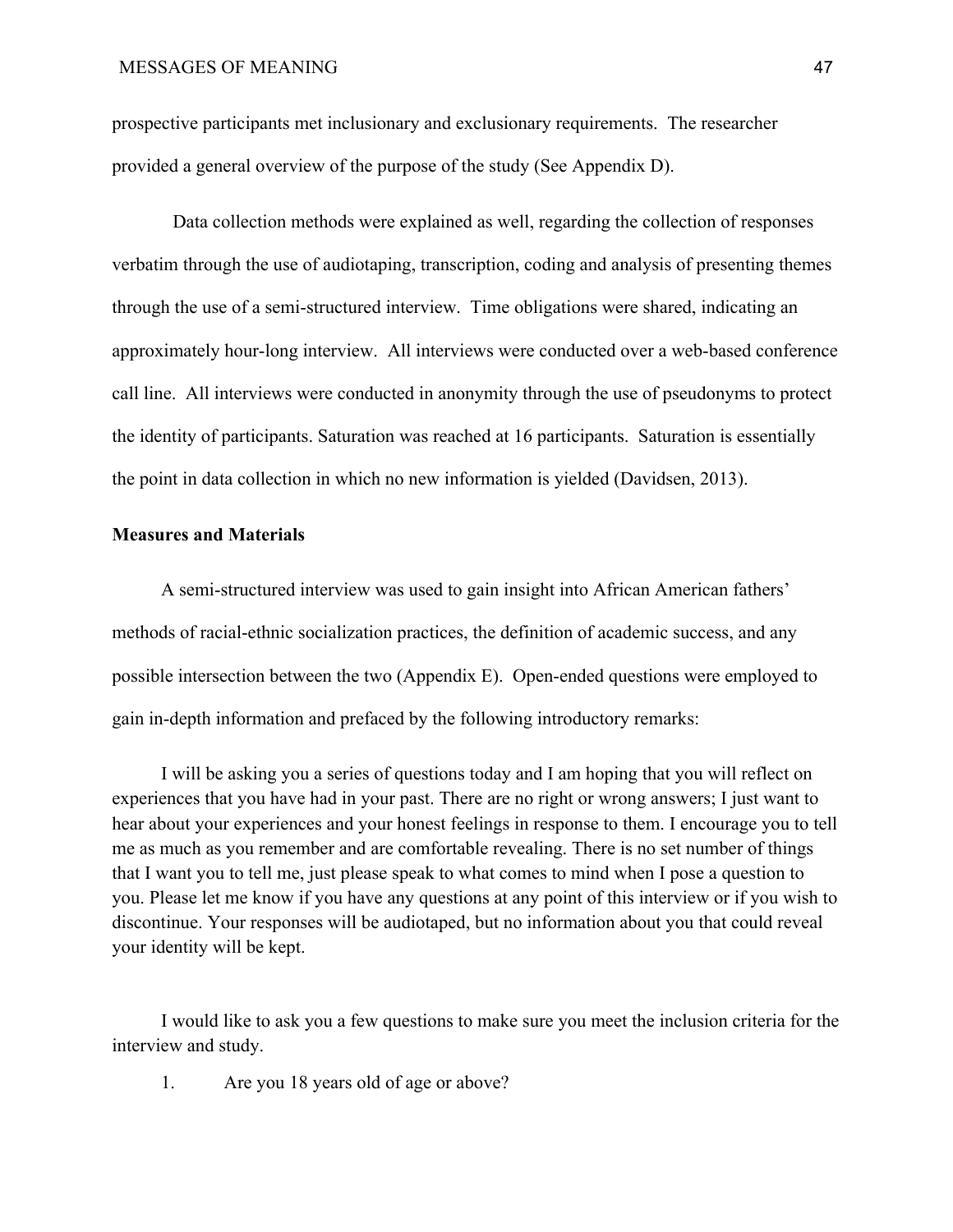- 2. Do you self-identify as African American or Black American?
- 3. Are you a father of a child or children between the ages 5 and 21?

4. Have you provided a substantial contribution towards parenting for at least five years?

- 5. Are you willing to be audiotaped?
- 6. Do you reside in the United States?

Do you want me to use your actual name or a pseudonym? Are you ready to begin?

The questions that will be included in the interview are as follows:

# **Interview Questions**

1. Describe your racial and ethnic identification.

1b. What does this mean to you and how did you come up with these views?

2. Tell me about how you share your racial or ethnic values with your child or children.

- 3a. Can you give me some specific examples (if not already provided)?
- 4. Tell me about how being a father plays a part in the messages you use.
- 4a. Can you give me some specific examples (if not already provided)?
- 5. What does academic success mean to you?
- 5a. Can you give me some specific examples (if not already provided)?

6. Tell me about a time when your racial or ethnic values as they relate to your definition of academic success played a part in your parenting.

7. What would you want schools to know about what we just discussed?

- 8. Is there anything else you would like to share?
- 9. How old are your children?
- 10. What genders are your children?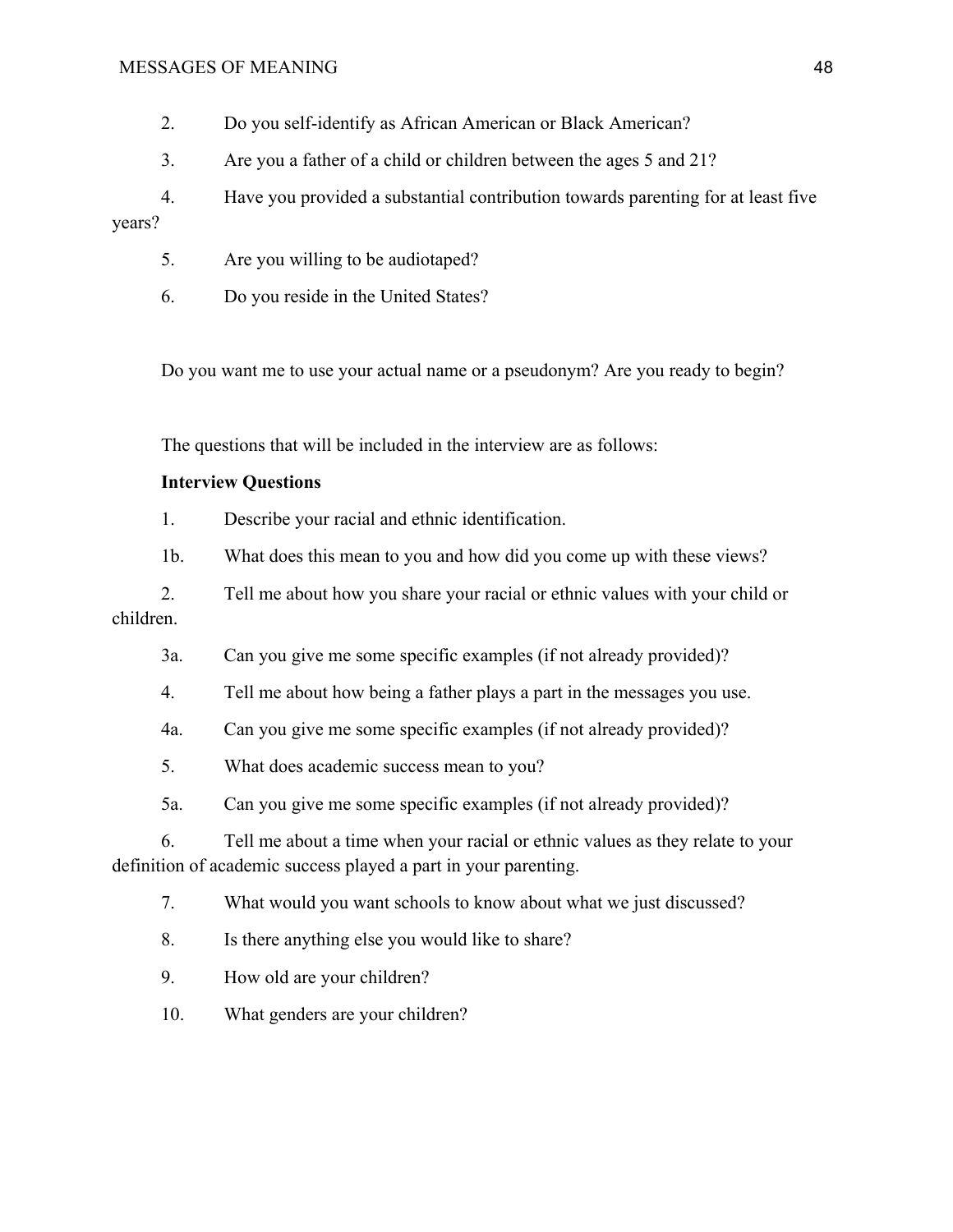Minimal to no risk to the participant is anticipated. However, discussions about previous parenting or personal experiences may elicit uncomfortable feelings in some participants. Therefore, a list of possible resources were provided to participants (Appendix F).

# **Procedure**

Depending on the nature of the responses provided to the open-ended questions, follow-up questions or probes that were also to be open-ended were asked for the purposes of clarification and/or elaboration when needed and when the researcher felt it to be appropriate. For example, these may include: "Tell me more about…?," "Could you describe that?," "Could you help me understand that more?," "What do you mean by ....?," "Could you give me an example?," etc. At the end of each interview, each participant was asked if he had any further questions or thoughts he would like to share. These responses will also be audiotaped. The participants were then thanked for participation.

Following completion of each interview, the researcher wrote a journal entry as a way to reflect upon each interview experience as well as to consider any potential, unintended personal influence imposed by the researcher. Thus, the content of the journal entries included a section in which the researcher reflected upon her feelings about the interview, the participant, or anything the interview brought up for the researcher. In this regard, the goal of the journaling process was to help reduce researcher bias from interfering with the objective research protocol. The other section of the journal entries provided reflection about the content of the interview as well as any thoughts the author had as the interview content related to the aims of the present study. This portion of the journal allowed the researcher to reflect on the emerging themes that surfaced in comparing the content of the interviews (memoing; Creswell, 2013).

As a separate step from the journaling process, the researcher had interviews transcribed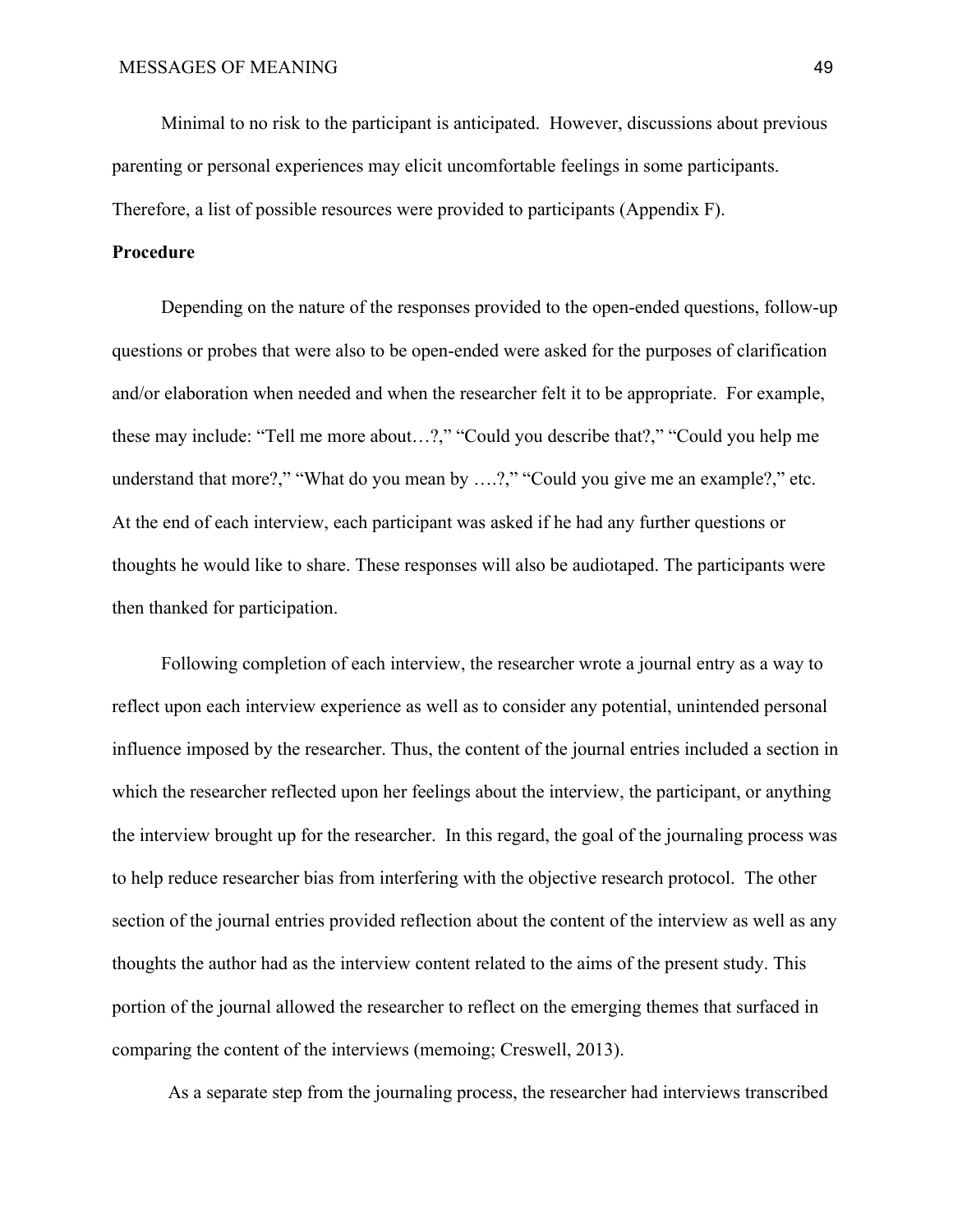verbatim into a text file after the interviews were completed. This transcription was completed by an online transcription program. The audio was then compared with the transcript for verification and accuracy. Transcription involved the author playing and re-playing the recording numerous times in order to match the audio with the transcription into an electronic document that is considered as the data source. The transcribed information was then read and re-read by the author numerous times and the dominant themes identified. Specifically, categories or units of information composed of events and occurrences became the data that were eventually analyzed (Creswell, 2013) by both the investigator and members of the validation team.

### **Data Analysis**

The first phase of analysis began with open coding in which the researcher reviewed the transcripts for major categories of information and formed a list of dominant themes. The next step involved axial coding in which the researcher pinpointed one open coding category on which to focus (the "core phenomenon") and then returned to the transcripts (data) to create categories around this core phenomenon (Creswell, 2013). The factors that contribute to or cause the core phenomenon (causal conditions), resultant reactions to the core phenomenon (strategies), situational factors (both broad and narrow) that impact the core phenomenon (intervening conditions), and outcomes related to the strategies (consequences) were identified in accordance with the systematic grounded theory approach (Creswell, 2013). A series of dominant themes that are related to the core phenomenon (axial coding) were identified and a series of probable explanations (propositions or hypotheses) and descriptions were formulated to describe the relationships between elements and categories in the model. The overall process consisted of going back and forth between the participants' transcripts, gathering new stories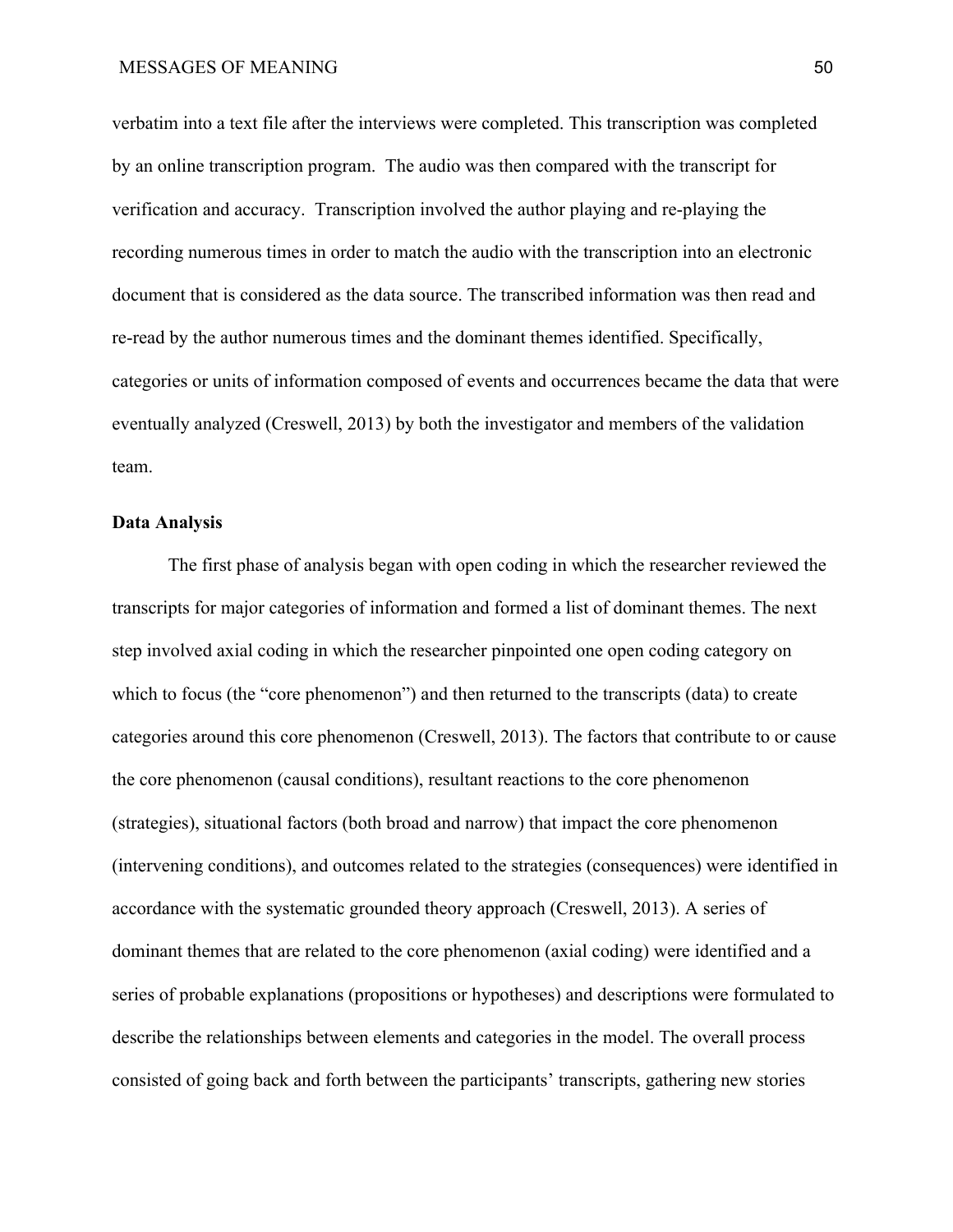through subsequent interviews, and then returning to the evolving theory to fill in the gaps. The growing theory or explanation was compared with the evolving categories and elaborated upon as to how the process appears to occur for the participants as a whole (constant comparative method of data analysis; Creswell, 2013). The end result of this entire process was a theory that was developed by the researcher, in which the themes from the current study related to findings from previous research regarding African American fathers' patterns of racial-ethnic socialization and intersections with messages/practices regarding academic success.

To further examine the potential categories and themes that underlie the developed theory, a validation team was formed. This validation team helped reduce bias and offered perspectives beyond that of the study author. The team consisted of the research investigator and three other individuals. One member was from the dissertation team (3rd committee member); the second member was a school psychologist familiar with the qualitative approach to research, and the third member was a doctoral level, social worker professor familiar with quantitative and qualitative research design who teaches classes in human diversity which includes parenting styles of African American parents. All of the team members, in light of their research and clinical experience in working therapeutically with others, were selected because they would be able to relate readily, the contents from the interviews to common themes/issues they have noticed in their clinical and academic work. The two of validation team members were assigned five transcripts and the dissertation team member was assigned six to review. The validation team reviewed the transcripts on an individual basis prior to meeting as a group and when together, brainstormed and discussed the emerging categories and noteworthy examples they highlighted in their reviews of the transcripts. It is important to note that the author's identified themes were not shared prior to the group's brainstorming session because it was the goal for the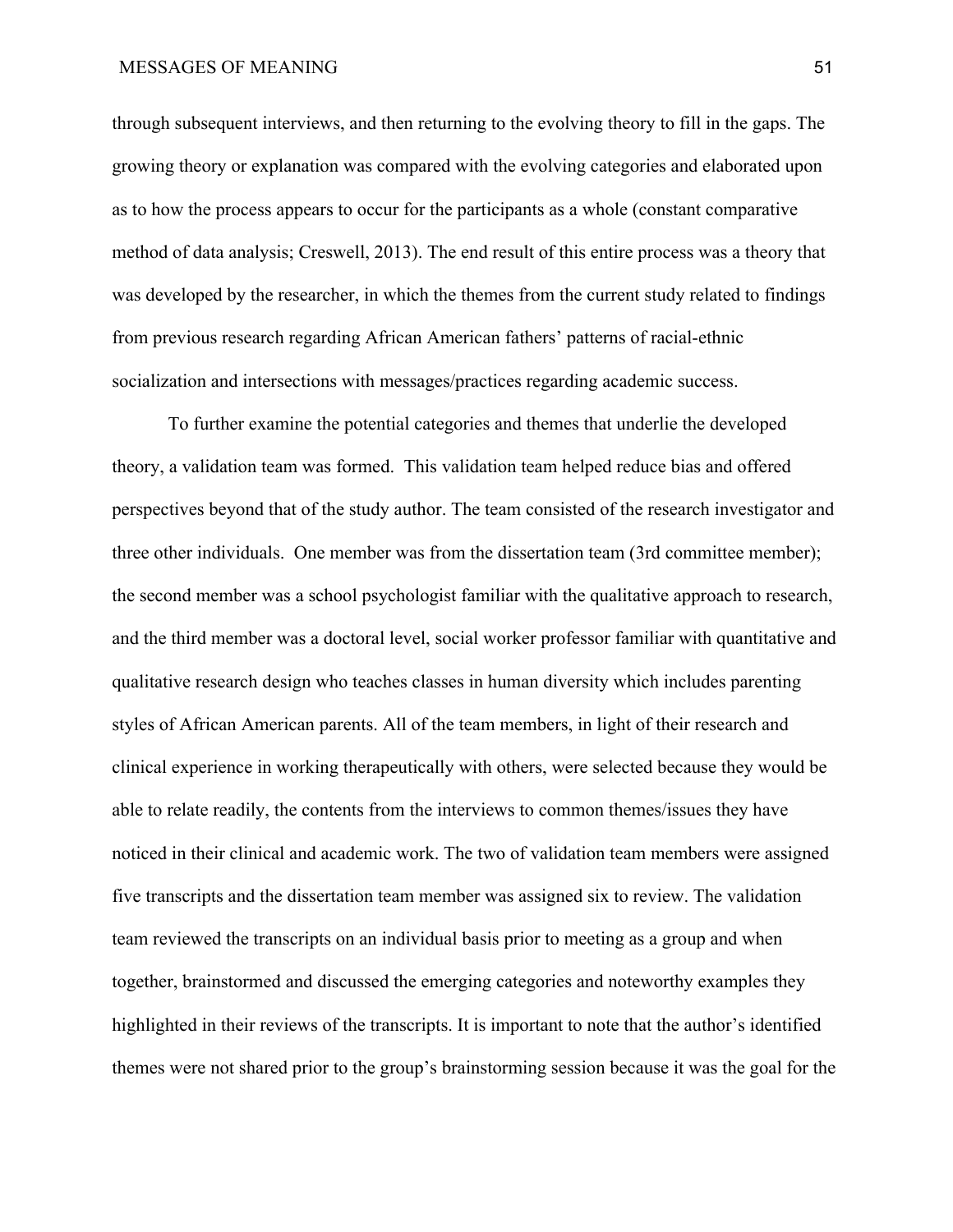validation team to discuss their observations while "blind" to what the author deemed as essential themes in light of the aims of the study. As the author reviewed the themes she independently identified, the group worked collaboratively to determine whether or not the group's review of the transcripts confirmed, disconfirmed, or added to the author's initial list of themes. The involvement of the team's discussion led to the data to become aggregated by the benefit of their ongoing analysis, reading, and discussion. At the conclusion of the meeting, the group formed a definitive list of the dominant themes that they all consistently endorsed.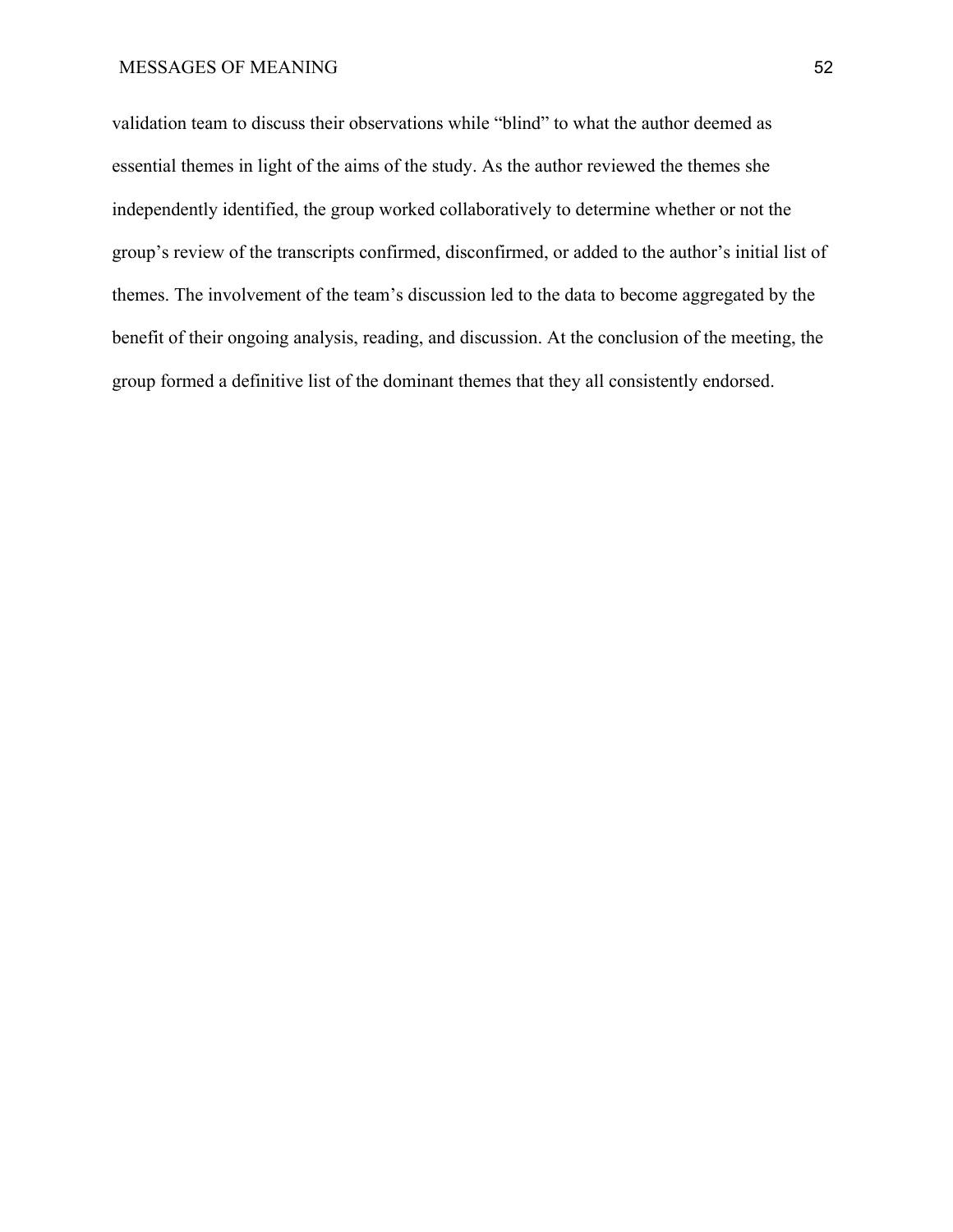#### **Chapter 4: Results**

#### **Data Sources and Collection**

 The interviews and accompanying transcripts that compose the database for this study were gathered, analyzed, and interpreted over the duration of approximately eight weeks. During this time frame, the author recruited participants through various African American parent advocacy organizations, a social organization for African American school psychologists, and through referrals that study participants made to other fathers. The total of convenient sample participants ultimately yielded 21 individuals initially volunteering to participate in the study and to provide information in regard to the eligibility questions; however, only 16 participants went on to partake in the study activities and their data were included for analysis. One of the fathers who originally agreed to participate did not meet eligibility criteria due to his children's ages (age two and three)  $(N= 1)$ . The remaining four volunteers who were not included, did not respond to follow-up attempts to schedule interviews  $(N= 4)$ . It is noteworthy that much of the data collection took place over the winter holidays and at the start of the New Year, which may account for the struggles some individuals encountered in making time to participate.

 The 16 participants in this investigation agreed to answer criteria inclusion questions and engage in a semi-structured interview with the primary author/researcher. All 16 interviews were completed over the phone, using an internet-based conference call program. No identifying information was used during the process of the recorded interviews. The author spent time prior to the interviews establishing rapport by answering any questions the participants had before they began the study procedures such as responses being recorded. Throughout the investigation, the author journaled after each interview about her own comfort level, the perceived comfort of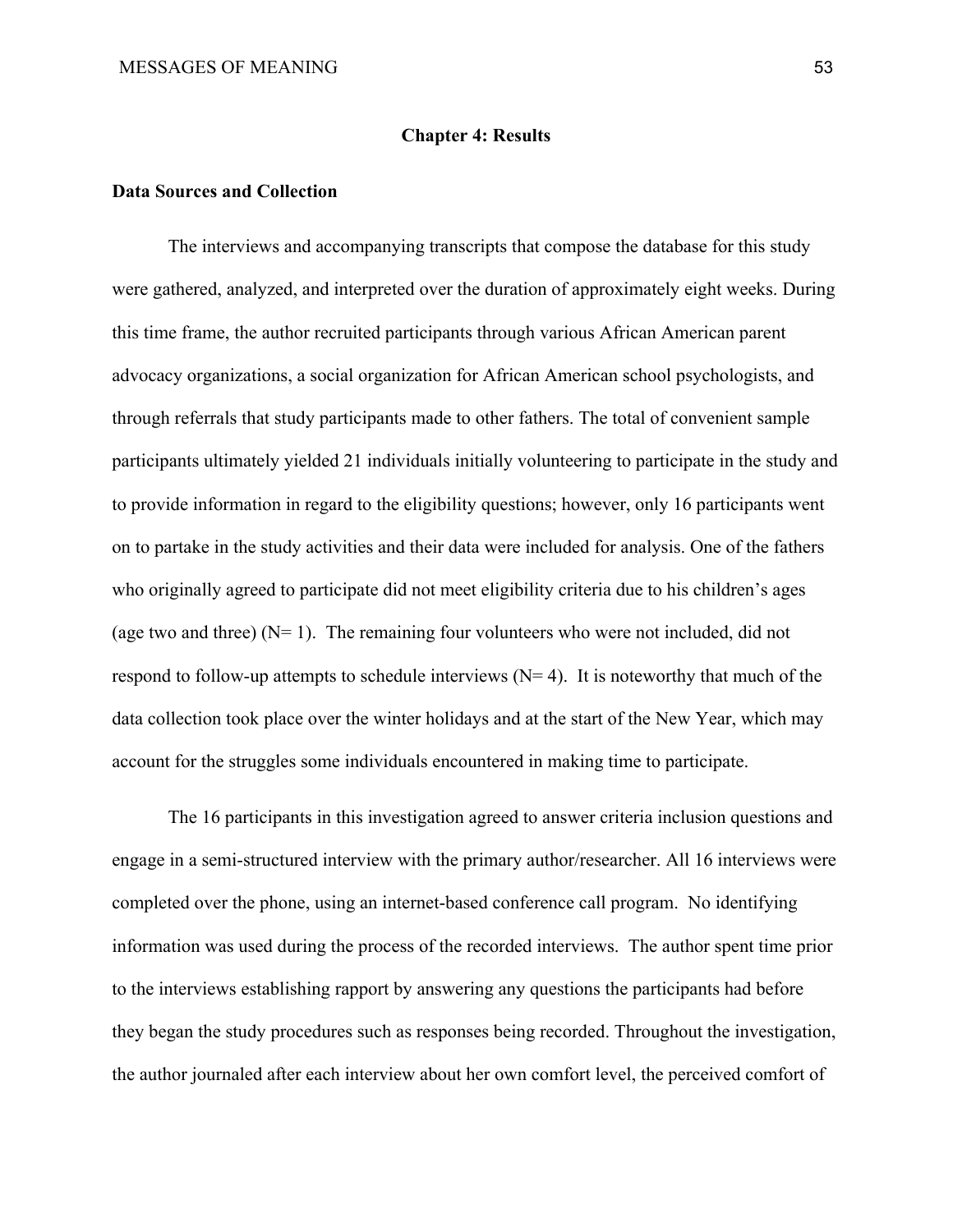the interviewees, her thoughts on the pace at which the interview took place, as well as potential themes that were emerging.

# **Data Analysis and Interpretation**

 Data analysis in qualitative research consists of organizing the data for analysis, then reducing the data into themes through a process of coding (Creswell, 2013). As a result, the grounded theory approach of qualitative research involves a framework that allows a researcher to construct categories from the acquired information (drawn from the interviews; open coding), note where the categories interrelate (axial coding), and create an explanation that integrates the categories (selective coding) and culminates with a collection of theoretical proposals/explanatory hypotheses (Creswell, 2013).

The interpretation of the interview content in terms of the overall themes each interview contributed was an ongoing process throughout the entire eight-week data collection period and beyond, through a validation team. Audio files were downloaded and transcribed through an automated internet-based program. Transcripts were then compared with the original audio for verification and accuracy. The author re-read the transcripts and reviewed her process notes (content in the journal entries relating to the evolving themes) on a frequent basis in order to begin identifying dominant themes inherent in the participants' stories. The themes the author identified through journaling were regarded as the most salient in capturing the essence or general nature of the transcript. After roughly the third interview, the author moved from reflecting on the "gist" of the interviews in a holistic sense to identifying specific categories and their connections to other categories that surfaced across transcripts. The author then sought out illustrative examples of the participants' statements as they corresponded with the identified categories.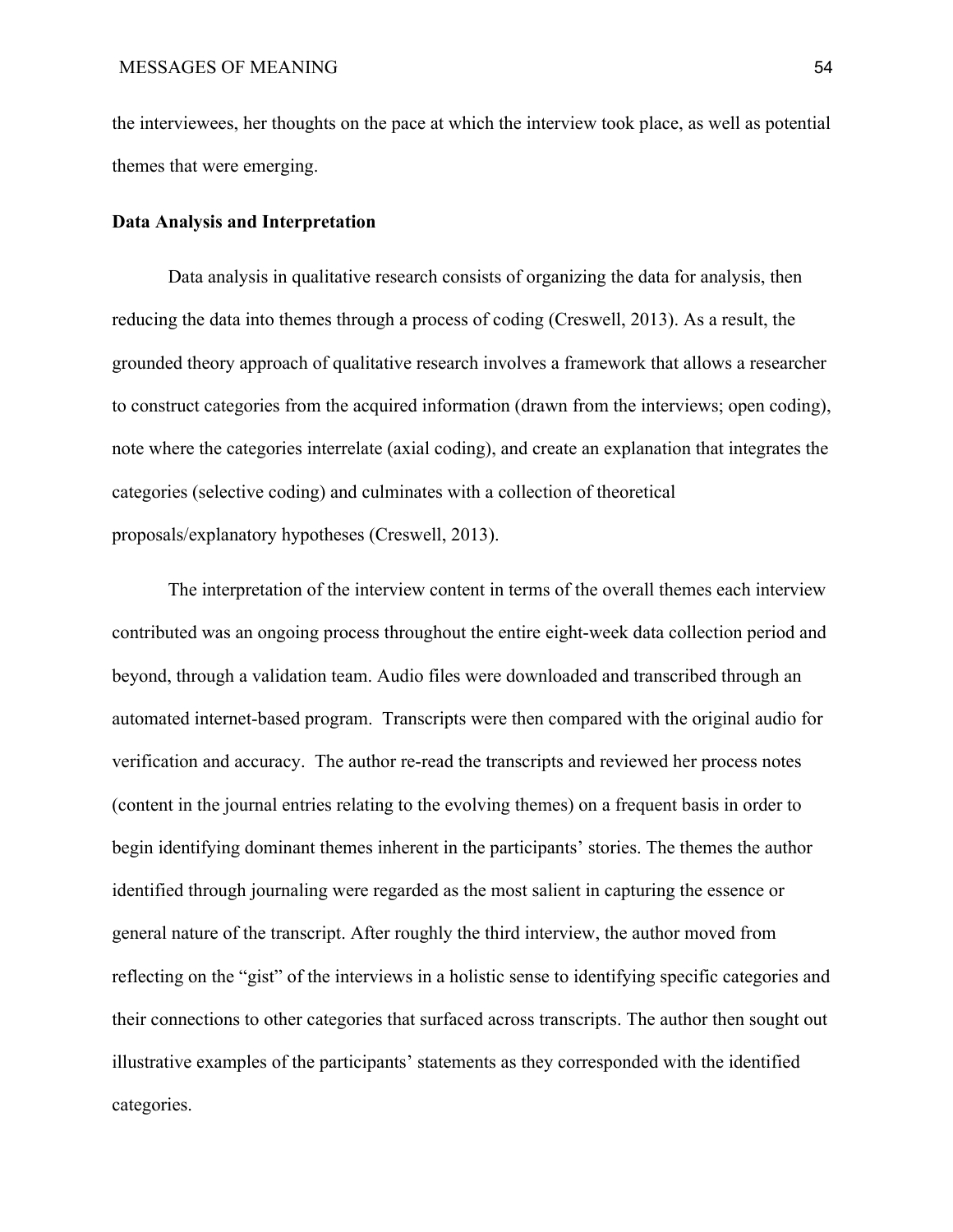After the 16th interview, the researcher gathered experts in the field to form the validation team. The 16 transcripts were distributed evenly across the three members for review one week prior to meeting to discuss possible themes One member was from the dissertation team (third committee member), the second member was a school psychologist familiar with the qualitative approach to research, and the third member was a doctorate level, social worker professor familiar with qualitative research design, who teaches classes in human diversity, which include parenting styles of African American parents. The validation team members were provided with transcripts a week prior to the meeting to review for independent generation of themes. In the validation team meeting, these team members brainstormed ideas from their review of the transcripts. The procedure for identifying these was as follows. An interview question was stated; the researcher shared her generated themes from responses. Members of the validation team supported or denied the presence of similar themes from their points of view. Additional themes from validation team members were then presented. The team discussed any discrepancies in viewpoints. From that discussion, the themes were cross-referenced and the group was able to construct a culminating list of the dominant themes that surfaced in all members' review of the transcripts. All final themes presented in the current study were agreed upon by the validation team. The inclusion of the validation team was a measure to reduce bias and to ensure that the themes the author identified were substantiated by additional expert analysis of the transcripts.

## **Findings**

The research findings were divided into two separate sections, based on description of findings in regard to two demographic questions referencing the age and gender of the father's child or children and the responses to qualitative interview/research questions. The demographic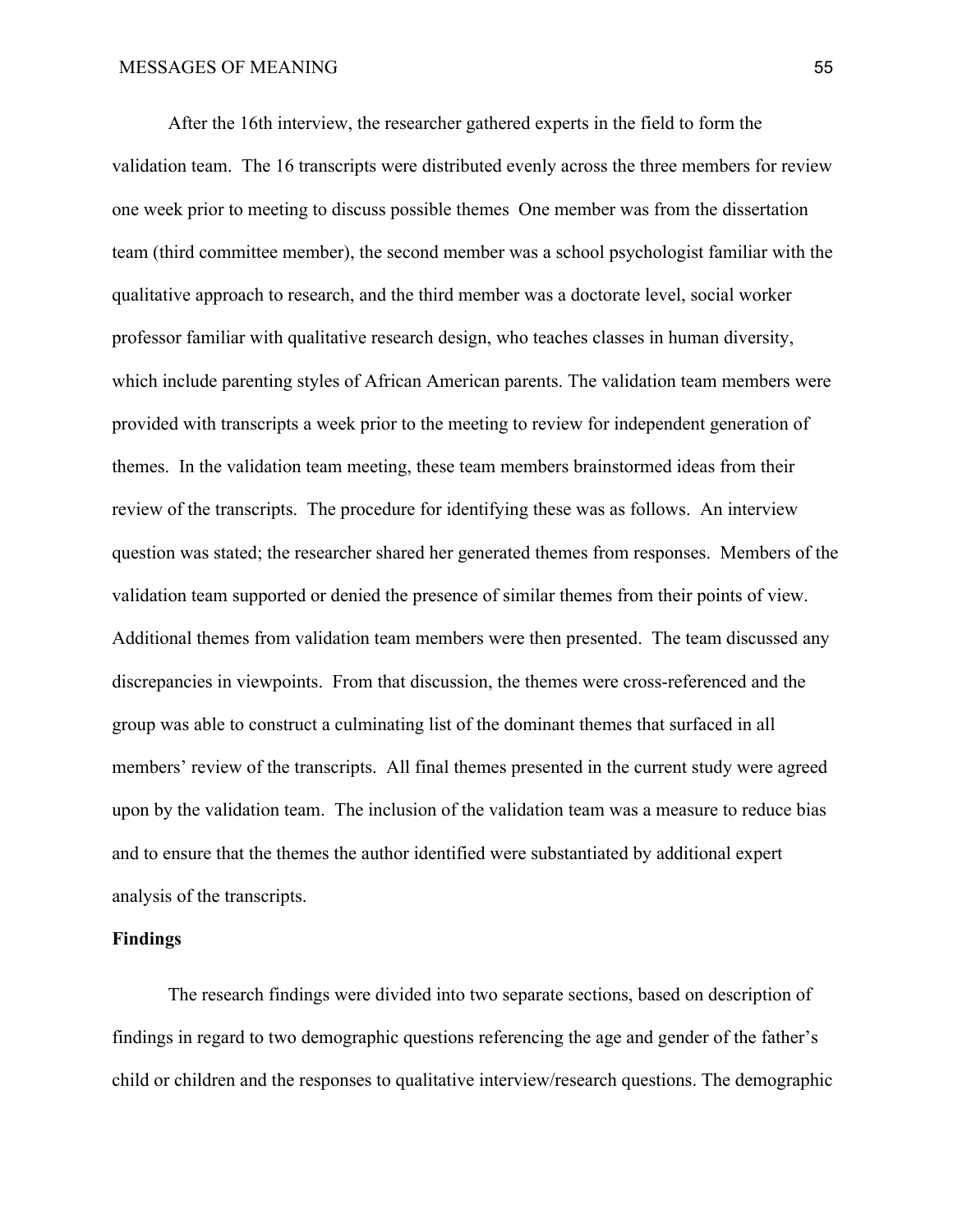questions were pertinent to understanding the context from which participants spoke about racial socialization and academic success. The second section provides descriptive summaries of participants' responses to the research questions. The participants' descriptions are further broken down according to the dominant themes analyzed by the validation team that were noted as pertaining to the research questions. In particular, the themes (discussed as a function of when the question was posed in the interview, e.g., first question versus fifth question) corresponded to the progression of how the individual reflected on his life experiences with racial socialization, academic socialization and possible intersectionality.

# **Demographic Findings**.

The participants of this study were 16 fathers identified as African American or Black American racially and/or ethnically. Fathers reported having at least one child or children between the ages of five and 21 as part of the inclusion criteria. Combined, the fathers reported providing substantial contributions to a total of 52 children. Many of the fathers had additional children who fell outside of the inclusion criteria range, ranging from age two to 33. These fathers were still considered to be eligible for participation, based on having at least one child between the ages of five and 21. The average age of children was 15.82 years. Of the fathered children, 73% were identified as boys ( $N= 38$ ) and 27% ( $N= 14$ ) were identified as girls. All participants resided in the United States. Interviews ranged from approximately eight minutes to 50 minutes. The average length of interviews was 19 minutes and 22 seconds. See Table 1 for a summary of the demographic information of participants.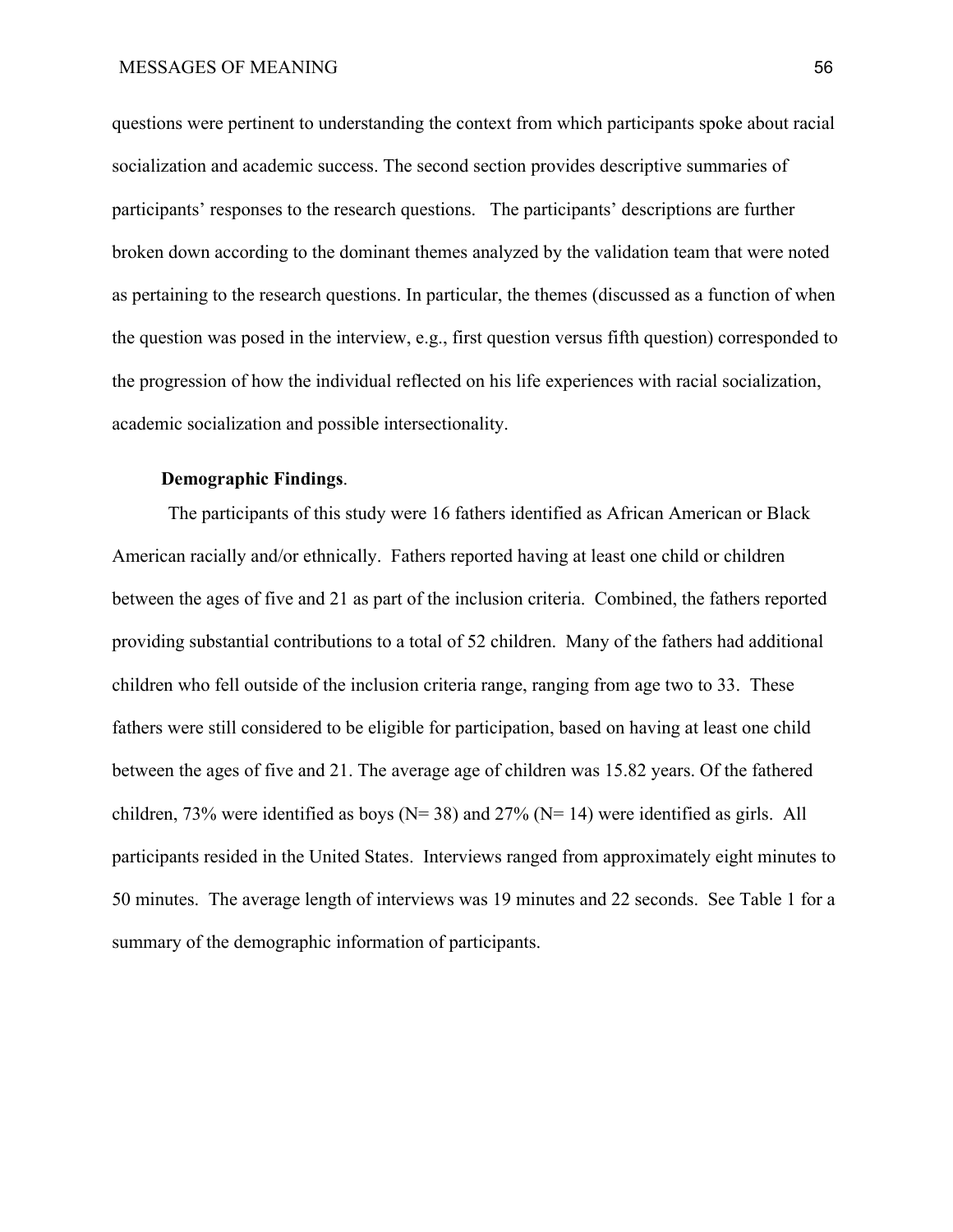# Table 1

*Participant Demographic Information*

| <b>Descriptive Category</b>                | $\mathbf N$ |
|--------------------------------------------|-------------|
| Number of Participants Providing Recording | 16          |
| Combined Number of Children                | 52          |
| Number of Children between ages $5 - 21$   | 37          |
| <b>Fathers to Sons</b>                     | 38          |
| <b>Fathers to Daughters</b>                | 14          |
| Mean Age of All Children                   | 15.8        |
| Mean Interview Duration Range in Minutes   | 19.22       |

# **Descriptive Findings**

The questions from the semi-structured interview included eight core questions that were designed to probe how the participants self-identified racially or ethnically, the origins of how they developed their racial or ethnic identity, racial socialization practices, the influence of being a father in using their identified racial socialization practices, their definition of academic success, and what schools could gain from knowing about African American fathers' experiences. The questions were worded so that they would elicit the participant to provide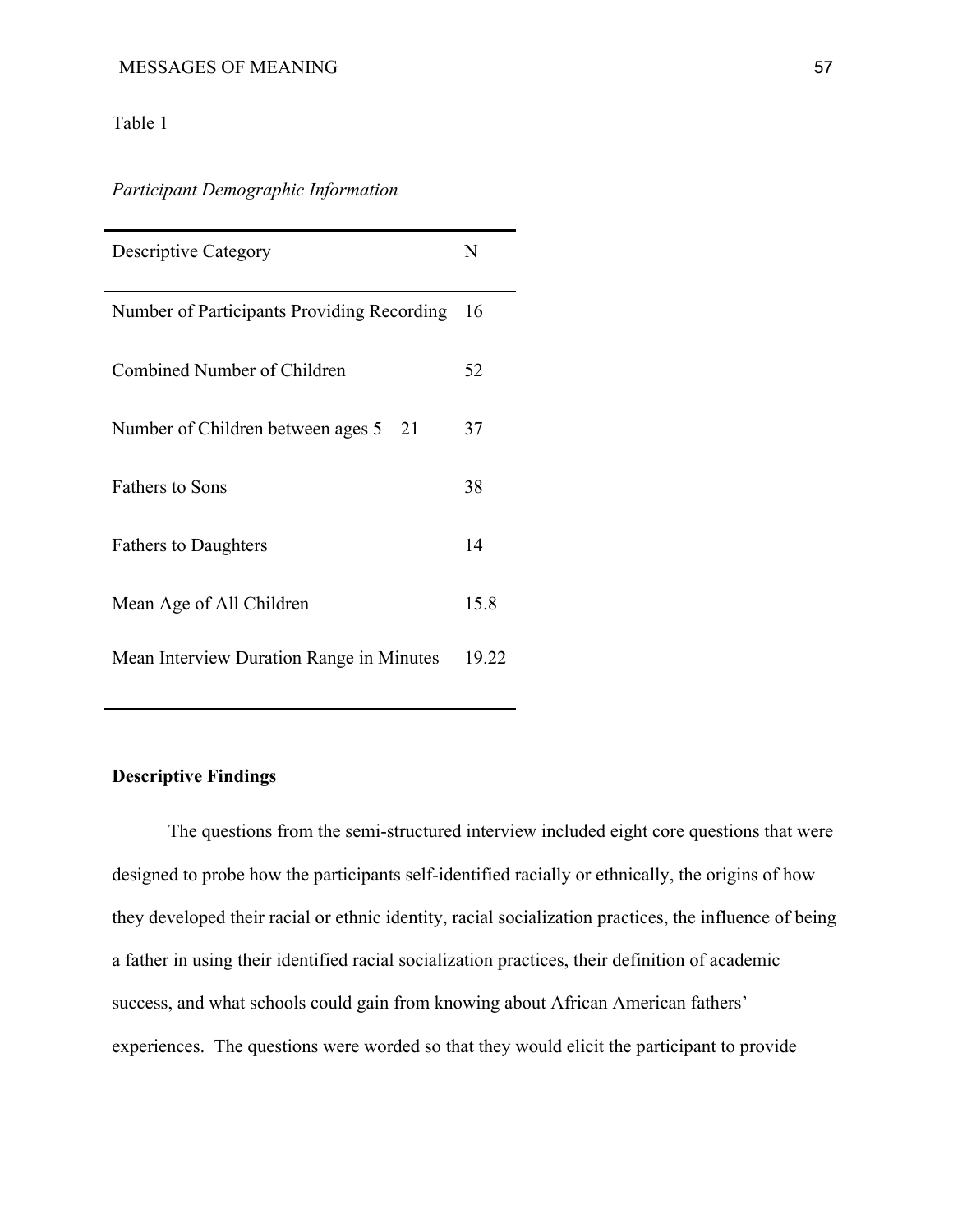stories and anecdotal examples. The participants were able to convey their thoughts openly regarding their experiences.

# **Themes**

Several themes emerged from interviews with the fathers regarding racial-ethnic identity, racial-ethnic socialization messages, descriptions of roles of fathers, self-identified definitions of academic success, and fathers' suggestions for improved relations to support home-school collaboration. All fathers identified either as Black American or African American, as indicated by inclusion criteria. Fifty percent of the fathers spontaneously attached their sex to their response, indicating that many of the participants viewed their sex as a binding component to their racial or ethnic identity. Sources of ethnic or racial identity came from others, such as the fathers' parents and society. Fathers also cited their connection to their African ancestry and slave trade to America as an important source that informed their racial and ethnic identity.

All fathers reported using some type of racial-ethnic messages, with many using a combination of types. All four types of racial-ethnic socialization messages were represented within this sample (preparation for bias, egalitarian, cultural socialization, and promotion of mistrust). Fathers who used preparation for bias messages often discussed interactions with law enforcement exclusively with their sons. Fathers often used a storytelling method in which they shared their own previous interactions with police. These stories were used either as illustrations on how to positively engage with police, or were used cautionary tales on perceived less productive ways to interact with officers. Other fathers used a more direct approach in discussing how to interact with police, thus providing explicit procedures. Preparation for bias messages used with daughters focused on not embodying negative stereotypes. Egalitarian messages centered on promoting equal treatment of others, regardless of racial background and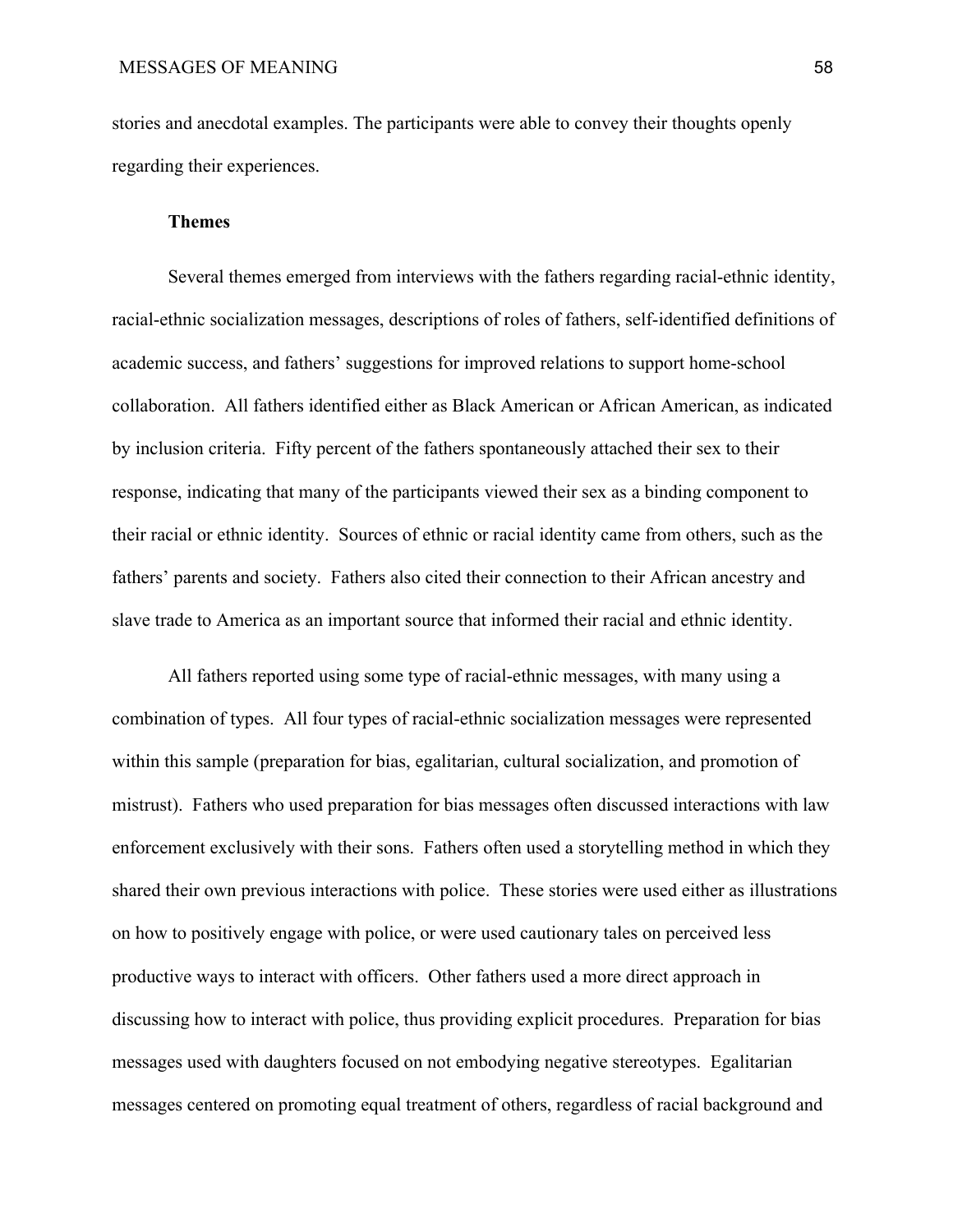having a strong work ethic, whether towards vocational goals or academic endeavors. Fathers used cultural socialization messages to instill racial-ethnic pride through the use of African American literature and discussions about specific aspects of African American history. Historical contexts were typically related to the discussion of the slave trade and how African Americans have progressed since that time. Last, promotion of mistrust was the least endorsed message reported. When used, the father spoke of remaining separate from Whites.

The fathers in the current study closely identified being fathers to be a central component of their identities. They took the privilege of being a father seriously and considered their roles to be that of a teacher and role model. Those that saw themselves as teachers, discussed general life experiences with their children, again often using storytelling as a technique to engage in these conversations. Other fathers focused on being direct models of desired behaviors, particularly relative to how to be a positive father, demonstrating positive character traits, and modeling a loving relationship for their daughters. Last, there was a belief that simply being an African American male allowed these fathers to provide a unique experience in viewing the world.

# **Racial and Ethnic Identity Development**

Participants responded to the first interview question phrased as the following: "Describe your racial and ethnic identification". Responses to this question were typically short, including either a response of being African American or Black American. Approximately 50% (n=8) of respondents spontaneously attached their gender representation to their response. For example, Interviewee 2 responded to defining his racial/ethnic identification as the following:

I'm Black. I'm a Black male. It's my ethnicity, that's what I am. So racially, I view myself as a Black male…I don't know what else I could be, so it's very difficult to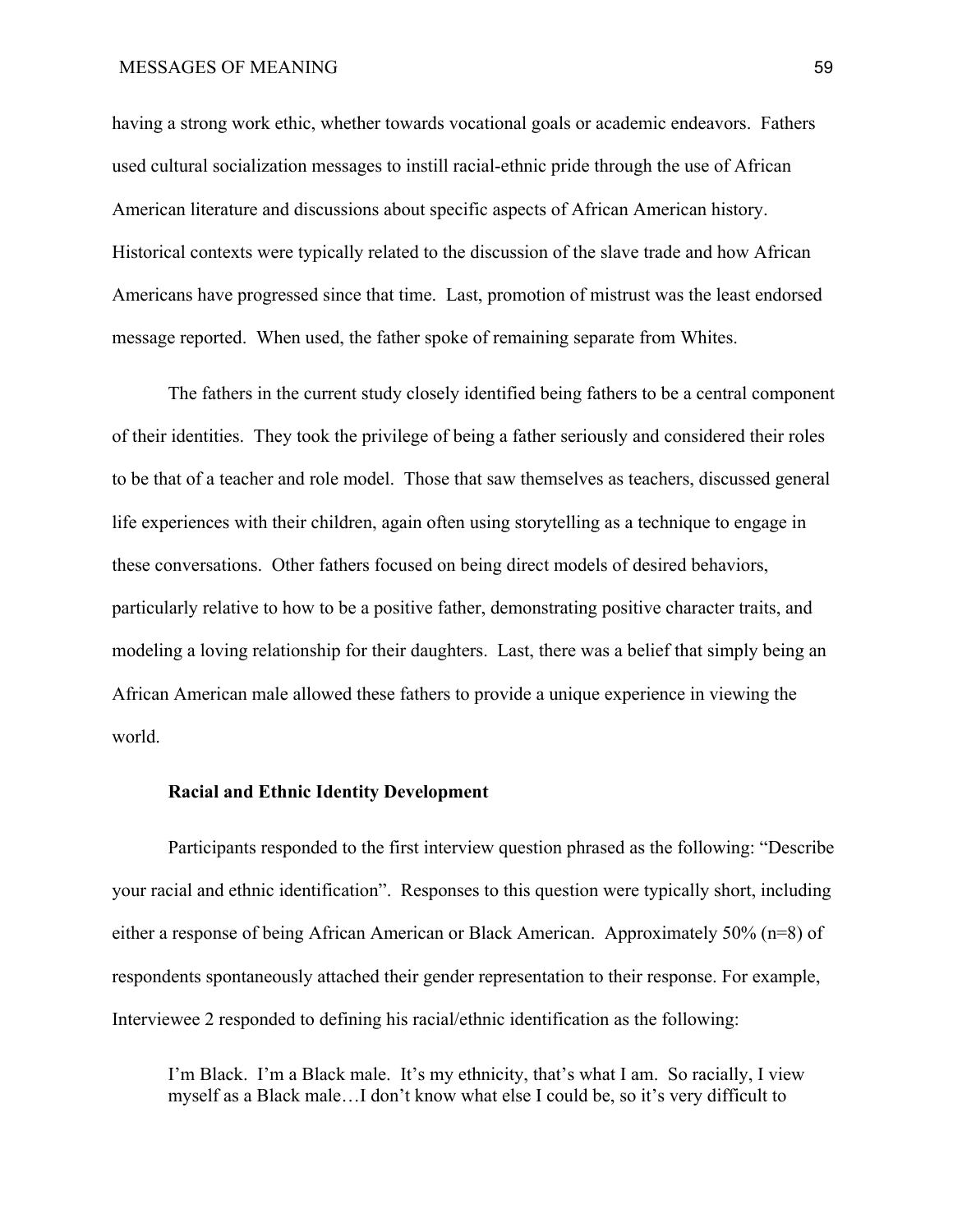answer the question. I've always identified as a Black male, I've never thought about any other race or anything like it. So that's why I identify as a Black male. Interviewee 4 simply stated that "Well, I'm a Black man. That's it. A Black man!"

# **Racial and/or Ethnic Identification Development Sources**

The first question was followed up with a secondary question designed at determining the participant's origin and the development of his racial and/or ethnic identity. The specific question was phrased as, "What does this mean to you and how did you come up with these views?" Participants primarily discussed how their identification was shaped through society  $(N= 9)$  and knowledge of African ancestry  $(N= 6)$ . One participant (Interviewee 13) discussed that his identification as being African American was supported by a formal exploration. Yet another (Interviewee 10) discussed an almost existential experience in his journey of identification of being a black man as he stated, "It means life to me that I came up with these views, because that's how I was born".

The nature of racial and ethnic socialization is that they are messages that are passed from one person to another. Fathers shared that their notions of racial or ethnic identity development stemmed from others. "Others" for the purposes of this study were identified as family and society as a whole. Fifty-six percent  $(N= 9)$  of the participants indicated that their sense of racial and/or ethnic identification was attained in this way. For example, Interviewee 1 shared the following to illustrate this notion:

"Wow, that's a good question. That's what I've always been called. You know, I mean, I've never really thought about that question. I mean that's always what we've been identified as." Interviewee 8 shared that his source was from how he was socialized by his community, parents, and society: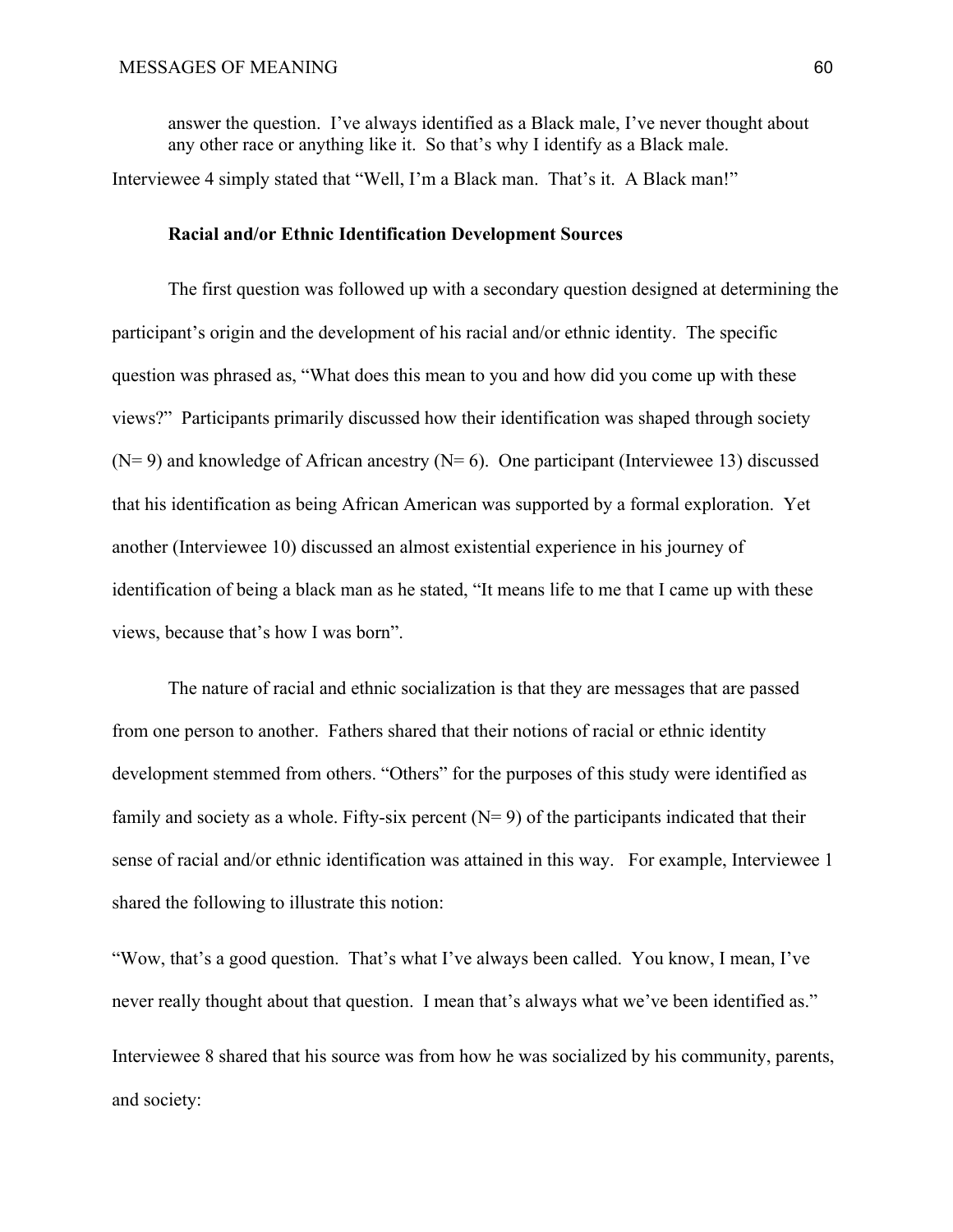I guess a Black man living in America is pretty, you know, that's the reality of it. I mean, I don't think, it wasn't me that came up with those views, it's from what I've been subjected to and how I grew up and the things that I've witnessed, you know, witnessed from growing up, watching television, stories from, you know, parents or others and things like that.

Interviewee 12 discussed how, along with being explicitly told by his parents about his racial and ethnic identification, physical features also cued him into his identity as evidenced by the following statement, "well, first my parents let me know that I was an African American male, but I also identified by my skin complexion and it was quite different from a lot of the other people that I was around."

Interviewee 11 goes on to share how, in addition to his racial and ethnic identity being

developed by those in close proximity, such as family members, he also discusses how

governmental systems force one to select a racial or ethnic identity:

 It means to me that I am Black. I am of color, and mainly I came up with these views by the others that I came up around and by the system, which also gives you your identity through forms that have to be filled out and what not. That gives you options to choose what you are.

In addition to identifying how society and the community around them shaped their

ethnic or racial identity,  $38\%$  (N= 6) of the fathers discussed how their African ancestry directly

impacted how they identify as being Black or African American. Some spoke of this awareness

and contribution, although they themselves have never been to Africa. For example, Interviewee

3 identified as "American citizen with African Ancestry". He went on further to say:

Interesting, I look at it this way, I was born in the United States; my parents were born in the United States. My grandparents were born in the United States. So I've never been to Africa and as far back as I know, none of my immediate relatives were from Africa. But I do understand I have African in my ancestry.

Interviewee 15 indicated a similar perspective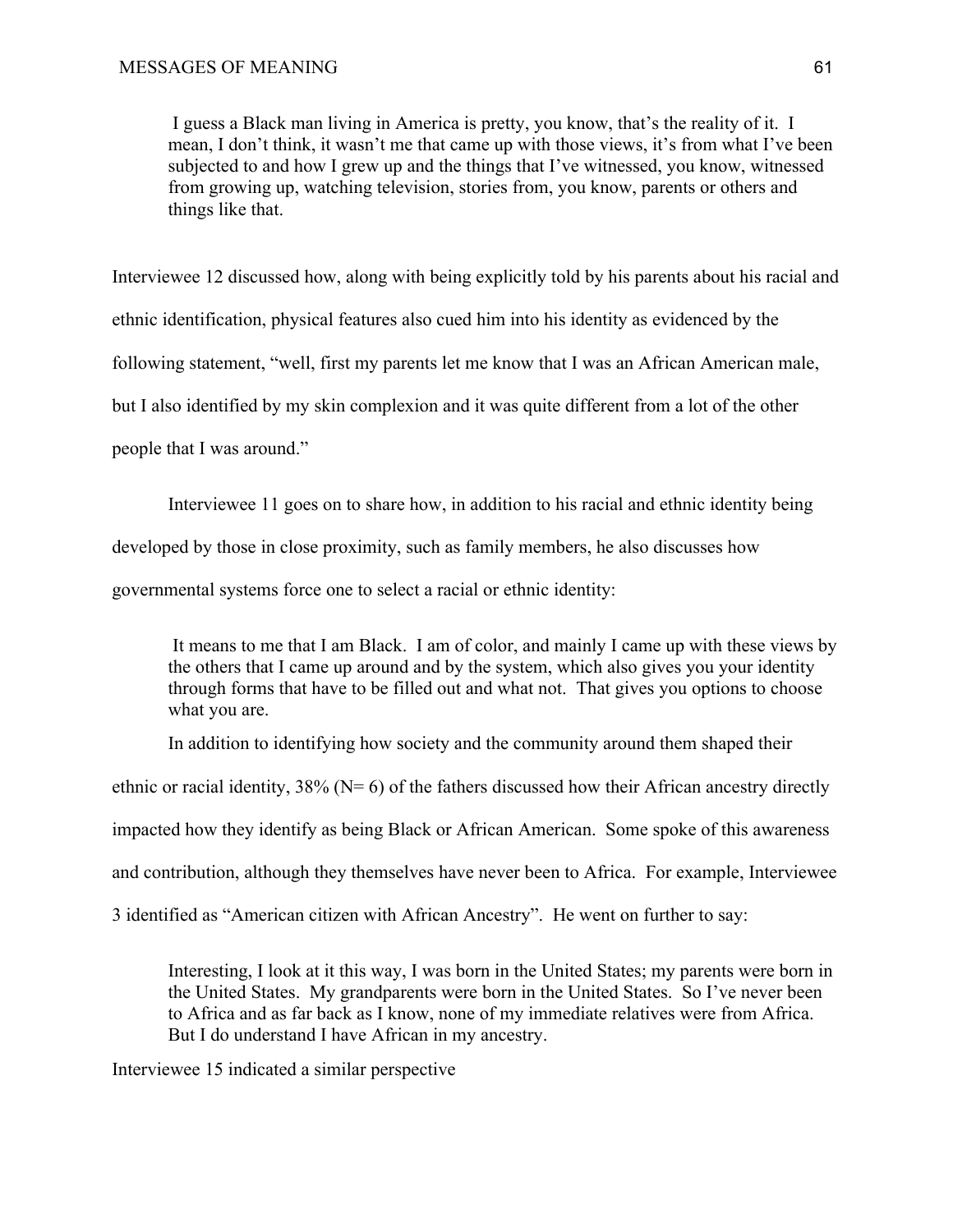It just means that I have ancestry that goes back to the continent of Africa. My family ancestry has always been identified as African American throughout its time here in the United States, and it's pretty much the way I am identified by everybody that I come across in my daily life.

Additionally, participants not only highlighted a connection to the continent of Africa but

also the heritage and history of how they are specifically descendants of Africans brought to the

United States through the slave trade. For example, Interviewee 6 shared that his source for

identification was the following:

I guess through understanding of history, reading, grandparents. I know a little bit of history of my great, great grandparents as former slaves. They still lived on the same plot of land that they were actually slaves in. The stories were that they derived from the other continent, Africa.

Interviewee 9 discussed the complex relationship of nationality, African ancestry, physical

associations of race and unique experiences of those slaves eventually brought to America for

those that identify as African American:

What does it mean to me? That means that I identify that my ancestors were brought over here in the slave trade. And my ancestors' origins is of African descent and... which is why I said African American because I'm African first and I'm American second, or African American as one whole thing. I also said Black because I am a person of color. In this day and age with the amount of immigrants that are in our country, there are many different types of people that are Black. Because they can't just be directly from Africa, but they could also be of Caribbean descent or of Afro-Mexican descent or any of those sort of things. So, African American, I'm Black.

Interviewee 13 also discusses how, due to the complexity of relationships and historical context

in which African Americans came to the Americas, he feels at a particular disadvantage related

to a lost ethnicity:

And in terms of ethnicity, ethnicity refers to culture or a country. For example, you could be Italian ethnically, or Irish ethnically, you know what I mean? So for African Americans, from the historical perspective, we're stripped of our ethnicity per se. So I suppose our only ethnicity at his point would be the American ethnicity. It gets a little complex that way, or not really inclusive to...I feel like as African Americans we're left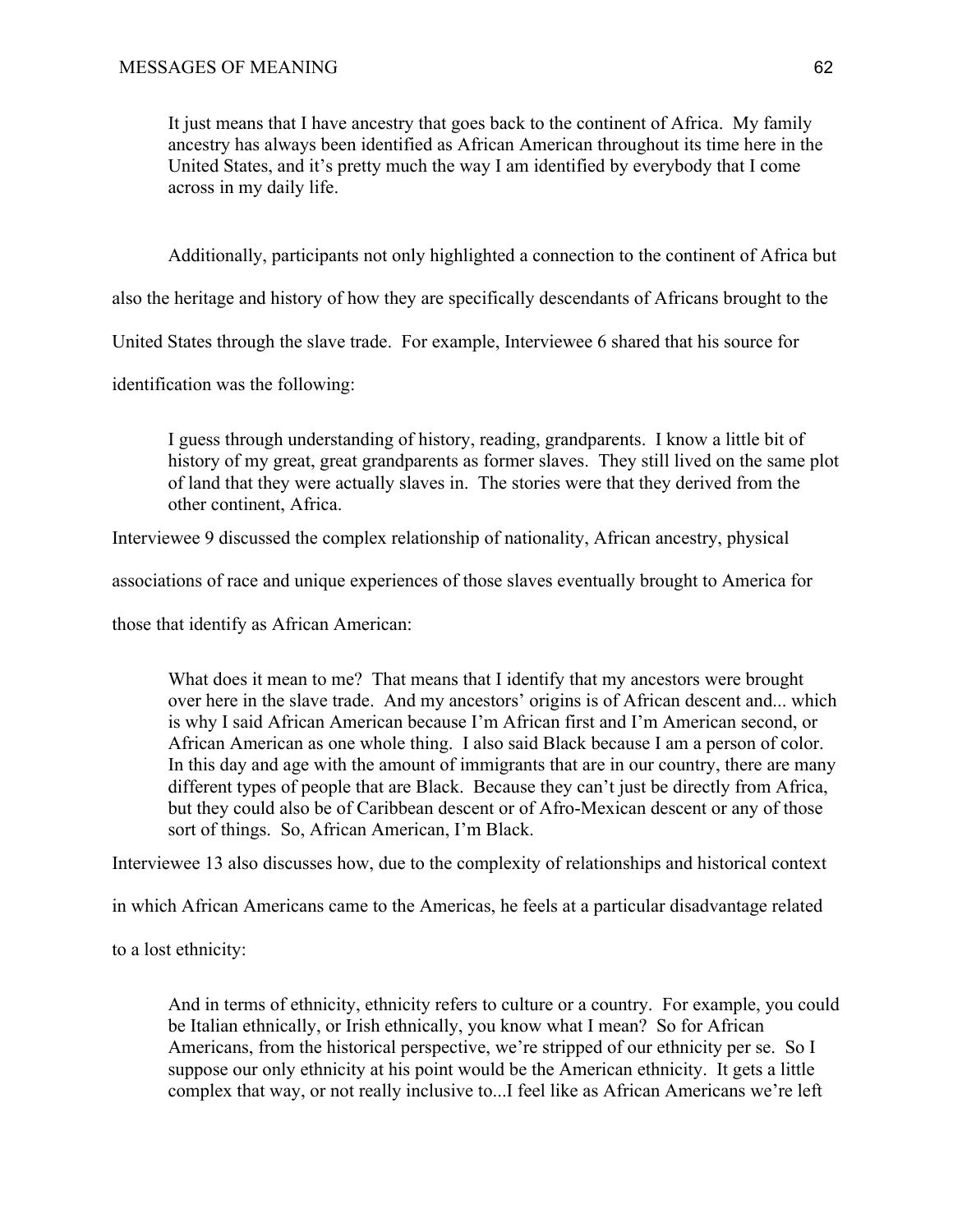out of that ethnicity conversation because of that. So, I think for African Americans, often our race is uniquely tied to our ethnicity, because of our experience here in America, historically. If that makes any sense?

Although the majority of participants' responses to the development of their racial and/or ethnic identity came from others or their connection to their African ancestry, one participant (Interviewee 13) discussed how his racial identification was developed through more formal means, explicit conversations with others, and cultural experiences.

Let me see. That would have to do with a lot of just education in terms of reading a lot about the...Let me go back to...probably going back to college, having conversations about race, whether it's a cultural diversity class, and then civics, and just my own interest of reading books about race, and race in America, being part of cultural proficiency teams in my role as a leader in the building and education.

# **Racial Socialization Messages**

In order to assess how fathers spoke to their children regarding navigating in society as a member of a racial minority member, the third core interview prompt was presented as "tell me about how you share your racial or ethnic values with your child or children." All 16 participants endorsed using some type of racial socialization message with their children. All major categories of racial socialization messages as identified by Hughes et al. (2006) were represented in the sample to include the following: cultural socialization (i.e. racial pride, cultural artifacts), preparation for bias (i.e. preparing children for discriminatory interactions/exchanges), egalitarian (i.e. focus on global identity traits) and promotion of mistrust (i.e. separation and weariness of other races). Eighty-one percent  $(N=13)$  of the fathers utilized a combination of racial socialization messages to include a least two distinct different types of messages. Fathers were most likely to report using preparation for bias messages (38.2%; N= 13), followed by egalitarian messages (32.3%; N= 11), social acculturalization (26.5%; N= 9), and promotion of mistrust  $(2.9\%; N=1)$ .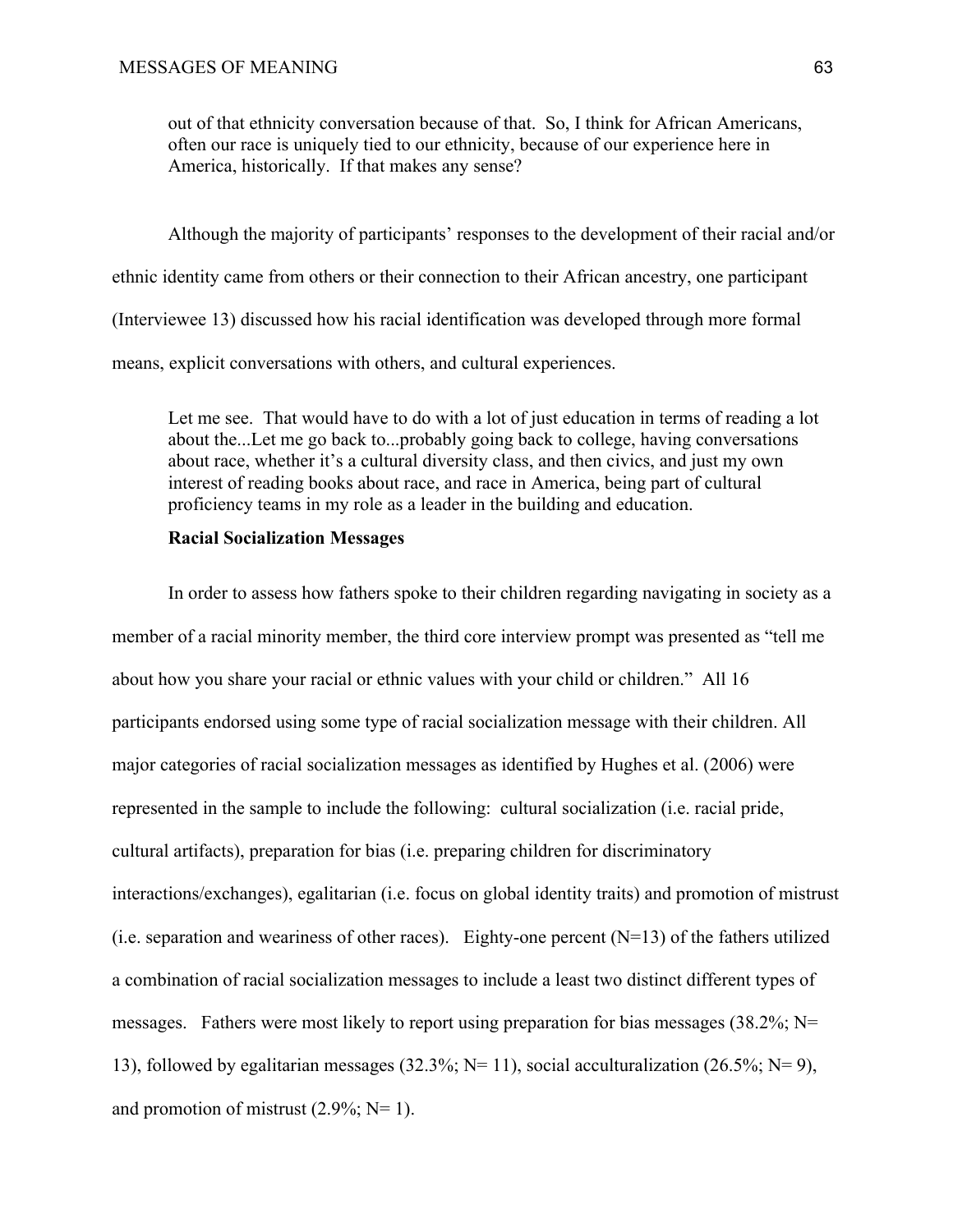*Preparation for bias.* Preparation for bias statements, as an identified theme, were the most frequently utilized form of racial socialization messages used by fathers with their children to share their racial and ethnic values. This type of message was indicated in 38.2% (N=13) of responses. This type of socialization message acknowledges that racism and discrimination are a part of the experience of being African American. Of the 13 instances in which preparation for bias messages were used, five of 13 (38%) included discussion about how their children should govern themselves when interacting with the police. It was noteworthy that these conversations were discussed exclusively between fathers and sons, even if those fathers also had daughters. The remaining eight of the 13 instances in which preparation for bias messages were used addressed combating negative stereotypes of African American males, general discrimination due to social construct of race, need for presenting with increased effort and work ethic to be perceived as competent due to minority membership status, and encounters with individuals who use racial slurs. Considering the inevitability that at some point the fathers believed their children would be faced with bias, fathers sought to guide their children on how to deal with such situations. Fathers reported sharing these messages through explicit means such as procedural guidelines for interactions and through storytelling of their own experiences with discrimination. Many of the messages discussed countering negative perceptions/stigma about African American men in some form or another.

Interviewee 5 discussed his own experience in how just his physical presence has been a source of bias from others during his interactions:

I mean, I've had dealings with discrimination in schools, dealings with law enforcement, and even people prejudging me. Because, I'm a tall, big, Black man and sometimes I get responses from people where they say that after speaking to me it was a different experience than what they intended, because I think there's just a lot of stigma on us.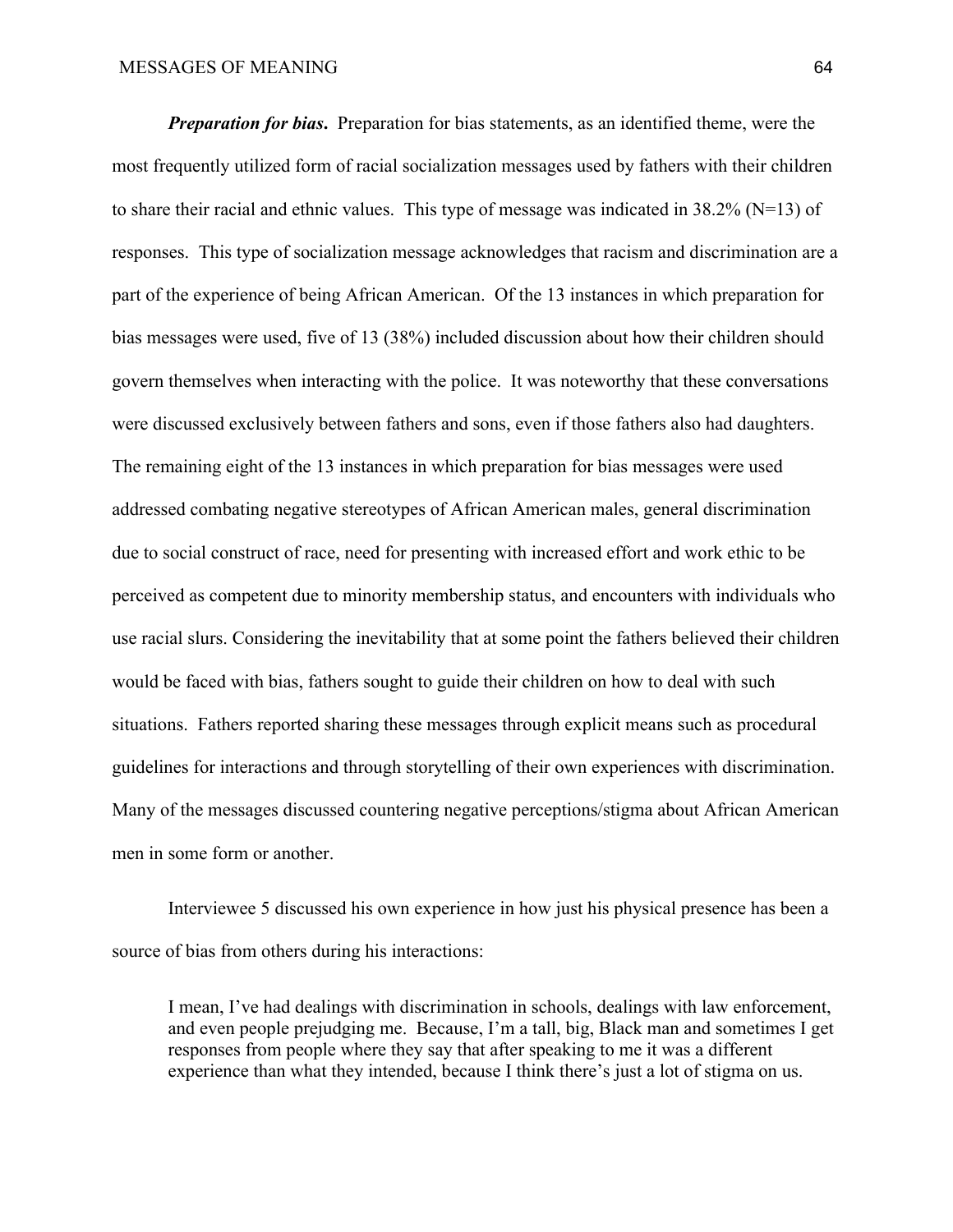Interviewee 14 expressed how he wanted to prepare his daughter on how to think critically

through images and conversations about the portrayals of Black men:

Well number one, we want her to be aware that beyond propaganda and the conversations that she may hear out in the mainstream about African American males not loving or supporting or being a part of the family, that's just not true. There's probably more African American...as many African American males as any other nationality that support their family.

Interviewee 7 further goes on to explain that it is important for his children to recognize that they

will likely be treated differently due to privilege afforded to other races and the importance of

being able to recognize when in those situations:

One example I tell my kids is if you look around, you've got Caucasian, you have African American, you have European, and a different types of race. All races by growing up, you'll see some Caucasians (are) privileged and some African Americans had a rough life. I try to explain the difference between the two.

Interviewee 14 used storytelling as a means of sharing with his sons how he has personally been

involved in encounters with racism and used his reaction as a cautionary tale:

I guess, in particular we would have a conversation a lot about like the "N" word. That word, I would always explain as far as my experiences of having to deal with that from another race, particularly like Caucasian race. I've been called that before. In some instances, I didn't really handle it the right way. I was actually kind of putting myself in harm's way and kind of risk my freedom as a young man. But as I've gotten older, I've learned to handle that a lot better, especially being here in the South, pretty much with that.

Interviewee 13 discussed how he has had explicit conversations about the use of the "N" word in

an attempt to prepare his son for the possibility in hearing that word in larger society and how to

discern the difference when different groups use the words:

So with my younger kids, my biracial kids, I don't ever say...they rarely hear that word, unless it's in music or T.V. So one day, I sat down and explained it to my 10 year old, like, what the word meant. This was probably, like two years ago. From, like a historical perspective what it meant, and how hurtful it was, the word, and how it's our word, and that we shouldn't say the word. And if a White person says this to you, I told them what that could mean, and we processed his feelings about that. So that's just and example of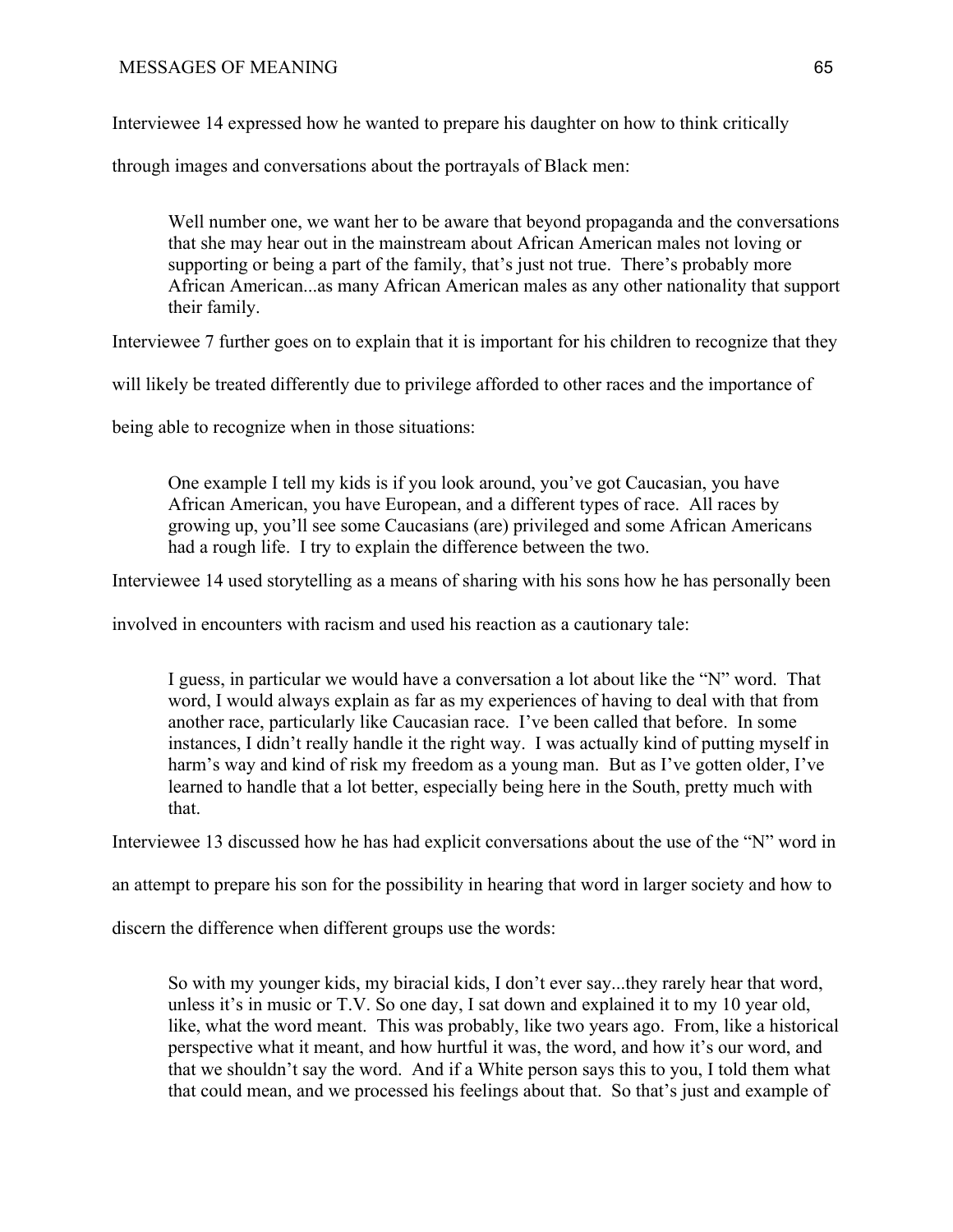how I want to prepare him or protect him in the event someone calls him a nigger one day; he knows what context of this is.

As indicated previously, 38% of preparation for bias messages between fathers and sons

centered on interactions with police. Interviewee 2 shared how he uses his own experiences with

police officers as a way of preparing his son for interactions with law enforcement with the

following:

So I guess, for like my son, there are times when I tell him about how the police treat Black men, especially, and how they have treated me. So the harassment I've endured growing up, the harassment I've endured as a young adult. And I try to get him to understand that he has to make sure he's on his best behavior during those times, because it doesn't take anything but...the police, they can make a mistake or they can be intentional, who knows, but that's not how I wanna lose my son.

Interviewee 2 continues by using a personal experience in a potentially violent interaction with

the police that his son witnessed. Through his storytelling, he was able to use the situation as a

vivid explanation of what not to do when interacting with police.

In addition to using storytelling as a means of preparation for bias when interacting with

law enforcement, some fathers used explicit messages, almost as if providing a manual of how to

interact with police. For example, Interviewee 3 advised his son to respond in the following

way:

Make sure when you're out and about, you pay attention to your surroundings, make sure you watch who you hang with, and do the right thing. So of course, in this society, unfortunately, a lot of African American males have been killed by police. So as I explain to my son, that if you're ever confronted by the police, follow their instructions, don't make any sudden, crazy movements, don't become confrontational. Because if you didn't do anything, ninety-five percent of the time, it'll be a couple of questions and you'll be on your way.

Interviewee 13 discusses how preparing his son for interactions with police is a necessary duty of

a father, due to the potentially fatal outcomes that have both historically and recently been

publicized: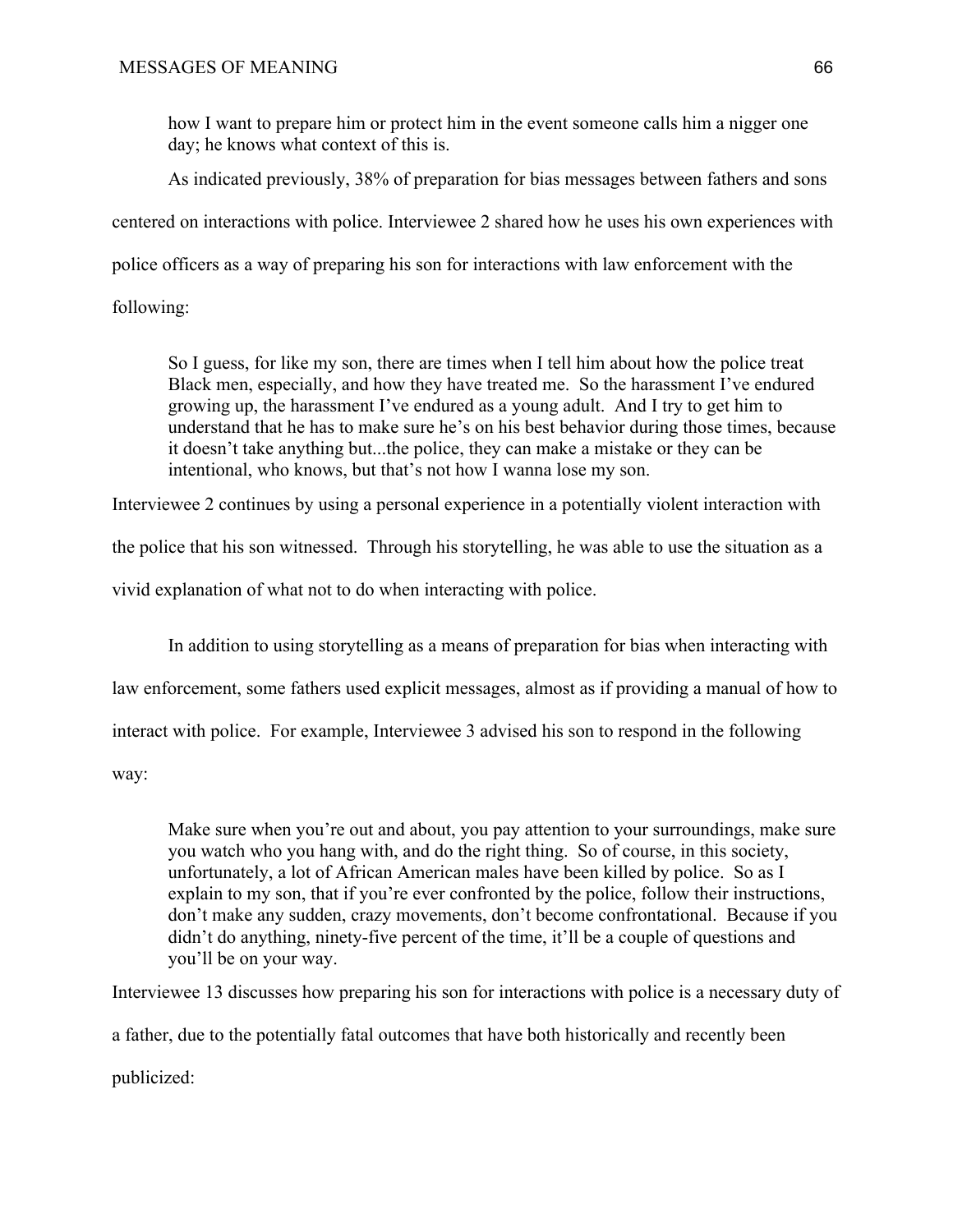So as my 10 year old has gotten older, we've had more conversations recently about race in regard to...like historically, how blacks have been treated. We've had conversations about the police, with everything that's been going on in the past several years in terms of the injustice with young Black males and police, because you know, although I want to protect his innocence, I can't do it at his peril. It's important for him to know that in certain situations it could be dangerous for him.

Only two of the fathers specifically discussed how they used preparation for bias messages with

their daughters. One of the two fathers (Interviewee 16) referenced how he prepared his

daughter for bias regarding her academic abilities and how she, herself, should not internalize

overt stereotypes about White students and covert messages regarding lack of intellect of Blacks:

Interviewee 16 shared that he has had the following conversation with his daughter:

Not all White kids are smart. They're just not. Proportionally, they have the same challenges as anyone else. Any other nationality. You can't go into an environment thinking just because they (are) White that they're smart. That they're inherently smart.

The other father (Interviewee 4) discussed how he talks to his daughters about countering

negative stereotypes of Black women, generally speaking, and later details how to combat the

stereotype of an "angry Black woman".

With my girls, I let them know you have to be a lady at all times. There is no turning up, getting drunk. There's no terrible language, or the way you approach people and things like that. Your first impression is your last impression. And that goes with both of them. Just little simple things like that.

He later details about a time when he counseled his daughter who was attempting to advocate for

herself in what she deemed was an environment that promoted nepotism rather than merit.

They would give her their nieces and nephews to train. And always put them above her. And finally she would get frustrated and she became a little combative...There's certain ways that you go around and you do things. You can't show anger and be combative in those situations, because they always going to think you're the angry Black woman. And I told her to either leave the job, or start your own business, or you know what you're dealing with and find ways to get the things that you need. Because, you already know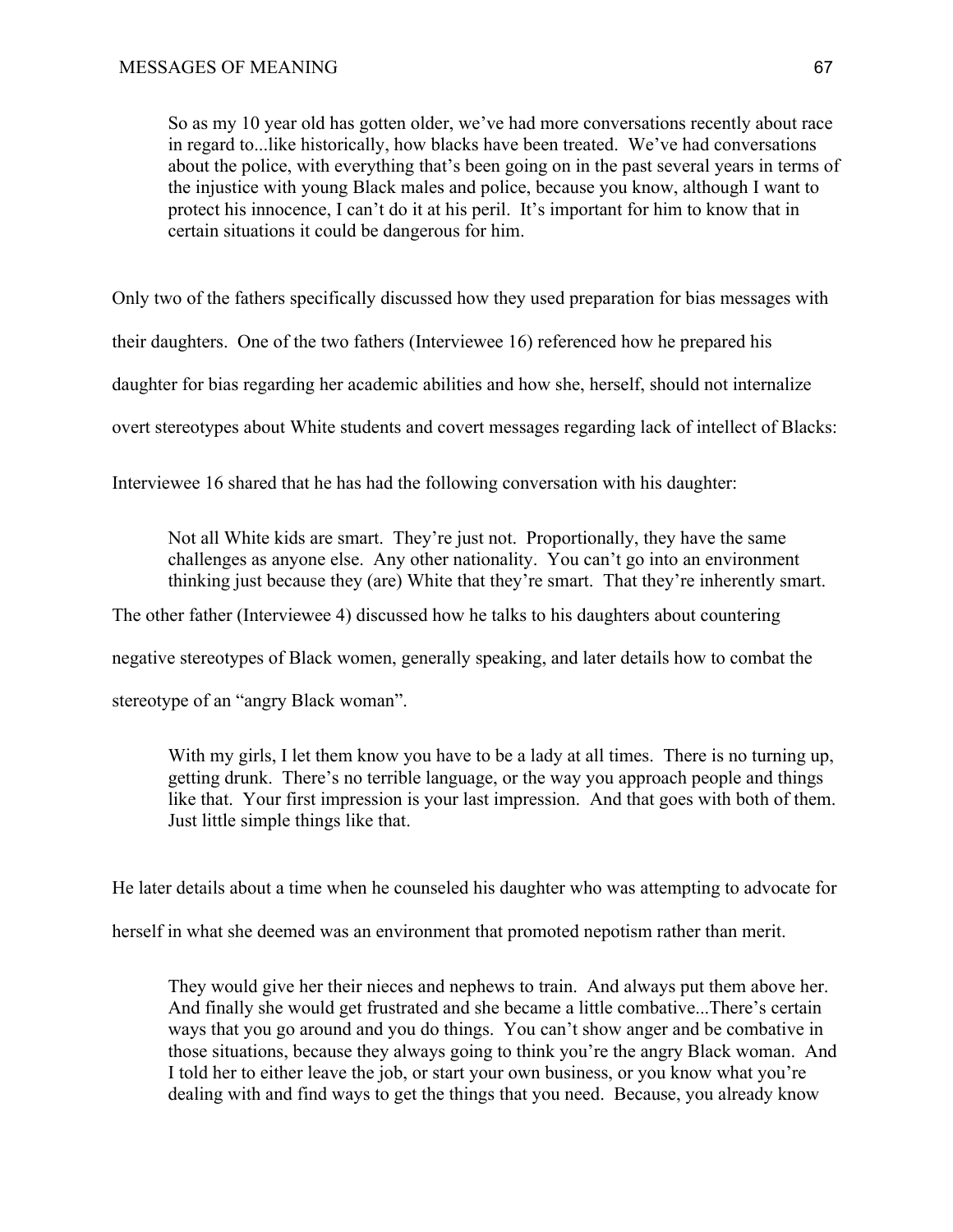they're not going to promote you but so far. You already know that they're using you, and you're not part of the family...Your anger, and you being mad, and you being combative in those situations won't help you. Be proactive instead of reactive, that's all.

*Egalitarian messages*. In response to the third probe of, "tell me about how you share

your racial or ethnic values with your child", a theme of egalitarian messages were also noted.

Egalitarian messages place racial and ethnic identity development into the overall context of

general identity development. Rather than specifying how race or ethnicity are isolated out and

addressed specifically at depth, it places it at a value equal with any other component of the

developing child. Approximately  $32.3\%$  (N= 11) of the racial socialization messages used fell

within this category. It was noteworthy that of the 11 instances, fathers also used other types of

messages (cultural socialization and preparation for bias)  $91\%$  (N= 10) of the time. A common

overall theme that was discussed related to the fathers' overall values of a strong work ethic. For

example, Interviewee 12 discussed how he would like his children to treat others equally,

regardless of race:

Basically, I talk to my kids about treating Black kids of their own race and White kids the same. Treat them the same. If you're nice to an African American kid, then be nice to a White kid. Try to stay the same in who you are and that will help you build character. That will help you have an identity. Black kids will see you the same and White kids will see you the same."

He further talks about race as being not as important as character when interacting with others:

It doesn't matter that you are Black or African American. It matters in your character, it matters what you represent. It matters to see everyone as your equal, but just have good character in everything you do and make good decisions, so that these decisions don't come back to be used against you.

Interviewee 13 followed up with the importance of considering all possible motives of negative

interactions with others prior to assuming bias:

But when they got older, when they ran into issues of race and racism, we often navigated those conversations. I was a parent, because of my ethnic background, experience, and education, who would want them to think the reason why things were happening to them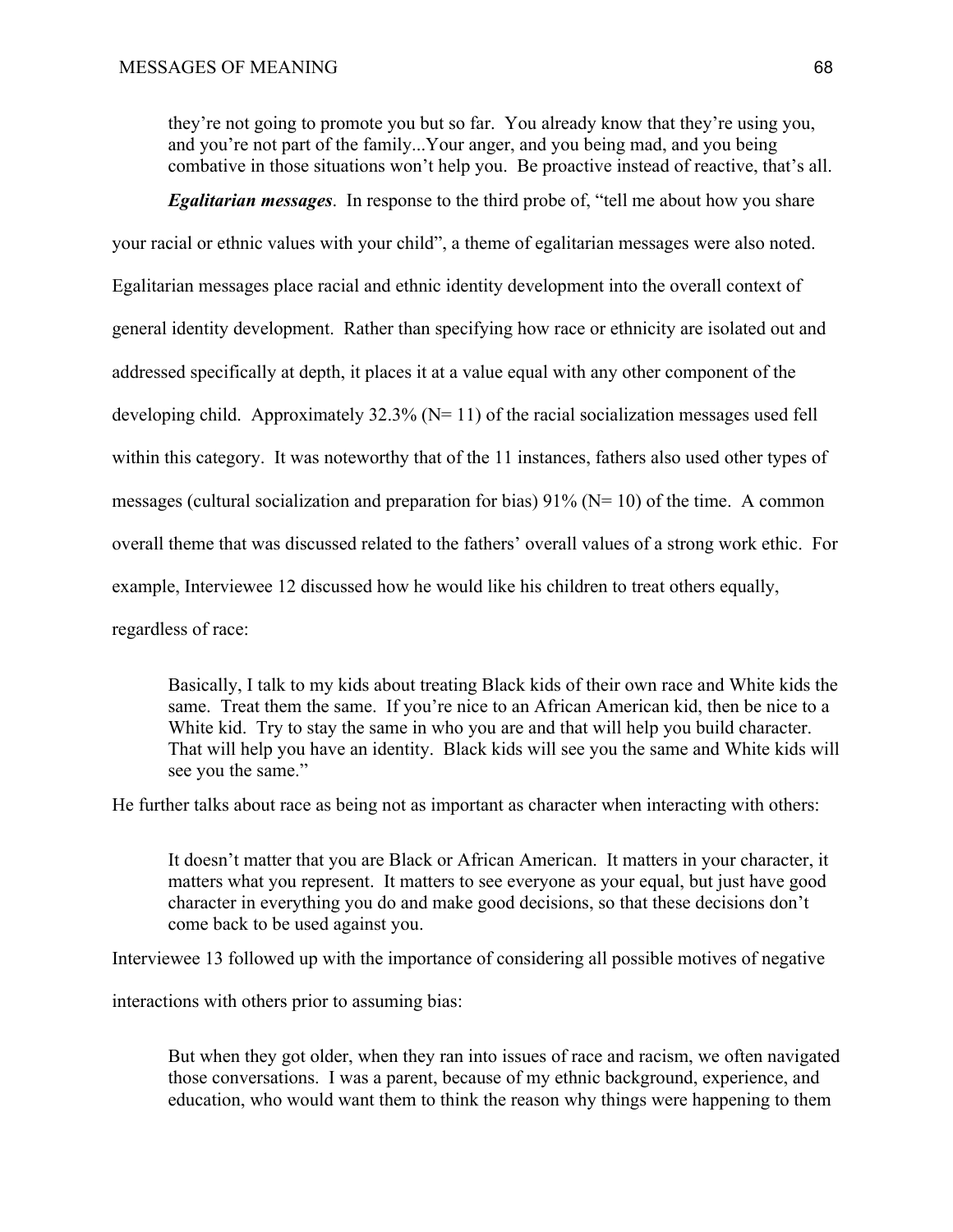that were due to race, make that a last resort; to rule everything else out first. And if that's what they were left with, then that's what they were left with. So it was important for me for them not to think of it as being...if they're being mistreated, that it's not because of their race, not the first thing they should think of, to rule everything else out first.

For example, Interviewee 9 talks about explicitly discussing the value of working hard

through storytelling:

And I've talked to my kids in the context of working hard, so values of doing your best and working hard. But also within the context of how do you use negative feedback to fuel your motivation... You could yield to that and be angry, upset and not do anything or you try to use that as fuel and turned around and earned a college scholarship based on that kind of using that a fuel throughout my time at school.

Interviewee 11 talked about valuing work ethic consistently and going above and beyond

requirements so that you are available for opportunities:

So just to always, them be conscious that they always need to make sure that they're doing their best and not just their best that they are probably going to bit more over and beyond than them because their over and beyond easily is equal to someone's best who is not their color.

He further goes on to tell about a practical application of this lesson for his son when seeking

advancement in his career:

Even if he wasn't at the time interested, he always needs to be knowledgeable of the ladder that he had to climb and he needs to be knowledgeable of what steps it took to climb the ladder and not wait until they come to you and offer it to you but to already be in the process of doing what he needs to do to be in the next position.

Some of the fathers discussed the value of staying connected with family. For example,

Interviewee 6 connected his ethnic values of family cohesiveness:

We have, I guess related to being African American, if those values are different. I guess as a whole, I would say that the biggest dynamic would be family. We always had extended family and large family, in which we share while eating and telling stories and passing down important events. I pretty much try to emulate that for my kids."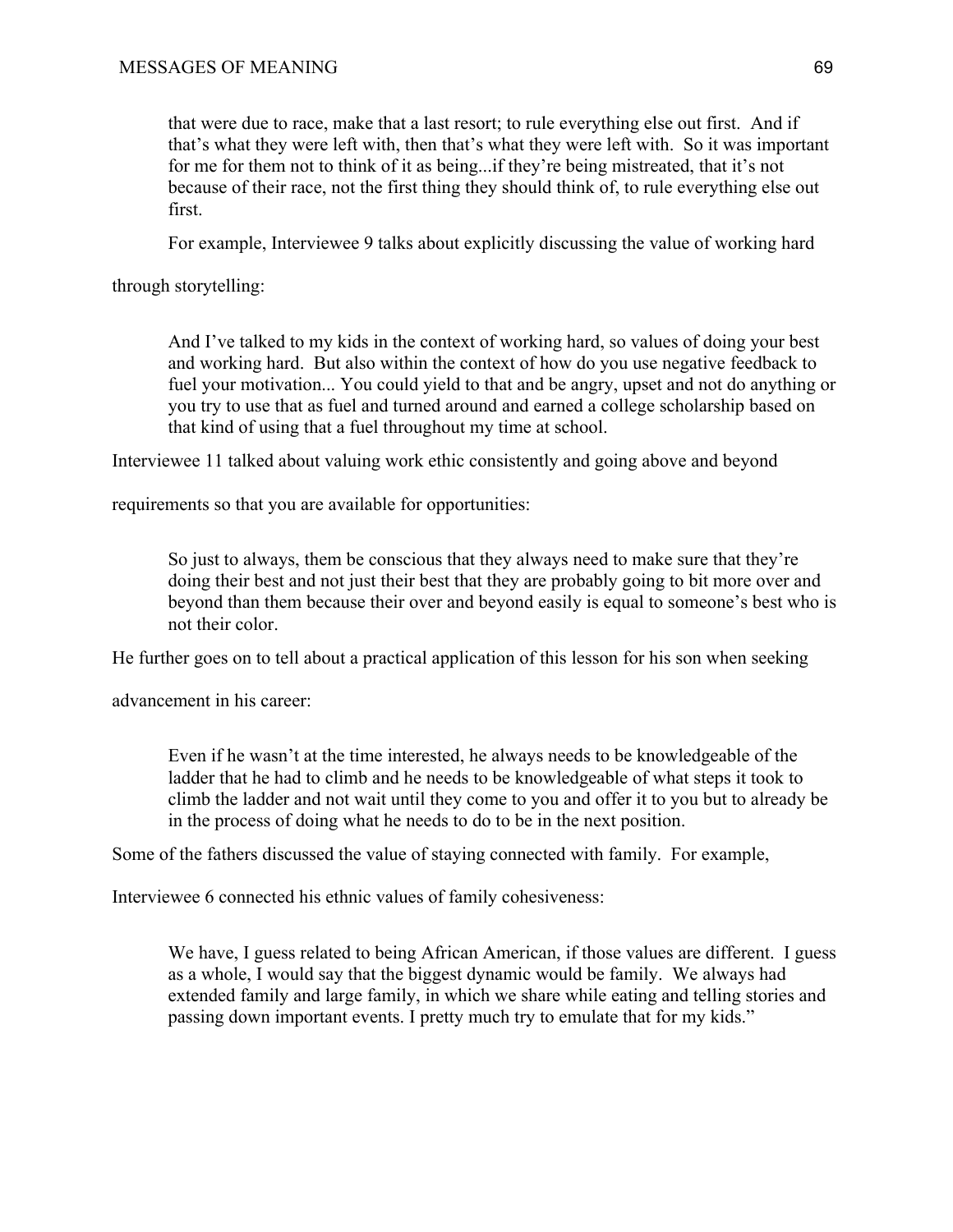*Cultural socialization.* Fathers also responded to the third prompt of, "Tell me how you share your racial or ethnic values with your child or children", with responses suggesting cultural socialization. Cultural socialization messages share affirming cultural information that serves as a buffer against later negative stereotypes that the child may encounter (Hughes et al., 2006). Fathers reported using these types of messages approximately 26.5% ( $N= 9$ ) of the time during interviews. Interviewee 2 explained the perceived function of these types of messages, as analyzed by the research, as a means to, "balance, I guess societal norms against how they (children) should feel about their ethnicity and why they should be proud of it; why they should look at it as a badge of honor, as opposed to looking at is as some less than." Some of the messages were explicit, using concrete visuals, books, or experiences. Interviewee 1 discussed how he utilizes learning about important historical African American figures and returning to his "home" with his children to practice holiday customs:

Sure, for mandatory reading time, you might have to read the Autobiography of Frederick Douglass. Understanding the way we celebrate different customs and holidays, such as Thanksgiving or Christmas, the way we do it back home in Arkansas. Sharing those experiences with them through our holidays and just carrying forward our culture that we grew up on.

Interviewee 2 also discussed the use of literature to share important contributions of African

Americans.

Yes. We have books here that they read. One book that we read to all our kids is called The Shades of Black, which just tells of different colors I guess is the best way to put it, different shades of Black Americans. We've read it to all our kids about how it doesn't matter the shade of blackness, but they're all still Black. There's also cards that I found, I lost them again, but I found them and it reviews...It's a really small card; it reviews great accomplishments of African American males. Or not just males, but African Americans in general that were done over time, and they still are doing currently.

Although some fathers used specific literature, many father used conversations about the

historical contributions, contexts that African Americans have endured, and specific nuances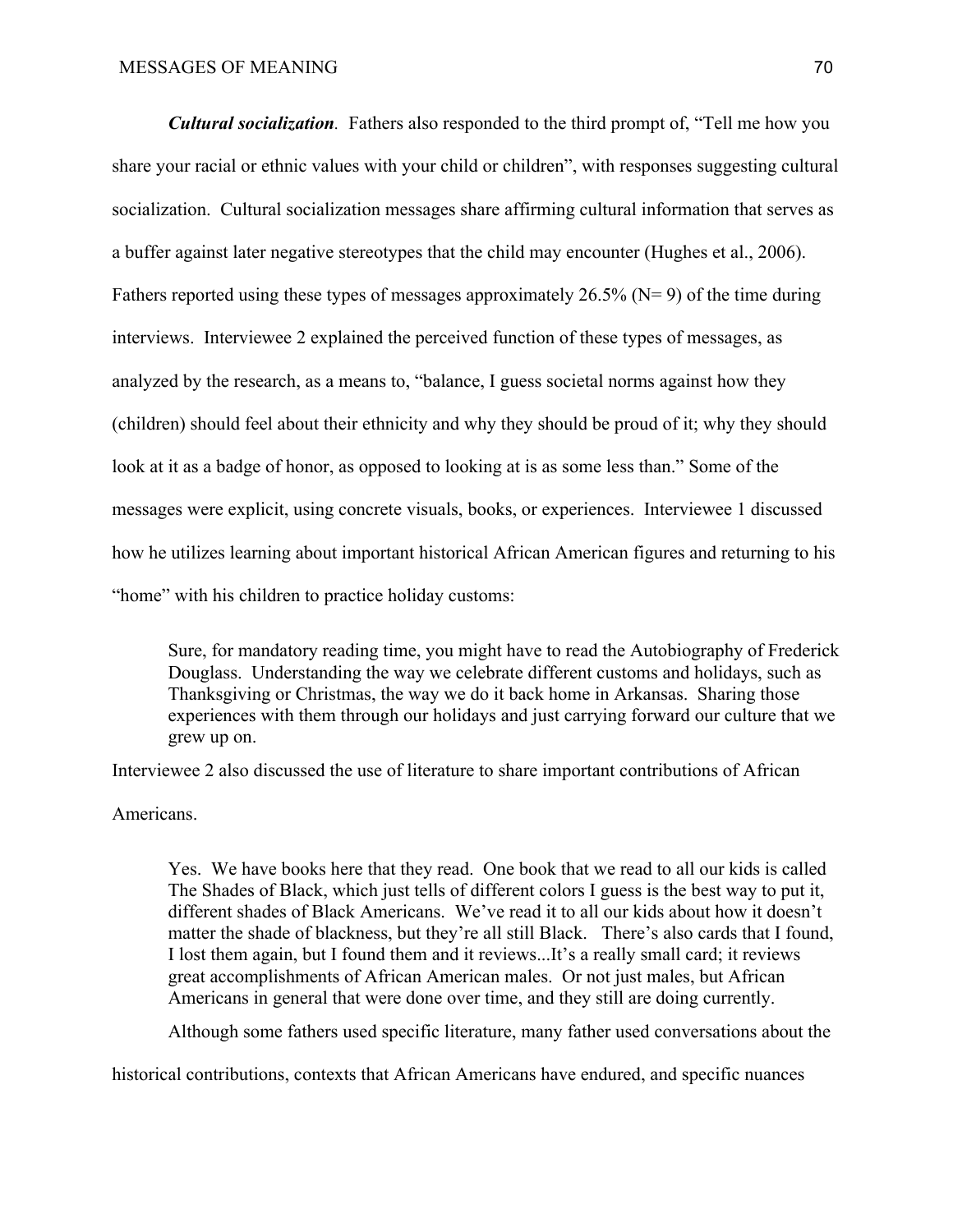related to being African American. For example, Interviewee 9 indicated that he shared his

racial and ethnic values in the following ways:

I would say that I share what I would consider to be kind of cultural norms based on the society we live in and the world in which we live in. Some based on (inaudible) as well as real life experiences, as well as like a historical aspect that my children just don't necessarily have, that I have to kind of share with them to provide some perspective on kind of where we were and kind of where we are. And our country as African American people and where we're trying to go as (a) culture.

Interviewee 15 indicated similar experiences and methods in racial socialization practices:

Share them (racial or ethnic values) through explaining...through discussions of the historical things that have happened throughout our country as the United States to African Americans. I explain to them about their personal family history and the things they've done, and I also do it through life experiences and things like that.

Interviewee 12 discusses nuances related to skin tone and historical context in which they may

have developed:

Well, I definitely sit down. I've sat down with them and discussed their heritage, what continent that they are, that race or ethnicity is believed to started from. I definitely explain that as African American people, we come in different shades, different colors. We have all different types of personal identities and looks, but we definitely are one race.

He goes on to explain the historical context of his direct family that contribute to differences in

skin tone:

Well with my daughter and my son, they are much lighter than me, so I'm very dark in complexion, so I explained to them that my parents on my side of the family, they are dark in nature and they are, from what they explained to me, that they spent a lot of time outside in the fields working the farms and picking cotton, so they asked me why is mom lighter than me and I said, most likely she spent more...her family spent a little more time inside and possibly could have been mixed with White people.

*Promotion of mistrust.* Last, one father responded to the third prompt of, "Tell me how

you share your racial or ethnic values with your child or children", with a response suggesting

promotion of mistrust. Promotion of mistrust messages warn children about discrimination in the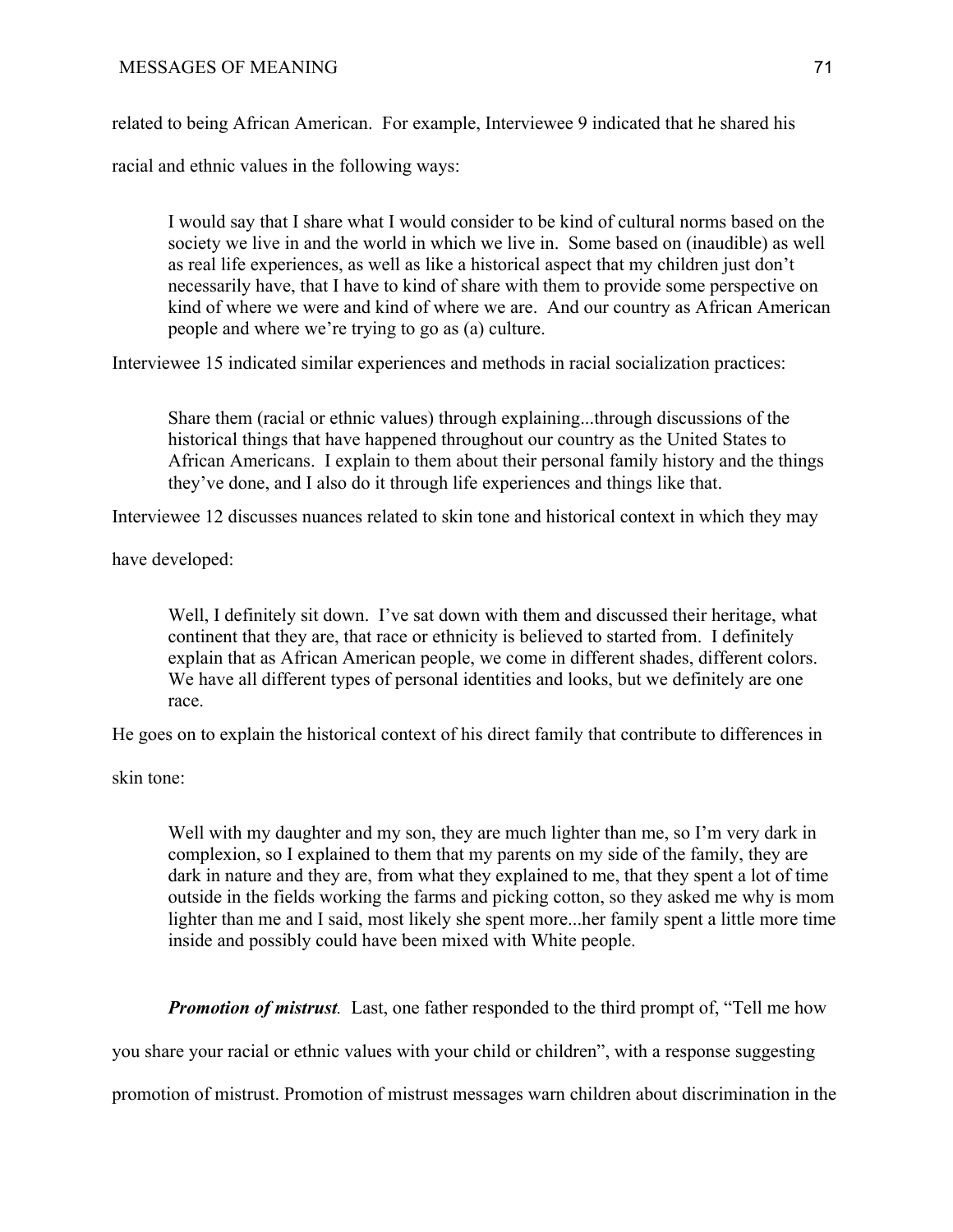world (Hughes et al., 2006). However, they do not have a teaching component that outlines how potentially to deal with them should they encounter a discriminatory or bias situations. Rather, the solution is to simply maintain a distance from discriminatory sources, often interactions with Whites. Of all instances of messages used, this type of message was mentioned only once. The statement indicating this type of racial socialization strategy contained, excessively, the description of Blacks being separated from Whites. It is important to note that promotion of mistrust was not the only method of socialization the father used. When asked how he (Interviewee 10) shared his racial and ethnic values with his children, he reported that he had conversations with them, indicating the following:

You're not pale. You are of color. You have, you will be looked at as different, because you are not white. You are non-white, so you're not of them, you are of color. And you will be treated as such, you know? Separate from White. Treated differently.

He later details that the function of using promotion of mistrust, again goes back to injustices when interacting with law enforcement and the angst that is created from simply being a Black father of sons:

And if you are one of those that spoke that way and play that way and walk the straight and narrow and everything as like Trayvon Martin may have done and he (inaudible) that and everything, but he still ended up being killed. So, what do we do? And it hurts. It hurts as a father to try to ensure your kid and confirm that he won't be there. It hurts as a Black man to see that, when you're looking at a father that gets choked up on the sidewalk, like in New York or whatever, you know, it hurts. That you try to live right and everything and you still end up in… don't work for you because you're a Black man in America.

# **Role of a Father**

To elicit responses about how participants viewed the idea about how being a father played a role in their racial socialization practices, they were asked to respond to the fourth prompt, "Tell me about how being a father plays a part in the messages that you use". Many of the fathers reported that being a father was a central component of their identities. Some chose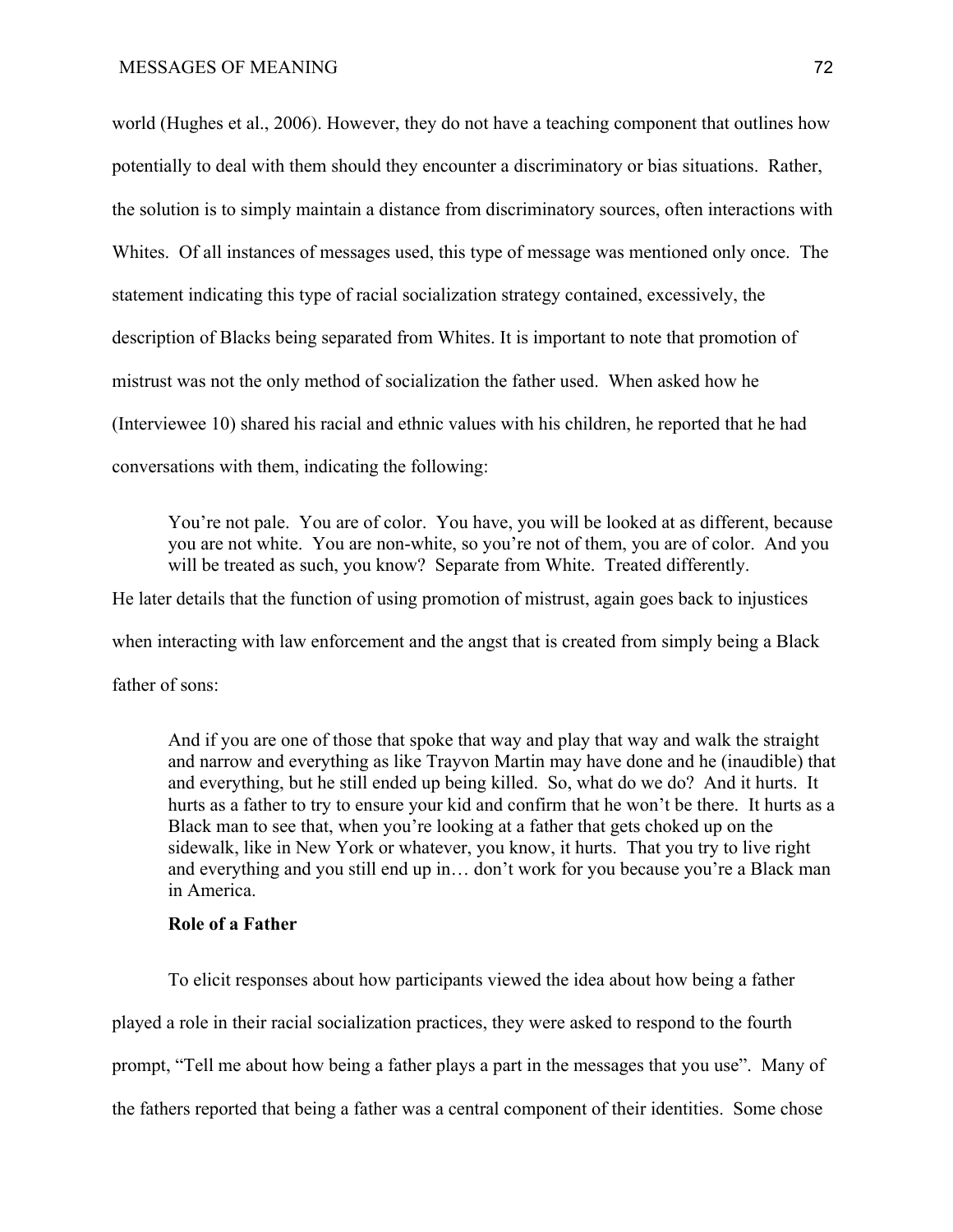to use their own fathers as models for parenting, yet others were making a conscious effort to counteract experiences with their own fathers. Three themes emerged from fathers' discussions of their roles as father: the father as a role model, father as a teacher, and their unique perspective as an African American male. Responses related to actively modeling or describing behaviors that they display as part of parenting were identified as acting as role models. Responses that discussed indirect messages, conversations or direct messages were considered to be teaching modalities. Responses commenting on their race and gender intersectional specifically contributes to their perspectives in parenting as related to the theme of unique perspectivetaking. Instruction came in many forms through direct modeling, direct messages, indirect messages, and conversations about what it means to be Black American. Of the 23 instances in which participants discussed their specific roles as fathers,  $39.1\%$  (N=9) were identified as role model statements, 43.5% (N=10) statements were identified as teacher statements, and 17.4% (N= 4) were identified as unique perspective statements.

*Father as role model.* Interviewee 1 talked about how he viewed his role of being a father as being a good role model for how his sons should be as fathers.

Well, I think that it plays a very important role because being a father and being the father of men who will be fathers. I think that it's important for them to understand the impact and the constructive role and responsibility that fathers has to guide their children. And so one, it's being from the perspective of being a father, and two, having them understand that one day they are going to have to be a father and that model is going to be shared with them throughout their lives, as long as I'm part of their lives, if that makes sense.

Interviewee 9 also talked about how he felt it was important to model what it means to be a

father to his son:

So, it's important to me to know my son really takes hold of these lessons that I'm trying to teach them because number one, he needs to have himself in a position where he can be a successful father, but number two, I want him to be able to pass it on down to all his children. But most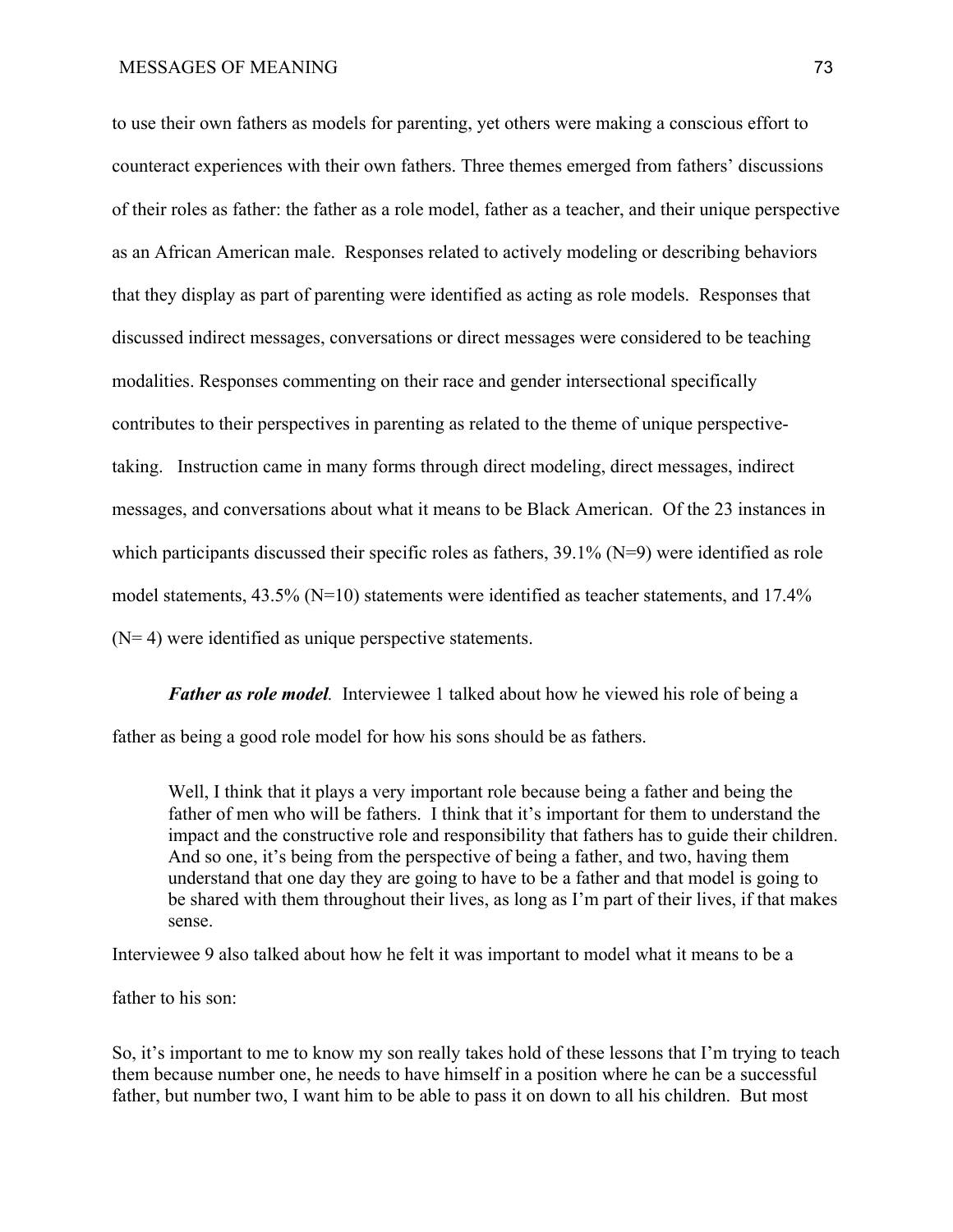importantly you really grip people with your actions. I could talk all I want to but, if they don't see the success in me or they don't see that what I'm telling them is to be of truth or working cause I'm not acting it out or living it out, it's to no avail anyway.

Interviewee 5 spoke at length, through storytelling, about how the fact that his father was not

involved in his own life directly impacts his approach in parenting his own sons:

"It plays a huge part, because my biological father is not...I don't have a relationship. Don't really know him or anything like that. That's really why I take a dad being so serious, because I understood what effect they had on me and I never want my kids to ever feel like that.

Interviewee 6 also shared how his approach to parenting is decidedly different from the model

outlined by his own father:

Now, you want me to dig deep now. Okay. From my dad, he was raised where there wasn't a lot of affection. I guess males back then had identity roles as you take care of your kids and your family without spending a lot of time with them. For myself, I try to spend a lot of time with my children. We have a few rules that I've identified for them, a few rules, but we try to switch on and off whenever we can. We just, pretty much, playing your role is important. But also being able to help each other in different roles if needed.

Interviewee 9 also discussed how he sees his role as a father as part of a being a responsible

parent:

It can...how being a father plays a part...I don't know. I'm just thinking...I look at it more as being a responsible parent. So these are things that our children, my children, they need to know, they need to consider along their walk in life. To be able to provide for themselves some perspective and as my role specifically as a father, how's that involved.

Interviewee 8 moved from just being a role model to being a father to include overall positive

"character":

Well I just think being a father you have to be a person of, you know, hey good character. You know, you want to be the best role model you can be for your son and hopefully; you know we're doing that. You know you want him to kind of learn from that and (have) a direct effect of what they see and how, you know, hopefully they'll continue to grow and mature as well. So, I think you know, we're that first and last, you know, kind of connection for them, that immediate connection, that foundation.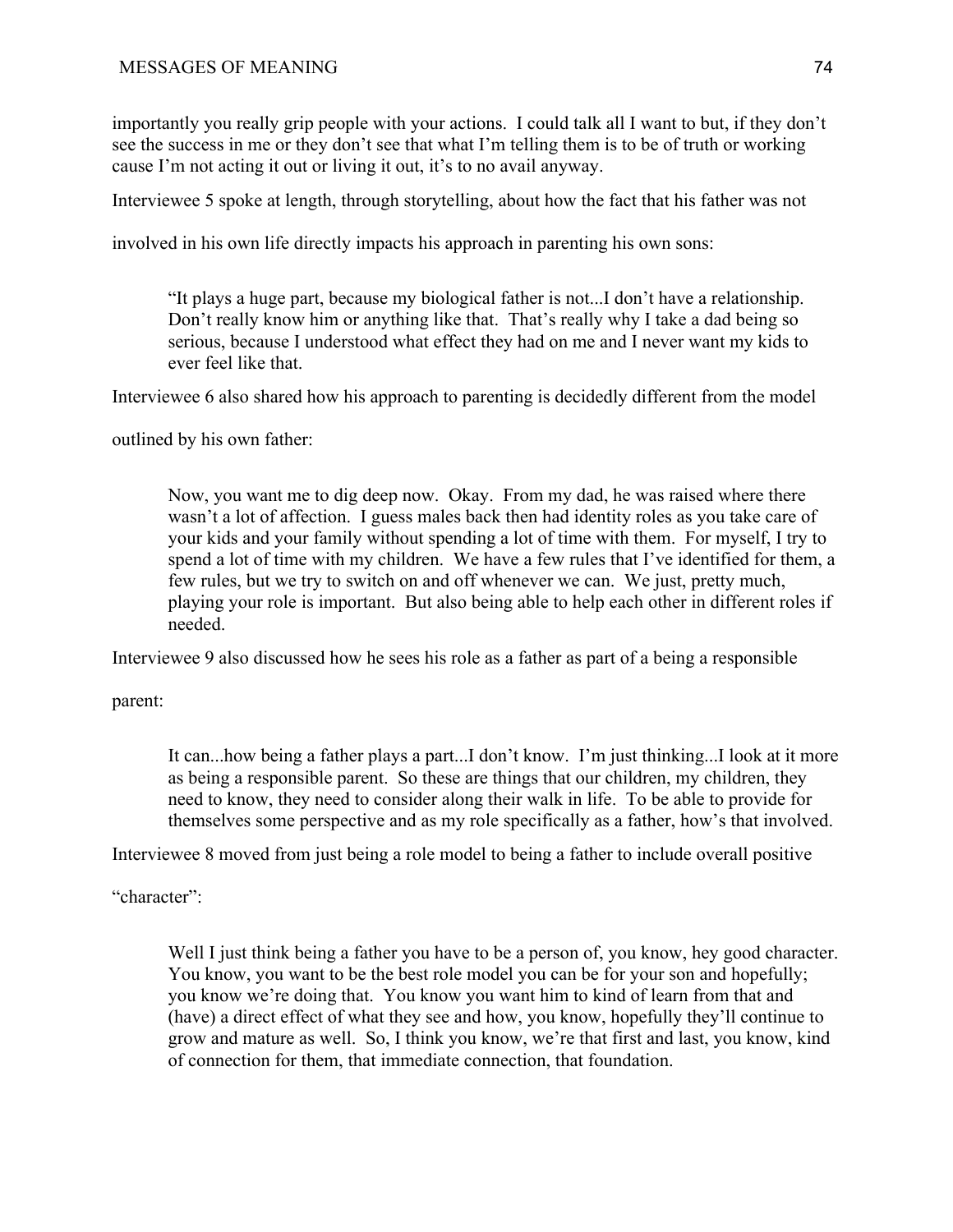Although many of the fathers discussed how they are role models for their sons, Interviewee 16

discussed how his ability to be a role model for his daughter is important:

So we do have to have that conversation about the number of men, of Black men and prison. We do have to have those conversations about the number of African American males that appear on TV to be violent, but I just want her to have a good image of what an African American male really is."

Interviewee 4 also talked about how he parents differently, based on gender:

"Well, it's different with the women. With my girls and my boys. With my sons, as being a Black man, I let them know that there are certain things that we can't and cannot do in society. So, with my girls, I always let them know how beautiful they are. That they can do anything. It's just different with boys and girls."

*Father as teacher*. Although some fathers focused on how their actions as a father

influence their children, others saw their role as a teacher. This theme is highlighted by

"lessons" from fathers through conversations with their children using the fathers' experiences as

the curriculum. As Interviewee 15 shared:

My being a father plays a part because, one, one of the things that I try to get across to my children is the experiences and the wisdom that I gained from those experiences. One of the things that I always tell them is that you can get the knowledge I have, but you can't have the wisdom, because you don't have the experiences to go with the knowledge, and I have the experiences to go with the knowledge.

Two of the fathers discussed the idea that although they were in a position to be the authoritative

member of didactic interactions with their children, they viewed themselves both as the teacher

and as student. Their view of parenting allowed for flexibility and growth as the needs of their

children changed. Interviewee 4 talks about how he is in a process of "relearning" through

parenting:

I mean, the way we brought up, we're taught different things. I try to wade through what I consider that was harmful to the way I was brought up, and try to get them more the realistic view of the world that my parents didn't have. So it's almost like re-learning. So, I'm actually learning with them as I go along, but with my experience in life, it helps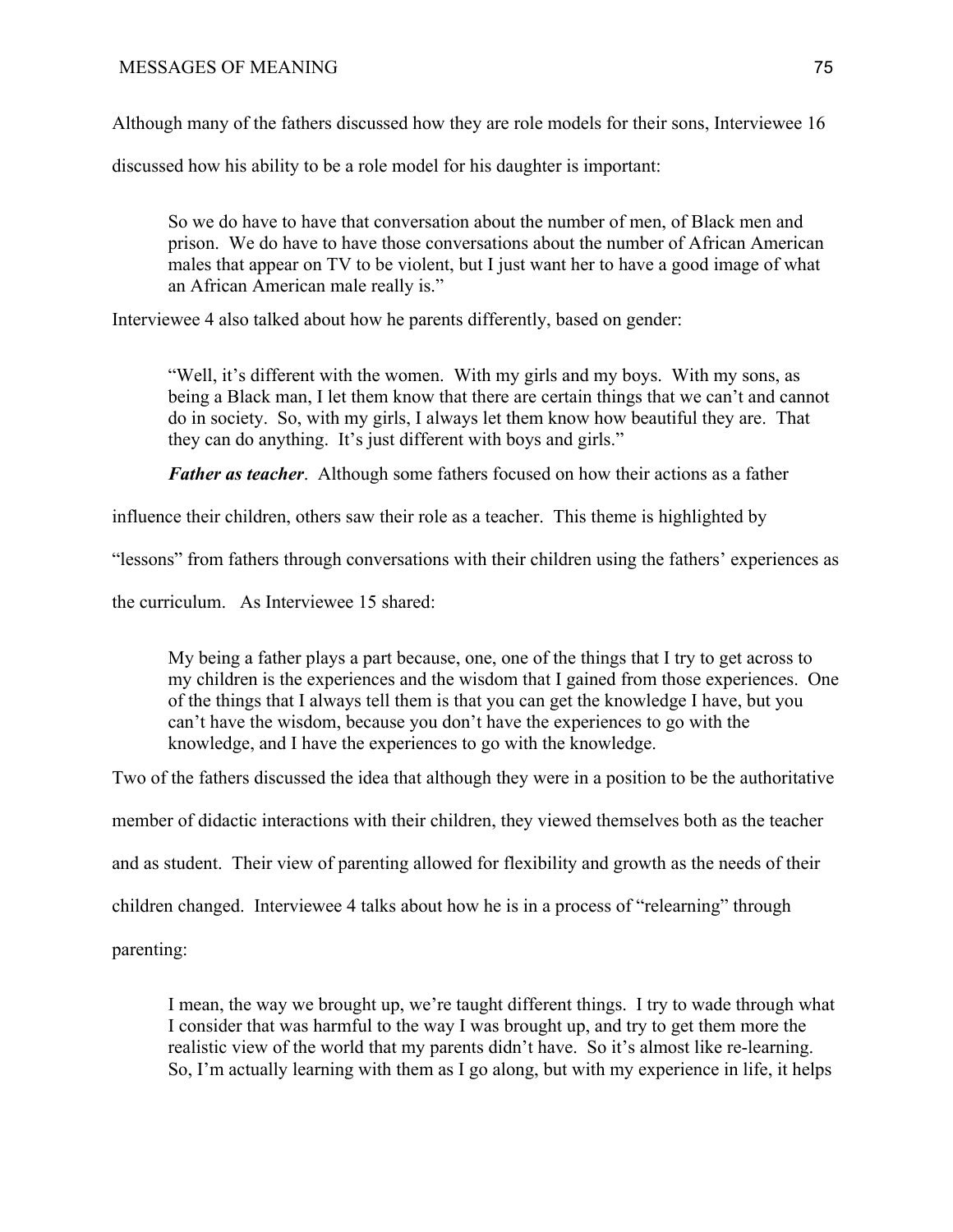me be more of a teacher because I know more than they do. But we actually learn together, because I'm actually relearning myself.

Interviewee 3 discusses how his parenting style allows him to be a teacher and also evaluate his

effectiveness, compared with that of parents, thus placing him in a student position:

Being a father...It's funny because I see myself in two aspects. I see myself as a father and sometimes it feels like I'm outside of myself looking at myself because I realize that growing up, of course we're, and it's just confrontational with your parents because they don't see things the way you see them or you wanna be something and they tell you not to do it for a good reason, but you don't understand that reason. So it's funny to on the other side and see that that was me. And it's like, "Okay, now I'm becoming my parents." And hopefully, the kids become their parents and see things from a positive perspective. But it feels weird. Even though years, years later, it still sometimes feels weird that at one point, I was on the other side. It's as though, as you mature, you evolve, you understand the world better, and then you realize.

As Black men, some of the fathers talked about the fact that, as teachers, they have a unique

perspective to share with their children that cannot be duplicated by anyone else. Some

described how their perspective was implicit, such as Interviewee 2:

All I know is that I'm just a father, so I don't know how that plays a part. I guess my children look at it differently coming from me than they would from their mother, just because of me being a male. I've never sat back and thought about how me being a male affects my children and how they view things coming from me. Because I've always been a male, so I don't know any other way to describe it or to put it. I describe things the way I see them. Sometimes that's for good and sometimes that's for bad. I describe things the way I see them, and I don't know any other way to describe things besides that of a male. There are times I can put myself in a female's point of view, but that would still be putting myself in a female's point of view, so I'm not necessarily describing things the way a female would see them. So all I know is about being a male, so it very difficult to answer that question because it's all I know is being a male.

Interviewee 7 discussed that being a father allows him to focus on gender specific aspects of

parenting that are his responsibility as a male:

So for example, I try to take my kids out. I do the father and daughter dance with them. Then my son, I take him out and explain to him different sports and this is what you have to do. Mom can't teach you how to play football 'cause she's not a football player. Or watch and grow up and show them that it takes a man to open a car door. Different stuff that men do that females can't do.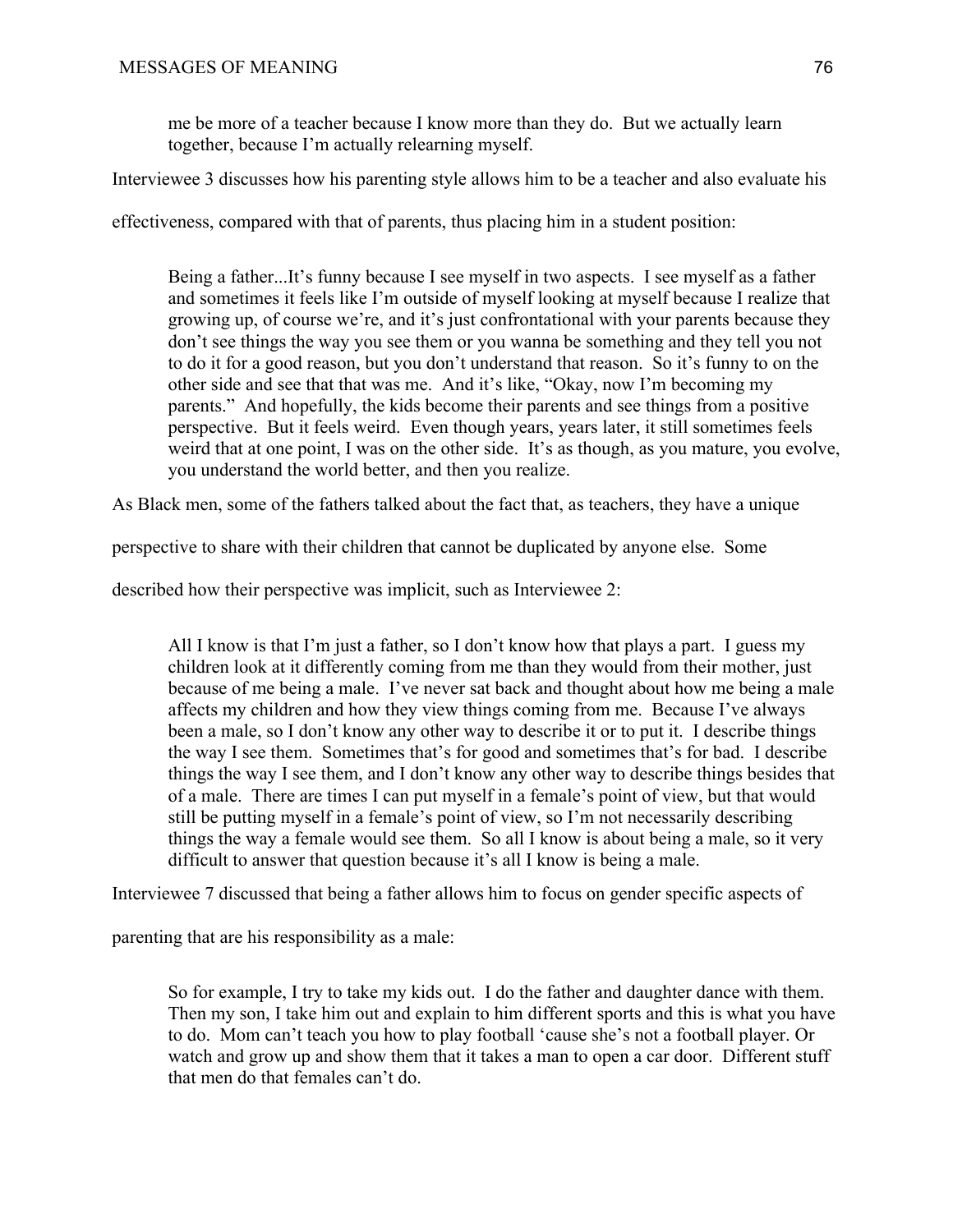Interviewee 9 discusses the unique experiences that African American men bring to the lives of youth both through lessons and direct modeling:

I think there is something about having a male voice. I think there's something about having a male role models and the lives of our young people, specially those that are our children to not just talk, but to walk the talk. And to show them exemplars as we are talking about values and norms and experiences and what we hold to be true, the expectations we have for them as they go about their life.

# **Definitions of academic success**

Fathers were asked to provide their definitions of academic success and were asked for specific examples for clarification. The specific interview question to elicit responses for their relative definition of academic success was as follows: "What does academic success mean to you? And a follow up query, if necessary, stated: "Can you give me specific examples?" The fathers' responses were thematically grouped into traditional measures such as mention of grades, performance on standardized assessments and advanced degrees. Additional themes related to the fathers' relative definition of academic success were identified as, display of effort, and ecologically relevant or real world application themes such as developing a skill /talent and applying said skill, and acquiring knowledge or skills that allows for an increased standard of living. Of the these previously mentioned, identified themes under definitions of academic success, fathers' responses were categorized as falling under traditional academic measures (i.e. grades, standardized scores, and degree attainment)

*Grades, test scores, advanced degrees as measures.* Across the sample, fathers provided 12 (41.4%) instances when they specifically commented on the importance of good grades and high performance on standardized assessments. As Interviewee 16 states, "number one, grades matter. Grades absolutely matter."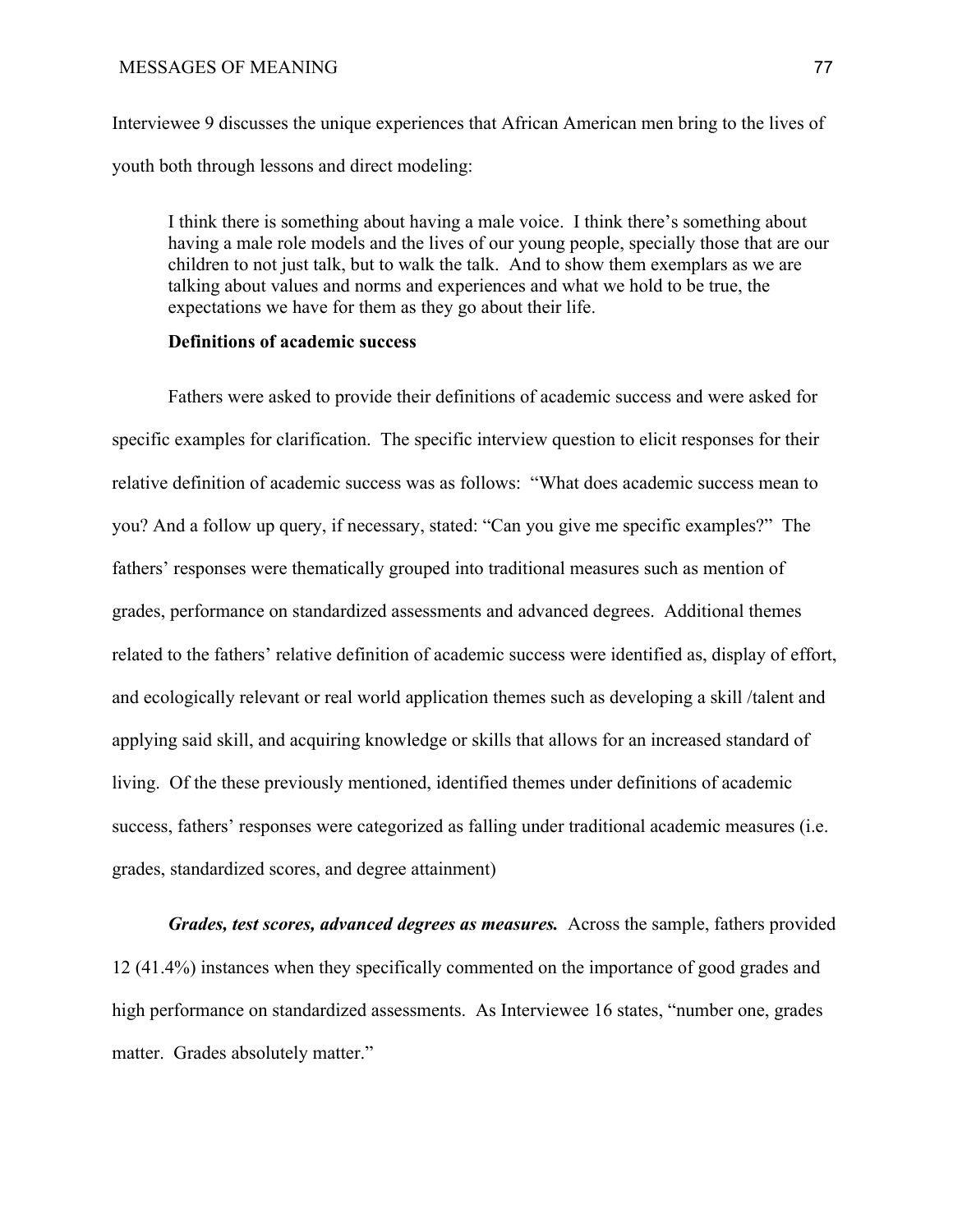Interviewee 7 shared that he leads by example in demonstrating the importance of good grades

and advanced education:

I completed my Associates degree and my Bachelor's degree. I am working on my Master's degree. I try to stay an example and show my kids that school is very important. I preach to my son like you have to have A's and B's to be successful in this world, so education plays a big part.

Interviewee 5 also talked about the importance of performing well on standardized assessments.

He uses his experiences with standardized assessments as a cautionary tale for what to avoid:

I would probably say maybe studying for the ACT. When I was in high school, I didn't take it as seriously, but again, I didn't grow up in an environment where it was really pressed upon me to really take it seriously to the level that I should...However, you have to study to increase your...I know that, because even though I even notched my stuff up the next few times, if I would have just studied, no telling what I would've been able to do. He's (son) been taking that to heart and taking it seriously, because I never steered him wrong in anything we've talked about. I would say that the ACT, I didn't really take it seriously and I really pressed upon him to really take it seriously.

Interviewee 11 detailed an example in which his son demonstrated athletic ability. He was

successful playing football but was not meeting the father's expectations for academic

performance. The father simply stated to the son and coaching staff "Hey, you need to make

sure your grades are up, you could do better than this, a C is not acceptable." Despite having all

the athletic ability needed to be successful to play high school football, this father felt a solid

foundation in education as evidenced by good grades was more meaningful for reaching long-

term goals.

Interviewee 13 talked about pushing his daughter, in particular, to display "academic success"

through good grades:

I feel like with my oldest daughter, I'm much more strict for academic success, because a s a young parent, all I had was my parents' example. So for her, I wanted her to have all As. When she got lower grades, I was very disappointed, and her mom was also disappointed...But, you know, my daughter was a pretty decent student, and she, I would say was academically successful.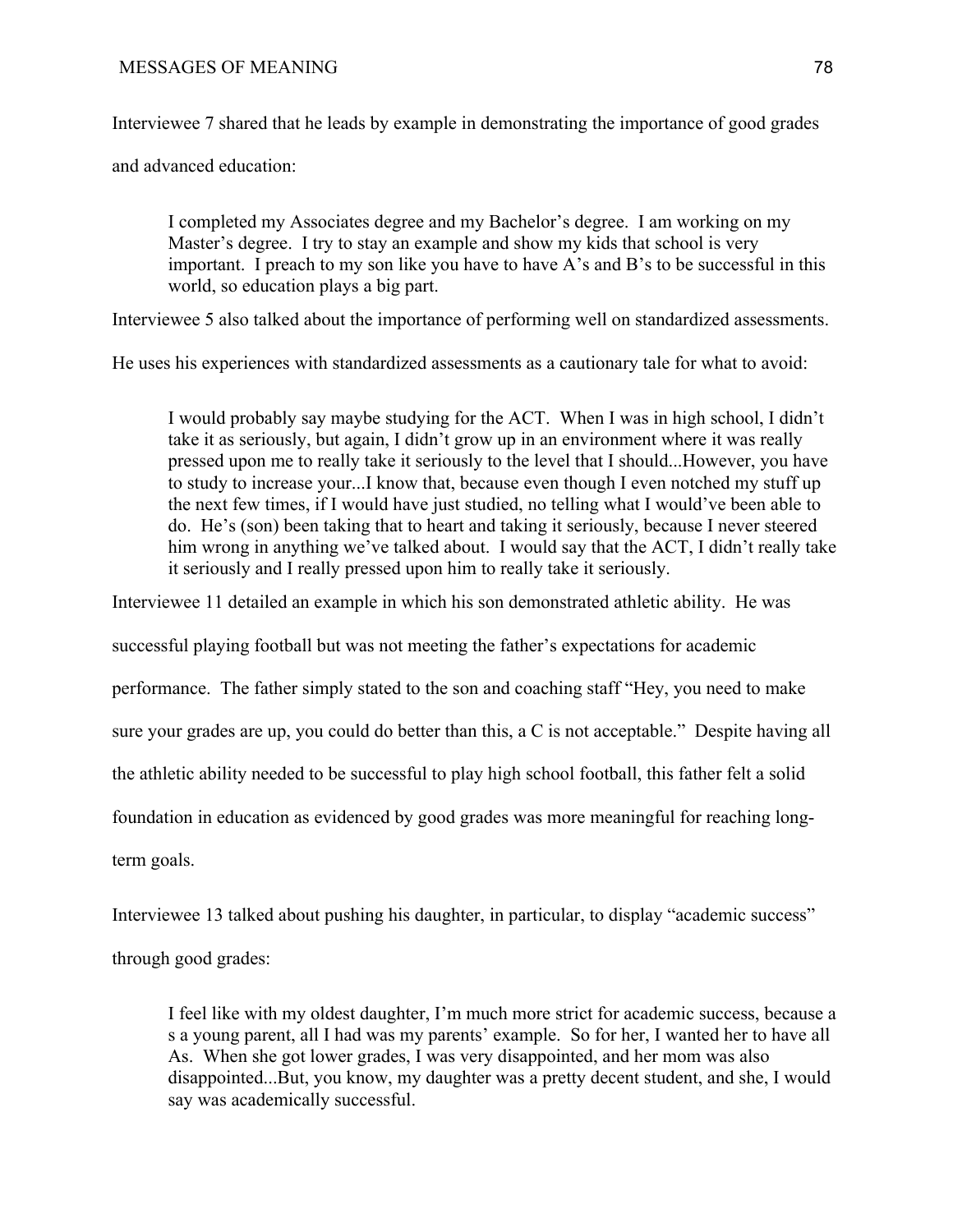Although some fathers focused on individual grades and assessments as a means to gauge academic success, other fathers measured academic success by the attainment of advanced degrees. Interviewee 8 talks about the importance of obtaining advanced degrees as they become more relevant in a competitive market:

"In this day and age, academic success is how you can continue to achieve, and I guess it doesn't stop. I guess the thing that I preach the most is it doesn't stop anymore with just the college degree, especially for our young kids, especially for my daughter. You know, again, what I preach to her is you know, college degrees, they are really so normal and common now that you know, you have to, you know kind of even, you know, a Masters is not, you know, that big of a, you know, it's an accomplishment but again, I want her to set her sights on, well just a little higher, just so she can have a fair shake or just so she can be in the game. You know what I mean? I think, you know, hey, when I was coming up, you know, a college degree especially for my family was kind of everything, but nowadays, again, it's not that big of a deal. So, achievement to me, or educational achievement, would be somebody accomplishing, you know, hey their doctorate degree, you know, as far as up the ladder as they can go."

*Effort.* Aside from grades, many of the interviewed fathers (N= 7; 24.1%) commented

on demonstrating effort and perseverance as their definition of academic success. Some fathers

valued effort over grades. Interviewee 3 discusses that grades may not always be the best

indicator of effort:

"I challenge my son to do the best he can. And my thing is, if he does his best and he doesn't get an A plus, but he does his best, then I'm good with that. But if he doesn't try and then fails, I have an issue with that."

Interviewee 9 followed stating that academic success means:

"That you try your best, that you give your best effort every time. I think that's it in a nutshell if you give your best effort every time, do your best, give your best effort every time. You have an opportunity to learn, do it better than the time you did before. I think that's all part of it. In relationship to the context of my children, it is that and that you challenge yourself so...and that you're challenged so it's not just that you're giving the best effort, but you're giving great effort at the appropriate academic challenge for you."

Similarly, Interviewee 12 shared that academic success is about giving your best effort within

your capacity: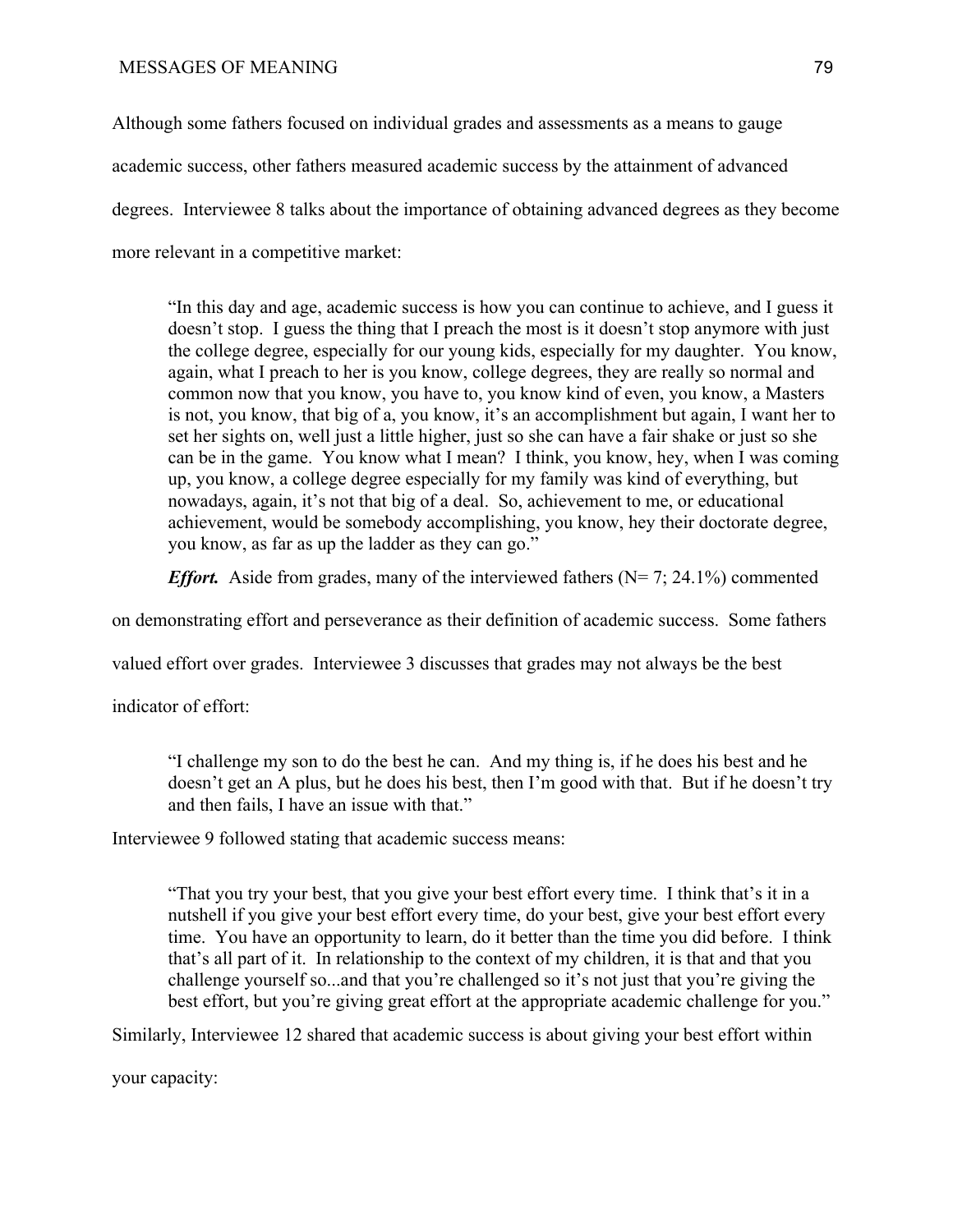"I think that academic success, to me is having the discipline and dedication to try your best. Everyone is not as gifted as, you know, are not equally gifted. Some can work less and they get it faster. Some have to put in a lot of work to achieve the same goals, but if you're disciplined and you put forth a lot of effort and you practice a lot, then to me that is academic success. A lot of people put a grade on academic success. What I believe in is just giving 100%. If you give 100% effort that is academic success to me."

Interviewee 13 takes the discussion of effort as the definition of academic success to be an

indicator of resiliency that reaches beyond academic pursuits:

"So now, as a parent with my two younger children, being an educator myself, having a lot of experiences in terms of my upbringing, and a lot of knowledge in terms of what I've read, to me, academic success means for my kids that they try their best. And if they're trying their best, that's success. For me, academic success for my kids is to demonstrate resiliency. So, if they're struggling with something, and they keep pushing, even if they get a C or a B for that, to me that's academic success. Success for me is resiliency for them, to push themselves when challenged, not to give up when challenged. And that not just academic success. That's just success for me in any endeavor that they go through, whether it's sports, or friendships, just to try your best and put your best foot forward."

*Academic application of knowledge for future outcome.* Ten (34.5%) of the definitions

offered by fathers for academic success involved the importance of acquiring a skill, knowledge,

or honing in one's talent. Although the acquisition was important, fathers also stressed that

knowledge was not enough, that the true demonstration of academic success was the ability to

apply learned information. For six fathers, application was measured by the individual's ability

to engage in a career that provided a high standard of living.

Interviewee 15 talks about the ability to apply learned knowledge to everyday life as academic

success:

"So academic success means to be able to acquire knowledge, but, more importantly, being able to apply the knowledge once you acquire it. It's not...I don't always, even though it's important, put focus on grades, because you can obtain good grades but not be able to apply knowledge independently once you move on pat that subject matter in that moment. So, it's the learning and understanding of the knowledge well enough that when the situations arise, you can apply the knowledge that you earned in real-life situations."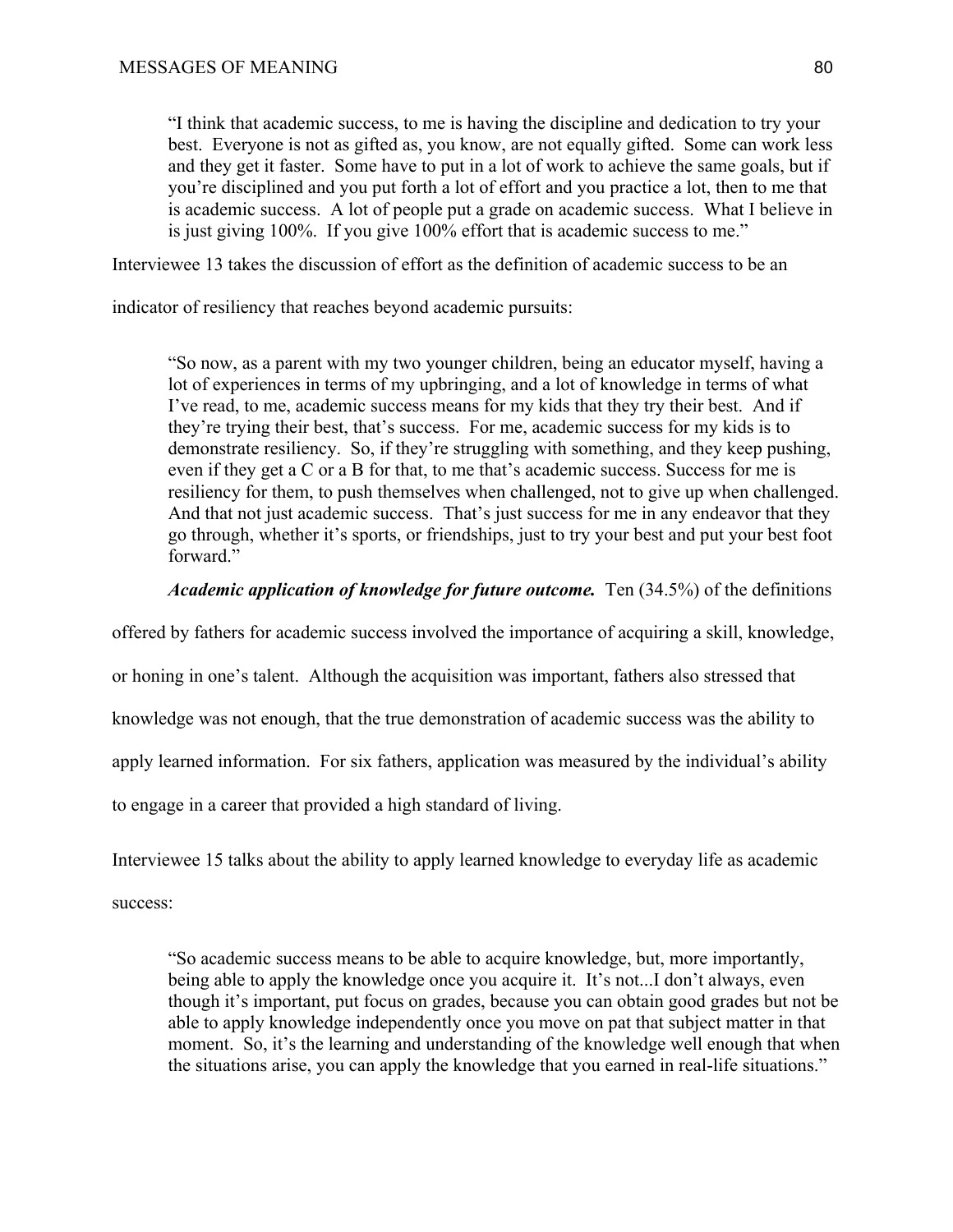Interviewee 5 talks about the importance of identifying one's passion or talent as academic success. It is through identifying, developing, and pursing one's talent that a person realizes academic success.

"To me, I think it's important. However, I don't think it's as important as knowing what you want to do. The reason I say that is because when it comes to owning and being a business owner in this world, most of them don't have the academic from college. As far as a doctorate or even a bachelor's degree. I mean, over 70% of the billionaires don't have...I think it important, because I definitely think we need to know how to articulate, read, write, definitely know how to add and do certain things. But, I don't think it's important as knowing what you want to do. I really talk to my kids about really figuring out what they want to do, and being passionate about what they want to do, and not worry about having to satisfy what some people consider as success in academics, because you have all that and still have nothing and really not have any direction. I think it's important and even more powerful when you really know what you want to do."

For many fathers  $(N= 6)$ , the purpose of performing well academically, putting forth their

best effort, and identifying a talent is to provide a higher standard of living for their families. If

their children can demonstrate success in that way, the fathers consider the children to be

academically successful. As Interviewee 2 indicated:

"Academic success, to me, it just means you have the ability to provide for yourself and your family. When you become an adult legally, you would provide for yourself and your family, however that is. It could be traditional academics; it could be outside of traditional academic form. But when I hear academic success, that's what I think of. As long as you're able to provide for your family in a safe, loving, caring, nurturing way, that is legal, then that's what I view as academic success."

Interviewee 15 goes on to share how increased academic success means financial freedom:

"Academic success means...to me, is an opportunity to create a foundation level for financial success. The world is changing, and academia is becoming more and more of a foundation for success. It's not like it was during the industrial age, where somebody could graduate from high school, go straight to the factories, spend their whole career in the factories, and just make a lot of money and sustain a good life. I mean, that's still possible, but those jobs are dwindling as the different events have happened in society."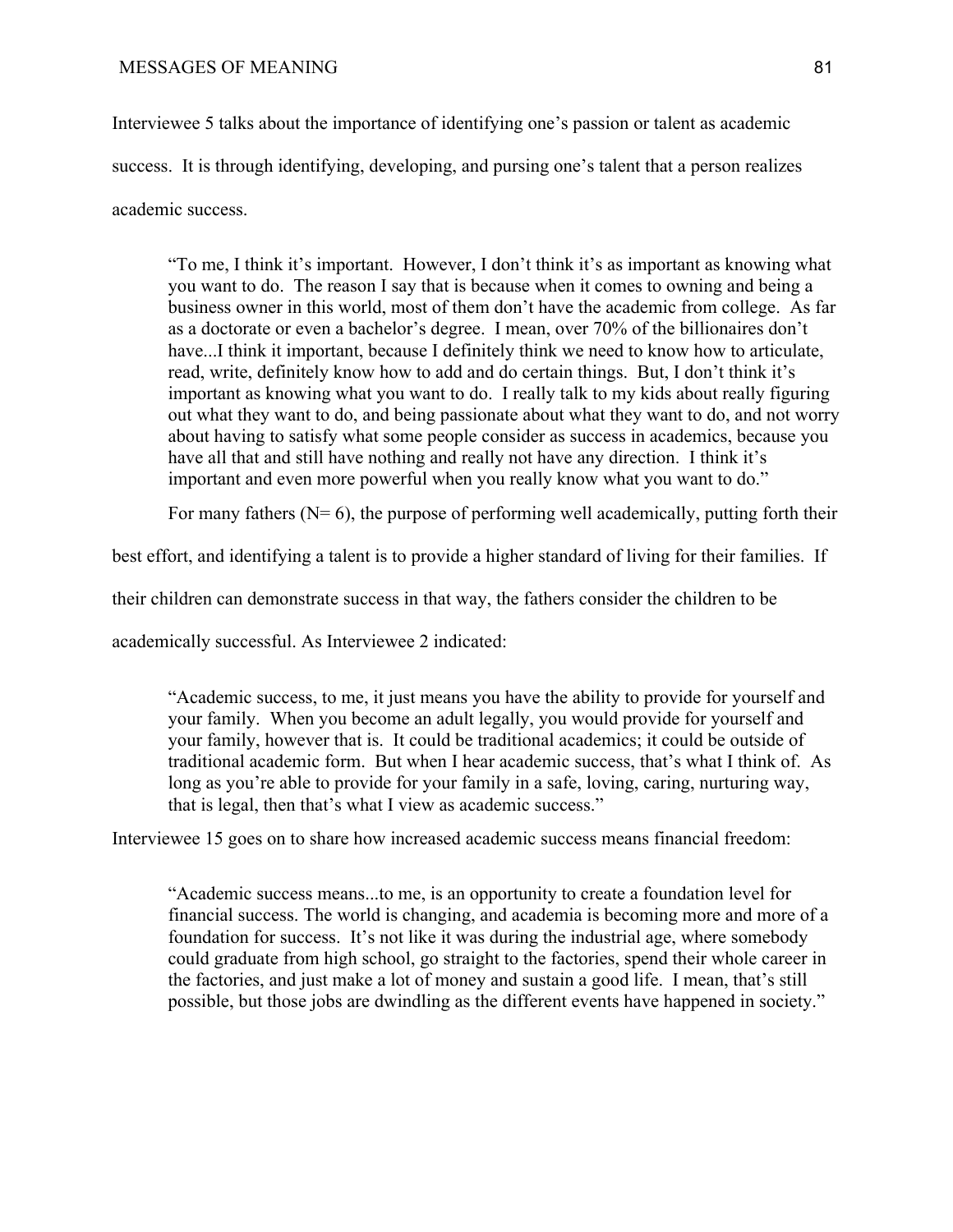Interviewee 1 provided a definition of academic success that included all themes of educational attainment, effort, and application of vocational skills increasing financial freedom suggesting the connection between all of them for Interviewee 1:

"So when I said a road to success, I mean that through education, you find yourself a career or a vocation to get you to the path where you can make a living and be a productive part of society and a standard of living that you choose, based upon you level of education that you are willing to pursue. I think it's a form of enlightenment because it teaches you how to think and logically reason.

**Interaction of Racial Socialization, Definition of Academic Success, and Role as a Father**

Fathers were asked if there were times when their approaches to talking to their children about race and/or ethnicity influenced how they parented around the discussion of academic success. Specifically, the question was worded as, "Tell me about a time when your racial or ethnic values, as they're related to your definition of academic success, played a part in your parenting." Admittedly, many participants found this question difficult to answer, perhaps due to the wording of the prompt (N=11). This will be later addressed in Chapter 5 under limitations. There were five clear instances in which fathers discussed the intersectionality of the three constructs.

Of the five instances when the intersectionality was articulated (31.5%), many of the participants talked about how, historically, advanced education was denied for African Americans. It was because of the denial of education that participants push their children to demonstrate their relative definitions of academic success. Interviewee 6 shared his experience of moving forward in education and the importance of an historical legacy that limited opportunities for African Americans: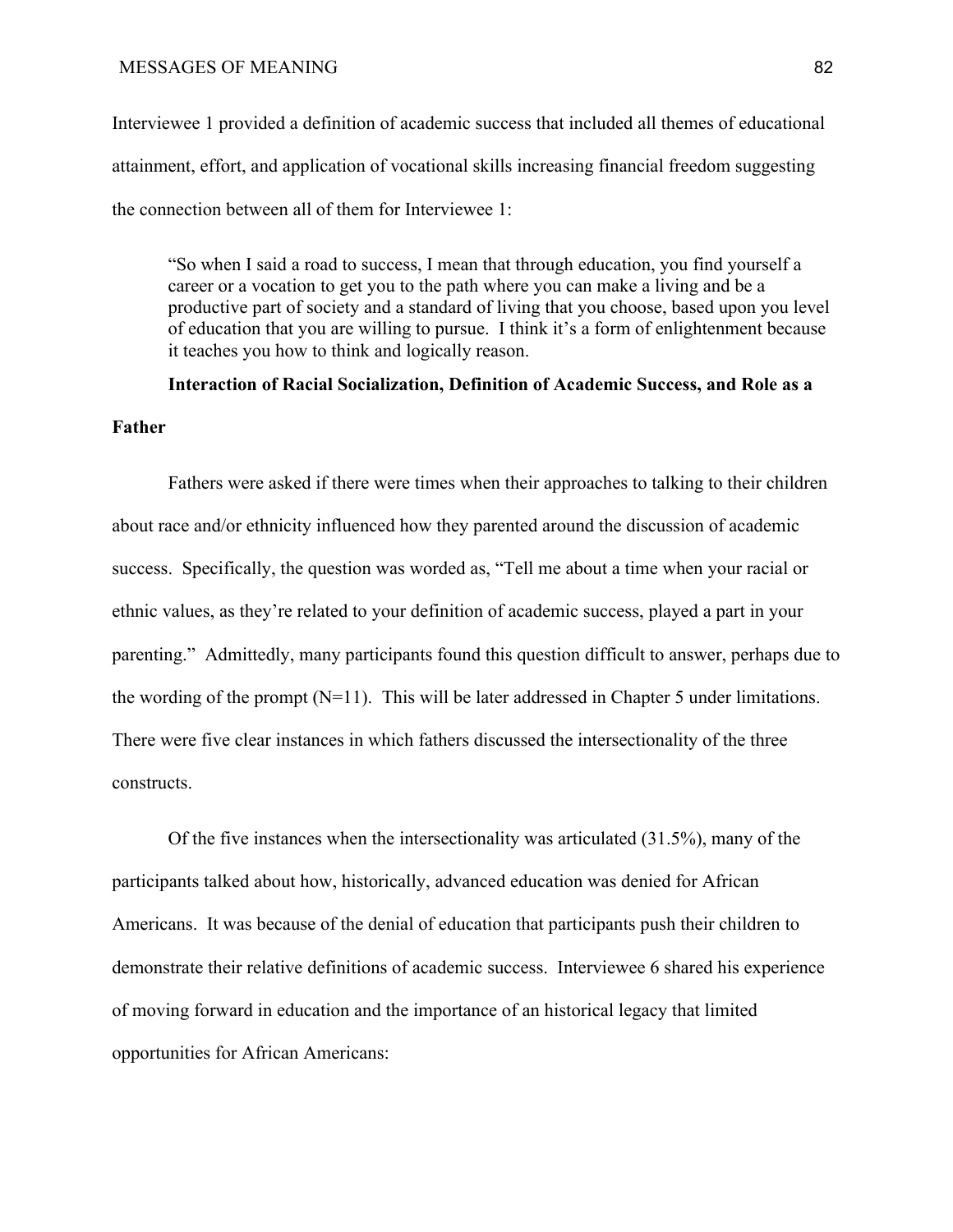I was the only one in my family to go to college, let alone have a Master's Degree, although I wasn't pushed to really excel in college, because that wasn't information that my parents had access to. I was supported, but in terms of a guideline, that wasn't accessible. But for my children and...I guess being African American, and I guess during that time, my parents didn't have to have a higher education. Back then it was pretty much you can find a job and...I wouldn't say heyday, but it was really accessible, along with my dad. He was military and he was able to get a job straight out of the military.

Interviewee 6 goes on to further detail how discharged African American soldiers, including his

father, were relegated to unskilled labor jobs, but Caucasian service members were offered

managerial roles. For this father,

"mean, it does matter, your ethnicity and you do have to try harder. Even though you have a degree and even though you might have a government job, you still have to push for financial freedom or dependency from having those types of employment positions where someone can dictate whether you come or go.

Interviewee 7 also discusses a legacy of being denied education and the importance of education

to African Americans in particular.

I was saying how important it is for education because for African American, back in… it's important because we used to could go to college and have separate colleges and now we can go to college with them. I preach that. It's very important to African Americans have an education to be successful in this society today.

Interviewee 9 also discussed the historical legacy of unequal opportunity; it*s* impact on perceived

need to work "twice as hard", and the importance of taking personal responsibility to fulfill their

potential for academic success:

But the part that wasn't necessarily from (inaudible) compare to my White counterparts, I would have to do twice as well for the same sort of recognition. While I don't necessarily use the same conversation point with my own children, it's certainly in the back of my mind as I talk to them about their academic pursuits. But also just our cultural history of having been brought to this country enslaved and working through 400 years of enslavement all the way through the civil rights movement until having elected our first African American president, Barack Obama. There is a cultural history in not having had access to academic pursuits and that that was once at one point in time, illegal for folks that looked like us. And as a result, we want to pay homage to our ancestors because many of them literally fought to the death so we could live right, attend school. An so we want to ensure that we are doing our best, not only for ourselves in this current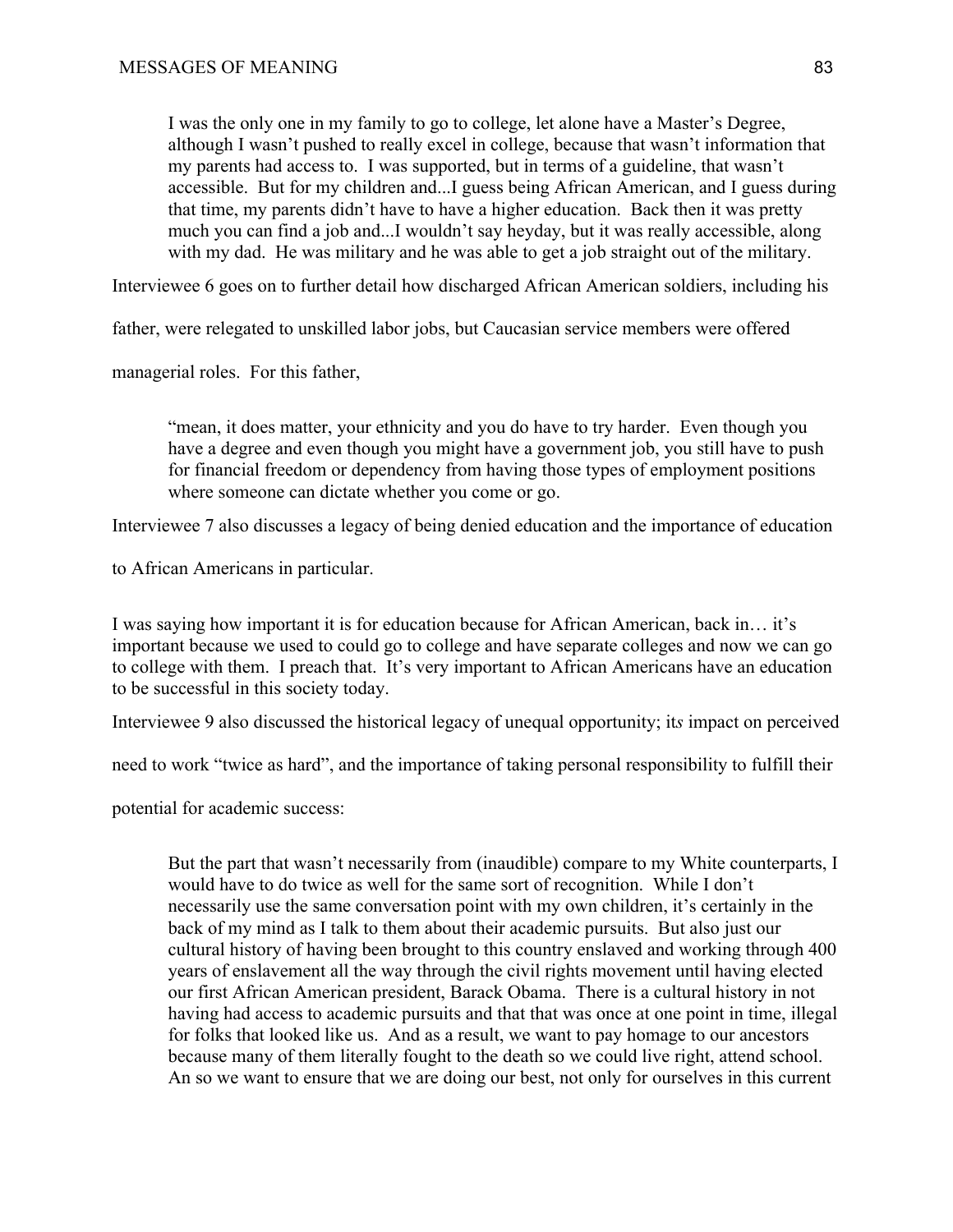day and age, but as a way to kind of pay respect to the efforts of the past that have allowed us to be where we are now.

Interviewee 12 provides commentary of how race, his belief of effort as being the definition of academic success, and the need to take action as a father of a son is detailed through storytelling. Essentially, his middle school age son began demonstrating less effort and associating with a group of peers, "that didn't really care about academics or felt that it was cool to be dumb or not try a lot." As an intervention, Interviewee 12 took his son to an educational environment "alternative program or in a school suspension and it was an environment that wasn't conducive to learning". The story continues as:

Then, I took him back to his original classroom and he saw how it was an environment where they could learn, but it took several months for me to get him to understand that it was important for him to really try his very best. Some of them were White, some of them were Black and then some of them were Hispanic. It was all about me spending quality time with him to get him to understand the importance of academics and his education." This fathers approach included egalitarian messages about how effort is the key to academic success.

# **African American fathers as stakeholders and school response**

In order to elicit their perspectives on how the fathers felt schools could support their children, based on interview questions, the following question was posed, "What would you want schools to know about what we just discussed?" All sixteen father responded to the question, generating a total of 20 responses. Fathers in the current study endorsed themes related to schools needing to increase engagement with students, particularly African American males (30%; N= 6), recognition of institutionalized racism and ways to rectify it (45%; N= 9), and the importance of seeing their children as individuals through programming and relationship building  $(25\%; N=5)$ .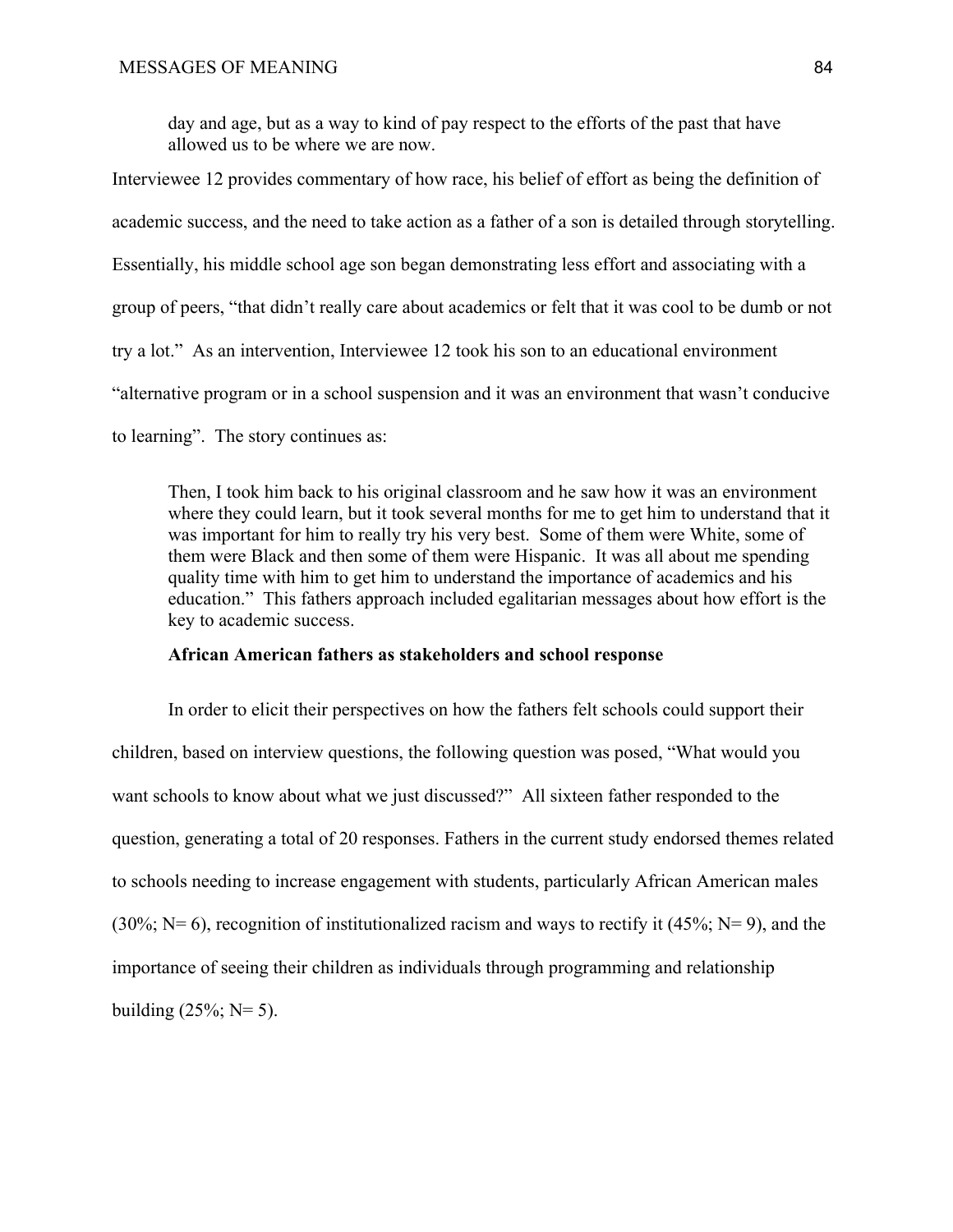*Engagement.* Fathers reported six instances in which they highlighted the importance of

schools' ability to engage students properly for better outcomes. Interviewee 5 outlines the basic

idea of building connections with students by actively getting to know them:

When it comes to teaching, I would just say for a teacher, just ask more questions. When you don't understand someone or a student, as more questions to get an understanding. I feel like sometimes we don't ask enough questions and we're trying to press upon what we believe is the right way or what is the uniform way, because we never know what people are going through. Everybody is different. Asking people questions to see where they are at, so you can meet and make an impact.

Interviewee 8 shared that families can serve as foundations for success for students; however,

schools are also capable to increasing engagement through providing consistent expectations and

support:

I just think you have to have, you know, somebody behind you that kind of (a) believes in you and (b), you know, keeps on motivating you and pushing you and telling you that you can do this stuff. You know what I mean? And it's always great to have some examples as well, some people that you can relate to. So, yeah, you have to just have, you know, you wanna have a strong foundation and you wanna have, you know, some form of support whether it be you know again, it could be family or it can be, you know a mentor or a teacher or whatever.

Interviewee 11 further encourages teachers to develop consistent, meaningful relationships with

students. He feels that teachers have the unique opportunity to plant a seed of potential,

especially when the student may have limited tangible role models:

So, I would think that the teachers need to know that you definitely have to do more to pull that out of them (students). You even have to start to put it into them cause like I say; a lot of them don't even have it. So you even have to give them a dream and then you have to do what it takes to help them to see that they are able to succeed at that dream that they had because I truly feel like a lot of theirs have been snuffed out…

Interviewee 12 further develops the sentiment that Black boys in particular are left behind

because school systems do not know how to support youth in genuine, consistent ways.

Well, I think when it comes to schools, I think that we are really leaving young, Black males behind. I think that schools are afraid of your, Black males. I think the school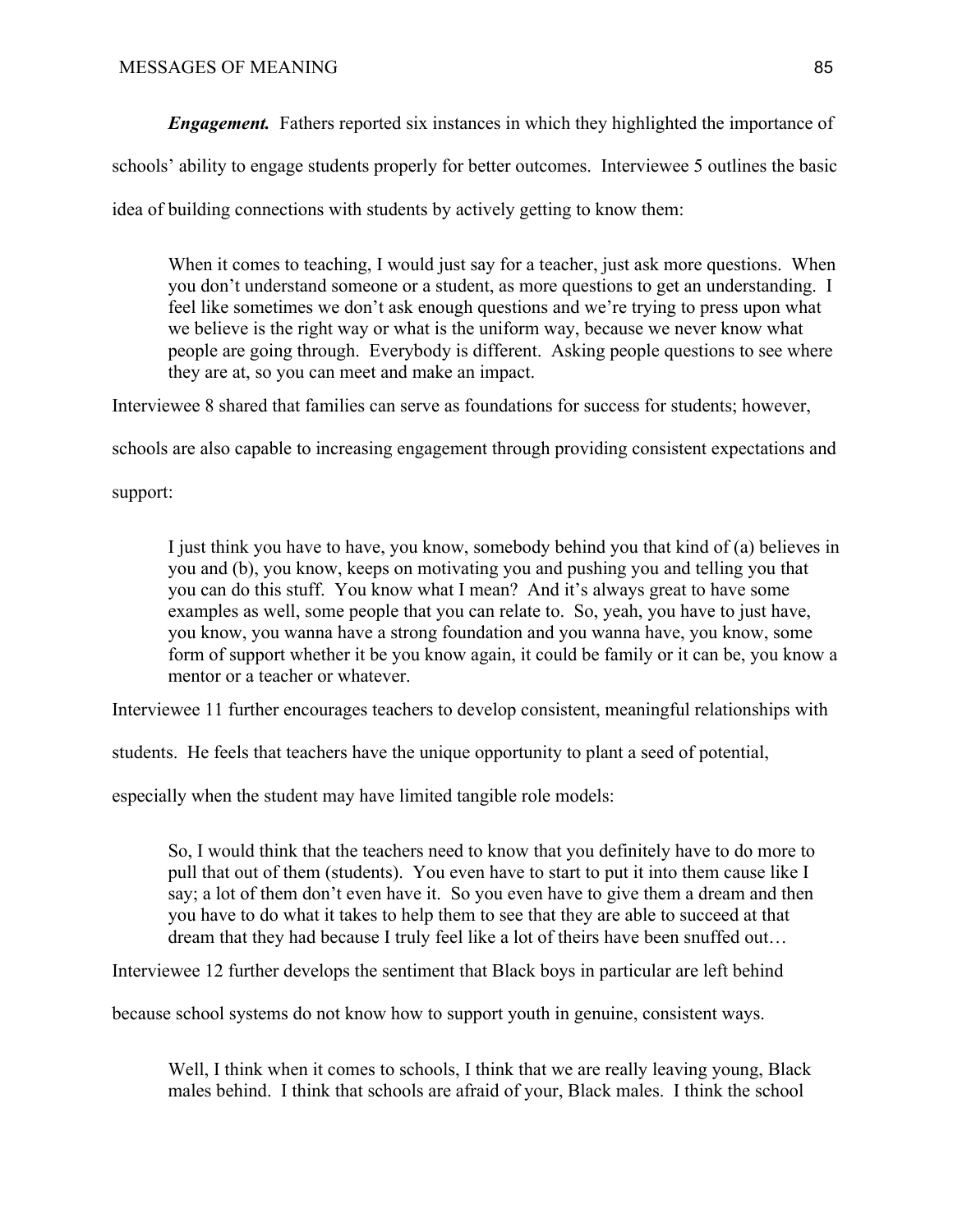system doesn't know how to reach them and I also think that a lot of teachers are not trained to deal with young ones and I think that as a school systems, we have to learn to meet these young, Black males where they are and then show them a different way...but for these kids, these young, Black males need reinforcement that no matter what happens we are going to be there through the hard times as well as the easy times.

*Institutionalized racism still present*. These fathers endorse the concept that schools can

play a part in socializing students about race through cultural socialization approaches. Four of

the fathers talked explicitly about how schools have to be conscious and aware that

institutionalized racism is still present in school and must be addressed. As Interviewee 16

explained:

That...you know what, I think schools are doing a pretty decent job of trying to level the playing field as far as access to opportunity. I think school need to not forget that there is a kind of systemic process out there that tries to shape non-whites in a certain way. That is not over. That is still taking place and they need to do a good job maintaining that focus of being sure that all people feel equal in their building.

Interviewee 10 further goes on to explain how the extraction of balanced history lessons is a part

of institutionalized racism that continues to be present, greatly in part to diminish White guilt and

to minimize the impact of slavery on the psyche of African Americans:

They took that out of schools. They don't want...that's a dark part in history. That's hell. And everything revolves; in this nation everything revolves around them. So...our history, then and there, wouldn't work, it's contradictory. So you can't have us with, talking about our history in there, and it's like "let it go". Okay, you all were enslaved and everything let it go...But we were enslaved for over 200 years. It's been that long and whipped, and dunked in the ocean...hit, used and misshaped form, but they turn around and "Hey, don't talk about that boy"...let's just celebrate how they came from it. That don't work right. That don't feel good.

Interviewee 13 further describes how institutionalized racism plays a part in the education of

African American kids through sometimes less overt means, such as low teacher expectations

and micro-aggressions.

I want schools to know that their expectations of African American kids and kids of color play a huge role in their success, and that it doesn't have to be something verbally that they say, it can be something nonverbal that they pick up on. As African American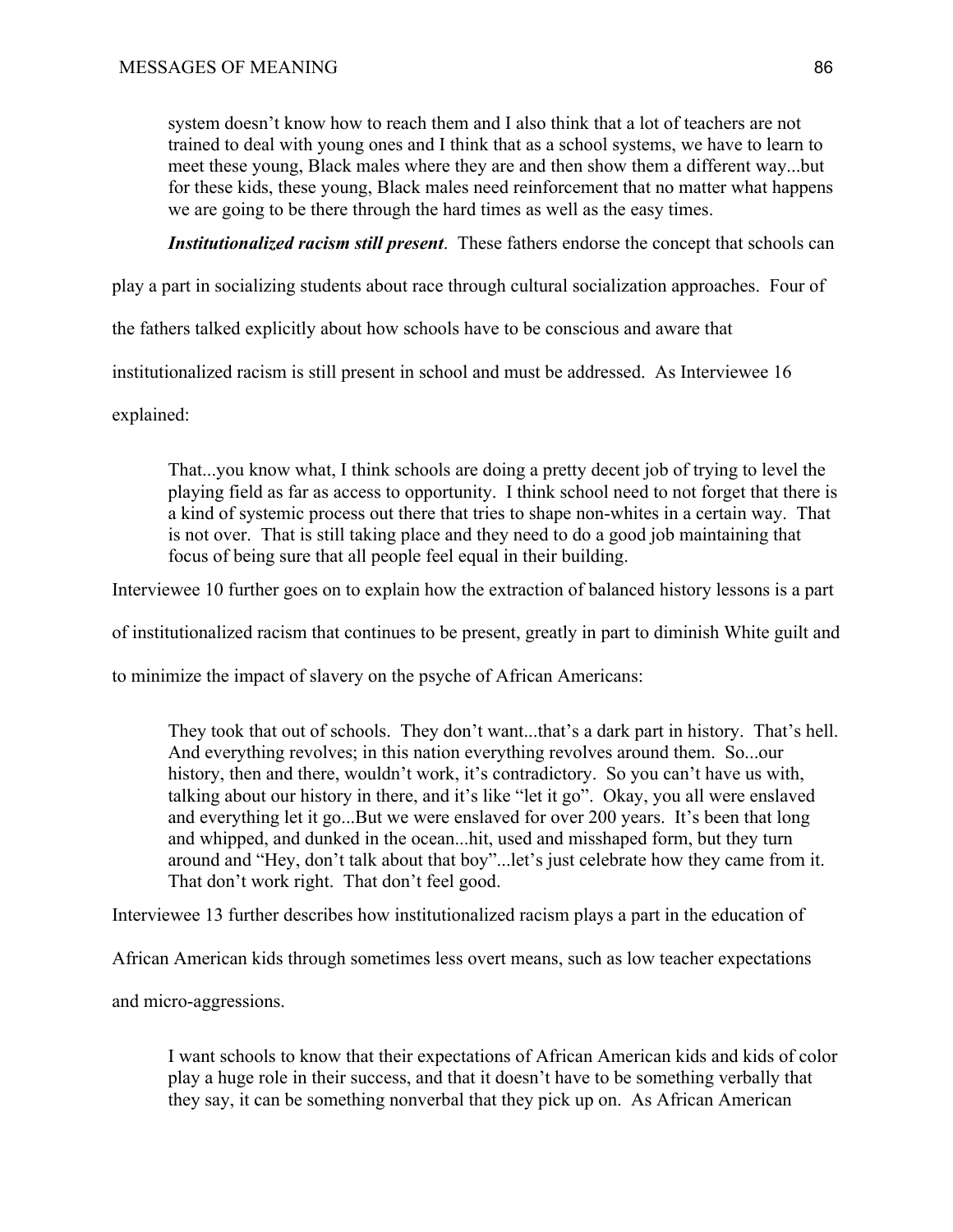children, they're very...because of how they grow up in their culture, they talk about race, they know they're different, and they know how people view them. They're very sensitive to that, because that's how we're brought up. Not just what we hear in the home, but just what you see in the street when you go outside. You walk down the street; you see how people treat your mom and dad. You see someone who's a little nervous about being around you, etc. They see these things. There are subtle things they pick up on. So as schools, I would want them to be aware that even if you're not coming out with your expectations saying...It's one thing to say, "oh, I expect all kids to do well in school" but your actions are something different, and your nonverbal actions, etc.

Although many fathers in the sample talked about how they themselves use cultural socialization messages or approaches, two fathers endorsed the importance of schools also using forms of cultural socialization or sensitivity as a means of connecting with students. Interviewee 1 talked about the importance of schools being willing to explore the ethnicities of their student

population:

I think that in talking about parenting, education, and dealing with the racial aspect of it, I think that it's very important to be sensitive to others' ethnicities. And be open to explore them as a group or as a...I don't want to say congregation, but as a school population.

Interviewee 9 proposes that schools use culturally relevant materials to increase engagement with

students of color. He sees strides in this area; however, there continues to be room for growth:

I think there's a lot of real good work that's being done around the concept of cultural competency. And this is not just for students that look like me, African American students, but students of all shapes, sizes, colors, creeds to be culturally competent and have a sense as to where these students are coming from. To be able to use that as a launching point to build from." He goes on to talk about specific curriculum, "tying themselves in social studies, spoken about...their cultures spoken about in a positive light…. I think through that relationship they're able to really do some great work with students and move learning forward.

*Individualism as variety in instruction*. Some of the fathers focused on macro level

concerns such as institutionalized racism; others focused on the importance of schools being in

tune with the individual strengths of their children  $(25\%; N=5)$ . Statements focusing on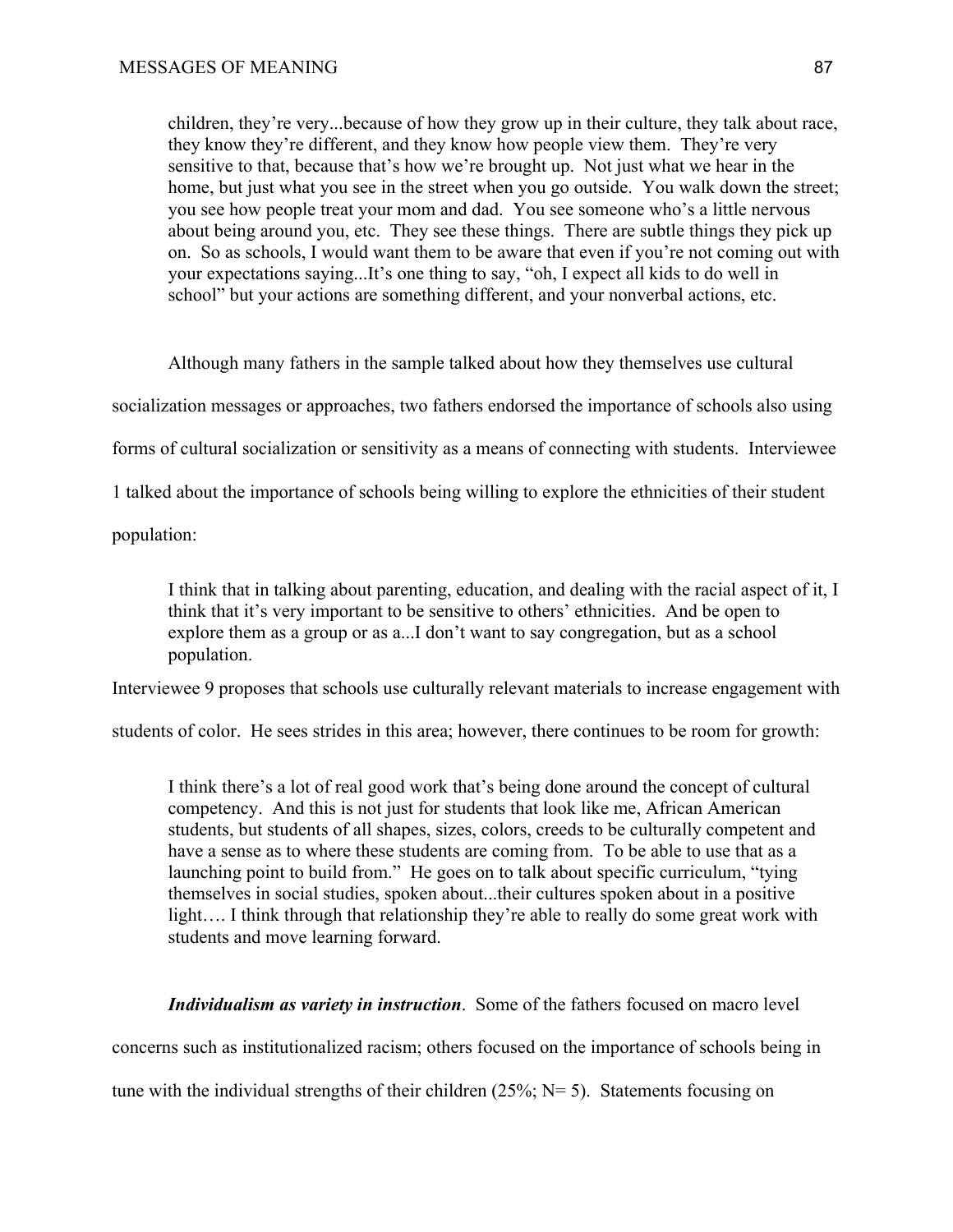individualism were identified as those that focused on school could address desires for

differentiation in instruction and vocational opportunities aside from liberal arts-based options.

Their hope is that the school system would increase the variety of instructional opportunities

based on their ability to individualize instruction.

Interviewee 4 talked about how having a son with an identified disability influences his emphasis

on individualized education:

What would I want schools to know? I guess that every child is different. And that the same rules cannot apply to every child. I mean, I think that there should be some individuality in the school system, instead of just curriculum. Because everybody learns different. Everybody comes from different places. And everybody is an individual. And I think that you can…

Interviewee 4 continues to talk about how his son is diagnosed with Asperger's Syndrome and

his school was able to provide individualized supports to accommodate his needs. He shares:

And I think that's one thing that I would want schools to know. That everybody is different. And maybe they could come up with some kind of systematic program or something, ways where (you) could pinpoint...all right, this group of kids like this, this group of kids like that. But still gear them toward the educational part, based on a curriculum that's based towards what would help them more. I think that is what I would want schools to know.

Three additional fathers discussed the need to have more variety in education, particularly as part

of preparing students for vocational choices as a way to individualize instruction. For example,

Interviewee 15 talked about the need for schools to adapt their curriculum to a changing

workforce:

I would want them to know that, while all individuals need a baseline of academic information and academic knowledge, that, in the real world, the millions of kids that are in our school systems will go on to do different things, and they need to have all those things that interest them tapped into. I believe, as a society and the world moves toward technology, that we have put an overemphasis on things such as math and the sciences, and we've moved away from teaching and educating and developing the whole child.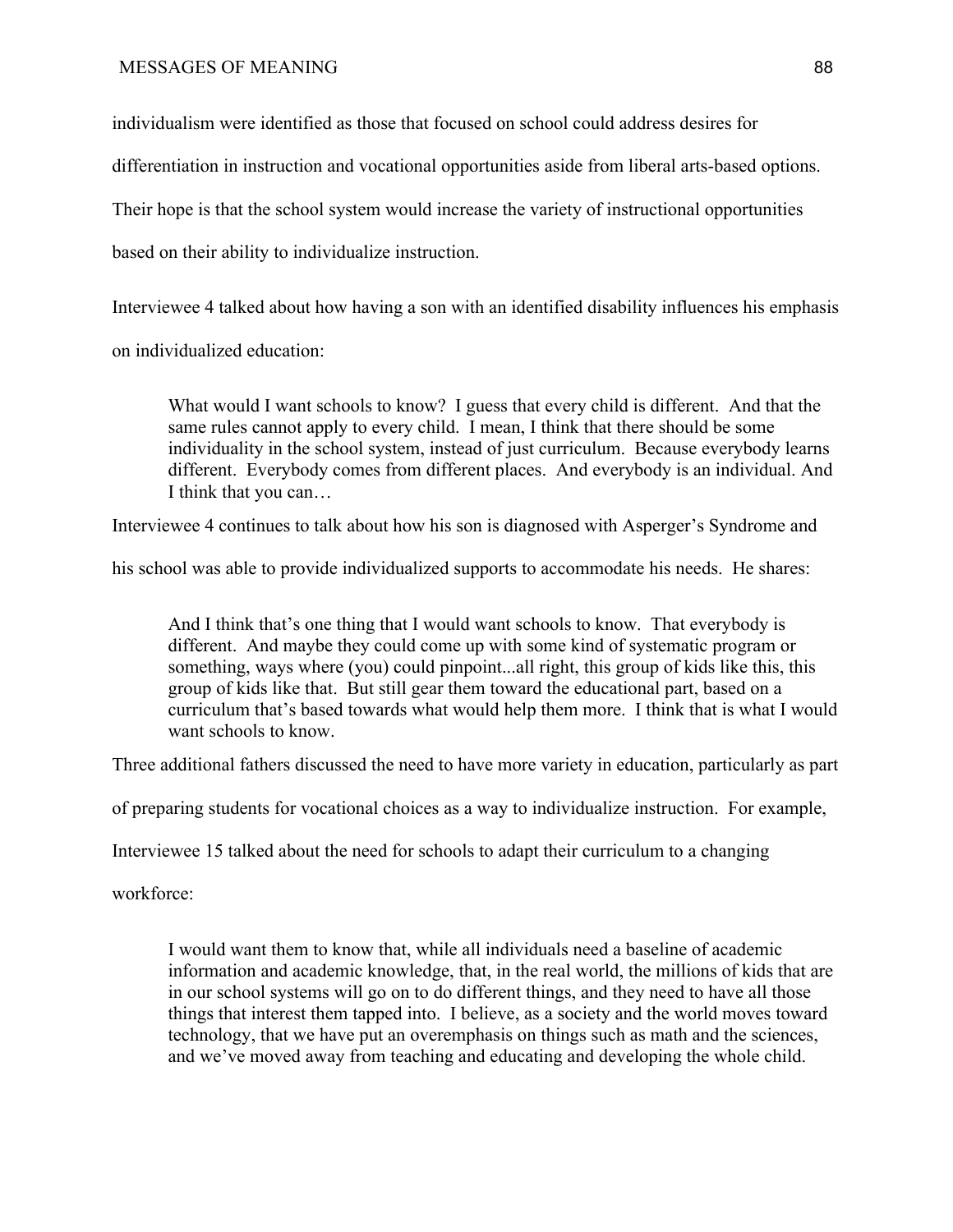Interviewee 2 also talked about schools needing to have a broader definition of success and

preparation for careers:

I guess there's a thousand ways you can be successful. So I think schools do a really poor job of preparing kids for different types of jobs, I guess is the best way to put it. Schools, for the most part, prepare children to do jobs like what I do. So education, doctors, lawyers, scientists, mathematicians. Things like that schools do a great job of preparing people for. But other jobs that are slightly different, slightly out of the norm, school doesn't do a great job with that. I think schools...And I don't know how to improve it, so I'm not saying I know how to improve it, but I think they do a very poor job when it comes to preparing kids for success outside the box that they generally look in.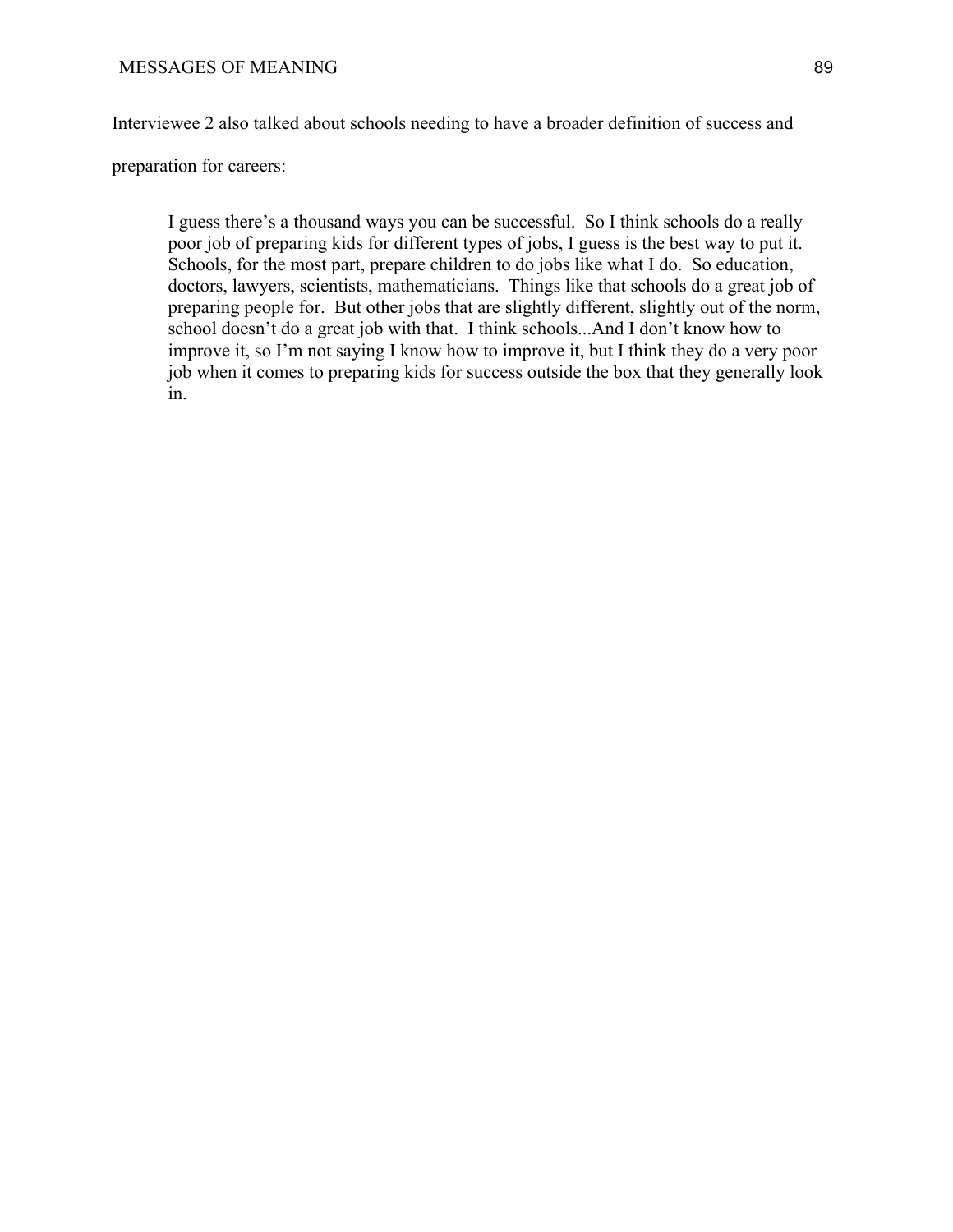### **Chapter 5: Discussion**

## **Summary of Findings**

The purpose of the current study is to provide insight into the degree to which African American fathers' racial socialization practices intersect with their own definition of academic success. The current study sought to investigate how African American fathers communicate their own racial and ethnic values to their children. This process known as racial socialization has been well documented by others, with four main types of messages utilized: cultural socialization, preparation for bias, egalitarian, and promotion of mistrust (Hughes et al., 2006). All 16 fathers, formally and informally, socialized their children through implicit or explicit messages about what it meant to be African American. In order to discuss how they socialize their children about race or ethnicity, it was necessary to determine to what degree and how the fathers identified with their racial or ethnic identity.

# **Racial and Ethnic Identity Development**

All of the participants identified with a racial or ethnic identity that was either Black American or African American. There was certainly an overlap between the identification of Black American and African American relative to how fathers identified themselves. Only one participant specifically separated their ethnicity from their racial identity (e.g. Black versus African American). In previous research there may be a distinct difference between the two for many ethnic groups (Phinney, 1995; however, Black Americans face a unique disadvantage because their culture per se is not concretely solidified by discrete characteristics such as language, lineage to a particular country, or specific customs (Hughes et al, 2006). The participants in the current study identified particular "cultural" norms as family norms that were not clearly articulated as uniquely African American.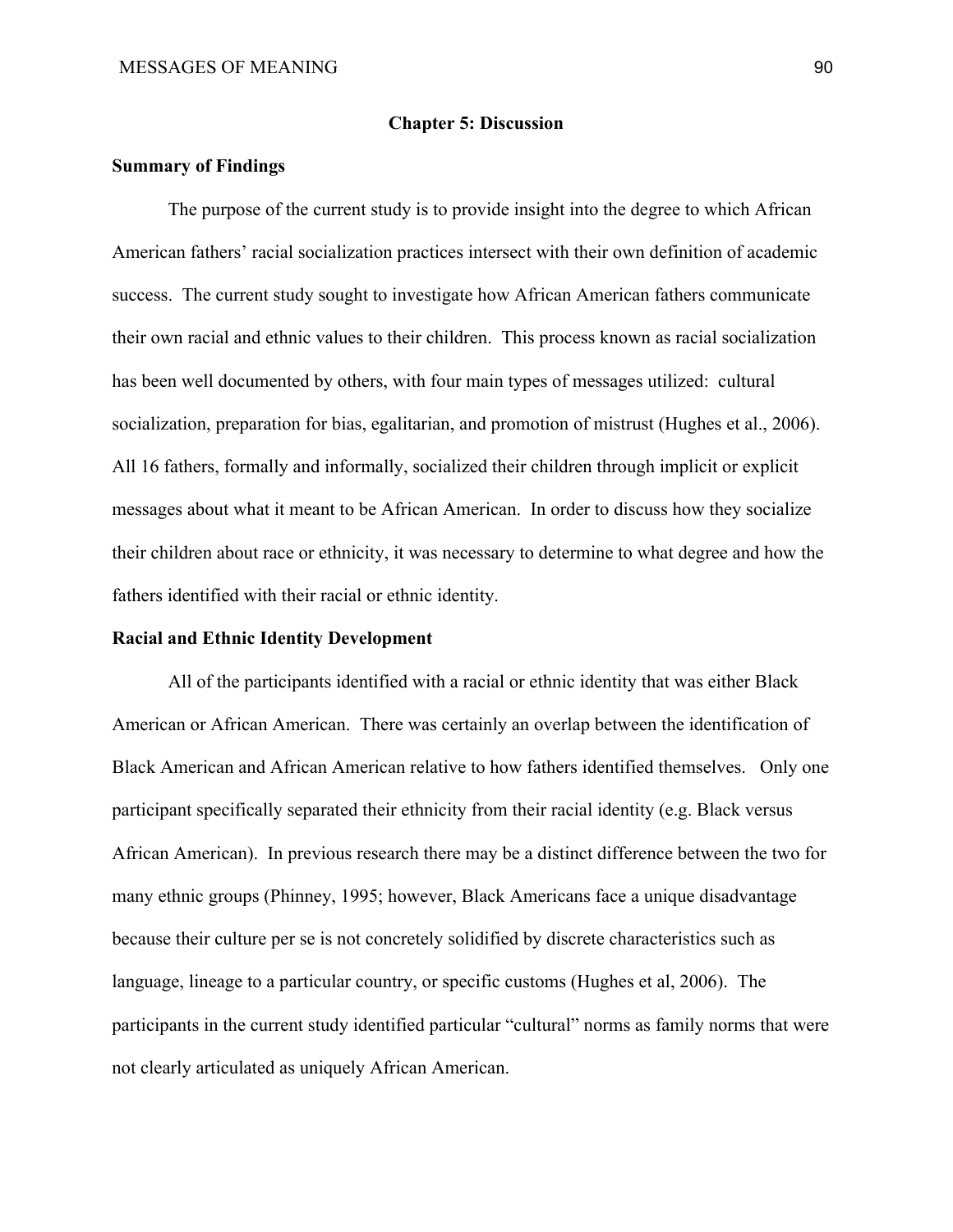Additionally, racial and ethnic identity development models suggests that in order to be fully developed, that the individuals must move through a trajectory of not being aware of their race or ethnicity, have some sort of experience that makes their race salient, engage in an investigative period and full immersion into their culture, and finally incorporate their racial or ethnic identity into their total identity (Cross, 1978; Phinney, 1995). When asked how participants came up with their identity related to their racial or ethnic identity, many indicated that they assumed their racial or ethnic classification based on others around them. The designation was told to them through family encounters, interactions within the community, and interactions from those outside their community (e.g. government). One participant reported not ever really giving it much thought at all. On first glance, the assumption would be that many of the participants who endorsed their identification as being developed, based on others' definitions are at the underdeveloped stages of racial and ethnic identity development, such as unexamined (Phinney, 1995) or pre-encounter (Cross, 1978). However, further questioning later in the interview clearly indicated that many were able to articulate clearly, an experience in which they were confronted with their racial identification in a very overt manner. For example, Interviewee 5 shared a story in which he and a group of African American young men were pulled over by law enforcement for a seemingly unnecessary reason, none other than to harass them. The interaction with the police led to a delay in their returning home, thus resulting in violating a city ordinance of curfew. Interviewee 5 continued:

Again, we got stopped well before midnight and we were only a couple a miles from home. We wasn't that far and I felt like the whole thing, them thinking that we were in a gang, saying things like that, that was my first encounter of having to deal with discrimination. And then, I felt like they made us go to the precinct for curfew when we had got stopped well before that. I just felt like that was one experience I had where I'm like, "Okay, I know I'm Black."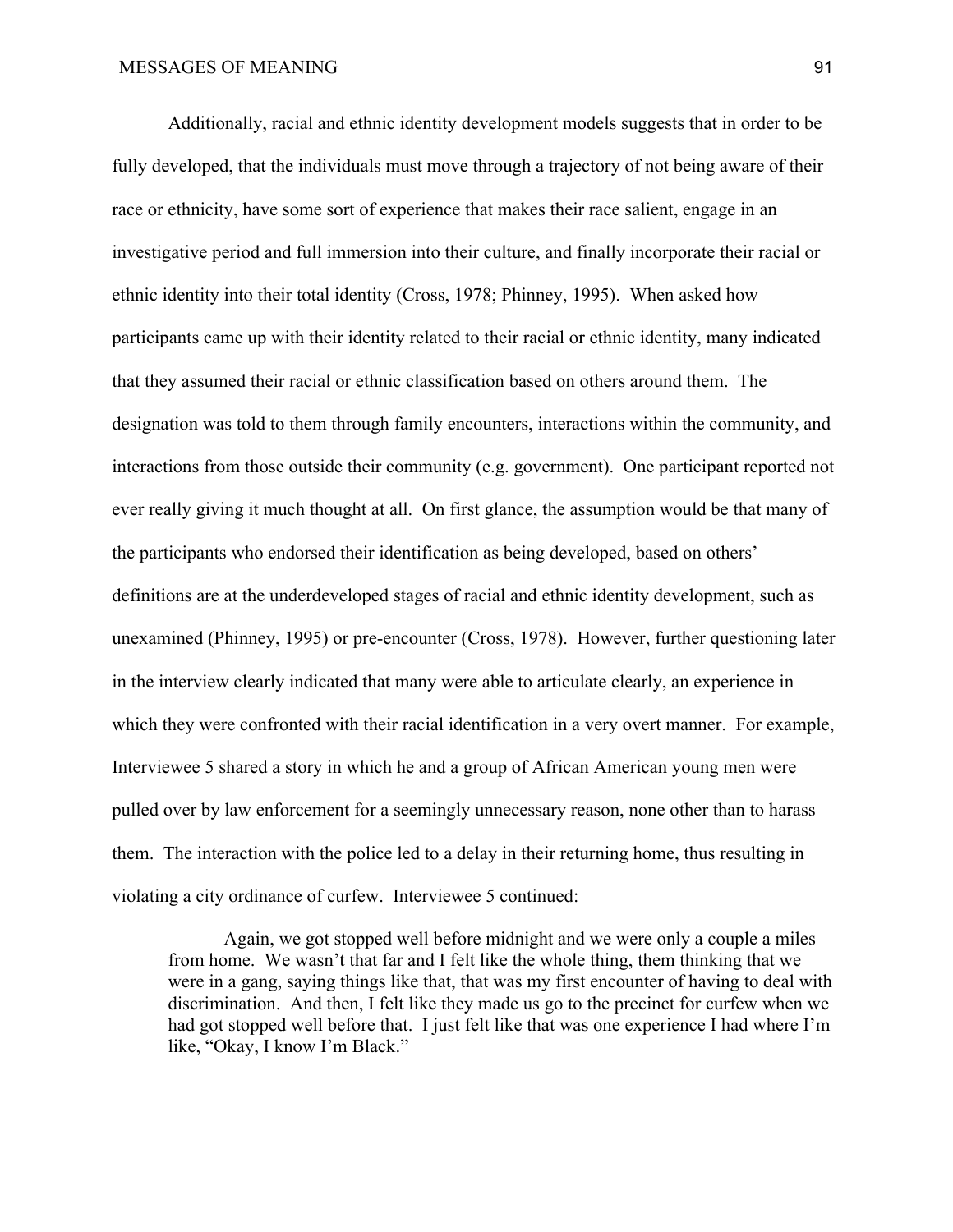In regard to following established linear racial and ethnic identity development models, again, only one participant isolated the idea that his racial identity was developed through discreet means such as an investigation of Black culture, race relations, and trainings on cultural proficiency.

Let me see. That would have to do with a lot of just education in terms of reading a lot about the ... Let me go back to ... probably going back to college, having conversations about race, whether it's in a culture diversity class, and then civics, and just my own interest of reading books about race, and race in America, being part of culture proficiency teams in my role as a leader in buildings and education. So, you know, a lot of experiences have brought me to where I am today in terms of my feelings and knowledge about race and ethnicity.

The majority of the participants split their references for identity development between input from others and knowledge of their African ancestry. So at face value, their responses may appear to be, at most, moderately developed when aligning their statements with racial and ethnic identification models, the current author offers an alternative perspective.

Approximately 50% of the interviewed fathers "simply" identified their race or ethnicity as Black or African American male. This combination of gender and race as a response to the probe, "Describe your racial and ethnic identification", suggests inherently, that the individual has not only incorporated being African American or Black American into his total identity but that for 50% of the sample, they are fused together. The close connection of race with gender suggests that these fathers have achieved a status of ethnic or racial identity in which their race is a part, though perhaps central, component of their overall identities. Ghavanmi and Peplau (2013) found others also view the relationship between race and gender for Black American males to be the most salient.

When asked what their racial or ethnic identification meant to them and how they came up with their views, many referenced others or their ancestry. However, a further inquiry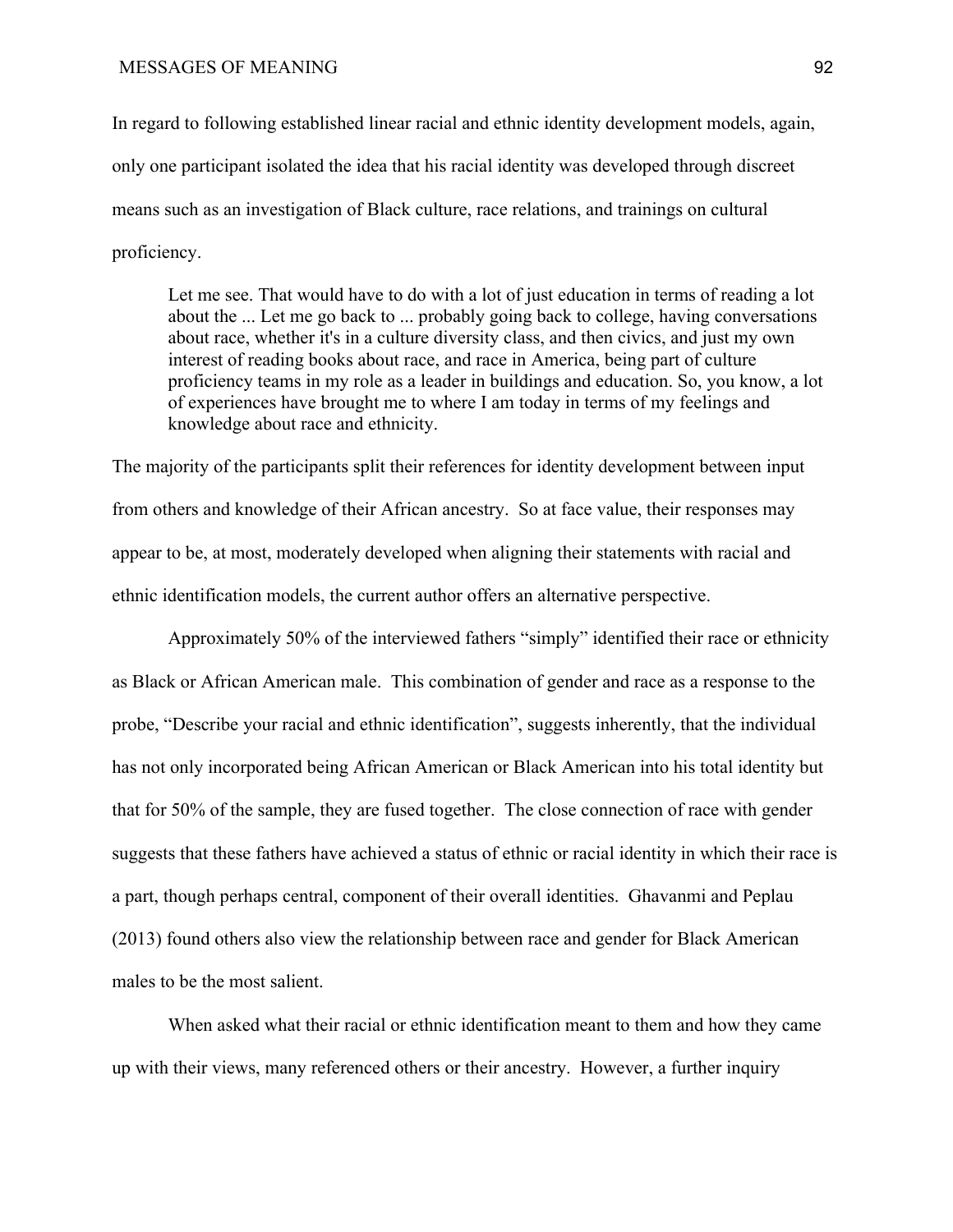regarding racial socialization practices outlines that the fathers think about race often, either from their own experiences or with their own children as part of their parenting. For example, the purpose of preparation for bias messages is to provide children with the ability to identify discrimination and a working plan on how to address these situations when encountered. If William Cross's model (1978) of racial identity development is used, an individual would find that the encounter stage is marked by the awareness of race due to an event either direct or vicariously. Fathers who use preparation for bias messages are introducing such a situation, thus potentially moving their children through a racial identity development continuum.

The use of egalitarian messages may also be a secondary window into analyzing fathers' stages of racial and ethnic identity development. The definition of egalitarian messages proposes that parents consider race when socializing their children but see it as a component of socialization equal to the development of any other character trait. If these types of messages are aligned with Phinney's ethnic identity development model (1995), it would compare to the identity achieved status stage. This stage proposes that ethnicity is recognized as part of an overall identity. Parents who use egalitarian messages are modeling this type of achieved status.

# **Use of Racial Socialization Messages**

All of the 16 participants in the current study reported using racial socialization messages in some form with their children. Similar to findings from Hughes, et al. (2006), participants in this study were more likely to use preparation for bias messages. Although preparation for bias messages were the most popular mechanism for talking about race, it is important to note that many of the fathers utilized additional methods of racial socialization as well (e.g. cultural socialization, egalitarian). Of particular interest was the fact that when fathers engaged in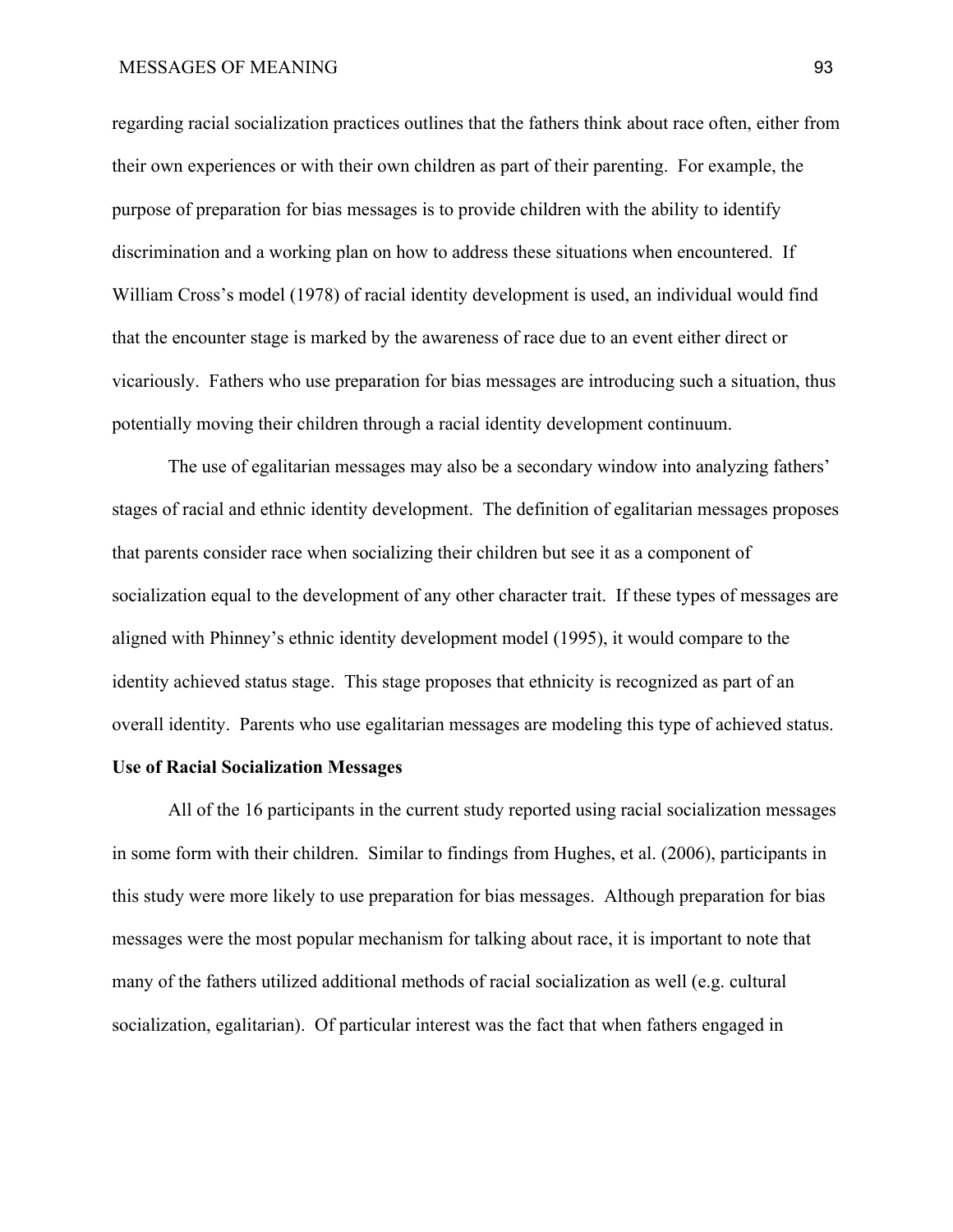conversations utilizing preparation for bias, approximately 50% of the population specifically discussed interactions with law enforcement.

It is reasonable that many of the fathers use this particular topic as a means of preparation. In the current sample, two of the 16 fathers shared personal stories in which they endured harassment by the police (Interviewee 2 and 5). Interviewee 2 highlighted the potentially fatal consequences of interactions with the police, whether warranted or not. Personal experiences impact the fathers' concerns about these interactions. Beuhler (2017) reports that in a review of death certificates from a national sample between 2010 and 2014, 2285 legal intervention deaths were identified. Among males aged 10 years or older, who represented 96% of these deaths, the mortality rate among non-Hispanic Black individuals was 2.8 times higher than that among White individuals. Preparation for encounters with law enforcement was not a topic of discussion between fathers and daughters. Preparation for bias conversations with daughters were typically related to combating negative stereotypes about African Americans such as subpar intellect or not perpetuating the stereotype of being overly aggressive. Berkel et al. (2009) reported similar finding from socialization practices of African American mothers' focus in preparation for bias in the community (e.g. interactions with police) for sons and respecting others and self-aware behaviors related to gender stereotypes for their daughters.

Egalitarian messages were the second most popular type of racial socialization messages used within the sample population. The egalitarian messages used through the sample varied but could be generalized into falling into three themes: emphasis on demonstrating a consistent work ethic, consistent positive character trait when developing relationships with all types of people, and family cohesiveness. Fathers who spoke about maintaining a consistent work ethic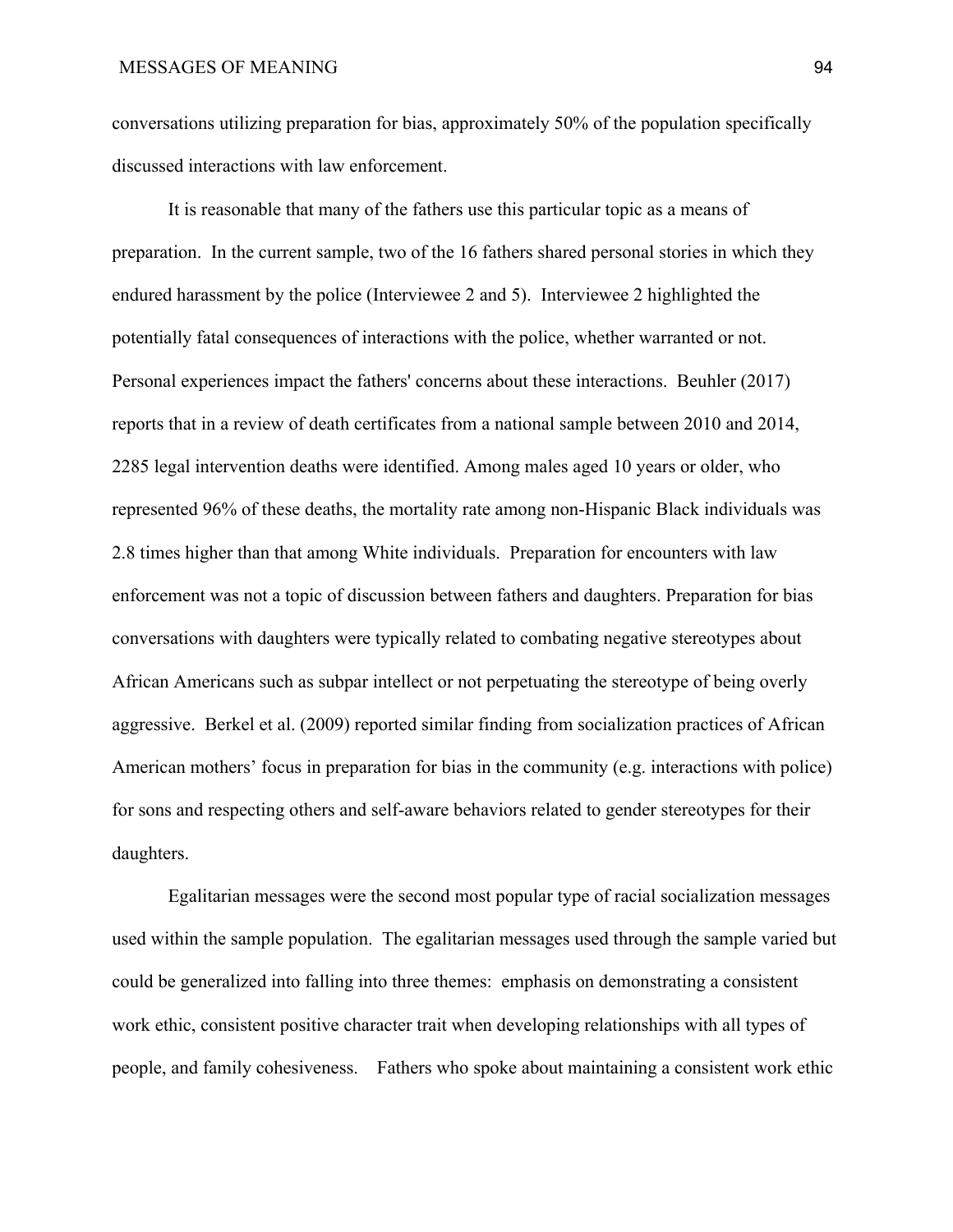usually placed this value to include needed effort to succeed academically. Further discussion of effort and definitions of academic success are fully discussed later in this paper. Within this category of racial socialization messages, fathers also endorsed messages valuing equality in relationships. Fathers who focused on this dynamic shared that one of their goals of parenting was to make sure that their children interacted with others as equals. There should not be a discrepancy in interactions based on race, at least on their part. In Hughes et al. (2006) review of 44 studies studying racial socialization practices, egalitarian messages were isolated out in twelve instances. Of these twelve studies, four studies specifically contained equality in relationships as the content of egalitarian messages used by parents. Comparisons between the current sample and findings from Hughes et al. (2006) indicate that egalitarian messages specifically aimed at equality in relationships were endorsed on fewer occasions in the current sample,  $18\%$  and  $27\%$ , respectively.

Cultural socialization was the third most frequently endorsed type of racial socialization practices endorsed in the current sample. This finding is contradictory in findings from other studies because parents typically endorse this type of message more frequently (Hughes & Chen, 1997). This discrepancy in findings may be related to the high frequency of sons in the convenience sample. Although the frequency of endorsement is different, the content of messages is the same. Two of the fathers discussed using literature as part of their practices. Afrocentric literature is common in many African American homes. These fathers made a concerted effort to acquire text and trivia about African American accomplishments. However, a search on ERIC did not yield specific data regarding the percentage of African American children's literature available, compared with that of the majority population, a stroll through the local mega-bookstore refreshingly contains historical children's books and captivating fictional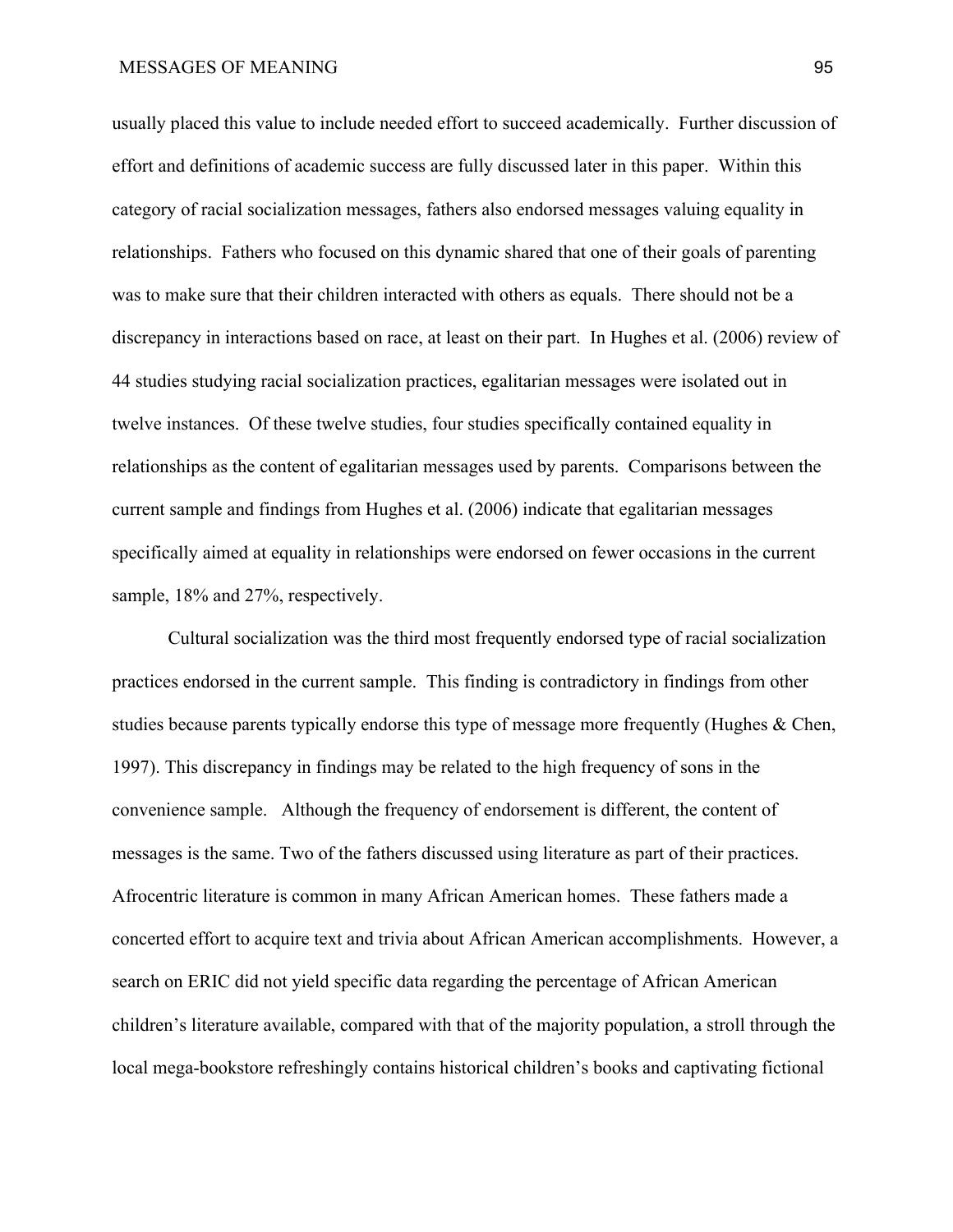African American characters that have mass appeal such as the Disney character, Doc McStuffins. The availability of books for purchase with African American characters and experiences seems to be available whether through a traditional purchase at a bookstore, online, or school book fairs, ultimately adding to home libraries of African American children.

Promotion of mistrust was the least endorsed method of racial socialization in the sampled population, as evidenced by only one clear indication of this type of message. This fits with findings from previous research indicating that across various ethnic groups, including African Americans, promotion of mistrust was the least likely to be reported (Thornton et al., 1990). The previous literature has found that youth that report promotion of mistrust as the primary method of racial socialization endorse higher rates of maladaptive functioning such as depressive symptoms (Liu & Lau, 2013). Although it is impossible to extrapolate this assertion to the reporting father's state of psychological functioning, it is noteworthy that this participant was the only father to express the angst that is associated with parenting an African American son. The transcription of his interview loses the heartfelt emotion he expressed in the tone of his voice. He shared statements such as "it hurts" when talking about police brutality and the absence of a balanced, inclusive history curriculum. Moreover, he talks about being told to "get over" slavery as "not feeling good".

### **Role of a Father**

All of the participating fathers endorsed being a father as a central component of their overall identities. Many reported taking their roles seriously. Their perspectives on how to approach parenting came from their own personal experiences and their respective parents. Some fathers chose to continue similar parenting approaches, but others reported to actively choose to parent differently from their family of origin. Regardless of the source, fathers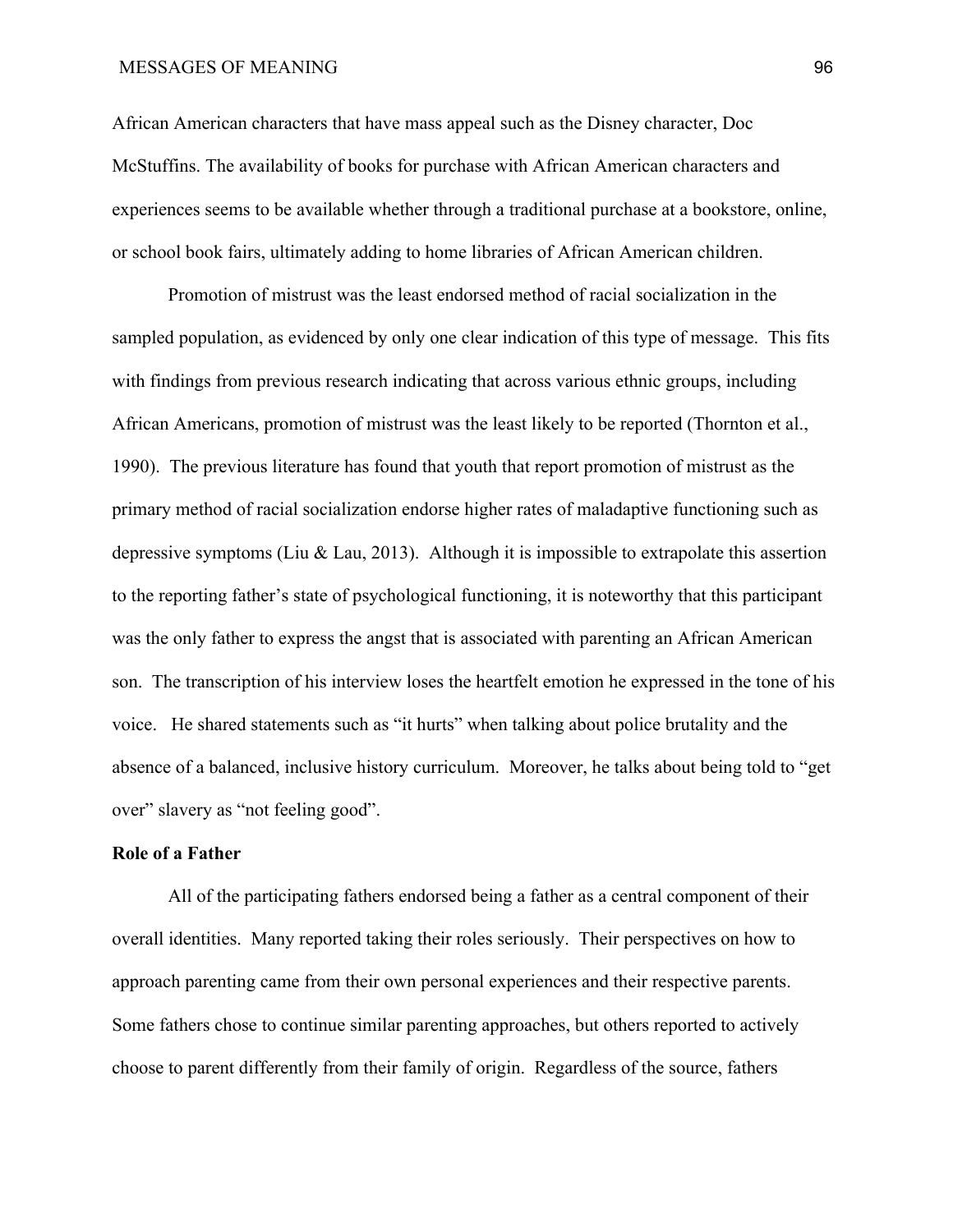reported seeing their roles as primarily that of a teacher and role model. Doyle et al. (2016) also found that being a role model was the most highly endorsed mechanism for teaching racial socialization practices. Fathers in the present study used role modeling as a mechanism to teach their sons how to be future fathers, display positive character traits, and strive for academic excellence. Although not specifically categorized in Doyle et al.'s findings (2016), the role of a teacher is implied; the mechanism of role modeling is to teach information such as general values, critical race messages, masculinity, and educational achievement. Many of the fathers in the current study felt they offered a unique perspective as African American males to both their sons and daughters. For their sons, they were able to provide and relate directly to their shared experiences. For their daughter's, they were able to model what love looks like from an African American man in order to refute negative stereotypes.

### **Definitions of Academic Success**

Historically, research on parental definitions of academic success have focused on grades and standardized assessments, and to a lesser degree academic efficacy and engagement (Hughes et al., 2009). Findings from the present study also support the fact that the fathers in this sample also measure academic success by these traditional measures. Many of the fathers measured academic success by individual grades, stating, "grades are absolutely important", and encouraging their children to strive for high letter grades. Another father outlined the importance of performing well on college entrance exams. These expectations appeared to be clearly articulated to their children through direct conversation and in some instances modeling by the father. Additionally, other fathers focused on the attainment of advanced degrees as an indicator of academic success. Again, these desires were communicated through direct conversations as well as modeling how the father's own advanced degrees has helped in his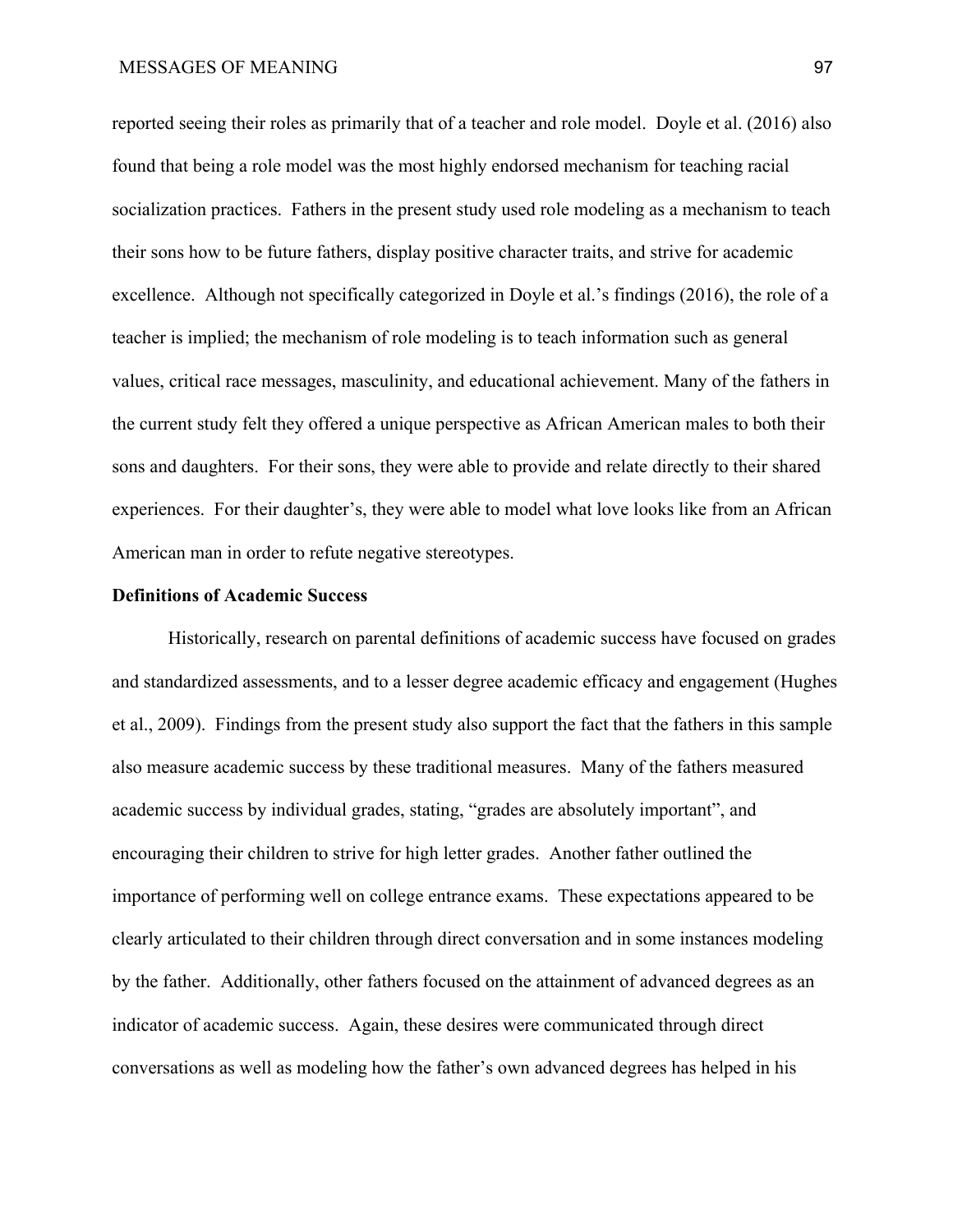career trajectory. Most often, even when fathers used their own relative success as a benchmark, they often talked about pushing their children to aspire for advanced degrees beyond their own.

Fathers' endorsements of their children's ability to remain engaged through sustained effort and resilience was also a central theme reported by fathers. This core value is also mirrored in the literature under the concepts of academic engagement and efficacy (Hughes et al., 2009). Many of the fathers considered their children's ability to put forth sustained effort over grades as their primary definition of academic success. This preference can pose as a challenge for school systems who are looking to quantify academic success. With school's performances often being evaluated by tangible measures such as grades and performance on state standardized assessments, there is a potential for misalignment between school expectations of academic success and those of these fathers.

A third category that was uncovered through interviews that are not supported in the research as falling under academic success or academic achievement was related to the themes of demonstrating learned skills, identifying one's talent, and earning potential. Fathers in the current sample indicated that their greatest concern is that their children are able to apply skills for successful adulthood. The identification of these themes relative to academic achievement is future-oriented. This orientation poses challenges for researchers and school systems to receive immediate feedback for program evaluations.

#### **Intersectionality of Racial Socialization Practices, Parenting, and Academic Success**

Five of the 16 fathers explicitly discussed the relationship of their racial socialization practices and relative definitions of academic success. When discussing the intersectionality of the constructs, the fathers referred to a mixture of cultural socialization and preparation for bias. Many of the fathers referenced the importance of taking advantage of educational opportunities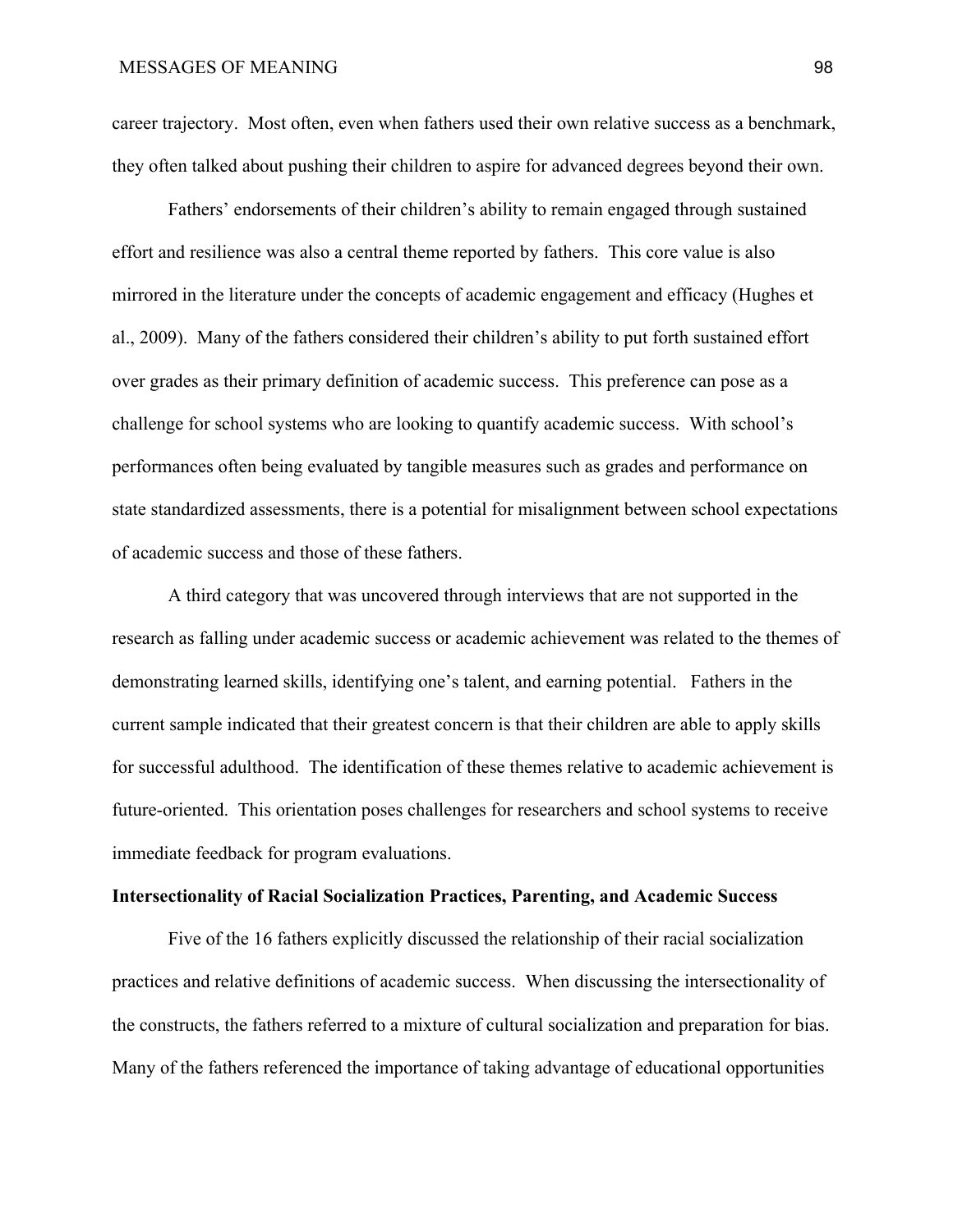due to historical inequalities offered for educating African Americans. Some referred to moments during the Civil Rights period of the 1960s and others referred to the denial of basic human rights violated through enslavement. There was a sense of pride associated with the fact that their ancestors had rallied and continued on to the gain equal opportunities and it is now the responsibility of the father to make sure their children take full advantage of their sacrifices, suggesting messages of cultural socialization. As one father stated, "(It's a) way to kind of pay respect to the efforts of the past that have allowed us to be where we are now." Preparation for bias messages was related to the amount of effort that would be needed for recognition and advancement, referred to having to "try harder" because of their ethnicity.

## **Implications for Practice**

Fathers were prompted to share what they felt school systems should know about their experiences as African American fathers and how to support their children. Fathers provided a variety of responses. A common thread throughout their responses clearly articulated that they valued education for their children. For these fathers, a "good education" meant that their children could demonstrate mastery as evidenced by high achievement, emotional regulation through demonstration of perseverance, and application of learned information through achieving successful careers and applying taught skills. The fathers were able to indicate their desired goals as well as barriers they determined hindered acquisition of these collective goals for their children. Their responses can be categorized as falling under increased engagement, the need for individualized experiences, and the continued presence of institutionalized racism. Frequently, school improvement plans include needed areas of growth as identified by community stakeholders. The fathers in this study have outline clear areas of concentration for school systems to improve practices.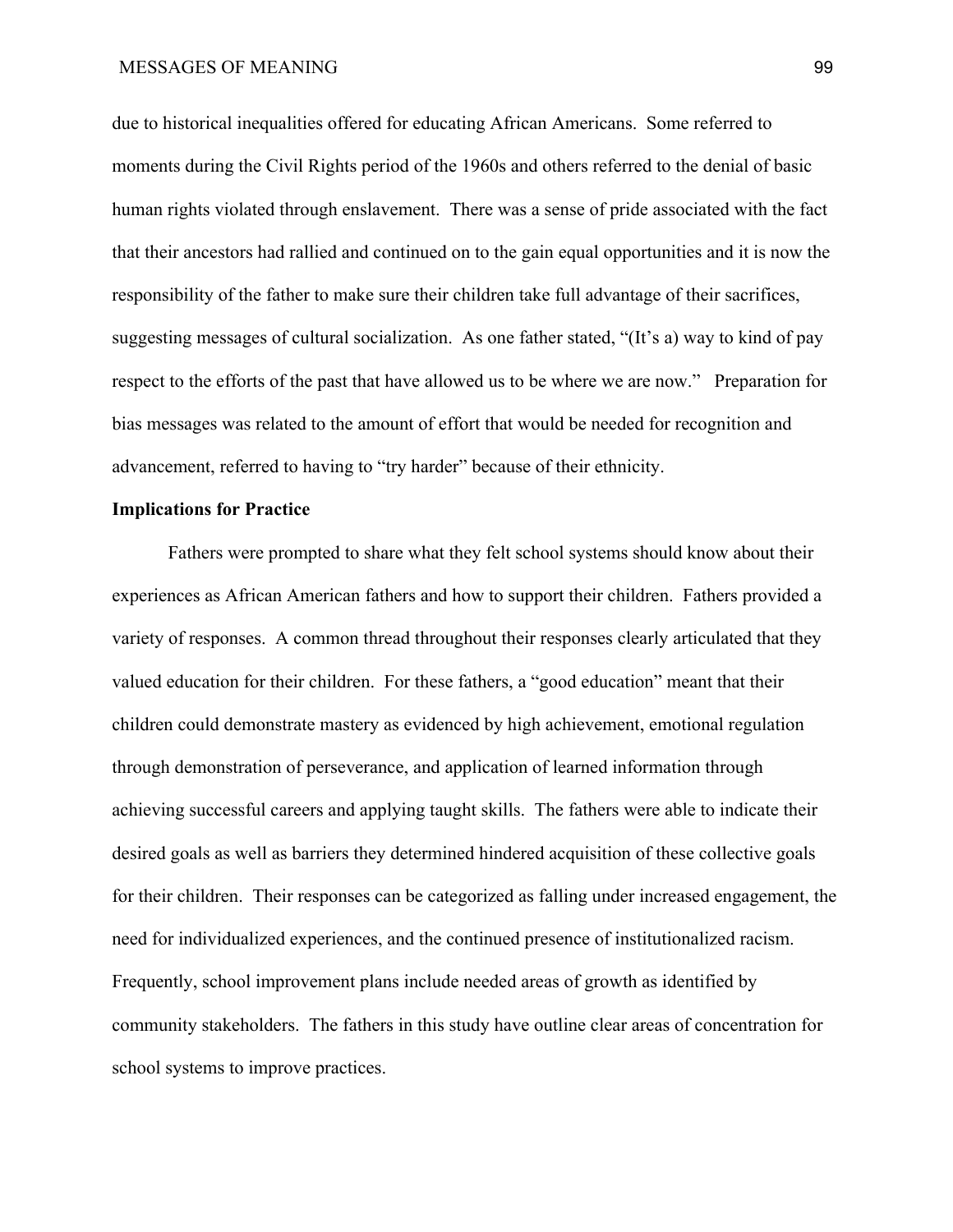Many of the fathers discussed the need for increased engagement of African American male students in particular. One father discussed the need for appropriately designed, rigorous curriculum; however, the majority of the fathers who voiced concerns under engagement referred to emotional engagement rather than that which was academic and curricular in nature. These fathers want schools to make social-emotional connections with their students. As one father stated, "Ask questions". Although this may sound simple, with the pressure of pacing charts and standardized testing, it may seem impossible for some teachers to fit this into their schedules. Additionally, having an "open format" may prove to be challenging for teachers who have difficulty with classroom management. Responsive classroom approaches may be a semistructured way of formally allocating time to have teachers get to know students and create supportive environments in which children can take emotional and academic risks with the guidance of a teacher to help moderate discussions (Horsch, Chen, & Wagner, 2002).

Fathers also reported concerns regarding a lack of individualized instructional planning for their children as a barrier to demonstrating relative definitions of academic success. They are seeking individualized support in helping students identify potential career paths, talents, and instruction based on their learning preferences. Vocational interest assessments such as the Career Interest Inventory may provide a measurable means of helping students identify potential career paths (Stone, 1993). Utilizing these types of interest inventories both in the middle school and in high school years allows for a comparison and a way to verify if interests remain the same or if curricular selections support interests and talents. Middle school career planning programs that include components such as a six-year plan of study in the area of identified interests, curriculum infusion, and job shadowing have been shown to help students identify, and at minimum explore, a variety of career opportunities (Kelly, 2000).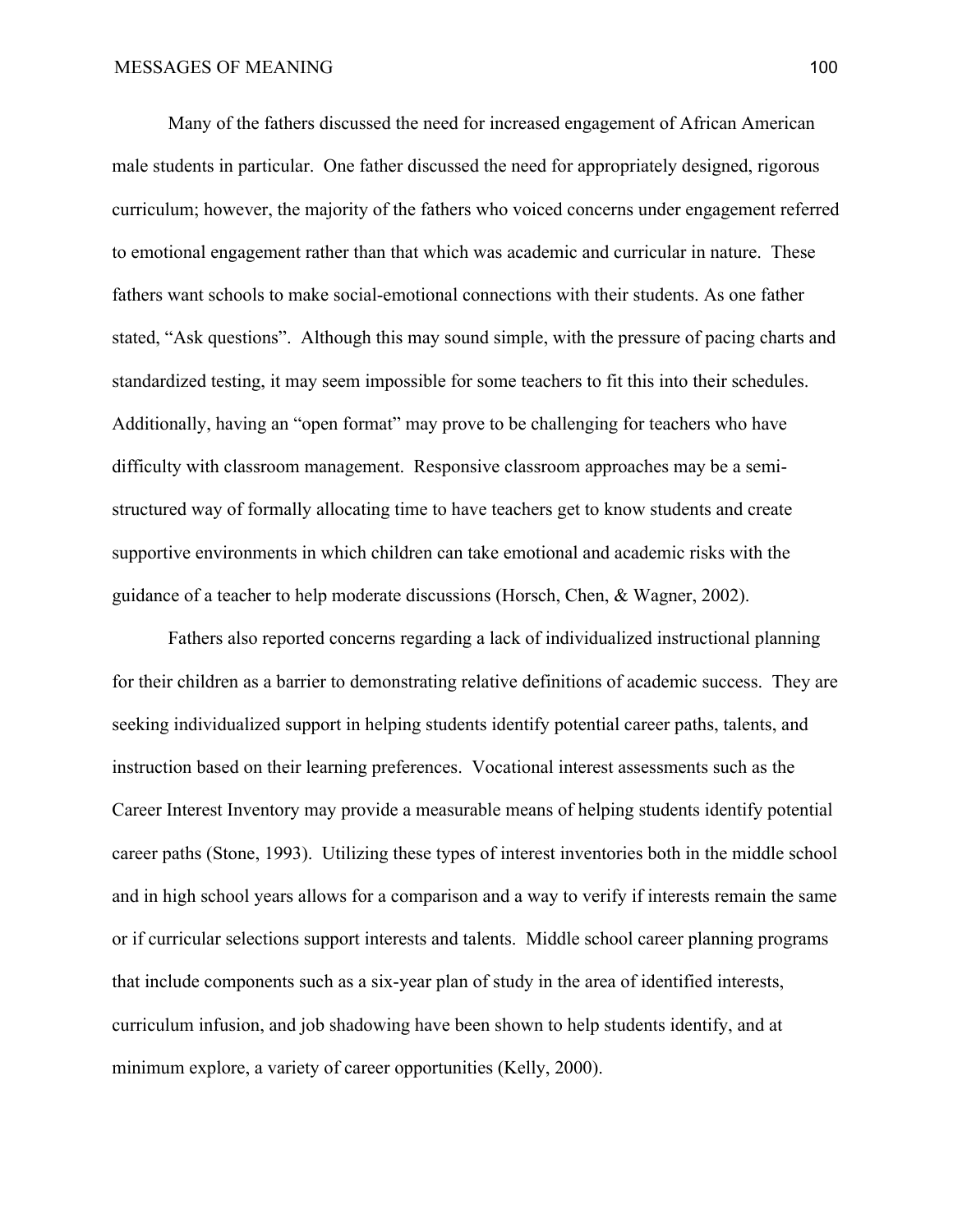The final area of consideration for an implication of findings regarding African American fathers' concerns and lapses in consideration by schools is continued overt and covert institutionalized racism that still exists. One of the ways that schools can assist with combating racist or discriminatory practices is first to acknowledge them. Landa (2011) suggests that in order for teacher to engage in cultural proficiency the most be able to engage in the following: evaluate how their own culture and awareness impacts their behaviors, values, and perceptions of students; perceive differences in cultures; consider the experience of non-dominant children; understand the historical and current social constructs associated with race, prejudice, and discrimination, and the role of culture in education. Teachers and school systems should not shy away from discussing race and ethnicity in school settings. Previous research (Hughes et al. 2006) and current participants clearly assert that African American families are likely already talking about race and ethnicity. African American children are likely to be acutely in tune with overt racism and micro aggressions before their White counterparts; essentially, they are aware before many White educators and children believe they can consciously perceive negative and affirming interactions. The nuances of racial socialization methods of preparation for bias and promotion of mistrust may be outside of their competency area of schools; however, they can certainly promote cultural socialization and egalitarian messages as part of character education programs and multicultural curriculum selections.

### **Further Research**

The findings of the current study yielded many fruitful details related to African American fathers' experiences in parenting related to racial and academic socialization practices. Even with the wealth of information obtained, there are certainly limitations to the current study that future research should consider related to question formatting, preparation for bias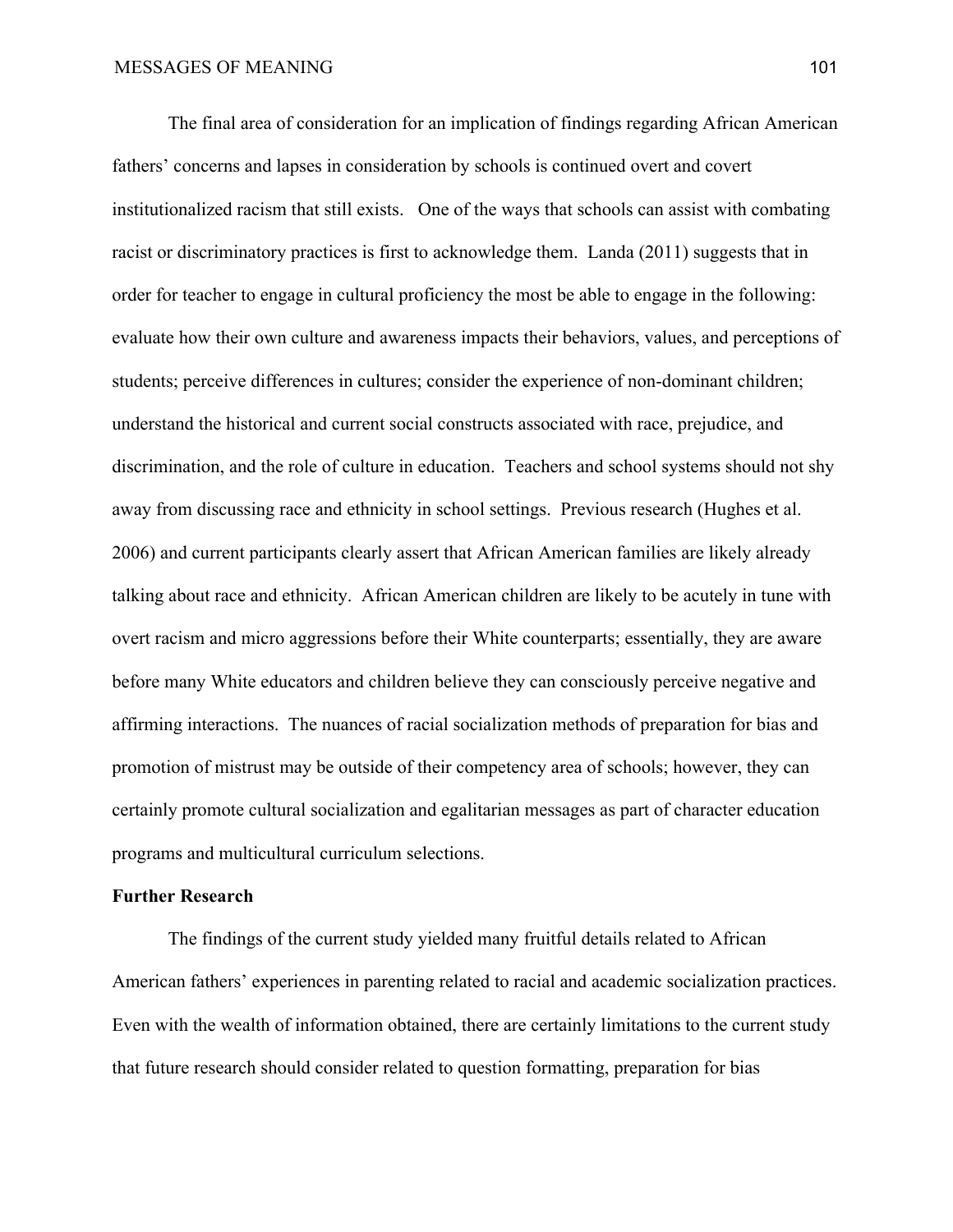socialization practices for girls, endorsement of promotion of mistrust, collecting additional data regarding demographic information and potential concerns of researcher bias.

The concept of intersectionality between roles is complex. Due to the complex nature of the subject matters of race, academic socialization, and parenting practices, the current researcher found it difficult to elicit responses with a question that was simply stated for participants. On multiple occasions, participants asked for the prompt specifically addressing these relationships to be cumbersome as evidenced by asking the author to repeat the question. Occasionally, the respondent would begin to answer the question and appear to lose the purpose of his statement. This response style lends itself to suggest that many participants struggled to integrate the three components of the question. It is suggested that future research consider either rewording the prompt to elicit clear responses regarding intersectionality with a response requiring a yes or no, followed by a query for respondents to explain, further, the origin of their response.

Another area for further research is related to the discrepancy in preparation for bias messages by gender related to police interactions. Many of the fathers in the current study spoke at length about how they prepare their sons for potential interactions with law enforcement. Some gave personal narratives about their own experiences about how they prepare their sons, and another gave explicit instruction on how to behave, down to not making any "crazy movements". In a review of available literature related to racial socialization practices, there was no mention of how daughters are socialized to deal with law enforcement. This is of particular concern, considering reports of police brutality against women of color and social justice movements such as #sayhername and #metoo (Hutchinson, 2018). Future research should investigate whether or not these conversations are taking place with African American daughters.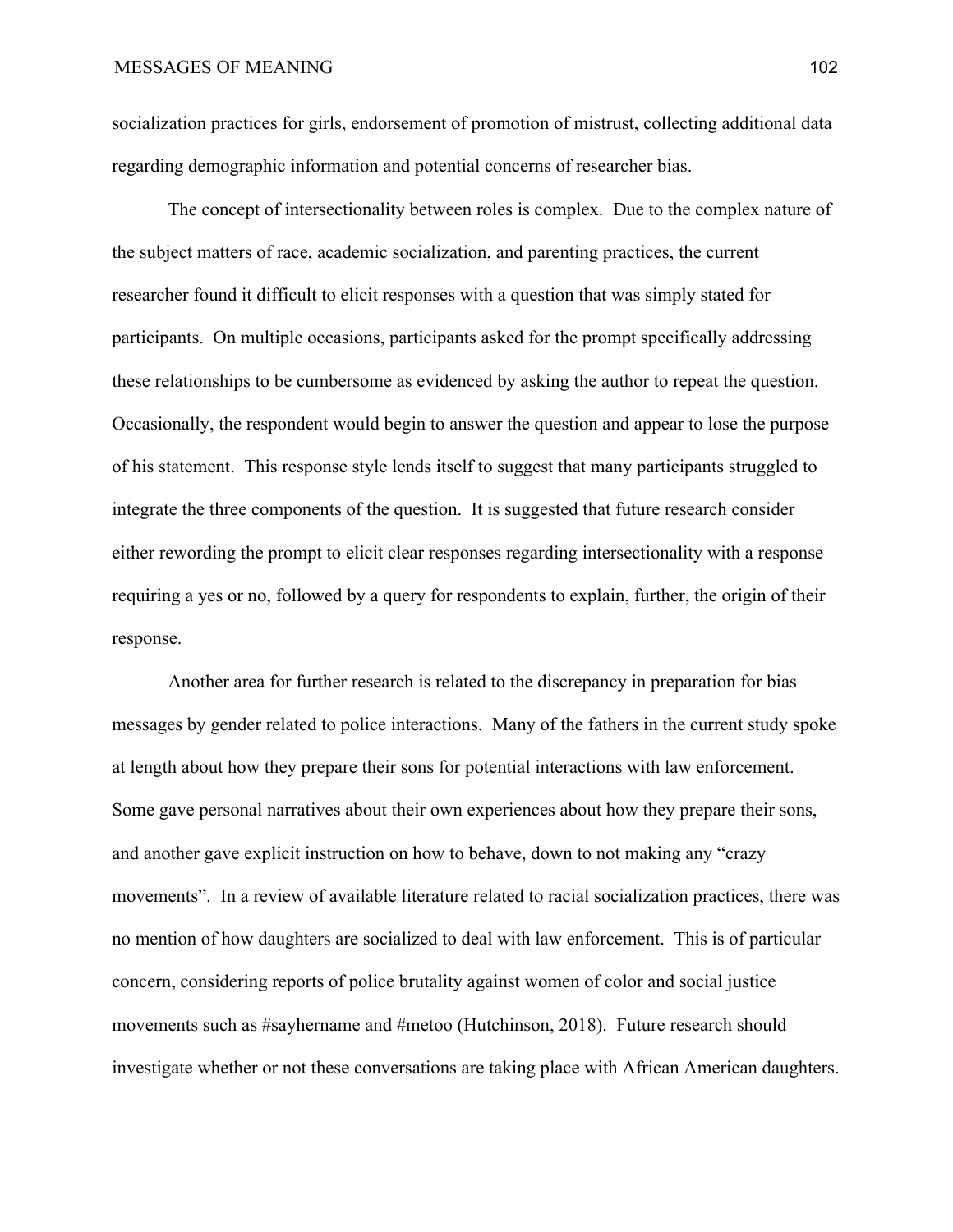Do African American fathers perhaps feel that this is a gender-based socialization topic that should be handled by female primary caregivers or mothers? If not, then how are daughters learning to navigate these situations in gender specific ways, if at all?

Previous research asserts that promotion of mistrust messages are more likely to be endorsed in qualitative studies compared with quantitative studies (Hughes et al, 2006). In the current sample, only one participant explicitly endorsed promotion of mistrust messages during the recorded interview. However, two additional participants endorsed promotion of mistrust statements after the formal interview was discontinued. These statements were made in the context of the author stating her purpose for engaging in the current research and for personal relevance. The additional, undocumented statements suggest that promotion of mistrust may be more prevalent, at least within the current sample, than identified. Hesitations to share promotion of mistrust statements may be a function of stereotype threat for fear of judgment from out-group members. It is hypothesized that this type of stereotype threat may be the antecedent because, in both instances, the participant asked if the interviewer was still recording. Future research may find a focus group that directly asks about promotion of mistrust messages as a better approach to soliciting responses. In a group setting, participants may feel more comfortable sharing these types of messages, particularly if they know that others have similar experiences.

No specific data were collected regarding any demographic information concerning the participants outside of the inclusionary criteria. Although useful information was obtained without this information, future research should consider the benefit of collecting demographic information for analysis. In particular, the inclusion of information regarding the fathers' socioeconomic status and levels of education may shed additional light on themes and practices of the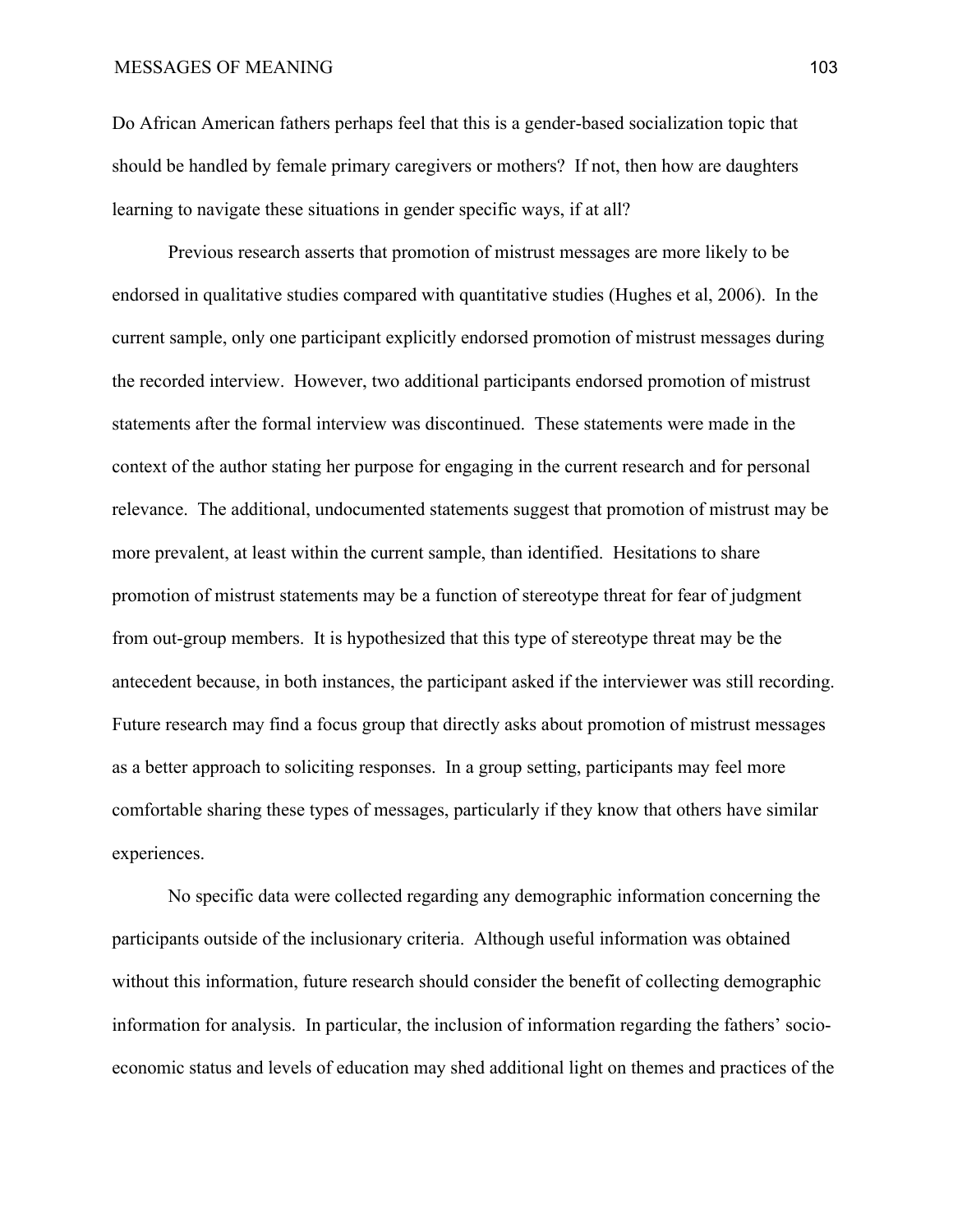fathers. This would be of particular interest in regard to relative definitions of academic success. Do fathers who are currently striving for advanced education define academic success and those who have "achieved" higher education? Are the benchmarks for academic success different, based on the fathers' socioeconomic status? Not only would specific information from survey demographic data be important but the inclusion of interview questions that question the link between socioeconomic status and conscience parenting practices regarding racial-ethnic socialization would be important to explore.

The final presented limitation related to the current study is the possible influence of researcher bias related to participants wanting to give the "right" answer and in-group membership. During the rapport-building component of interviews, the author revealed that she was a doctoral candidate working towards the completion of the final requirements for her degree. Because all of the participants valued academic achievement and effort, as evidenced by later responses in their interviews, it is hypothesized that they wanted to "please" the examiner. Although the opening script assures participants that there are no "right or wrong answers", some of the respondents would ask if their responses were correct. One explicitly stated once the recording was discontinued that he hoped he did a "good job". Although researcher bias in interpretation of findings was minimized by journaling about emotional responses to interviews and use of a validation team, there is the possibility that there could have been an impact on how fathers responded, based on wanting to present as a "good participant".

Additionally, in-group membership on behalf of the researcher also may have impacted the depth in which probing took place. For example, in a review of transcripts, there were potential opportunities for additional probing of responses. However, due to the researcher' shared race and ethnicity with the respondents, implied messages or comments were not probed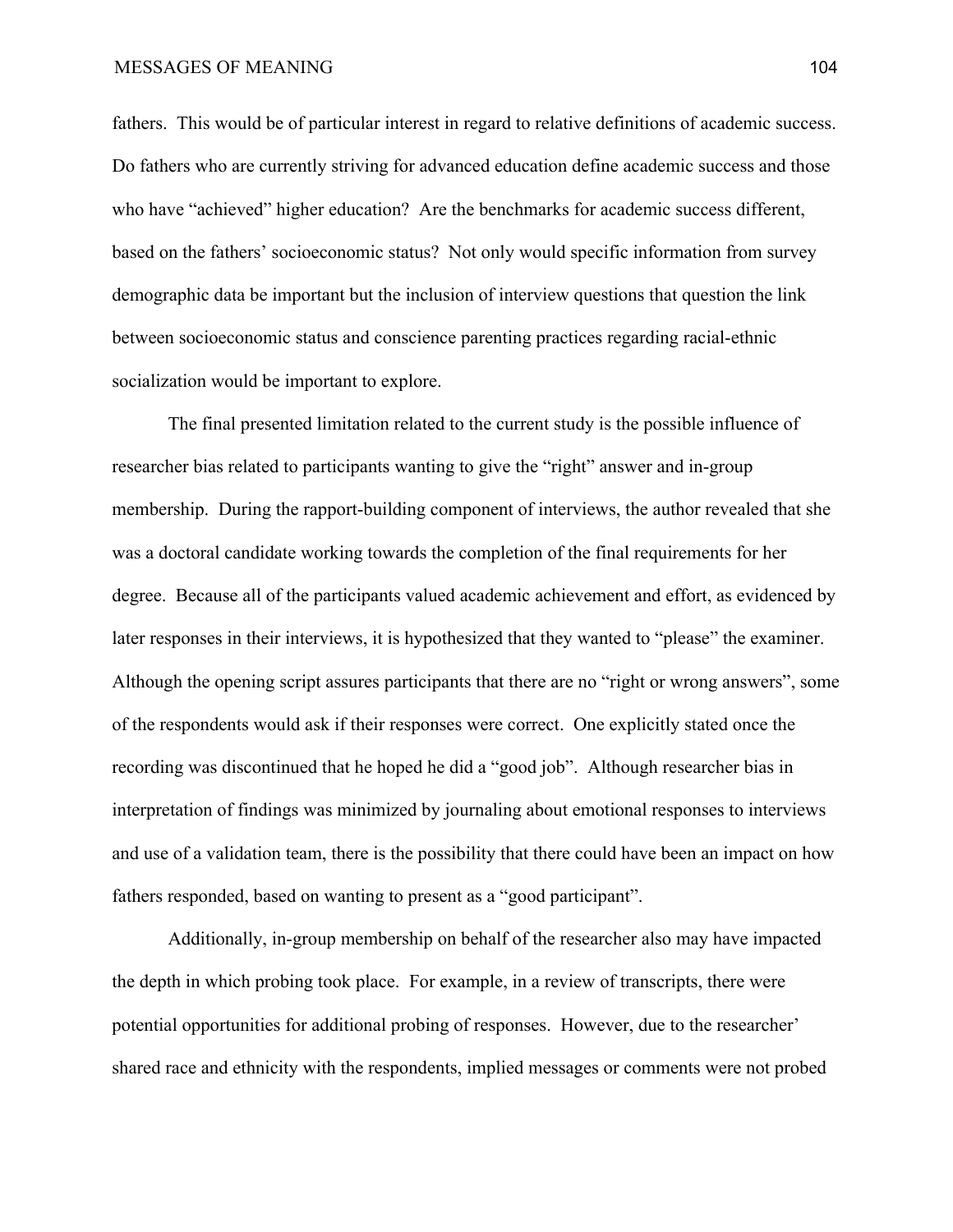because the researcher was aware of the context or content due to familiarity with their shared culture. An out-group researcher may have probed deeper due to lack of familiarity of statements. For example, Interviewee 9 talked about having the thought that he had to, "do twice as well for the same sort of recognition", compared with his White counterparts. Although he did not share this explicitly with his children, it was "certainly in the back of (his) mind". He also defined academic success as giving your "best effort". So although both of these statements were under the context of his definition of academic success, the reference of "twice as well" is a comment on a common proverb in the African American community known as a "Black Tax", in which it is said that African Americans have to "work twice as hard to get half as far". So his comment on "effort" for academic success also served a dual purpose as a means of preparation for bias. However, this is a hypothesis on the part of the researcher because he, the father, did not actually endorse such a message when explicitly prompted to share racial socialization practices.

## **Conclusion**

Parenting is a nuanced, complex, yet rewarding endeavor. Parents are their child's first teacher and role model. Parents of minority groups have the additional context of introducing race identity development as well. For African Americans, this can be an especially formidable task due to the social constructs that are associated with race. Despite the enormous responsibility, it comes intuitively for many.

For the 16 African American fathers in the current study, all report valuing the opportunity to be a father. They considered their most important duty as a father to be a role model, through demonstrating desired skills and behaviors through examples, and a teacher through their unique perspective as an African American male. The current study allowed these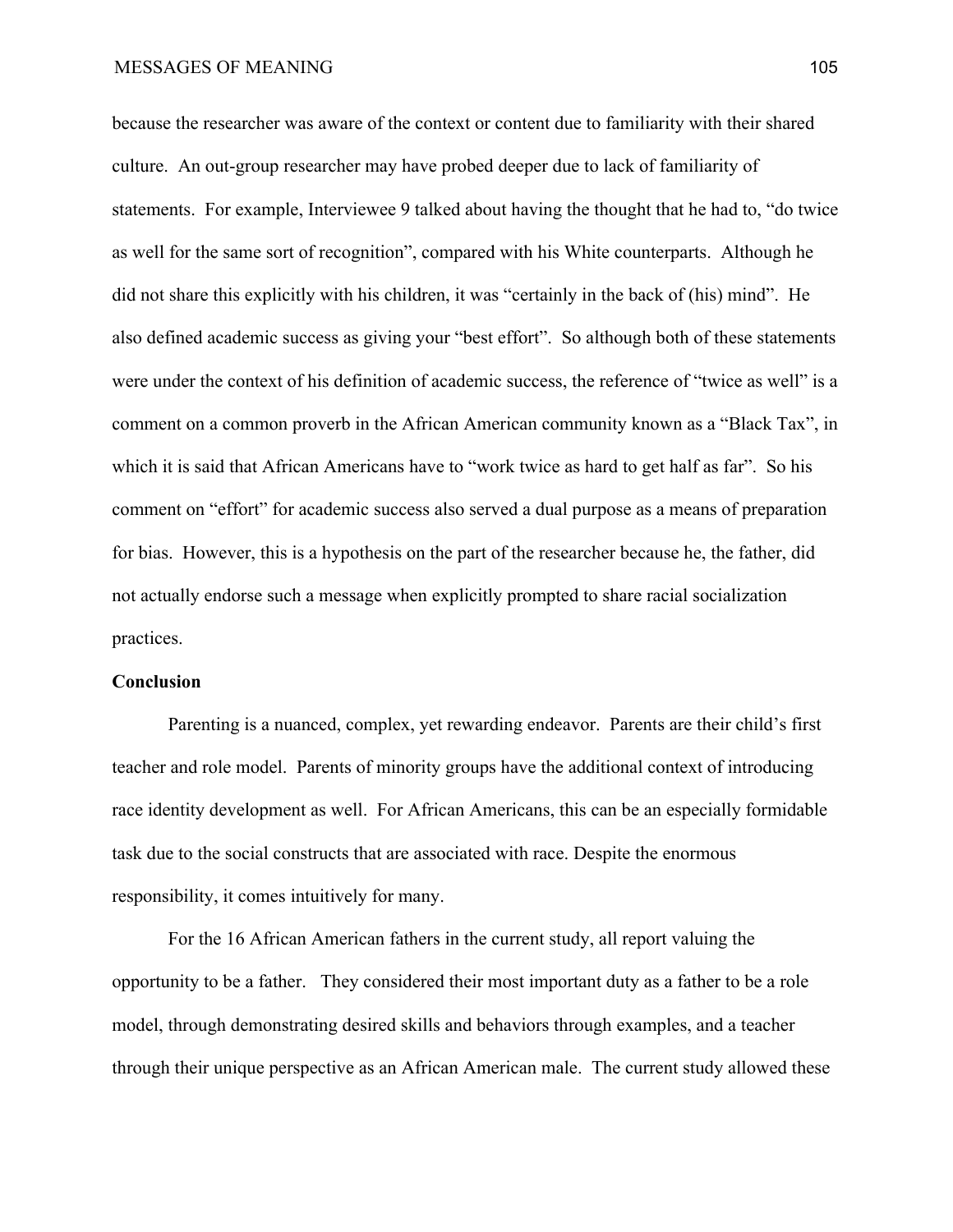fathers a chance to voice their unique lived experiences as an African American father. They discussed the challenges of socializing their children around race and their varied approaches. All of the fathers used documented racial socialization messages such as cultural socialization, preparation for bias, egalitarian, and promotion of mistrust (Hughes et al., 2006). Preparation for bias messages were the most frequently utilized messages in the current sample. Fathers used this mode of communication as a way to help their children identify discriminatory situations and have action plans to address them. Fathers often discussed that they used this form of racial socialization with their sons to combat potentially fatal interactions with law enforcement. Fathers were likely to use preparation for bias messages with their daughters regarding gender and racial stereotypes such as combating the negative stereotype of being the "angry Black woman". Fathers also reported using egalitarian messages with their sons and daughters, often focusing on equality in developing relationships, work ethic, and family cohesiveness. Cultural socialization messages were reportedly used with sons and daughters as a means of encouraging cultural pride to act as a buffer for later encounters with discrimination or negative stereotypes. The least frequently documented racial socialization method was promotion of mistrust, advising their children to steer clear of other ethnic groups. Although this message was the least reported, informal conversations suggest that the use of the messages may occur at higher rates than originally considered. Further research should consider the use of focus groups potentially to elicit these responses for fathers who utilize this strategy but feel uncomfortable verbalizing it.

Fathers' perceptions of academic success were also investigated as part of the current study. African American fathers report defining academic success by traditional and nontraditional means. Some look to historical, measurable measures such as grades, performance on standardized assessments and attainment of advanced degrees. Others view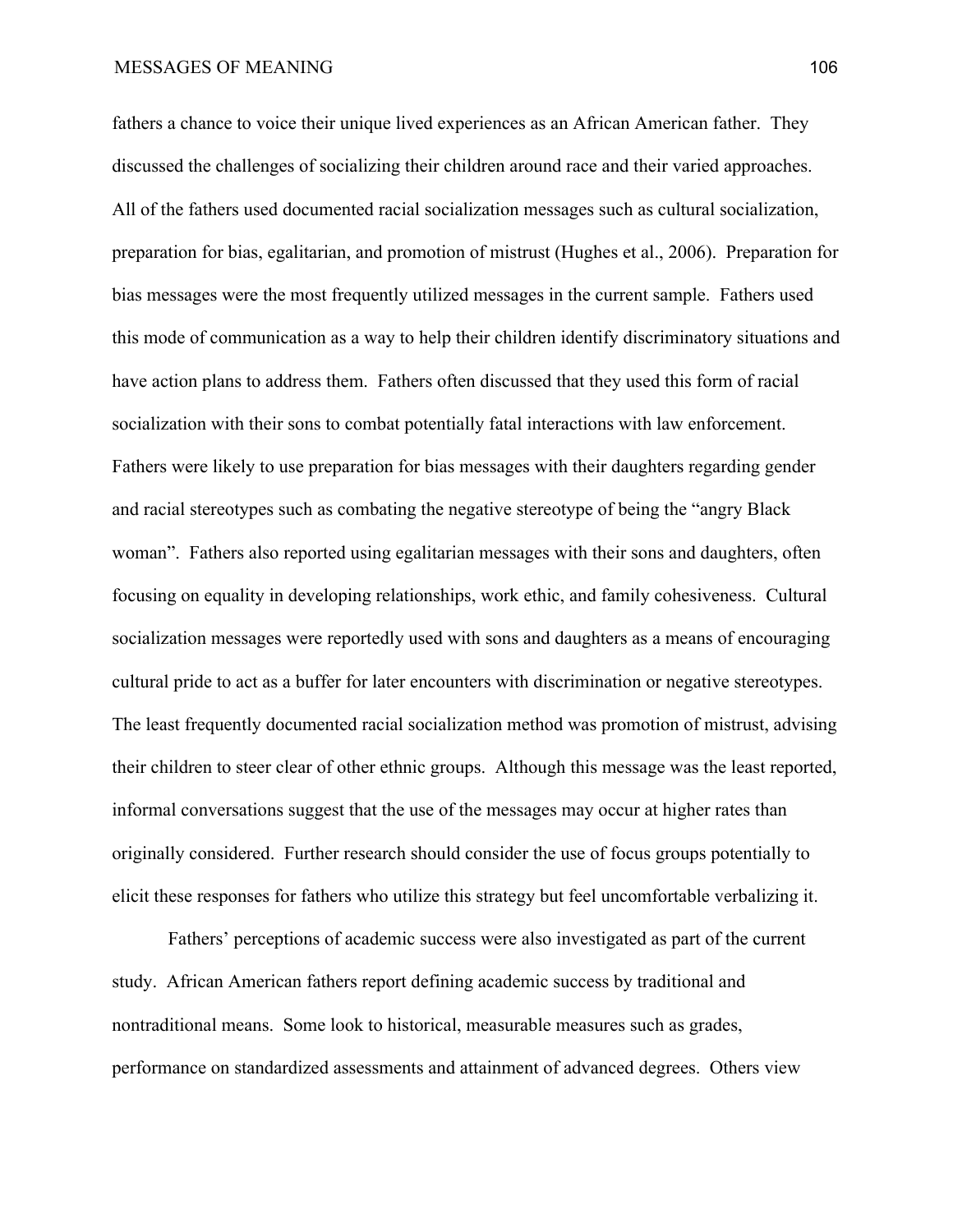#### MESSAGES OF MEANING 107

traditional measures of effort or engagement as indicators of academic success through the demonstration of resiliency and perseverance. Differing from literature related to definitions of academic success and expectations, fathers in this study also identified their child's ability to identify a talent and apply a taught skill in all world situations that foster increased standards of living as academic success. Although identification of talent can be determined through interest inventories and exposure to a variety are feasible, the remaining two components of this definition are more difficult to quantify and program. Application of taught skills could potentially be measured by well-equipped and intentional project-based learning courses. Future earnings would require a longitudinal approach, thus making it difficult for school systems to make adjustments in programming based on evaluation results.

Fathers are clearly able to articulate their racial socialization preferences and relative definitions of academic success. However, they were not as clear in describing the intersectionality of being an African American father, racial socialization practices, and academic socialization. Part of the inability in clearly articulating is likely due to the wording of the question. Many of the respondents found this prompt particularly challenging. Additionally, there is also the possibility that for some of the fathers there is no intersectionality. Those that did comment on how the three constructs were interwoven discussed how a legacy of discrimination in access to appropriate education since slavery has impacted their view of the necessity for students to perform academically. Future research should consider probing specifically in a less generalized manner to ascertain properly if fathers connect the three constructs.

African American fathers are present socializers in their children's' lives. They are emotionally invested in their success and want them to achieve. Their position as a community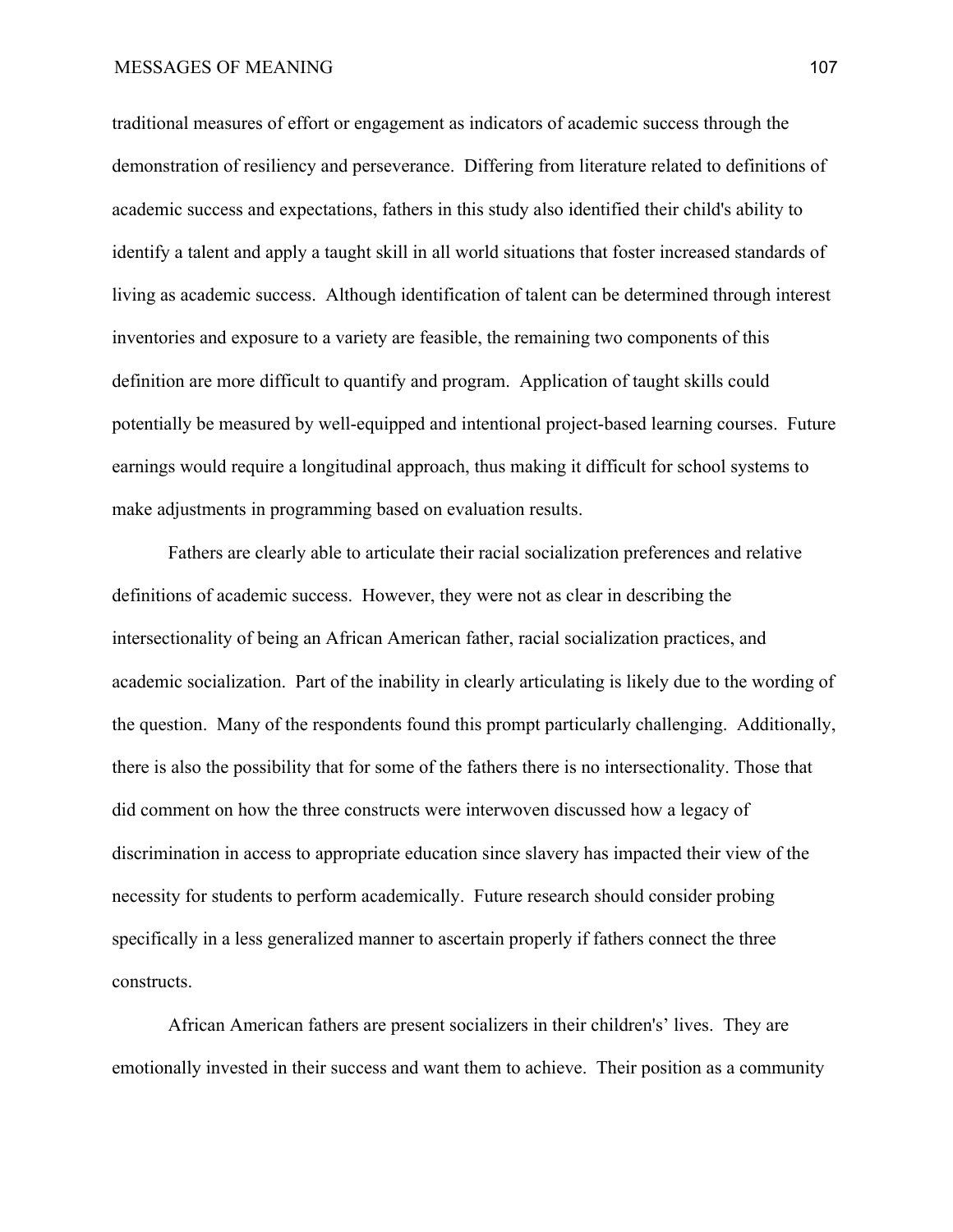stakeholder is at times overlooked for a variety of reasons. The fathers in this study shared areas of improvement within school systems that serve as barriers to their children demonstrating their relative definitions of academic success. Of particular concerns are the acknowledgment of institutionalized racism and lack of individualized instructional programming. Fathers reported that they are concerned that schools do not recognize the consequences of continued institutionalized racism through direct methods such as the blatant omission of a balanced history curriculum, including the accomplishments and dark history of slavery and implied methods such as micro-aggressions. Possible solutions to minimize the impact of institutionalized racism include cultural proficiency through professional development and using schools as positive cultural socializers. Lack of individualized programming was also a larger theme under areas of improvement in school systems by fathers in the study. Variety in instructional opportunities as well as developing true emotionally meaningful relationships between students and teacher can allow for greater individuality.

In conclusion, African American fathers are valuable members not only in our society as a whole but also to their children. The current qualitative study gives African American fathers a voice in the literature about their experiences, racial-ethnic socialization practices, and views on education. The greatest contribution to the field is that the present project highlights the fact that when given the opportunity to share their experiences, others can learn the important contributions and values that African American fathers provide in raising the next generation. As one interviewee put it, "As the man of the house, or the father of the home, you have three major responsibilities: provider, priest, protector." The beauty of being a father is to be all that their children need.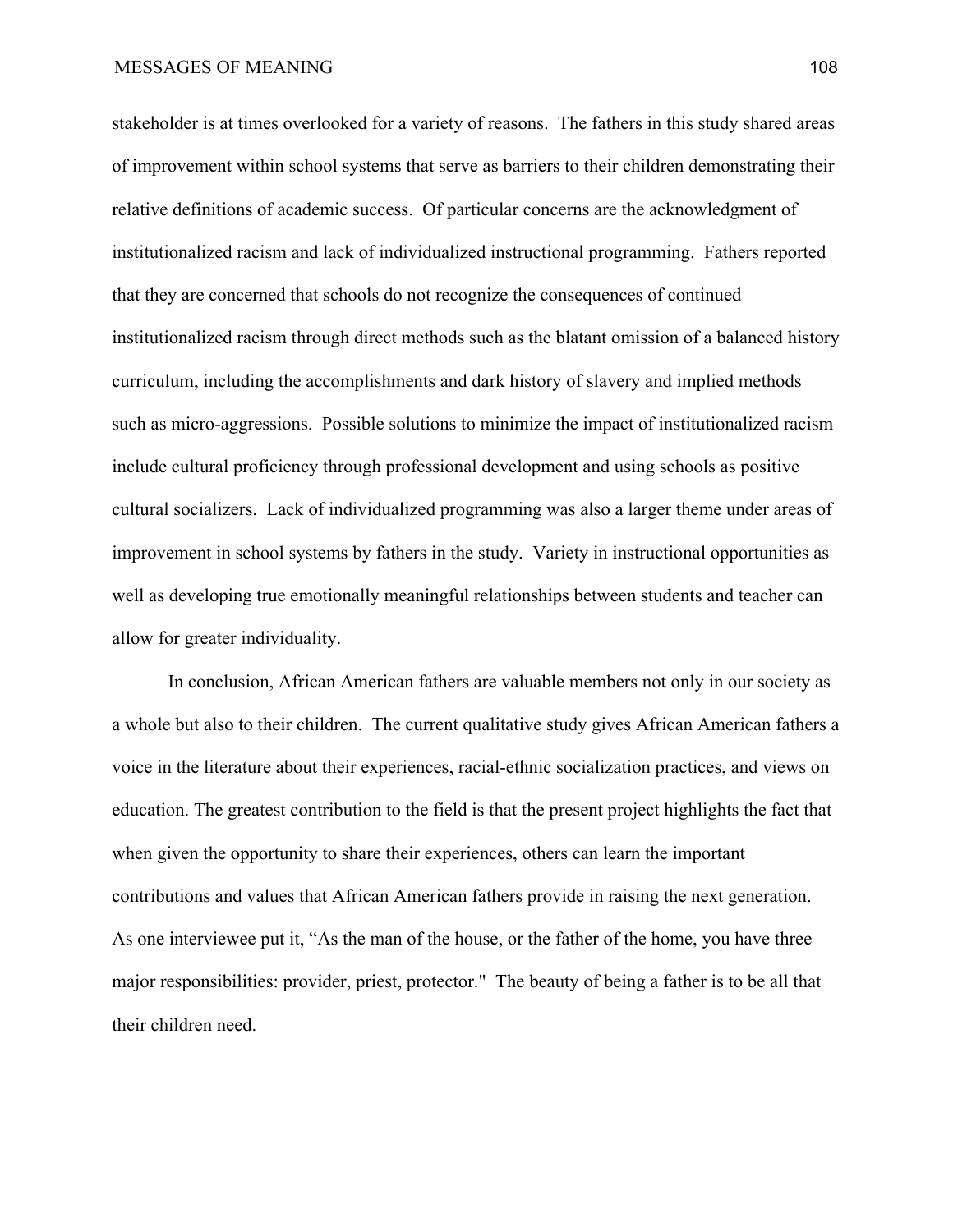#### **References**

- Baumrind, D. (1991). The influence of parenting style on adolescent competence and substance use. Journal of Early Adolescence, 11(1), 56–95. Retrieved from [https://ezproxy.pcom.edu/login?url=https://search.ebscohost.com/login.aspx?direct=true](https://ezproxy.pcom.edu/login?url=https://search.ebscohost.com/login.aspx?direct=true&db=agr&AN=IND91033928&site=eds-live&scope=site) [&db=agr&AN=IND91033928&site=eds-live&scope=site](https://ezproxy.pcom.edu/login?url=https://search.ebscohost.com/login.aspx?direct=true&db=agr&AN=IND91033928&site=eds-live&scope=site)
- Berkel, C., Murry, V., Hurt, T, Chen, Y., Brody, G., & Simons, R. (2009). It takes a village: protecting rural African American youth in the context of racism. *Journal of Youth and Adolescence, 38* (2), pp. 175-188

Bertard, M. & Mullainathan, S. (2004). Are Emily and Greg more employable than Lakisha and Jamal? A field experiment on labor market discrimination. *The American Economic Review, 97*(4), 991-1013. Retrieved from [https://www.jstor.org/stable/359280](https://www.jstor.org/stable/3592802)2

- Black. (n.d.) In Merriam-Webster online. Retrieved from [http://www.merriam](http://www.merriam-webster.com/dictionary/black)[webster.com/dictionary/black](http://www.merriam-webster.com/dictionary/black)
- Bowman, P. J., & Howard, C. D. (1985). Race-related socialization, motivation, and academic achievement: A study of black youths in three-generation families. *Journal of the American Academy of Child Psychiatry, 24*(2), 134-141. Retrieved from [http://ezproxy.pcom.edu:2048/login?url=http://search.ebscohost.com/login.aspx?direct=tr](http://ezproxy.pcom.edu:2048/login?url=http://search.ebscohost.com/login.aspx?direct=true&db=edselc&AN=edselc.2-52.0-0021914235&site=eds-live&scope=site) [ue&db=edselc&AN=edselc.2-52.0-0021914235&site=eds-live&scope=site](http://ezproxy.pcom.edu:2048/login?url=http://search.ebscohost.com/login.aspx?direct=true&db=edselc&AN=edselc.2-52.0-0021914235&site=eds-live&scope=site)

Bronfenbrenner, U., & Morris, P. (2006). The bioecological model of human development. In R. M. Lerner, & W. Damon (Eds.), (pp. 793-828). Hoboken, NJ, US: John Wiley & Sons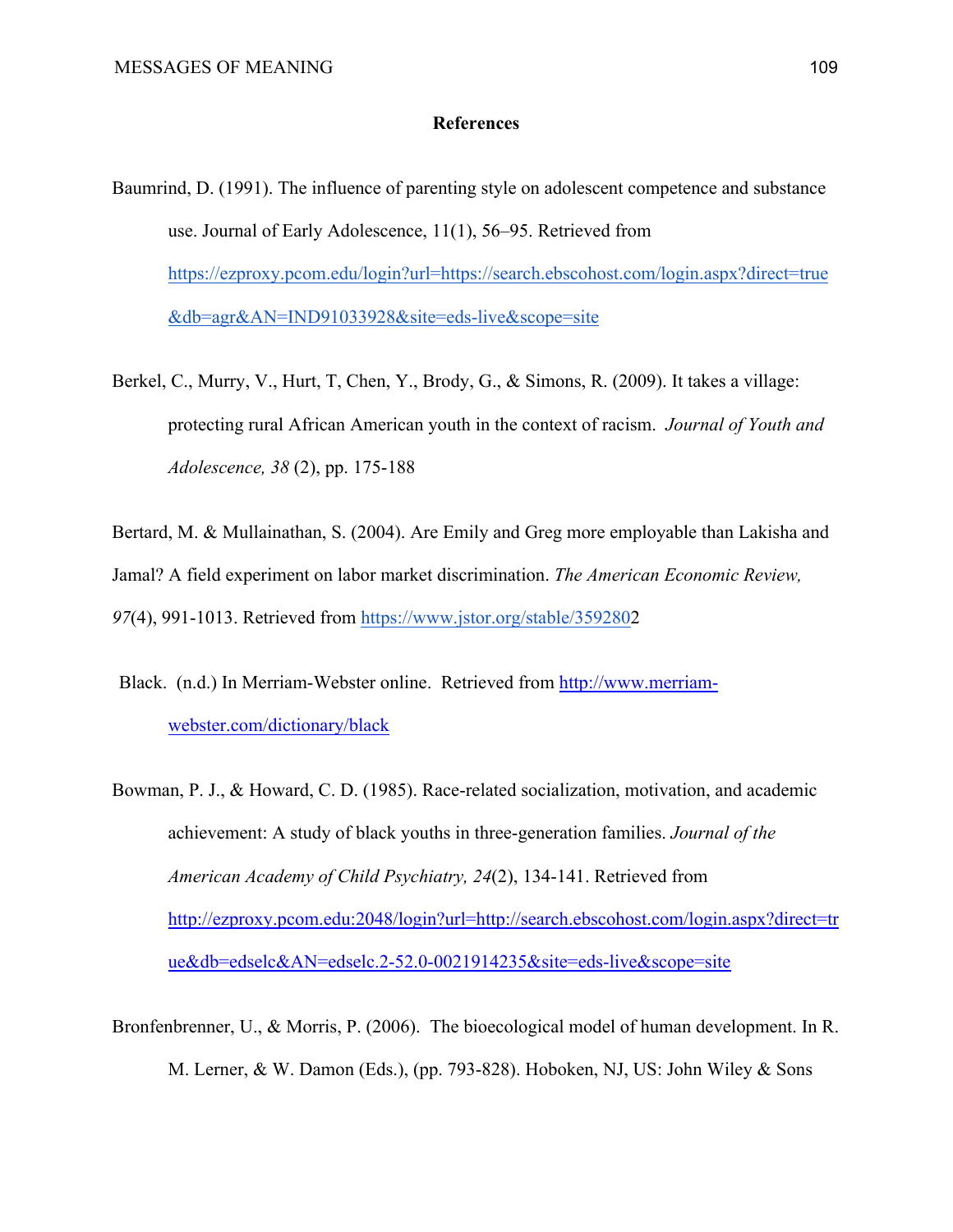Inc. Retrieved from

[http://ezproxy.pcom.edu:2048/login?url=http://search.ebscohost.com/login.aspx?direct=tr](http://ezproxy.pcom.edu:2048/login?url=http://search.ebscohost.com/login.aspx?direct=true&db=psyh&AN=2006-08774-014&site=eds-live&scope=site) [ue&db=psyh&AN=2006-08774-014&site=eds-live&scope=site](http://ezproxy.pcom.edu:2048/login?url=http://search.ebscohost.com/login.aspx?direct=true&db=psyh&AN=2006-08774-014&site=eds-live&scope=site)

- Brown, T., Linver, M., & Evans, M. (2010). The role of gender in the racial and ethnic socialization of African American adolescents. *Youth & Society, 1*(3), 357-381.
- Buehler, J. (2017). Racial/Ethnic disparities in the use of lethal force by US police, 2010–2014. *American Journal of Public Health, 107*(2), 295-297.
- Caughy, M., O'Campo, O., Nettles, P., Lohrfink, S., & Fralwigh, K. (2006). Neighborhood matters: Racial socialization of African American children. *Child Development, 77*(5), 1220-1236. doi:10.1111/j.1467-8624.2006.00930.x
- Caughy, M., O'Campo, P., Randolph, S. & Nickerson, K. (2002). The influence of racial socialization practices on the cognitive and behavioral competence of African American preschoolers. *Child Development, 73*(5), 1611-1625. Retrieved from https://www.jstor.org/stable/3696402
- Coard, S. I., Wallace, S. A., Stevenson, H. C., & Brotman, L. M. (2004). Towards culturally relevant preventive interventions: The consideration of racial socialization in parent training with African American families. *Journal of Child and Family Studies, 13*(3), 277-293. Retrieved from [http://ezproxy.pcom.edu:2048/login?url=http://search.ebscohost.com/login.aspx?direct=tr](http://ezproxy.pcom.edu:2048/login?url=http://search.ebscohost.com/login.aspx?direct=true&db=eric&AN=EJ943227&site=eds-live&scope=site;)

[ue&db=eric&AN=EJ943227&site=eds-live&scope=site;](http://ezproxy.pcom.edu:2048/login?url=http://search.ebscohost.com/login.aspx?direct=true&db=eric&AN=EJ943227&site=eds-live&scope=site;)

<http://dx.doi.org/10.1023/B:JCFS.0000022035.07171.f8>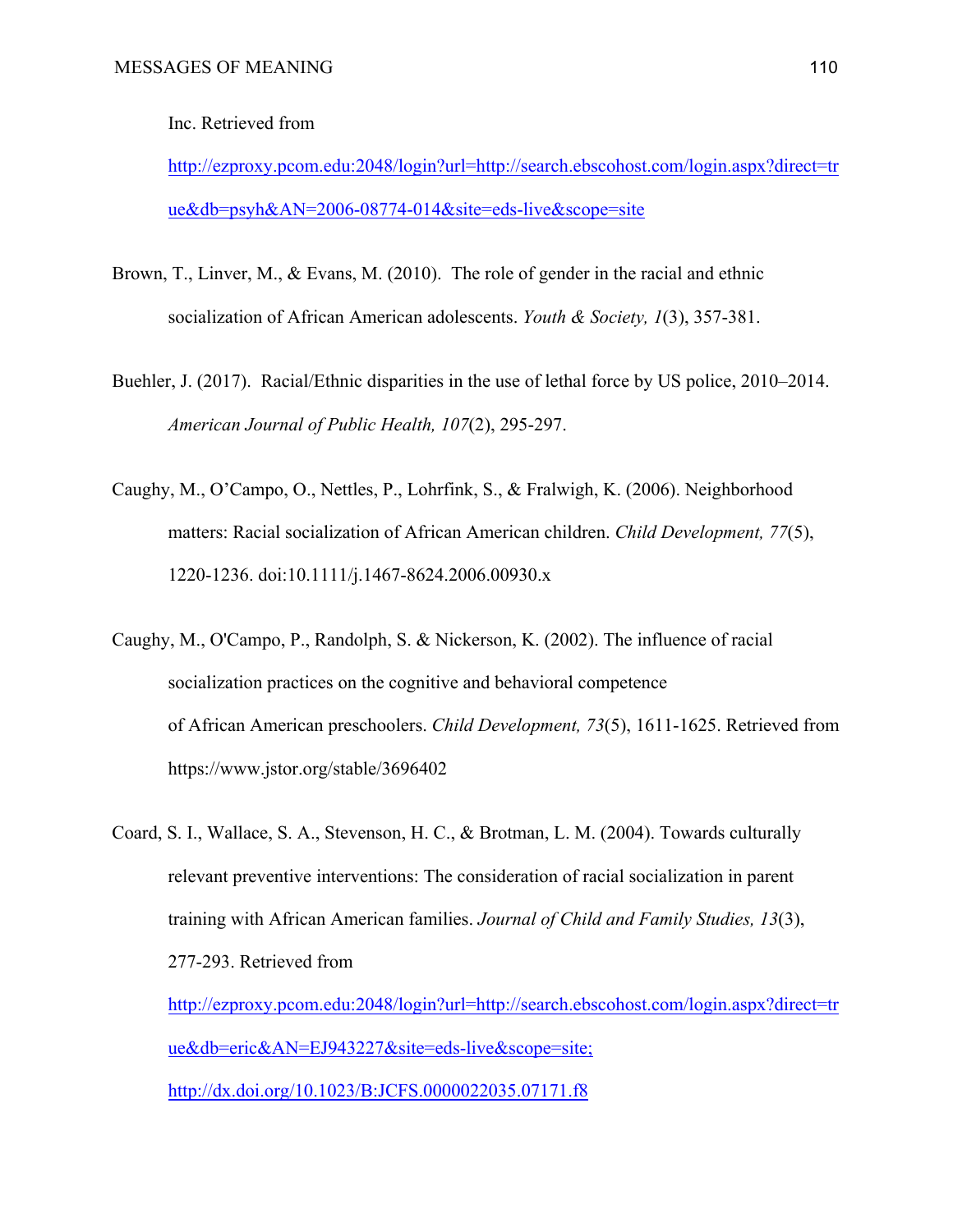- Cooper, S. M., Smalls-Glover, C., Neblett, E. W., & Banks, K. H. (2015). Racial socialization practices among African American fathers: A profile-oriented approach. *Psychology of Men & Masculinity*, 16(1), 11-22. doi:10.1037/a0035654
- Cooper, S. M., & Smalls, C. (2010). Culturally distinctive and academic socialization: Direct and interactive relationships with African American adolescents' academic adjustment. *Journal of Youth & Adolescence, 39*(2), 199. Retrieved from [http://ezproxy.pcom.edu:2048/login?url=http://search.ebscohost.com/login.aspx?direct=tr](http://ezproxy.pcom.edu:2048/login?url=http://search.ebscohost.com/login.aspx?direct=true&db=edb&AN=47578580&site=eds-live&scope=site) [ue&db=edb&AN=47578580&site=eds-live&scope=site](http://ezproxy.pcom.edu:2048/login?url=http://search.ebscohost.com/login.aspx?direct=true&db=edb&AN=47578580&site=eds-live&scope=site)
- Creswell, J. W. (2013). *Qualitative inquiry and research design: Choosing among five approaches*. Washington DC, District of Columbia: Sage.
- Cross, W. E., Jr. (1978). The Thomas and Cross models of psychological nigrescence: A review. *Journal of Black Psychology*, 5(1), 13-31.
- Davidsen, A.S. (2013). Phenomenological approaches in psychology and health sciences. *Qualitative Research in Psychology*, 10 (1), 318–339.
- Davis, J.R. (2007). Making a difference: how teachers can positively affect racial identity and acceptance in America. *Social Studies*. *98* (5), 209-214.
- Davis-Kean, P. E., & Jager, J. (2014). Trajectories of Achievement Within Race/Ethnicity: "Catching Up" in Achievement Across Time. Journal of Educational Research, 107(3), 197–208. https://doi-org.ezproxy.pcom.edu/10.1080/00220671.2013.807493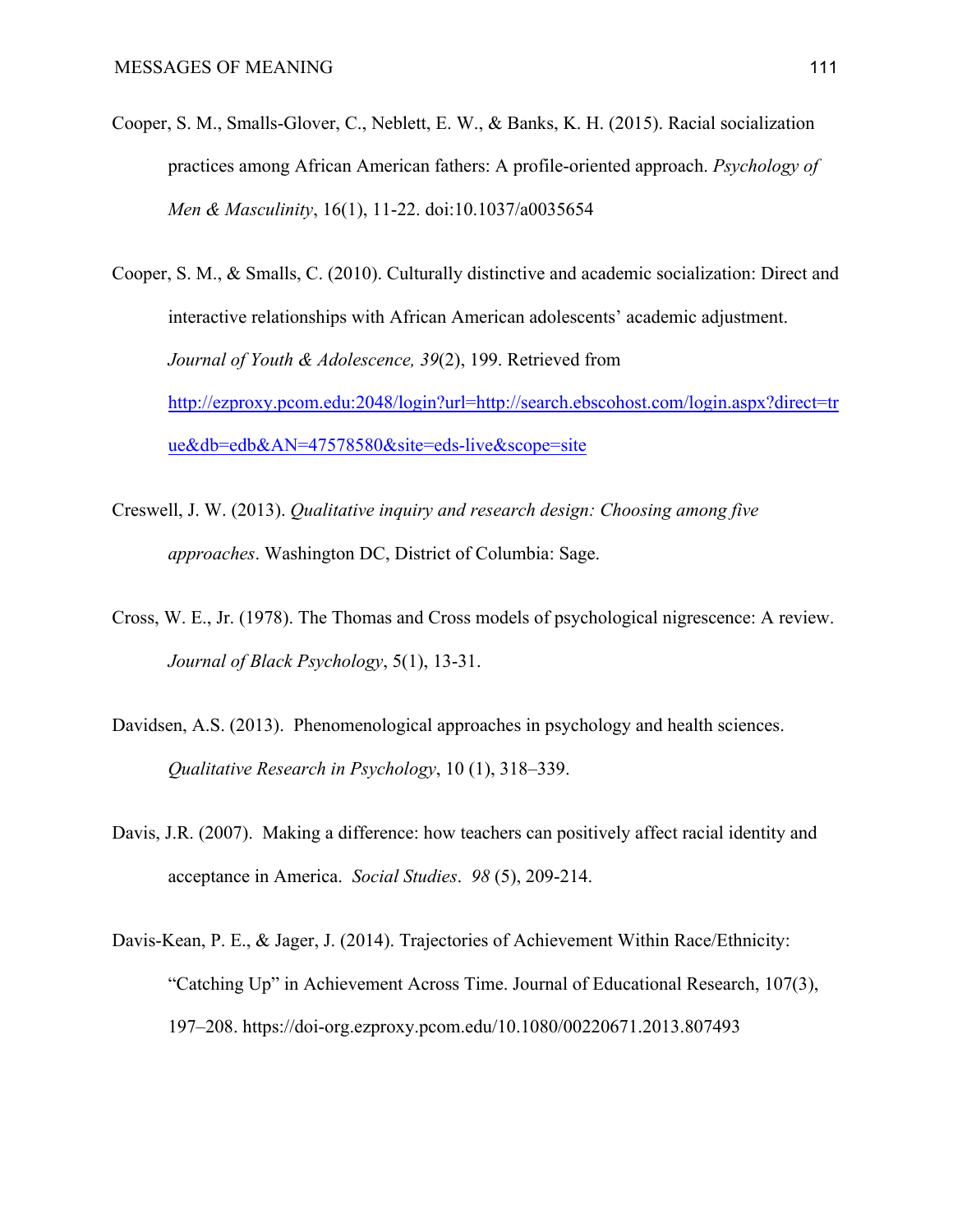Davis-Kean, P. (2005). The influence of parent education and family income on child achievement: The indirect role of parental expectations and the home environment. *Journal of Family Psychology, 19*(2), 294-304. doi:10.1037/0893-3200.19.2.294

De Jong, G. F., & Madamba, A. B. (2001). A double disadvantage? Minority group, immigrant status, and underemployment in the United States. *Social Science Quarterly (Wiley-Blackwell), 82*(1), 117. Retrieved from https://ezproxy.pcom.edu/login?url=https://search.ebscohost.com/login.aspx?direct=true &db=pbh&AN=6676542&site=eds-live&scope=site

- DeSante, C. (2013). Working twice as hard to get half as far: race, work ethic, and America's deserving poor. *American Journal of Political Science, 57(*2), 342- 359. <https://doi.org/10.1111/ajps.12006>
- Doucet, F., Banerje, M., & Parade, S. (2018). What should young Black children know about race? Parents of preschoolers, preparation for bias, and promoting egalitarianism. *Journal of Early Childhood Research, 16*(1), 65-79.
- Doyle, O., Magan, I., Cryer-Coupet, Q. R., Goldston, D. B., & Estroff, S. E. (2016). 'Don't wait for it to rain to buy an umbrella:' The transmission of values from African American fathers to sons. *Psychology of Men & Masculinity, 17*(4), 309–319. https://doiorg.ezproxy.pcom.edu/10.1037/men0000028
- Elmore, C., & Gaylord-Harden, N. (2013). The influence of supportive parenting and racial socialization messages on African American youth behavioral outcomes. *Journal of*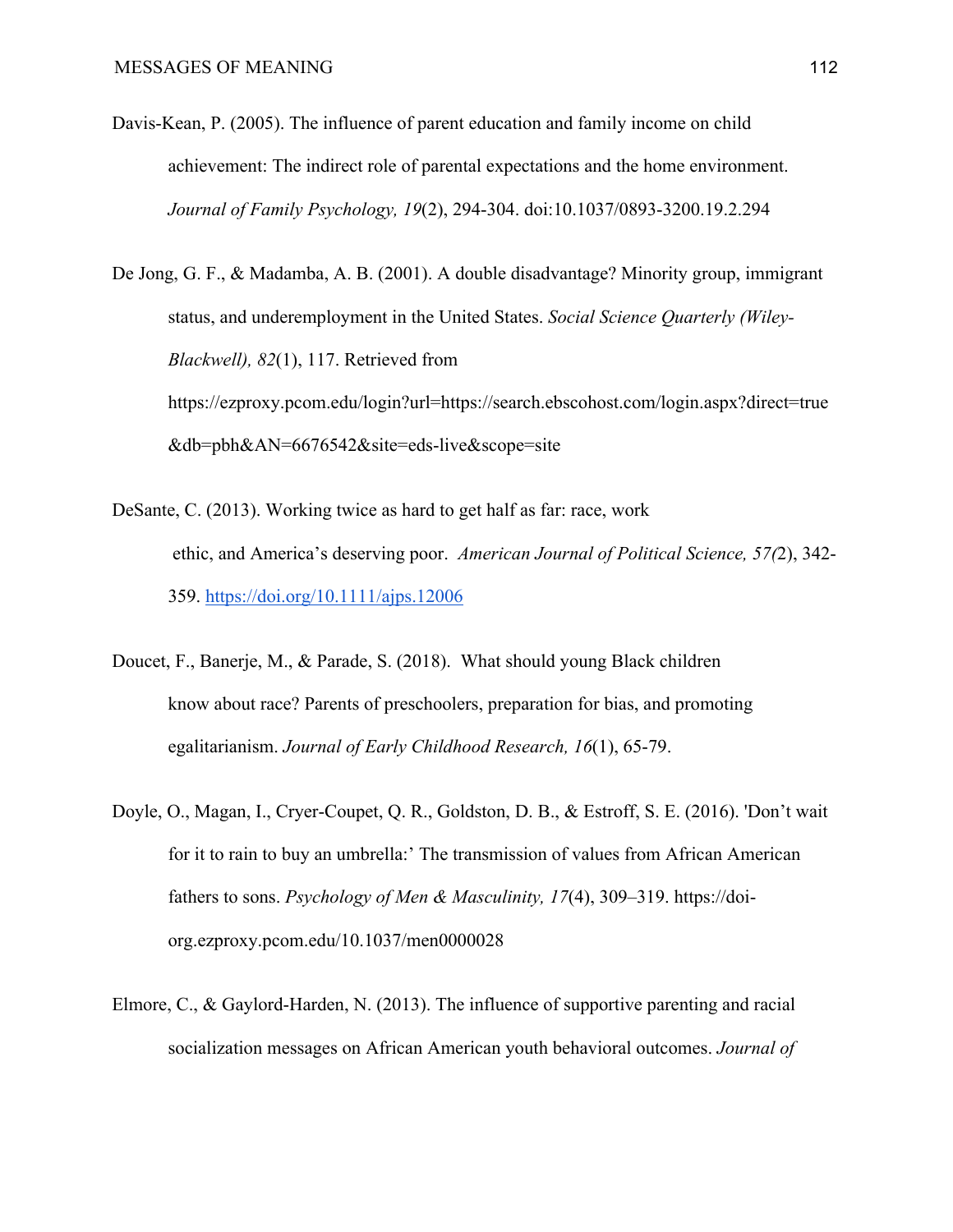*Child & Family Studies*, 22(1), 63–75. [https://doi-](https://doi-org.ezproxy.pcom.edu/10.1007/s10826-012-9653-6)

[org.ezproxy.pcom.edu/10.1007/s10826-012-9653-6](https://doi-org.ezproxy.pcom.edu/10.1007/s10826-012-9653-6)

- Fan, X., & Chen, M. (2001). Parental involvement and students' academic achievement: A metaanalysis. *Educational Psychology Review, 13*(1), 1–22. [https://doi](https://doi-org.ezproxy.pcom.edu/10.1023/A:1009048817385)[org.ezproxy.pcom.edu/10.1023/A:1009048817385](https://doi-org.ezproxy.pcom.edu/10.1023/A:1009048817385)
- Friend, C., Hunter, A., & Fletcher, A. (2011). Parental racial socialization and the academic achievement of African American children: A cultural-ecological approach*. Journal of African American Studies*, 15(1), 40-57. https://doi-
- Gayle, G. L. (2014). *Black man's burden: An interpretative phenomenological analysis of how pervasive negative stereotypes in the media affect the psychology of African American men.* ProQuest Information & Learning). *Dissertation Abstracts International: Section B: The Sciences and Engineering, 74*(7-) Retrieved from [http://ezproxy.pcom.edu:2048/login?url=http://search.ebscohost.com/login.aspx?direct=tr](http://ezproxy.pcom.edu:2048/login?url=http://search.ebscohost.com/login.aspx?direct=true&db=psyh&AN=2014-99020-149&site=eds-live&scope=site) [ue&db=psyh&AN=2014-99020-149&site=eds-live&scope=site](http://ezproxy.pcom.edu:2048/login?url=http://search.ebscohost.com/login.aspx?direct=true&db=psyh&AN=2014-99020-149&site=eds-live&scope=site). (2014-99020-149).
- Ghavami, N., & Peplau, L. A. (2013). An intersectional analysis of gender and ethnic stereotypes: Testing three hypotheses. *Psychology of Women Quarterly, 37*(1), 113–127. doi:10.1177/0361684312464203
- Gordon, M. K. (2008). Media contributions to African American girls' focus on beauty and appearance: Exploring the consequences of sexual objectification. *Psychology of Women Quarterly, 32*(3), 245-256. Retrieved from

[http://ezproxy.pcom.edu:2048/login?url=http://search.ebscohost.com/login.aspx?direct=tr](http://ezproxy.pcom.edu:2048/login?url=http://search.ebscohost.com/login.aspx?direct=true&db=eric&AN=EJ806138&site=eds-live&scope=site;)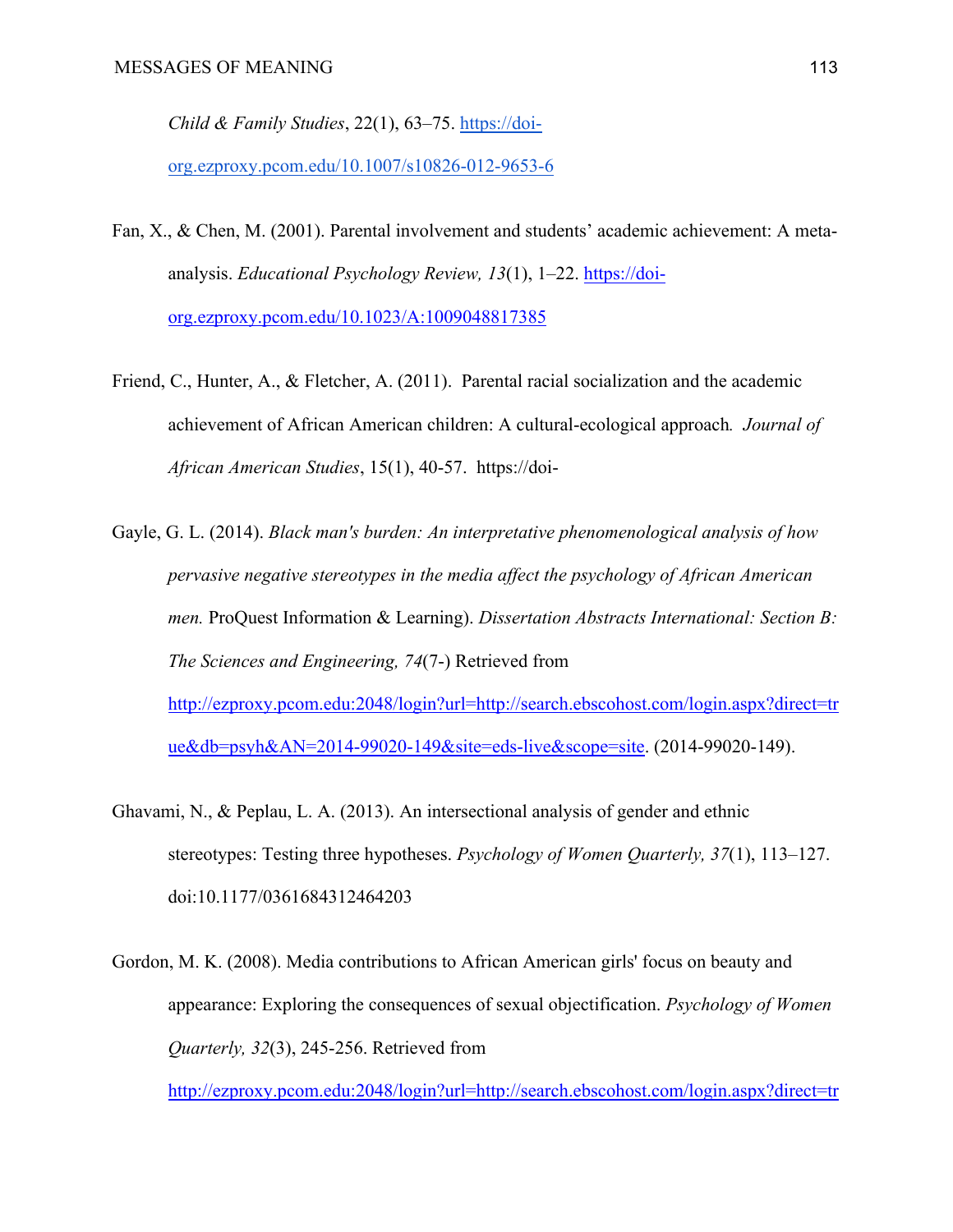[ue&db=eric&AN=EJ806138&site=eds-live&scope=site;](http://ezproxy.pcom.edu:2048/login?url=http://search.ebscohost.com/login.aspx?direct=true&db=eric&AN=EJ806138&site=eds-live&scope=site;)

<http://dx.doi.org/10.1111/j.1471-6402.2008.00433.x>

- Hahn, R. A. (1992). The state of federal health statistics on racial and ethnic groups. *The Journal of the American Medical Association,* 267, 268-271.
- Halle, T. G., Kurtz-Costes, B., & Mahoney, J. L. (1997). Family influences on school achievement in low-income, African American children. *Journal of Educational Psychology, 89*(3), 527-537. doi:10.1037/0022-0663.89.3.527
- Hill, N. E., Castellino, D. R., Lansford, J. E., Nowlin, P., Dodge, K. A., .Bates, J. E., & Pettit, G. S. (2004). Parent academic involvement as related to school behavior, achievement, and aspirations: Demographic variations across adolescence. *Child Development, 75*(5), 1491-1509. doi:10.1111/j.1467-8624.2004.00753.x
- Hofferth, S. L. (2003). Race/ethnic differences in father involvement in two-parent families: Culture, context, or economy? *Journal of Family Issues*, 24(2), 185–216. [https://doi](https://doi-org.ezproxy.pcom.edu/10.1177/0192513X02250087)[org.ezproxy.pcom.edu/10.1177/0192513X02250087](https://doi-org.ezproxy.pcom.edu/10.1177/0192513X02250087)

Horsch, P., Chen, J., & Wagner, S. (2002). The responsive classroom approach: a caring, respectful school environment as a context for development. *Education and Urban Society, 34*(3), 365–83. Retrieved from https://ezproxy.pcom.edu/login?url=https://search.ebscohost.com/login.aspx?direct=true &db=eric&AN=EJ648272&site=eds-live&scope=site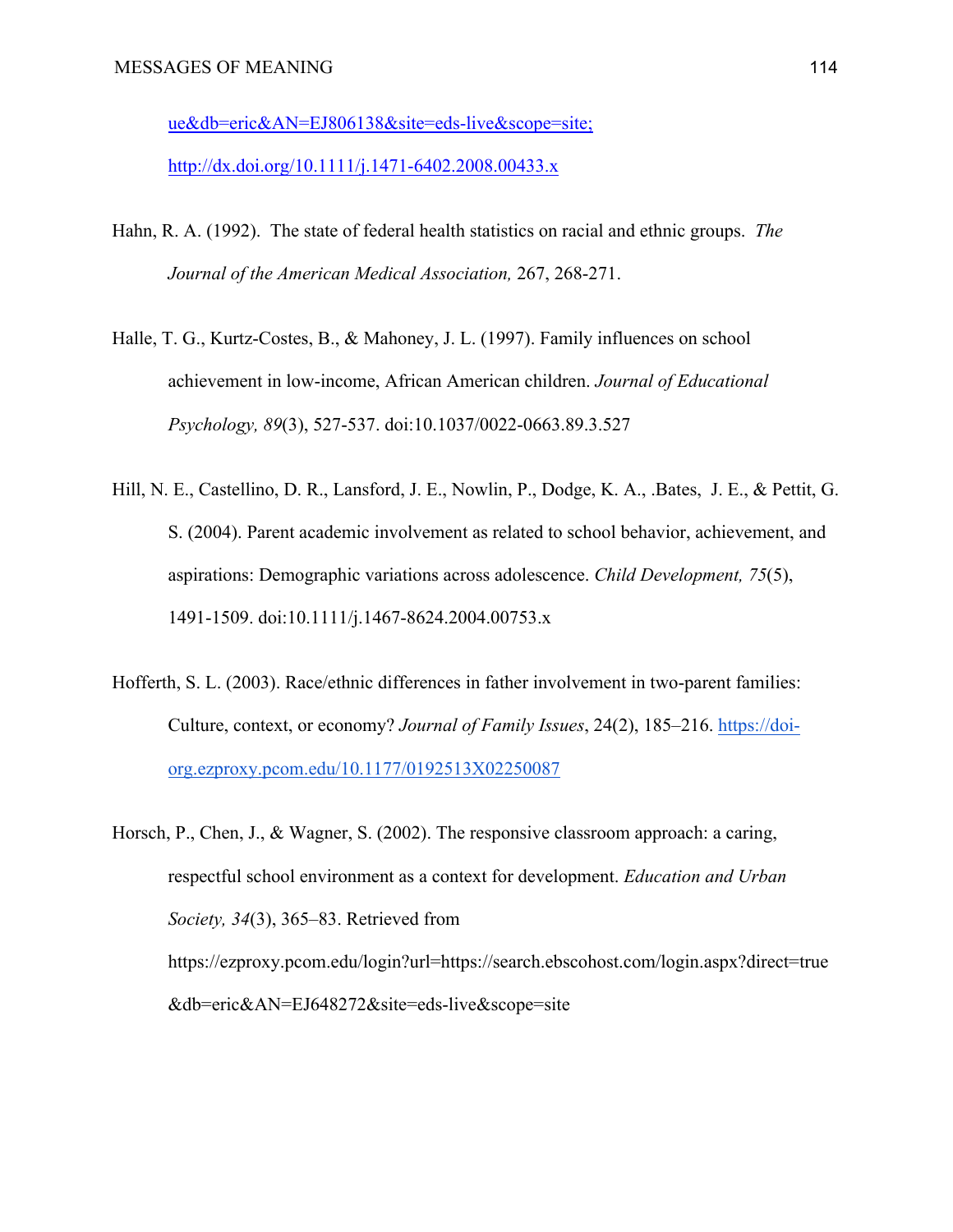- Howard, L. C., Rose, J. C., & Barbarin, O. A. (2013). Raising African American boys: An exploration of gender and racial socialization practices. *American Journal of Orthopsychiatry, 83*(2-3), 218-230. doi:10.1111/ajop.12031
- Hughes, D., & Chen, L. (1997). When and what parents tell children about race: An examination of race-related socialization among African American families. *Applied Developmental Science, 1*(4), 200-214. Retrieved from [http://ezproxy.pcom.edu:2048/login?url=http://search.ebscohost.com/login.aspx?direct=tr](http://ezproxy.pcom.edu:2048/login?url=http://search.ebscohost.com/login.aspx?direct=true&db=aph&AN=7388151&site=eds-live&scope=site) [ue&db=aph&AN=7388151&site=eds-live&scope=site](http://ezproxy.pcom.edu:2048/login?url=http://search.ebscohost.com/login.aspx?direct=true&db=aph&AN=7388151&site=eds-live&scope=site)
- Hughes, D., Rodriguez, J., Smith, E. P., Johnson, D. J., Stevenson, H. C., & Spicer, P. (2006). Parents' ethnic-racial socialization practices: A review of research and directions for future study. *Developmental Psychology, 42*(5), 747-770. doi:10.1037/0012- 1649.42.5.747
- Hughes, D., Witherspoon, D., Rivas-Drake, D., & West-Bey, N. (2009). Received ethnic–racial socialization messages and youths' academic and behavioral outcomes: Examining the mediating role of ethnic identity and self-esteem. *Cultural Diversity and Ethnic Minority Psychology, 15*(2), 112-124. doi:10.1037/a0015509
- Hutchinson, S. (2018). Controlling bodies: an interview with Andrea J. Ritchie. *Humanist, 78*(2), 17–19. Retrieved from https://ezproxy.pcom.edu/login?url=https://search.ebscohost.com/login.aspx?direct=true &db=aph&AN=128114430&site=eds-live&scope=site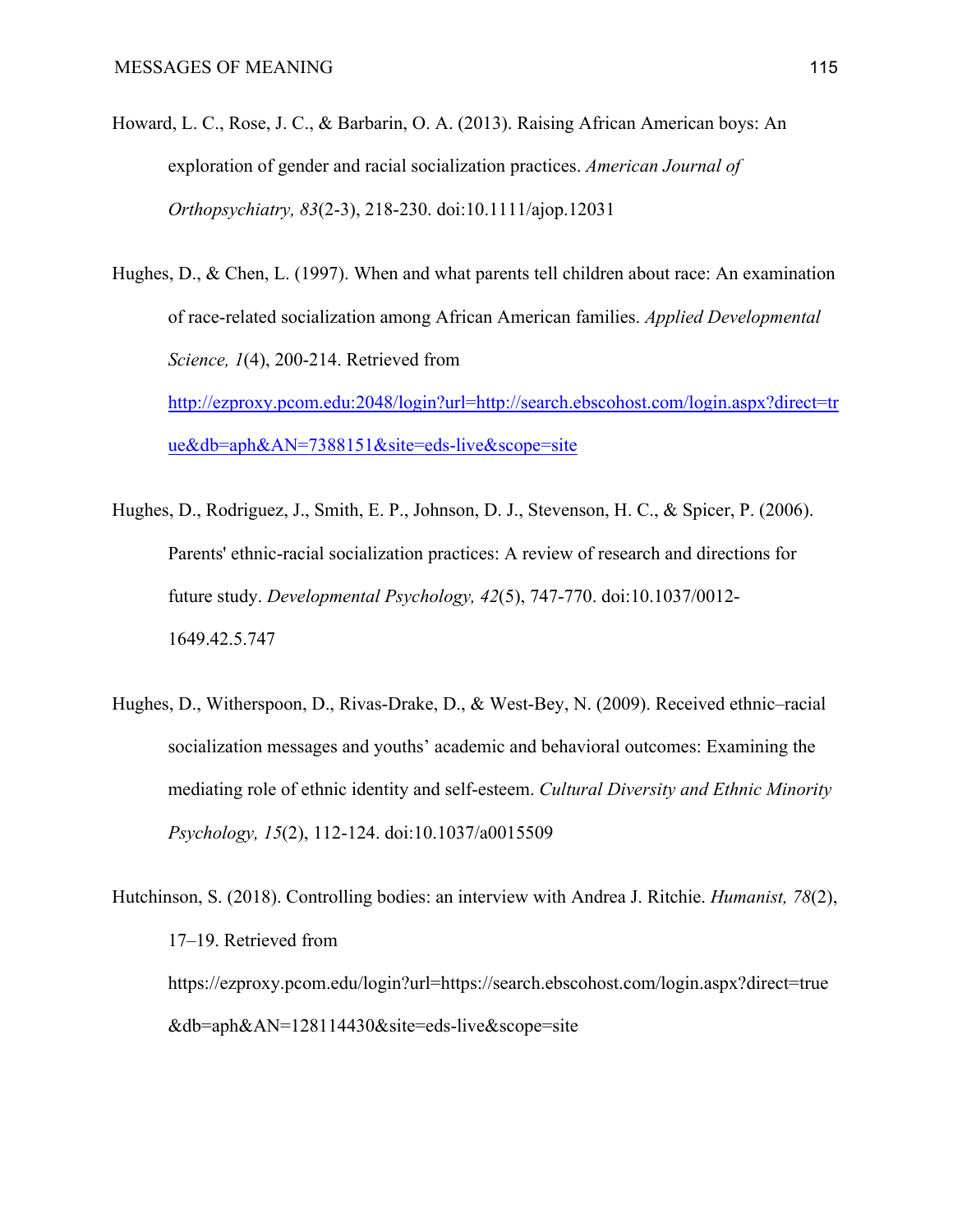- Iqbal H. (2014) Ethnic-Racial Socialization in the UK: The Use of Egalitarianism Parenting in Explaining Meanings of Race and Ethnicity in Non-Immigrant White and British South Asian Families. In: Dimitrova R., Bender M., van de Vijver F. (Eds) *Global Perspectives on Well-Being in Immigrant Families. Advances in Immigrant Family Research*, vol 1. Springer, New York, NY
- James, S. (2017, July, 25). *Does the SAT still matter if nearly 1,000 colleges are test-optional?*  Retrieved from https://www.nbcnews.com/feature/college-game-plan/does-sat-stillmatter-if-nearly-1-000-colleges-are-n786046
- Jonson-Reid, M., Davis, L., Saunders, Williams, & Williams, J.H. (2005). Academic selfefficacy among African American youths: Implications for school social work practice. *Children & Schools* 27(1), 5-14.

Kelly, A. (2000). Middle Grades Career Planning Programs. *Journal of Career Development, 27*(2), 103-109. Retrieved from https://ezproxy.pcom.edu/login?url=https://search.ebscohost.com/login.aspx?direct=true &db=edsovi&AN=edsovi.00001412.200027020.00004&site=eds-live&scope=site

- Kim, S. & Hill, N. (2015). Including fathers in the picture: a meta-analysis of parental involvement and student's academic achievement. *Journal of Educational Psychology, 107(4),* 919-934.
- Ladson-Billings, G. (2006). From the achievement gap to the education debt: understanding achievement in U.S. schools. *Educational Researcher*, 35(7), 3–12. Retrieved from <https://ezproxy.pcom.edu/login?url=https://search>, =site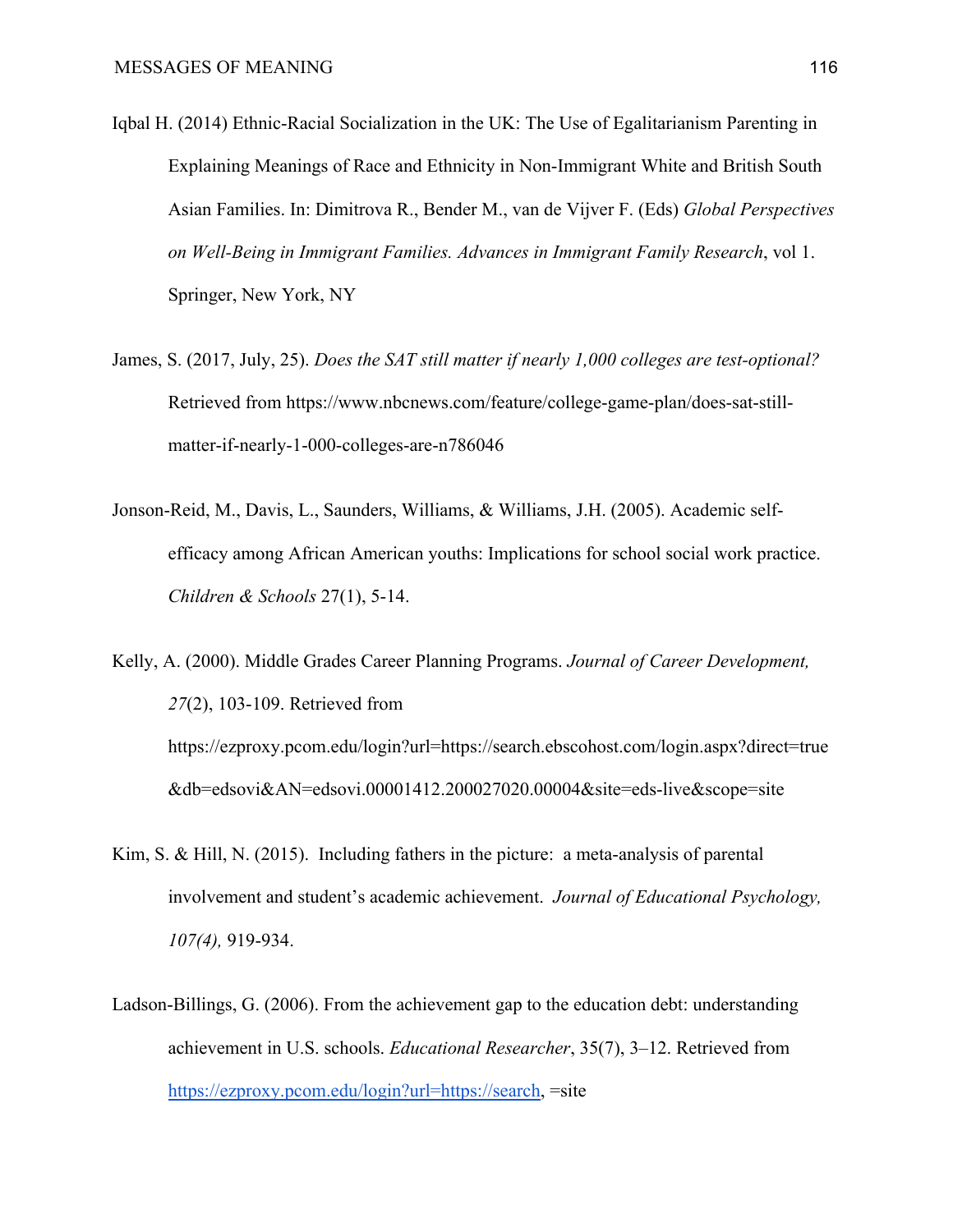- Landa, C. (2001). Cultural proficiency in education: a review of the literature focused on Teachers, School Leaders, and Schools. Gastón Institute Publications. Paper 143.
- Lindsay, K. (2015). Beyond 'Model Minority,' 'Superwoman,' and 'Endangered Species': theorizing intersectional coalitions among Black immigrants, African American women, and African American men. *Journal of African American Studies*, 19(1), 18-35. Doi: 10.1007/s12111-014-9286-5
- Liu, L., & Lau, A. (2013). Teaching about race/ethnicity and racism matters: An examination of how perceived ethnic racial socialization processes are associated with depression symptoms. *Cultural Diversity and Ethnic Minority Psychology, 19*(4), 383–394. https://doi-org.ezproxy.pcom.edu/10.1037/a0033447
- Lleras, C. (2008). Race, racial concentration, and the dynamics of educational inequality across urban and suburban schools. *American Educational Research Journal,* 45(4), 886-912. doi: 10.3102/0002831208316323
- Marcia, J. (1967). Ego identity status: relationship to change in self-esteem, 'general maladjustment,' and authoritarianism. *Journal of Personality*. (35)1, 118-133.
- Marshall, S. (1995). Ethnic socialization of African American children: Implications for parenting, identity development, and academic achievement. *Journal of Youth and Adolescence, 24*(4), 377-396. doi:10.1007/BF01537187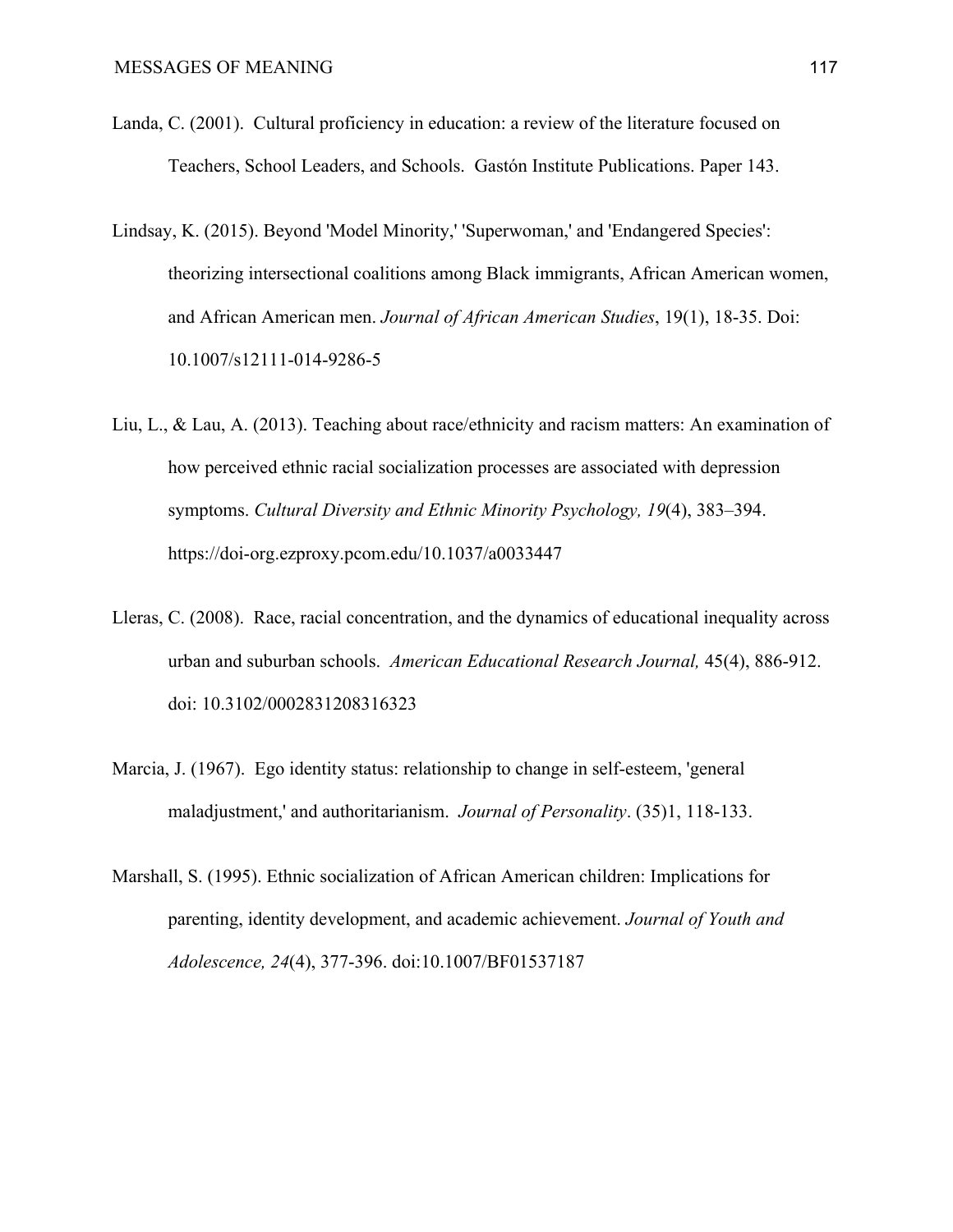McDonough, I. K. (2015). Dynamics of the black–white gap in academic achievement. *Economics of Education Review*, 47, 17–33. https://doiorg.ezproxy.pcom.edu/10.1016/j.econedurev.2015.03.007

- McNeil, S. S., Reynolds, J. E., Fincham, F. D., & Beach, S. H. (2016). Parental experiences of racial discrimination and youth racial socialization in two-parent African American families. *Cultural Diversity and Ethnic Minority Psychology*, 22(2), 268-276. doi:10.1037/cdp0000064
- Neblett, Jr., E. W., Smalls, C. P., Ford, K. R., Nguyên, H. X, & Sellers, R. M. (2009). Racial socialization and racial identity: African American parents' messages about race and precursors to identity. *Journal of Youth and Adolescence*, 38, 189-203.
- Neville, H., Spanierman, L., & Doan, B-T. (2006). Exploring the association between colorblind racial ideology and multicultural counseling competencies. *Cultural Diversity and Ethnic Minority Psychology, 12*(2), 275-290. doi: 10.1037/1099-9809.12.2.275
- No significant changes in racial/ethnic score gaps for eighth-grade students in reading compared to 2013. (n.d.). Retrieved from

[https://www.nationsreportcard.gov/reading\\_math\\_2015/#reading/gaps?grade=8](https://www.nationsreportcard.gov/reading_math_2015/)

No significant changes in racial/ethnic score gaps in mathematics at grade 8 compared to 2013. (n.d.). Retrieved from https://www.nationsreportcard.gov/reading\_math\_2015/#mathematics/gaps?grade=8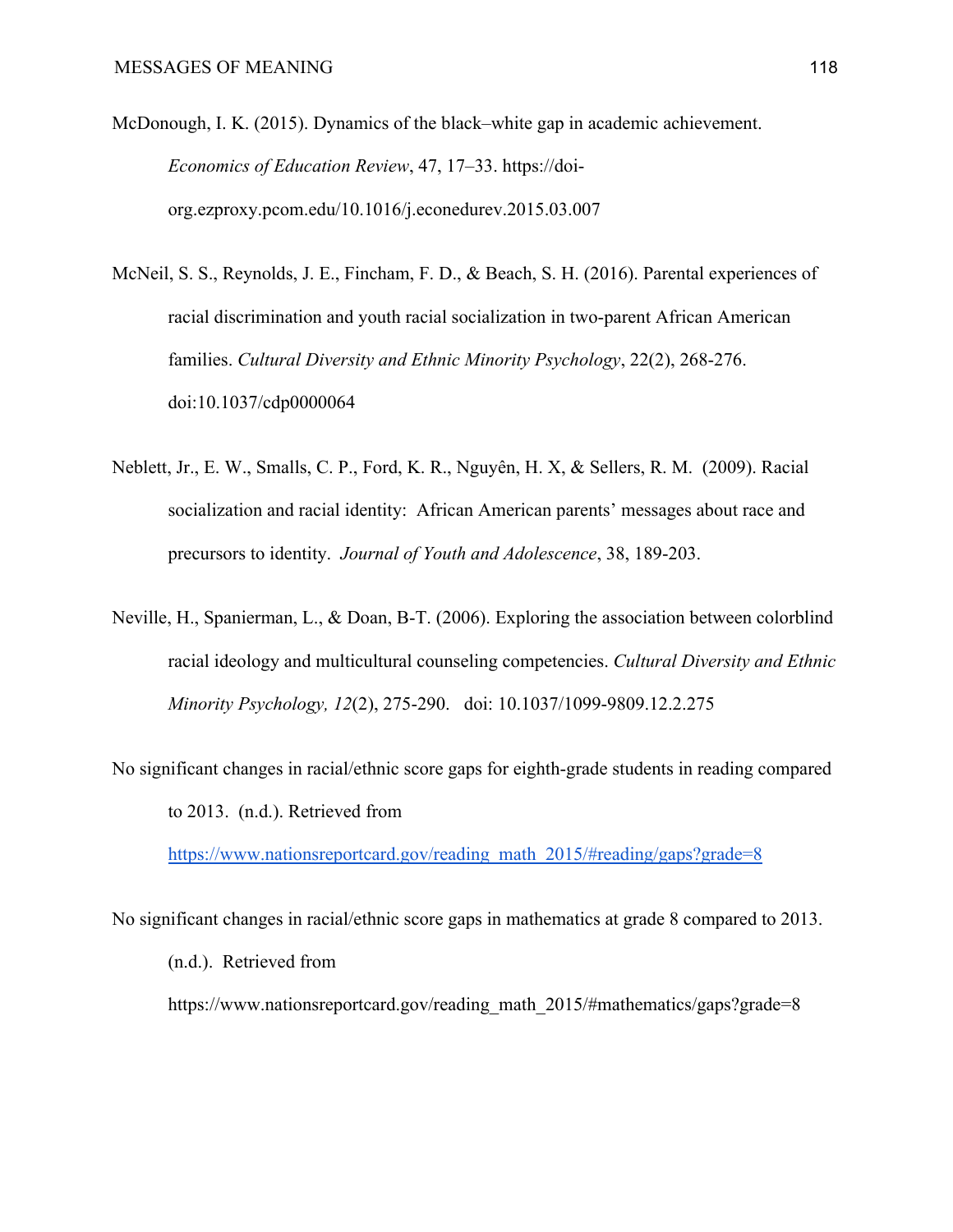Okagaki, L. (2001). Triarchic model of minority children's school achievement. *Educational Psychologist, 36*(1), 9-20.

[http://ezproxy.pcom.edu:2048/login?url=http://search.ebscohost.com/login.aspx?direct=true&d](http://ezproxy.pcom.edu:2048/login?url=http://search.ebscohost.com/login.aspx?direct=true&db=pbh&AN=4758333&site=ehost-live&scope=site) [b=pbh&AN=4758333&site=ehost-live&scope=site](http://ezproxy.pcom.edu:2048/login?url=http://search.ebscohost.com/login.aspx?direct=true&db=pbh&AN=4758333&site=ehost-live&scope=site)

Oyserman, D., Kemmelmeier, M., Fryberg, S., Brosh, H., & Hart-Johnson, T. (2003). Racialethnic self-schemas. *Social Psychology Quarterly*, 66(4), 333-347.

Peters, M. (2002). Racial socialization of young Black children. In H. McAdoo (Ed), *Black children: Social, educational, and parental environments*, (57-67). Thousand Oaks, California: Sage Publications, Inc.

- Phinney, J.S., Romero, I., Nava, M., & Huang, D. (2001). The role of language, parents, and peers in ethnic identity among adolescents in immigrant families. *Journal of Youth and Adolescence, 30*(2), 135-153. doi:10.1023/A:1010389607319
- Phinney, J.S & Victor, C.. (1995). Parental ethnic socialization and adolescent coping with problems related to ethnicity. *Journal of Research on Adolescence (Lawrence Erlbaum), 5*(1), 31-53. Retrieved from [http://ezproxy.pcom.edu:2048/login?url=http://search.ebscohost.com/login.aspx?direct=tr](http://ezproxy.pcom.edu:2048/login?url=http://search.ebscohost.com/login.aspx?direct=true&db=pbh&AN=11301633&site=ehost-live&scope=site) [ue&db=pbh&AN=11301633&site=ehost-live&scope=site](http://ezproxy.pcom.edu:2048/login?url=http://search.ebscohost.com/login.aspx?direct=true&db=pbh&AN=11301633&site=ehost-live&scope=site)

Plaut, V.C., Thomas, K. M., & Goren, M. J. (2009). Is multiculturalism or color blindness better for minorities?: Short report. *Psychological Science, 20*(4), 444-446. doi:10.1111/j.1467- 9280.2009.02318.x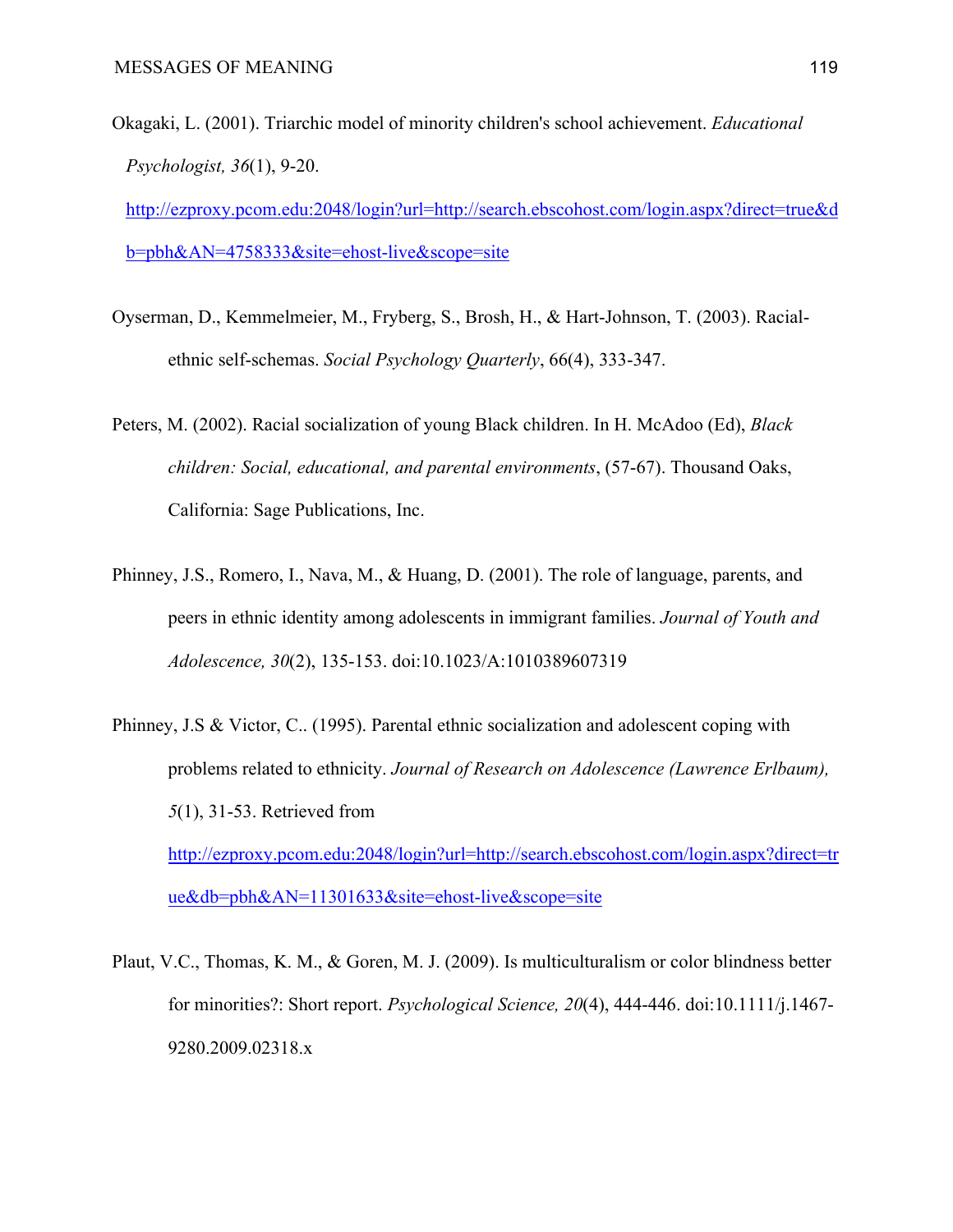- Priest, N., Walton, J., White, F., Kowal, E., Baker, A., & Paradies, Y. (2014). Review: Understanding the complexities of ethnic-racial socialization processes for both minority and majority groups: A 30-year systematic review. *International Journal of Intercultural Relations*, 43(Part B), 139-155. doi:10.1016/j.ijintrel.2014.08.003
- Quintana, S. M. (1998). Children's developmental understanding of ethnicity and race. *Applied and Preventive Psychology, 7*(1), 27-45. doi[:http://dx.doi.org/10.1016/S0962-](http://dx.doi.org/10.1016/S0962-1849(98)80020-6) [1849\(98\)80020-6](http://dx.doi.org/10.1016/S0962-1849(98)80020-6)
- Quintana, S. M., & McKown, C. (2008). *Handbook of race, racism, and the developing child* Hoboken, N.J. : John Wiley & Sons, c2008. Retrieved from [http://ezproxy.pcom.edu:2048/login?url=http://search.ebscohost.com/login.aspx?direct=tr](http://ezproxy.pcom.edu:2048/login?url=http://search.ebscohost.com/login.aspx?direct=true&db=cat00201a&AN=pcom.29387&site=eds-live&scope=site) [ue&db=cat00201a&AN=pcom.29387&site=eds-live&scope=site](http://ezproxy.pcom.edu:2048/login?url=http://search.ebscohost.com/login.aspx?direct=true&db=cat00201a&AN=pcom.29387&site=eds-live&scope=site)
- Peck, S. C., Brodish, A. B., Malanchuk, O., Banerjee, M., & Eccles, J. S. (2014). Racial/ethnic socialization and identity development in Black families: The role of parent and youth reports. *Developmental Psychology, 50*(7), 1897-1909.

[http://dx.doi.org/10.1037/a0036800](https://psycnet.apa.org/doi/10.1037/a0036800)

Sanders Thompson, V. L. (1994). Socialization to race and its relationship to racial identification among African Americans. *Journal of Black Psychology, 20*(2), 175-188. Retrieved from [http://ezproxy.pcom.edu:2048/login?url=http://search.ebscohost.com/login.aspx?direct=tr](http://ezproxy.pcom.edu:2048/login?url=http://search.ebscohost.com/login.aspx?direct=true&db=psyh&AN=1994-40784-001&site=eds-live&scope=site) [ue&db=psyh&AN=1994-40784-001&site=eds-live&scope=site](http://ezproxy.pcom.edu:2048/login?url=http://search.ebscohost.com/login.aspx?direct=true&db=psyh&AN=1994-40784-001&site=eds-live&scope=site)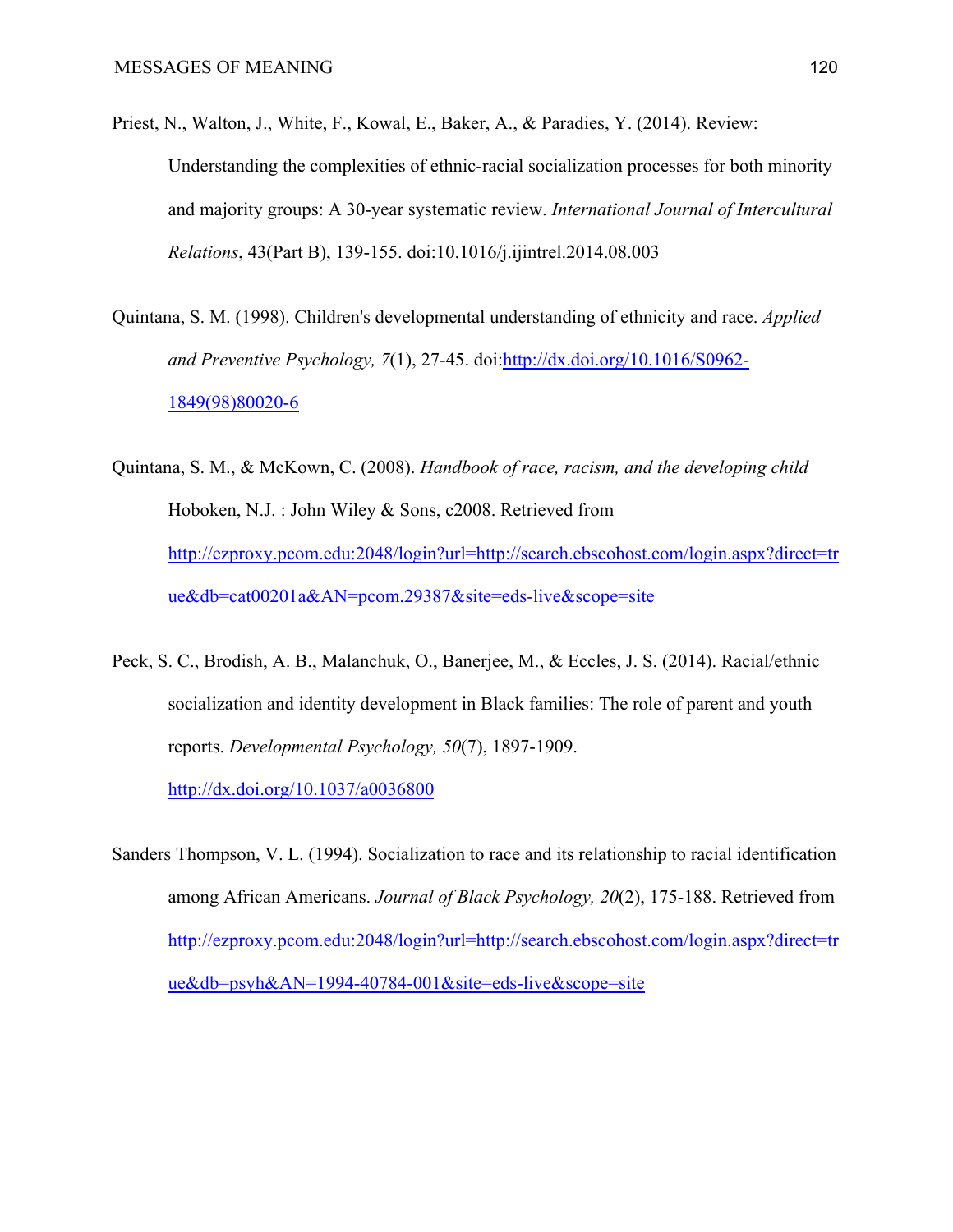- Siren, S. (2005). Socioeconomic status and academic achievement: A meta-analytic review of research. *Review of Educational Research, 75*(3), 417–453. https://doiorg.ezproxy.pcom.edu/10.3102/00346543075003417
- Smith, E. P., Atkins, J., & Connell, C. M. (2003). Family, school, and community factors and relationships to racial–ethnic attitudes and academic achievement. *American Journal of Community Psychology, 32*(1–2), 159–173. doi: 10.1023/A:1025663311100.

Spencer, M. B. (1983). Children's cultural values and parental child rearing strategies. *Developmental Review, 3*(4), 351-370. Retrieved from [http://ezproxy.pcom.edu:2048/login?url=http://search.ebscohost.com/login.aspx?direct=tr](http://ezproxy.pcom.edu:2048/login?url=http://search.ebscohost.com/login.aspx?direct=true&db=edselc&AN=edselc.2-52.0-0001449397&site=eds-live&scope=site) [ue&db=edselc&AN=edselc.2-52.0-0001449397&site=eds-live&scope=site](http://ezproxy.pcom.edu:2048/login?url=http://search.ebscohost.com/login.aspx?direct=true&db=edselc&AN=edselc.2-52.0-0001449397&site=eds-live&scope=site)

- Spera, C., Wentzel, K. R., & Matto, H. C. (2009). Parental aspirations for their Children's educational attainment: Relations to ethnicity, parental education, children's academic performance, and parental perceptions of school climate. *Journal of Youth & Adolescence, 38*(8), 1140-1152. Retrieved from [http://ezproxy.pcom.edu:2048/login?url=http://search.ebscohost.com/login.aspx?direct=tr](http://ezproxy.pcom.edu:2048/login?url=http://search.ebscohost.com/login.aspx?direct=true&db=edb&AN=43239635&site=eds-live&scope=site) [ue&db=edb&AN=43239635&site=eds-live&scope=site](http://ezproxy.pcom.edu:2048/login?url=http://search.ebscohost.com/login.aspx?direct=true&db=edb&AN=43239635&site=eds-live&scope=site)
- Steinberg, L., Dornbusch, S. M., & Brown, B. B. (1992). Ethnic differences in adolescent achievement: An ecological perspective. *American Psychologist, 47*(6), 723-729. doi:10.1037/0003-066X.47.6.723
- Stephanie I., C., Scyatta A., W., Howard C., S., Jr., & Laurie M., B. (2004). Towards culturally relevant preventive interventions: The consideration of racial socialization in parent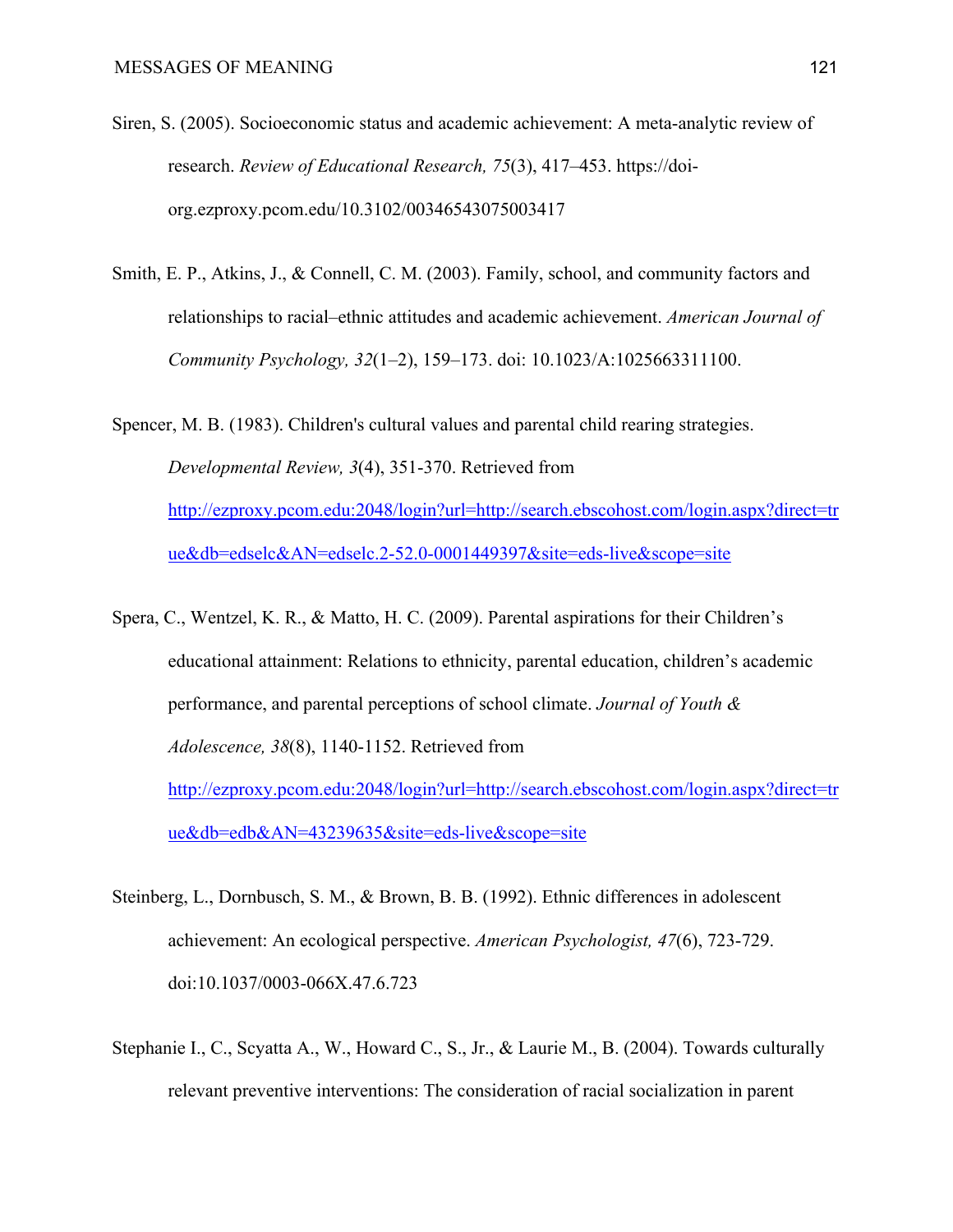training with African American families. Journal of Child & Family Studies, *13*(3), 277- 293. Retrieved from

https://ezproxy.pcom.edu/login?url=https://search.ebscohost.com/login.aspx?direct=true &db=edsovi&AN=edsovi.00019138.200413030.00003&site=eds-live&scope=site

Stetser, M., and Stillwell, R. (2014). Public high school four-year on-time graduation rates and event dropout rates: School years 2010–11 and 2011–12. first look (NCES 2014-391). U.S. Department of Education. Washington, DC: National Center for Education Statistics. Retrieved [date] from http://nces.ed.gov/pubsearch.

- Stevenson, H.W., Chen, C., & Utal, D. H. (1990). Beliefs and achievement: A study of Black, White, and Hispanic children. *Child Development, 61*(2), 508-523. doi:10.1111/1467- 8624.ep5878999
- Stone, E. (1993). The Career Interest Inventory: A Review and Critique. Retrieved from https://ezproxy.pcom.edu/login?url=https://search.ebscohost.com/login.aspx?direct=true&db=eri c&AN=ED356255&site=eds-live&scope=site
- Suizzo, M., Robinson, C., & Pahlke, E. (2008). African American mothers' socialization beliefs and goals with young children. *Journal of Family Issues, 29*(3), 287-316. Retrieved from [http://ezproxy.pcom.edu:2048/login?url=http://search.ebscohost.com/login.aspx?direct=tr](http://ezproxy.pcom.edu:2048/login?url=http://search.ebscohost.com/login.aspx?direct=true&db=edb&AN=29365869&site=eds-live&scope=site) [ue&db=edb&AN=29365869&site=eds-live&scope=site](http://ezproxy.pcom.edu:2048/login?url=http://search.ebscohost.com/login.aspx?direct=true&db=edb&AN=29365869&site=eds-live&scope=site)
- Tajfel, H. (1981). *Human groups and social categories: Studies in social psychology.* New York: Cambridge University Press.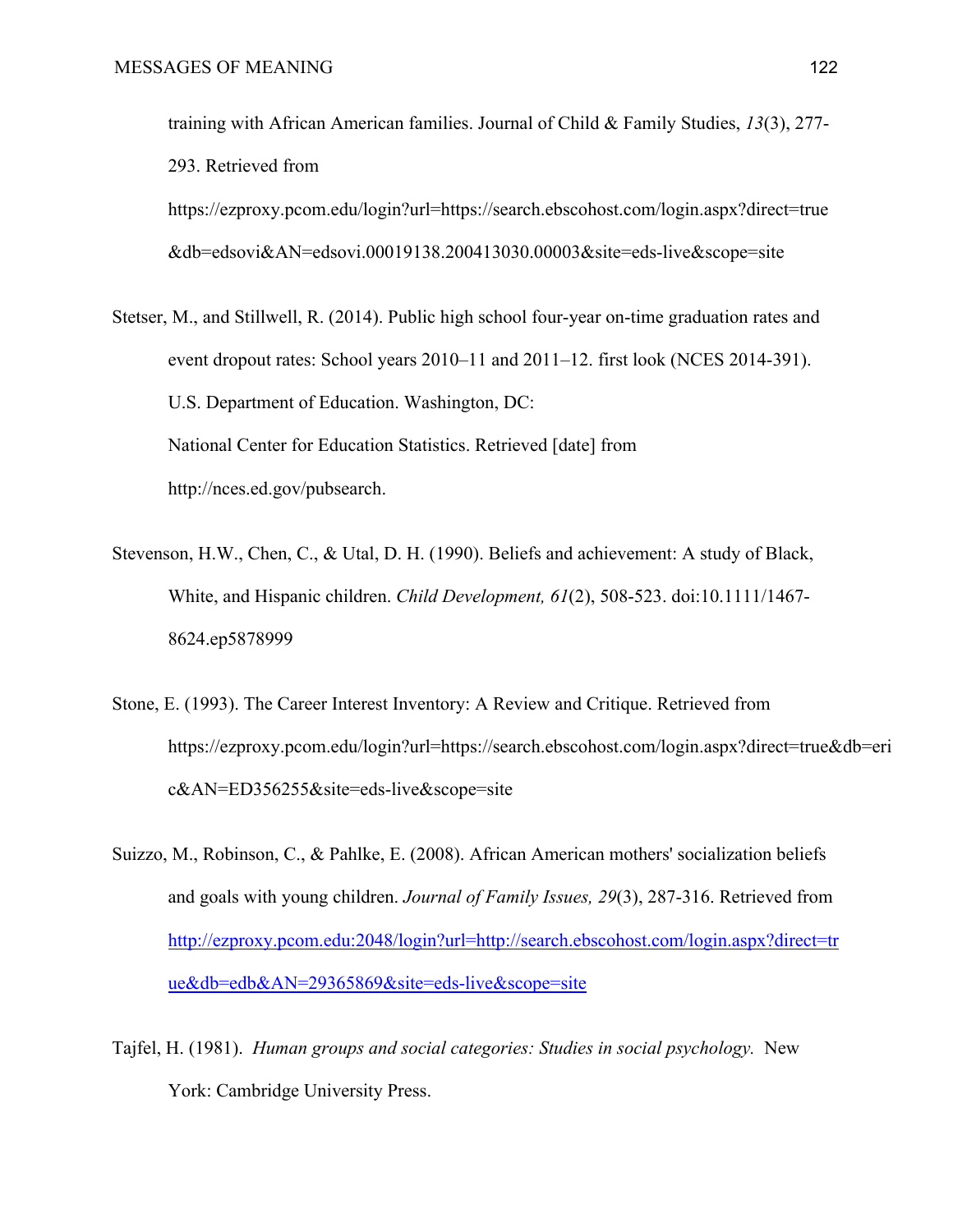- Taylor, L. C., Clayton, J. D., & Rowley, S. J. (2004). Academic socialization: Understanding parental influences on children's school-related development in the early years. *Review of General Psychology, 8*(3), 163-178. doi:10.1037/1089-2680.8.3.163
- Taylor, L. C., Hinton, I. D., & Wilson, M. N. (1995). Parental influences on academic performance in African American students. *Journal of Child & Family Studies, 4*(3), 293- 302. Retrieved from [http://ezproxy.pcom.edu:2048/login?url=http://search.ebscohost.com/login.aspx?direct=tr](http://ezproxy.pcom.edu:2048/login?url=http://search.ebscohost.com/login.aspx?direct=true&db=i3h&AN=24852514&site=eds-live&scope=site) [ue&db=i3h&AN=24852514&site=eds-live&scope=site](http://ezproxy.pcom.edu:2048/login?url=http://search.ebscohost.com/login.aspx?direct=true&db=i3h&AN=24852514&site=eds-live&scope=site)
- Tatum, B. D. (1997). Why are all the Black children sitting together in the cafeteria? And other conversations about race. New York: Basic Books.
- Thomas, A. J., & Speight, S. L. (1999). Racial identity and racial socialization attitudes of African American parents. *Journal of Black Psychology, 25*(2), 152-170. Retrieved from [http://ezproxy.pcom.edu:2048/login?url=http://search.ebscohost.com/login.aspx?direct=tr](http://ezproxy.pcom.edu:2048/login?url=http://search.ebscohost.com/login.aspx?direct=true&db=psyh&AN=1999-13472-002&site=eds-live&scope=site) [ue&db=psyh&AN=1999-13472-002&site=eds-live&scope=site](http://ezproxy.pcom.edu:2048/login?url=http://search.ebscohost.com/login.aspx?direct=true&db=psyh&AN=1999-13472-002&site=eds-live&scope=site)
- Thornton, M. C., Chatters, L. M., Taylor, R. J., & Allen, W. R. (1990). Sociodemographic and environmental correlates of racial socialization by black parents. *Child Development, 61*(2), 401-409. doi:10.1111/1467-8624.ep5878989
- Tomes, Y. (2013). Cross-cultural interaction and understanding : theory, practice, and reality. New York : Nova Science Publishers, Inc.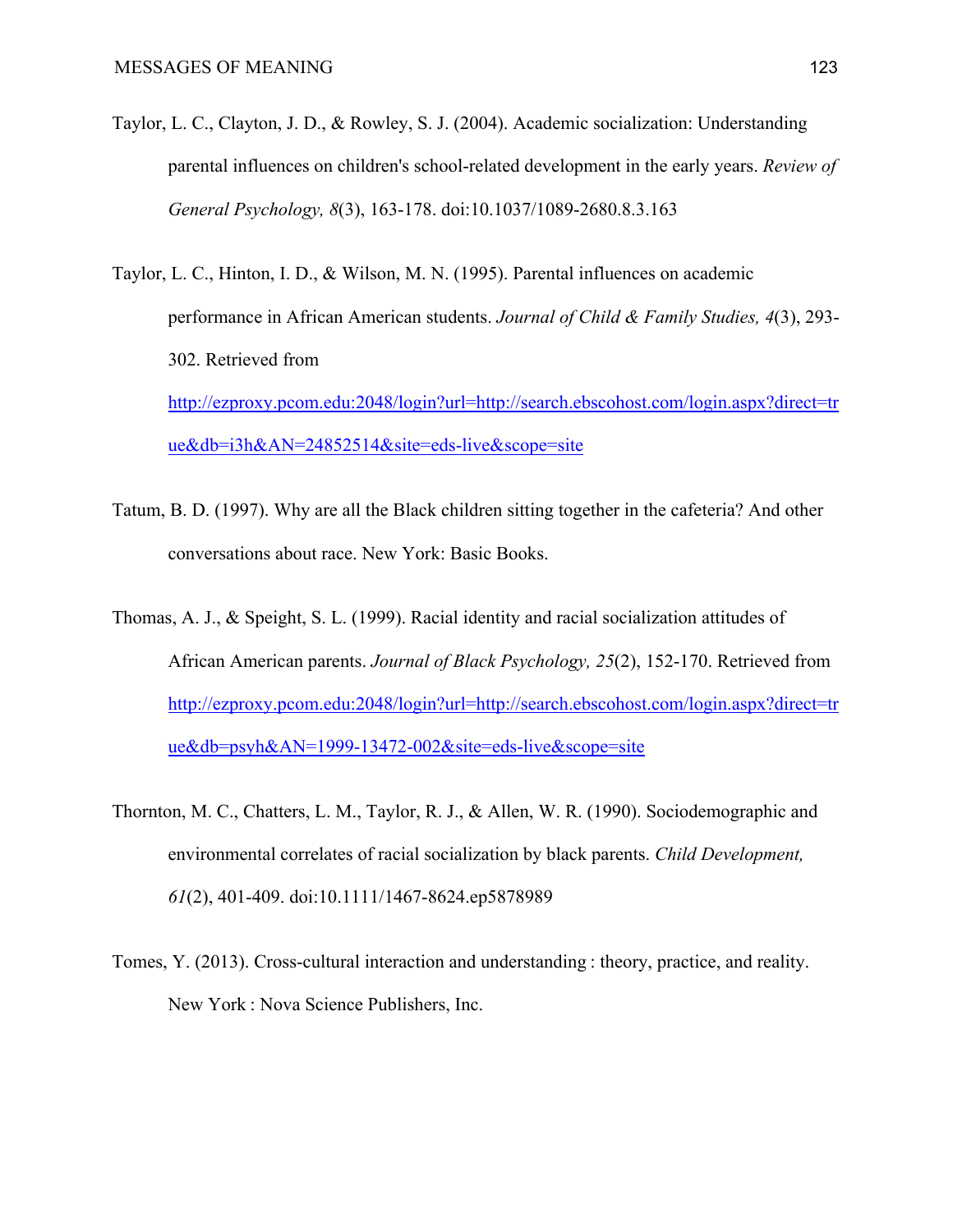- Umana-Taylor, A. J., & Fine, M. A. (2004). Examining Ethnic Identity among Mexican-Origin Adolescents Living in the United States. *Hispanic Journal of Behavioral Sciences*, *26*(1), 36–59. Retrieved from https://search-ebscohostcom.ezproxy.pcom.edu/login.aspx?direct=true&db=eric&AN=EJ727114&site=edslive&scope=site
- Wang, M., & James P. (2012). Parental racial socialization as a moderator of the effects of racial discrimination on educational success among African American adolescents. *Child Development, 83*(5), 1716-1731. doi:10.1111/j.1467-8624.2012.01808.x
- Ward, L. M. (2004). Wading through the stereotypes: Positive and negative associations between media use and black adolescents' conceptions of self. *Developmental Psychology, 40*(2), 284-294. Retrieved from [http://ezproxy.pcom.edu:2048/login?url=http://search.ebscohost.com/login.aspx?direct=tr](http://ezproxy.pcom.edu:2048/login?url=http://search.ebscohost.com/login.aspx?direct=true&db=eric&AN=EJ684504&site=eds-live&scope=site;) [ue&db=eric&AN=EJ684504&site=eds-live&scope=site;](http://ezproxy.pcom.edu:2048/login?url=http://search.ebscohost.com/login.aspx?direct=true&db=eric&AN=EJ684504&site=eds-live&scope=site;) <http://www.apa.org/journals>
- Waters, M. C. (1994). Ethnic and racial identities of second-generation Black immigrants in New York City. International Migration Review, 28, 795–820. https://www.jstor.org/stable/2547158
- West, C. M. (1995). Mammy, Sapphire, and Jezebel: Historical images of Black women and their implications for psychotherapy. *Psychotherapy: Theory, Research, Practice, Training, 32*(3), 458-466. doi:10.1037/0033-3204.32.3.458
- White-Johnson, R., Ford, K. R., & Sellers, R. M. (2010). Parental racial socialization profiles: Association with demographic factors, racial discrimination, childhood socialization, and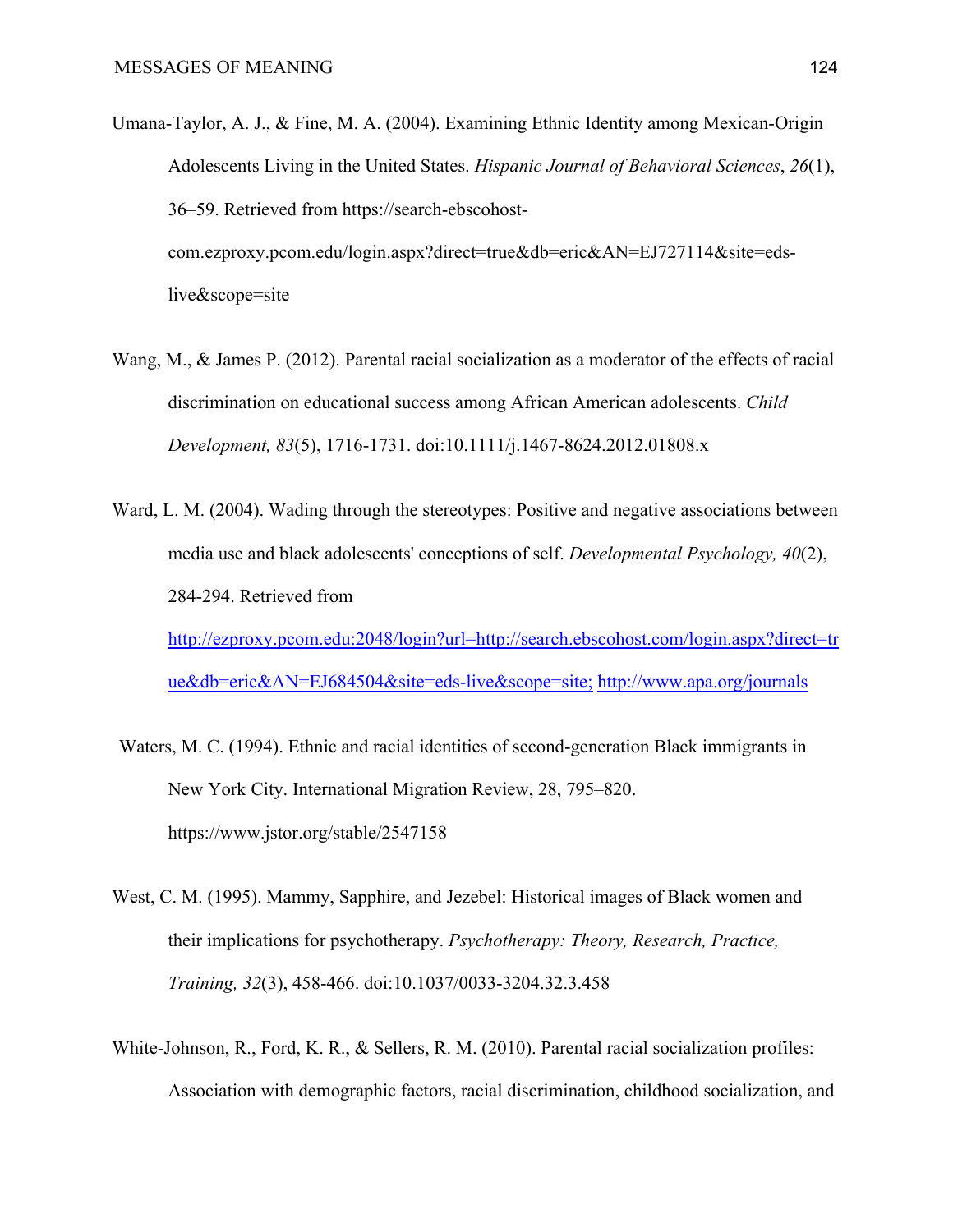racial identity. *Cultural Diversity and Ethnic Minority Psychology, 16*(2), 237-247. doi:10.1037/a0016111

Wong, C. A., & Rowley, S. J. (2001). The schooling of ethnic minority children: Commentary. *Educational Psychologist, 36*(1), 57-66. Retrieved from [http://ezproxy.pcom.edu:2048/login?url=http://search.ebscohost.com/login.aspx?direct=tr](http://ezproxy.pcom.edu:2048/login?url=http://search.ebscohost.com/login.aspx?direct=true&db=aph&AN=4758328&site=eds-live&scope=site) [ue&db=aph&AN=4758328&site=eds-live&scope=site](http://ezproxy.pcom.edu:2048/login?url=http://search.ebscohost.com/login.aspx?direct=true&db=aph&AN=4758328&site=eds-live&scope=site)

- Worrell, F. C. (2014). Theories school psychologists should know: culture and academic achievement. *Psychology in the Schools*, 51(4), 332-347. doi:10.1002/pits.21756
- Young, J. W. (2004). Differential validity and prediction: Race and sex differences in college admissions testing. In R. Zwick (Ed.), Rethinking the SAT: The future of standardized testing in university admissions (pp. 289–301). New York: Routledge/ Falm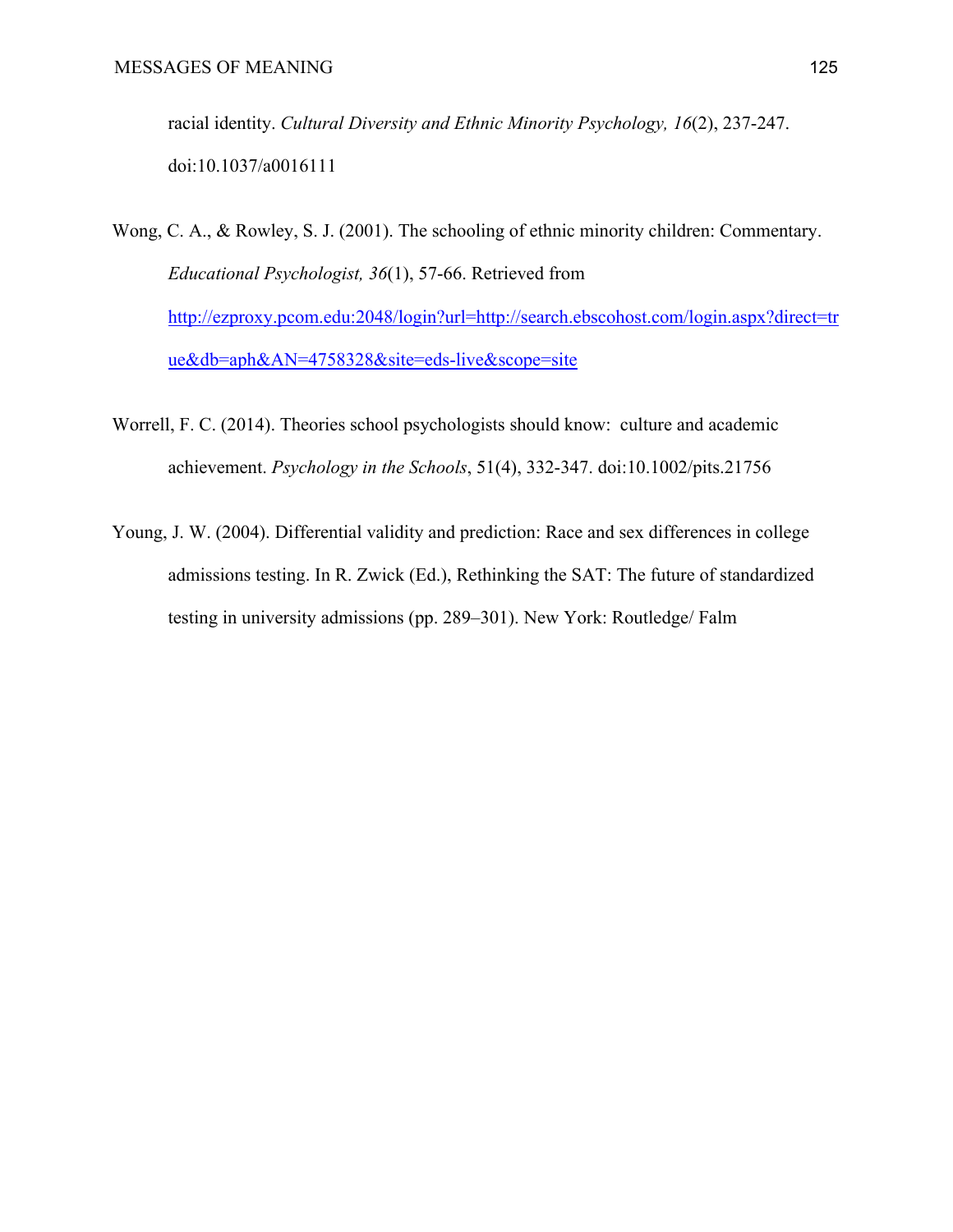# Appendix A

# LETTER TO ADVOCACY GROUP BOARD MEMBERS

Dear Board Members:

I am a Pennsylvania certified school psychologist currently working on my doctoral level degree in school psychology at the Philadelphia College of Osteopathic Medicine. As part of my dissertation research, I conducting research collecting qualitative interviews from African American fathers about how they teach their children what it means to be Black as it relates to their definitions of academic success.

I would appreciate your help in sharing the opportunity for participation in the study to your members by posting a flyer on your social media site and permission to share this opportunity at an upcoming meeting. Participation in the study is completely voluntary. No identifying information about participants will be collected and retained. Participants may withdraw from the study, or discontinue the interview, at any time. The interview may take up to one hour. Audio from interviews will be recorded. Interviews can be conducted in person or via telephone based on the preference of participants.

Responses from participants will enable me to better understand the racial socialization practices of African American fathers as it possibly relates to their definition of academic success. There are no foreseen risks to participating in the interview.

By completing the interview, participants are giving permission for their responses to be utilized in the current research study. Responses are anonymous and cannot be linked to individual fathers in any way.

If you would like additional information or have questions about the current study, please feel free to contact me by phone at 313-205-6774 or by email at sharoncol@pcom.edu. You may also contact Dr. Terri Erbacher, dissertation chair, at terrierb@pcom.edu. If you are interested in receiving information about the findings of this study, please contact me directly through either the email address or phone number listed above.

This study has been approved by the Philadelphia College of Osteopathic Medicine Institutional Review Board. For further information on this approval, please contact the Research Compliance Specialist at 215-871-6782.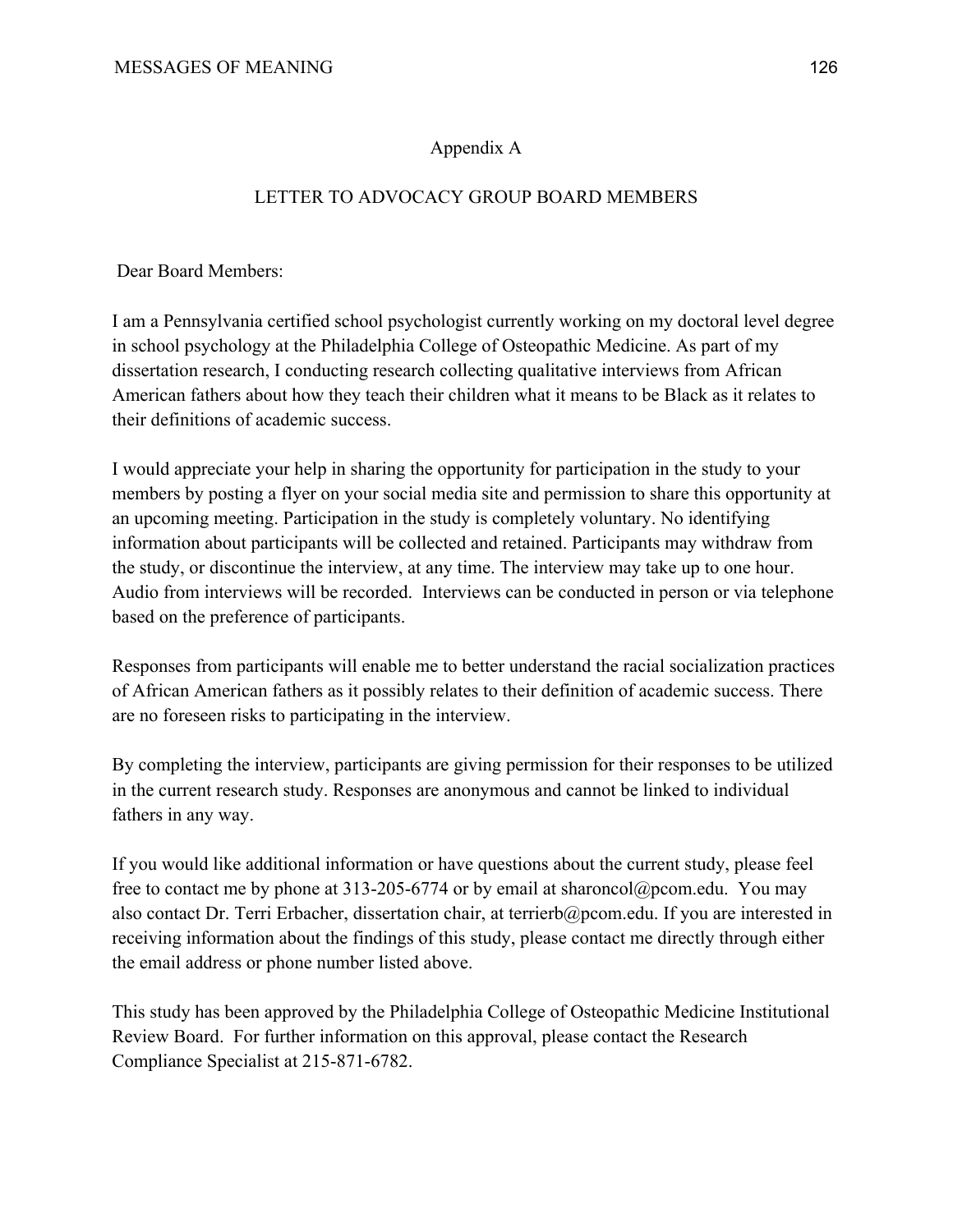#### Appendix B

### RECRUITMENT FLYER

# Calling Active African American **Fathers**

Do you contribute towards child rearing practices?

Do you talk about race with your children?

Do you talk about academic expectations with your children?



Would you be willing to participate in a research interview?

The interview will focus on African American fathers' parenting experiences.

If interested in participating in the study and would like more information Please contact Sharon Coley-Wilson sharoncol@pcom.edu or 313-205-6774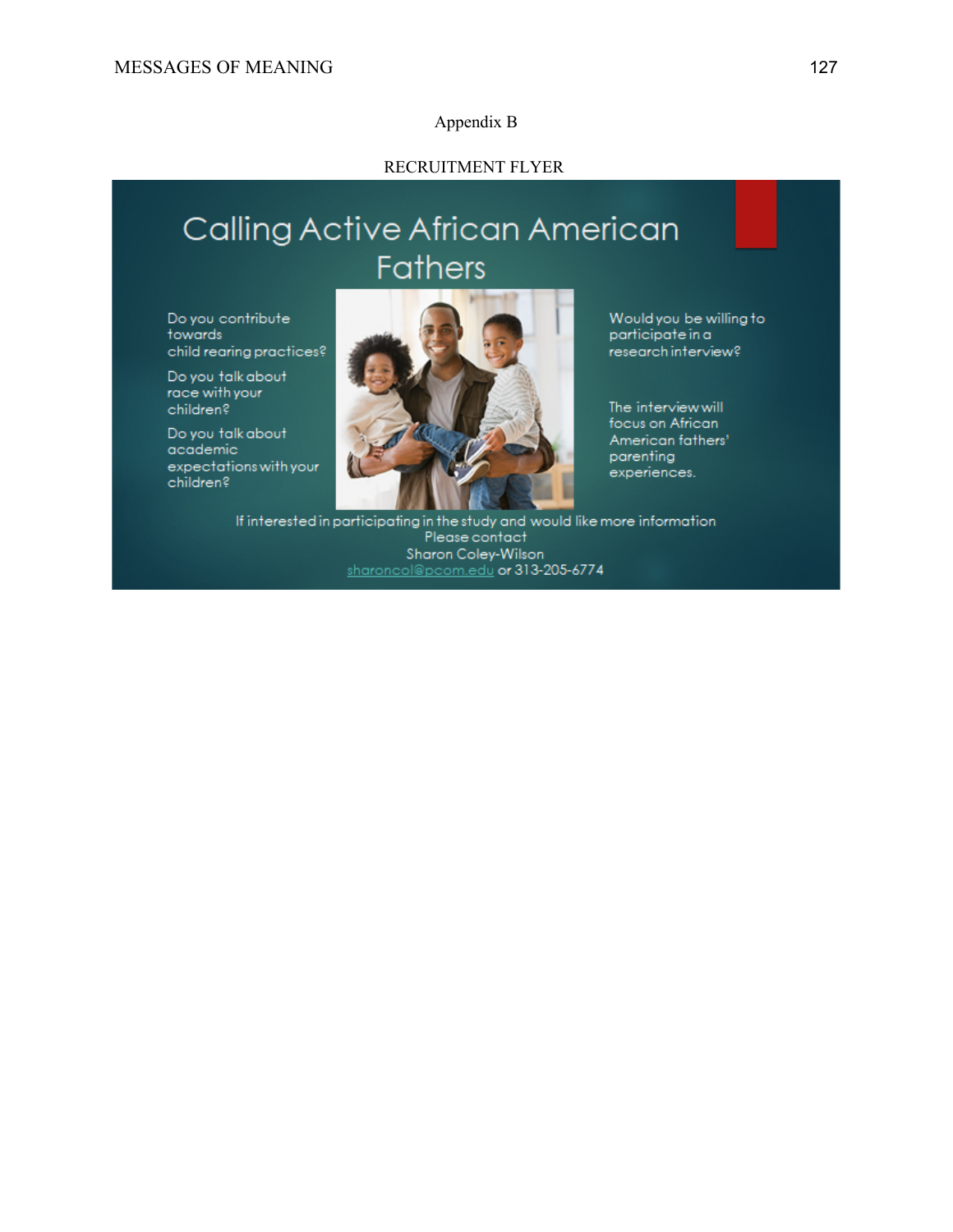## Appendix C

# RECRUITMENT SCRIPT

I am very happy to meet with you all today and see everyone here supporting the well-being of their children. I am a graduate student at the Philadelphia College of Osteopathic Medicine. I want to learn and share ways to support parenting practices of African American fathers. I am working on a research project where I speak with African American fathers about how they teach their children what it means to be Black and their definitions of how to be successful in school. In order to work on how to share this important information with others, like schools, it is important to know about the experiences of fathers. I am in the process of gathering fathers who are interested in sharing how they connect with their children about their race and their own definitions of academic success, and I would greatly appreciate any volunteers. Please give this invitation some thought and reach me, via the contact information I will provide you if you are interested.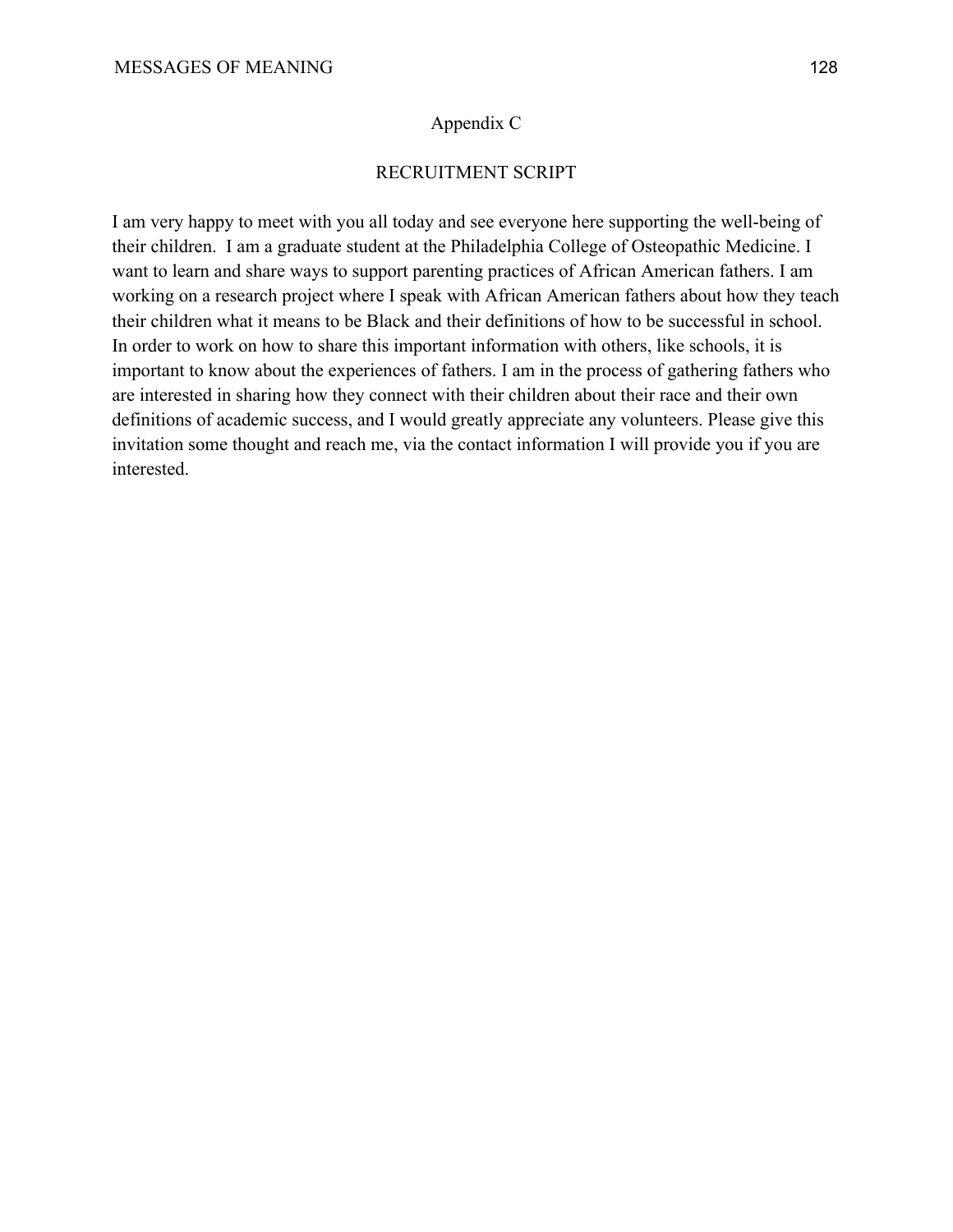.

## Appendix D

## DESCRIPTION OF STUDY

Father's Perspectives in Discussing Race-Ethnicity and Academic Success

African American parents share important information about what it means to be African American in this world to their children through different types of messages. This is referred to as racial-ethnic socialization. This process takes place in many different ways. These messages can be given in direct or indirect ways. Children may learn what it means to be African American through conversations or exposure to aspects of African American culture. Beliefs about parents' expectations for academic success can be related to these practices.

Research has often focused on mothers' input due to a belief that African American fathers do not help towards parenting. This bias is based on the high percentage of single mothers in the African American community. Social and popular culture would have some believe that African American fathers and father-like figures are absent from youths' lives.

The current research seeks to explore the ways that residential and/or nonresidential, African American fathers parent about race and academic success, in their own words.

Anyone who is interested in participating will be asked to share their experiences in an interview that could take about 1 hour to complete. Participation is completely voluntary and participants are allowed to stop participation at any point.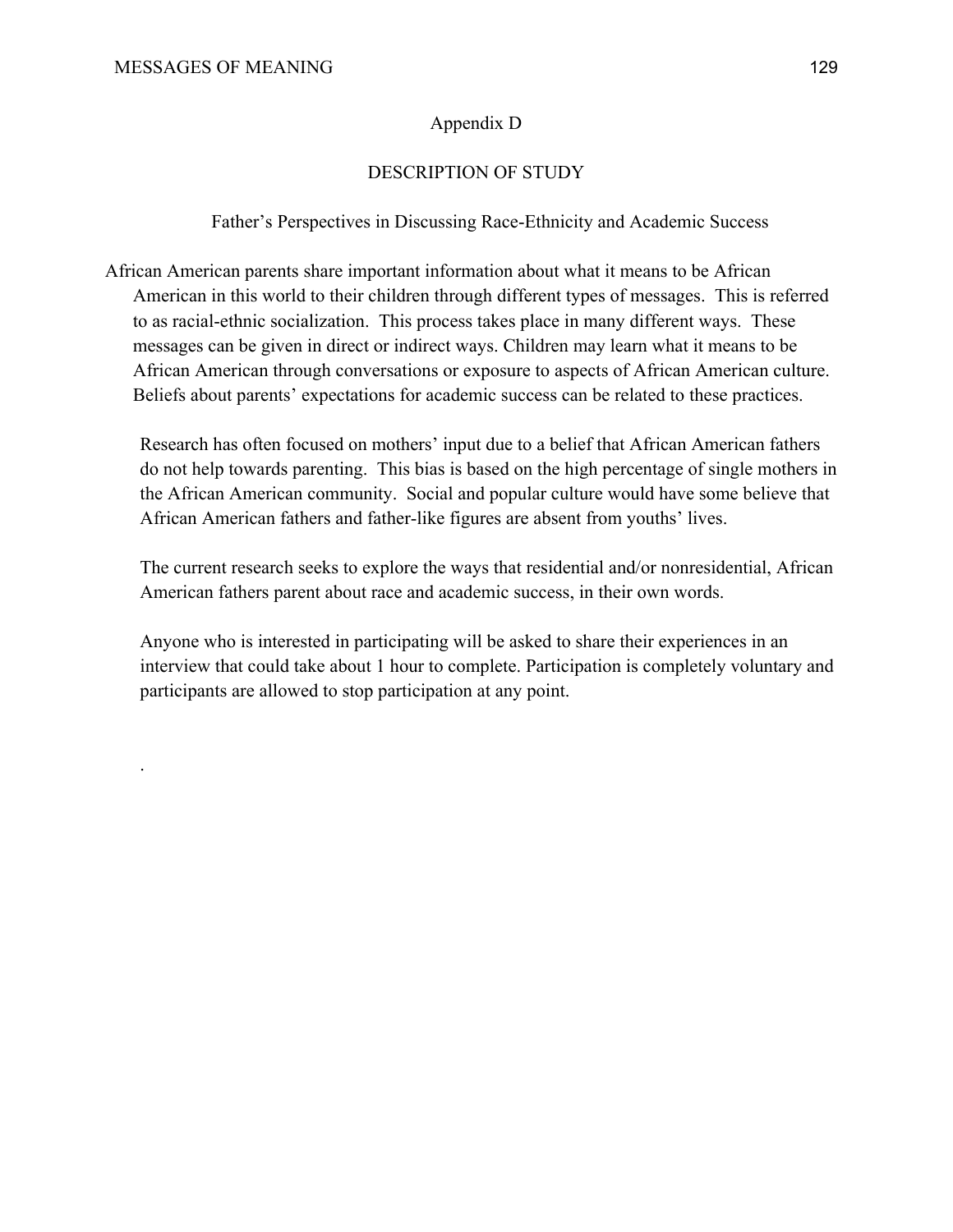# Appendix E

# INTRODUCTORY REMARKS AND INTERVIEW QUESTIONS

# **Introductory Remarks:**

I will be asking you a series of questions today and I am hoping that you will reflect on experiences that you have had in your past. There are no right or wrong answers; I just want to hear about your experiences and your honest feelings in response to them. I encourage you to tell me as much as you remember and are comfortable revealing. There is no set number of things that I want you to tell me, just please speak to what comes to mind when I pose a question to you. Please let me know if you have any questions at any point of this interview or if you wish to discontinue. Your responses will be audiotaped but no information about you that could reveal your identity will be kept.

I would like to ask you a few questions to make sure you meet inclusion criteria for the interview and study.

- 1. Are you 18 years old of age or above?
- 2. Do you self-identify as African American or Black American?
- 3. Are you a father of a child or children between the ages 5 and 21?
- 4. Have you provided a substantial contribution towards parenting for at least five years?
- 5. Are you willing to be audiotaped?
- 6. Do you reside in the United States?

Do you want me to use your actual name or a pseudonym? Are you ready to begin? The questions that will be included in the interview are as follows:

# **Interview Questions**

- 1. Describe your racial and ethnic identification.
- 1b. What does this mean to you and how did you come up with these views?
- 2. Tell me about how you share your racial or ethnic values with your child or children.
- 3a. Can you give me some specific examples (if not already provided)?
- 4. Tell me about how being a father plays a part in the messages you use.
- 4a. Can you give me some specific examples (if not already provided)?
- 5. What does academic success mean to you?
- 5a. Can you give me some specific examples (if not already provided)?
- 6. Tell me about a time when your racial or ethnic values as they relate to your definition of academic success played a part in your parenting.
- 7. What would you want schools to know about what we just discussed?
- 8. Is there anything else you would like to share?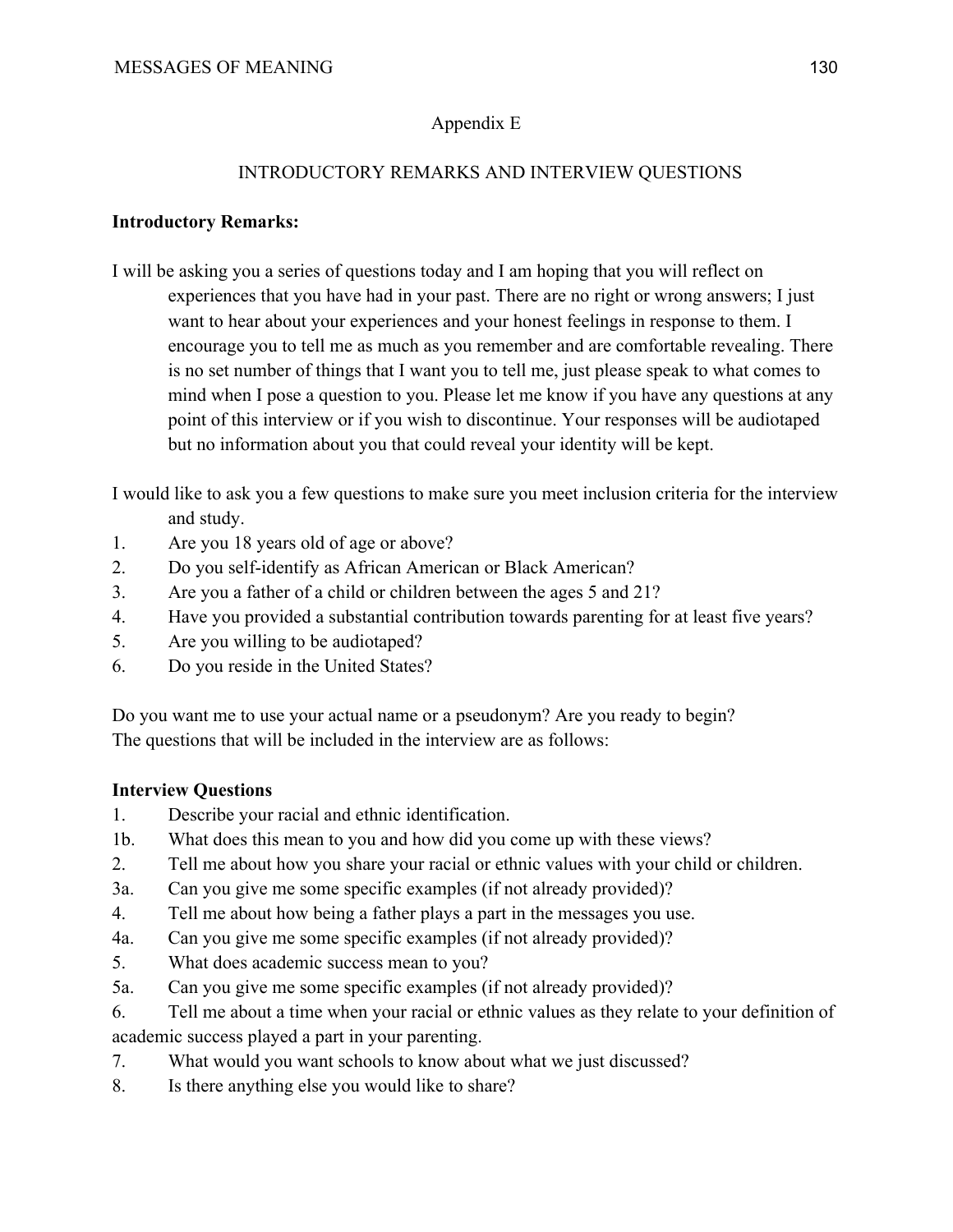- 9. How old are your children?
- 10. What gender are your children?